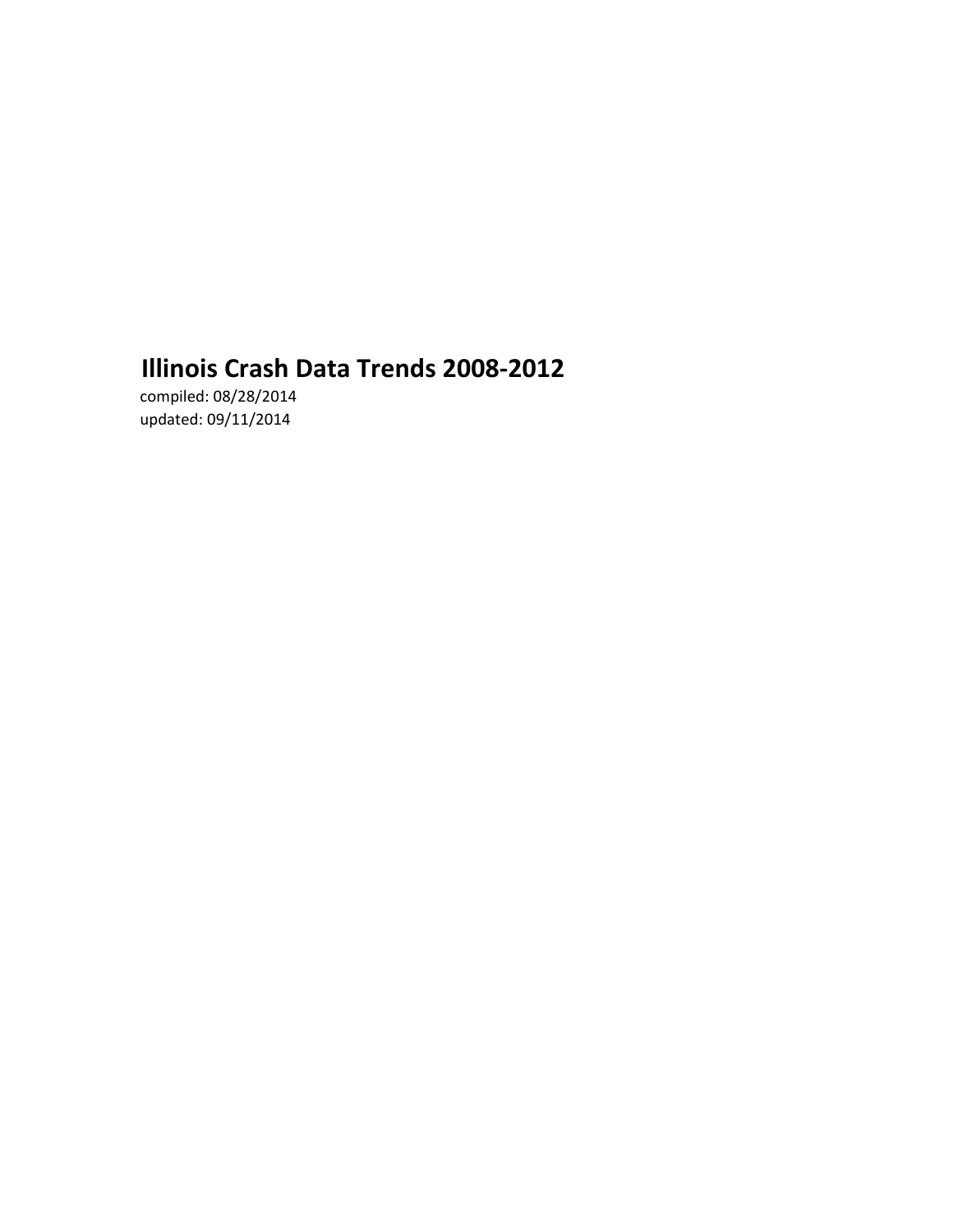### **Illinois Crash Data Trends 2008-2012**

#### **IMPORTANT**

The law regarding the reporting threshold for property damage only crashes was amended, effective January 1, 2009, as follows:

When all drivers involved in a crash are insured, the amount of damage to any one person's property that must be reported increased from \$500 to \$1,500. If any driver does not have insurance, the threshold remains at \$500. The change did not affect the reporting of injury or fatal crashes.

The noticeable decline in property damage crashes may have been influenced by IDOT's safety efforts; however, part of the decline is attributable to this change in the crash reporting threshold.

There were XX,XXX crashes reported in 2012 for which damage to any one person's property totaled between \$501 and \$1,500.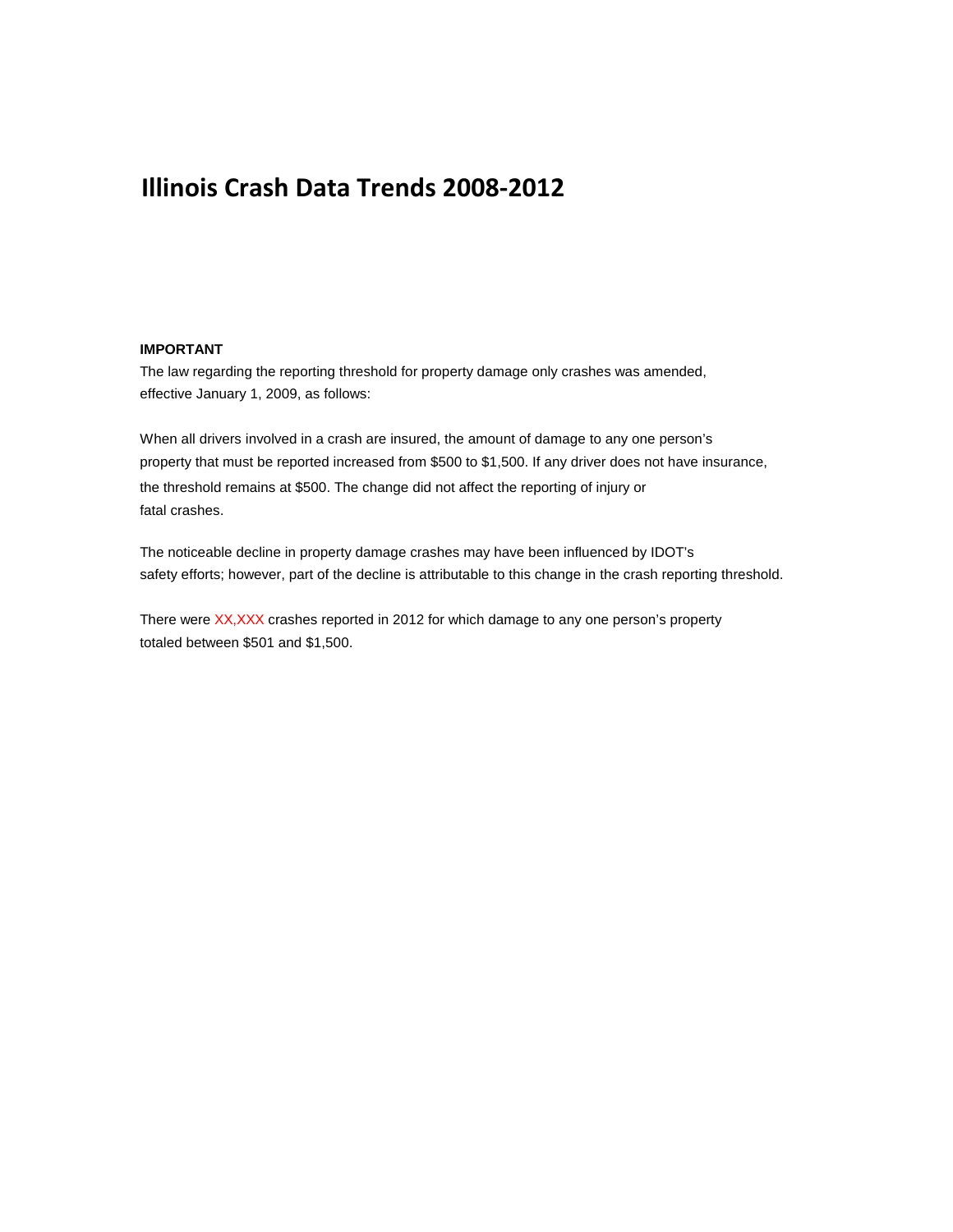#### **Table of Contents**

#### **[Total Crashes](#page-3-0)**

[Table 1: Total Crashes by Crash Severity, Fatalities, Injuries, "A" Injuries, Fatality and Injury Rates per VMT and Population \(2008-2012\)](#page-5-0)

[Table 2: Total Crashes by Crash Severity and Vehicle Type \(2008-2012\)](#page-6-0)

[Table 3: Total Number of People Involved, Total Fatalities, Injuries, and "A" Injuries by Age, Gender, Road Type and Road Classification in 2012](#page-8-0)

[Table 4: Total Number of People Involved, Total Fatalities, Total Injuries, and Total "A" Injuries by Vehicle Type by Age and Gender in 2012](#page-9-0) 

[Table 5: Total Crashes by Crash Severity and Injury Severity by County in 2012](#page-11-0)

[Table 6: Total Crashes by Crash Severity and Injury Severity by Holiday 2008-2012](#page-14-0)

#### **[Occupant Protection Trends](#page-15-0)**

[Table 7: Total Passenger Car Fatalities, Injuries and "A" Injuries and Belt Status \(2008-2012\)](#page-17-0)

[Table 8: Total Passenger Car Fatalities, Injuries and "A" Injuries by Belt Status by Age and Gender in 2012](#page-18-0)

[Table 9: Total Belted Passenger Car Fatalities, Injuries and "A" Injuries and Belt Status by Road Type and Road Classification 2012](#page-19-0)

[Table 10: Passenger Car Occupant Fatalities, Injuries and "A" Injuries by Belt Status by County in 2012](#page-20-0)

#### **[Speed Trends](#page-23-0)**

[Table 11: Speed Related Crashes by Crash Severity, Fatalities, Injuries and "A" Injuries \(2008-2012\)](#page-25-0)

[Table 12: Speed Related Fatal Crash Fatalities, Injuries, and "A" Injuries by Age and Gender in 2012](#page-27-0)

[Table 13: Speed Related Crashes by Crash Severity, Fatalities, Injuries and "A" Injuries by Road Type and Road Classification in 2012](#page-28-0)

[Table 14: Speed Related Crashes by Fatalities, Injuries, and "A" Injuries by County in 2012](#page-29-0)

#### **[Alcohol Trends](#page-31-0)**

[Table 15: Total Alcohol Related Crashes by Crash Severity, Fatalities, Injuries, "A" Injuries, Fatality and Injury Rates per VMT and Population \(2008-2012\)](#page-33-0)

[Table 16: Alcohol-Related Fatalities, Injuries, and "A" Injuries by Age, Gender, Road Type and Road Classification in 2012](#page-34-0)

[Table 17: Alcohol Related Fatal Crashes, Fatalities, Injuries, and "A" Injuries Involving Fatal Crashes by County in 2012](#page-35-0)

#### **[Motorcycle Trends](#page-38-0)**

[Table 18: Total Motorcycle Crashes by Crash Severity, Fatalities, Injuries and "A" Injuries by Helmet Use \(2008-2012\)](#page-40-0)

[Table 19: Motorcycle Fatalities, Injuries and "A" Injuries by Helmet Status by Age, Gender, Road Type and Road Classification 2012](#page-41-0)

[Table 20: Motorcycle Fatalities, Injuries and "A" Injuries by Helmet Use by County in 2012](#page-42-0)

#### **[Teenage Trends](#page-45-0)**

[Table 21: Motor Vehicle Drivers 15-20 Years Old by Crash Severity, Fatalities, Injuries, "A" Injuries, Fatality and Injury Rates per VMT and Population \(2008-2012\)](#page-47-0)

[Table 22: Motor Vehicle Drivers 15-20 Years Old Involvement by Crash Type, Fatalities, Injuries, "A" Injuries, and Population by Gender and Age by County in 2012](#page-48-0)

#### **[Non-Occupant-Related Trends](#page-51-0)**

[Table 23: Total Pedalcyclist Crashes by Crash Severity, Fatalities, Injuries, and "A" Injuries \(2008-2012\)](#page-53-0)

[Table 24: Total Pedestrian Crashes by Crash Severity, Fatalities, Injuries, and "A" Injuries \(2008-2012\)](#page-54-0)

[Table 25: Pedestrian Fatalities, Injuries and "A" Injuries by Age and Gender in 2012](#page-55-0)

[Table 26: Pedestrian Crashes by Crash Severity, Total Number of People Involved, Fatalities, Injuries, and "A" Injuries by County in 2012](#page-56-0)

#### **[School Buses, Large Trucks and Work Zone Trends](#page-59-0)**

[Table 27: Total School Bus Crashes by Crash Severity, Fatalities, Injuries, and "A" Injuries \(2008-2012\)](#page-61-0)

[Table 28: Total Large Truck Crashes by Crash Severity, Fatalities, Injuries, and "A" Injuries \(2008-2012\)](#page-63-0)

[Table 29: Total Work Zone Crashes by Crash Severity, Fatalities, Injuries, and "A" Injuries \(2008-2012\)](#page-64-0)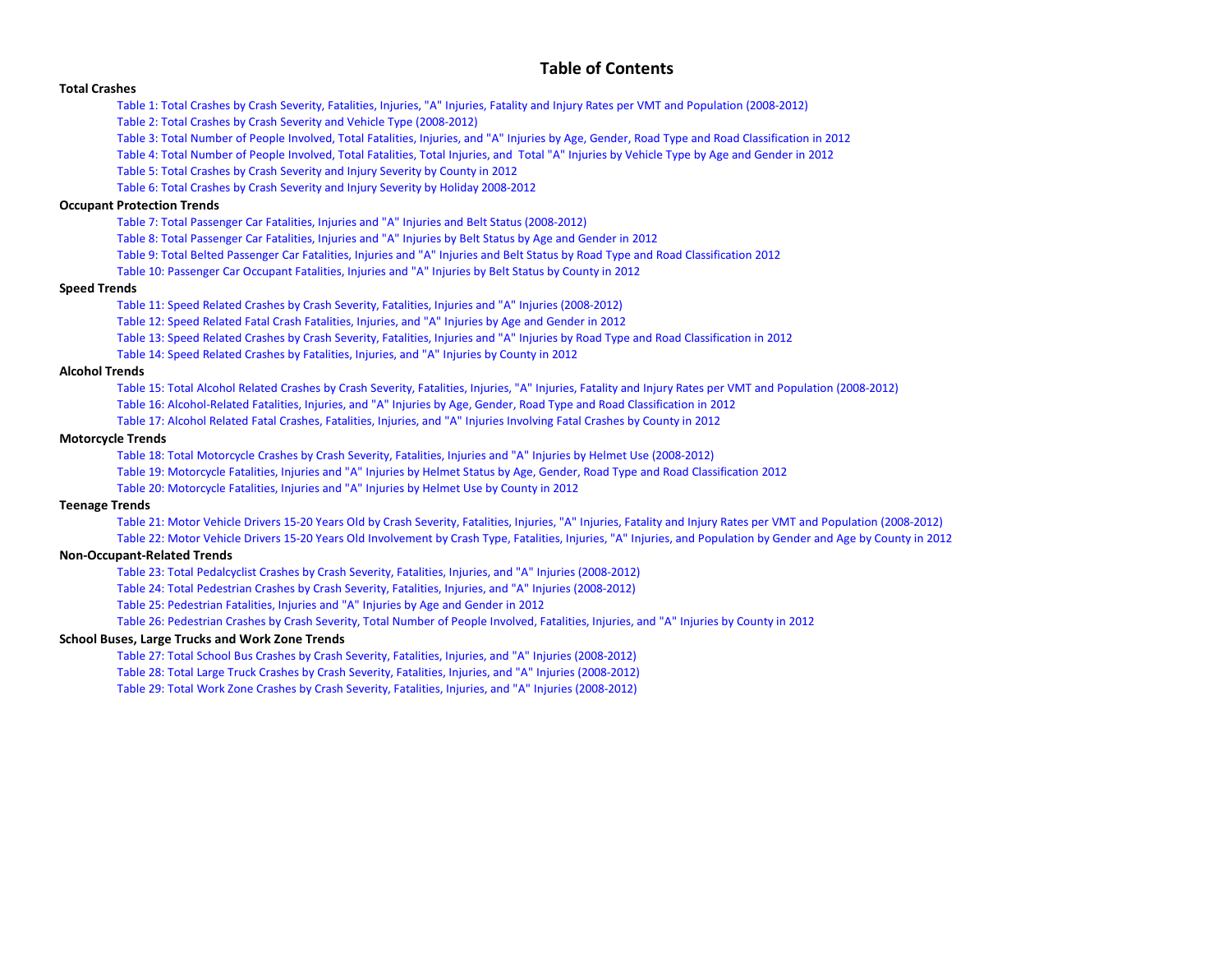<span id="page-3-0"></span>**Total Crashes**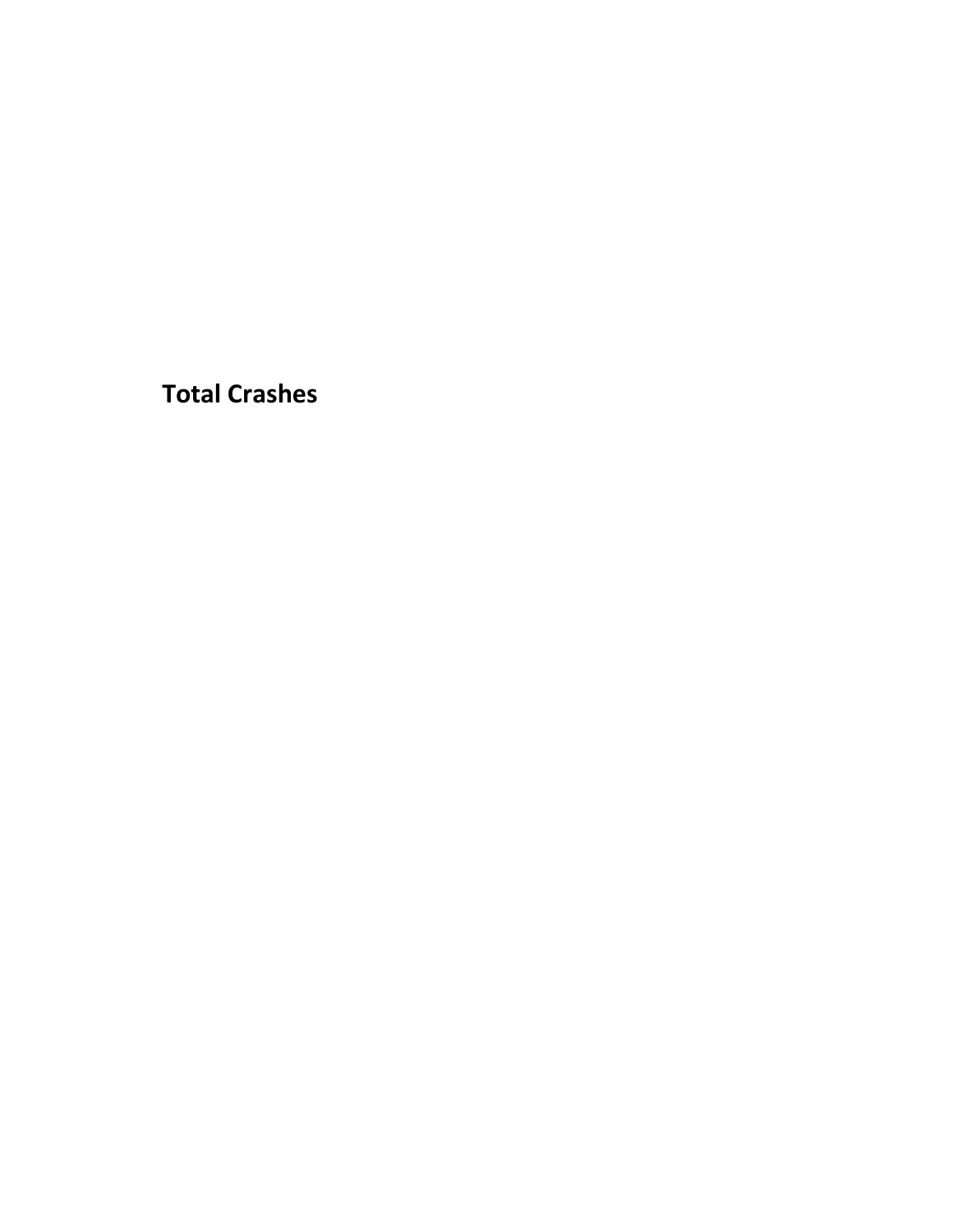# **Total Crashes**

During 2012, total motor vehicle crashes declined by 13.8% compared to the four-year average from 2008-2011. In a year over year comparison, total motor vehicle crashes declined by 2.7% in 2012 when compared to 2011 crashes.

While total motor vehicle crashes declined in 2012, crashes resulting in fatal injuries increased by 2.0% compared to the four-year average from 2008-2011. In a year over year comparison, fatal crashes in 2012 increased by 6.1% when compared to total fatal crashes in 2011.

Passenger cars, pickup trucks, large trucks, buses, and other vehicle types all realized reductions in total crashes in 2012 compared to the previous four-year average. The only vehicle type realizing an increase in total crashes in 2012, compared to the previous four-year average, was motorcycles with a 2.5% increase and a 12.6% increase in total crashes in a year over year comparison from 2011 to 2012. Fatalities resulting from motorcycle crashes accounted for 15.5% of all fatalities from motor vehicle crashes in 2012.

In 2012, the 21-34 age group had the highest number of people involved in motor vehicle crashes, the highest number of fatalities, and the highest number of total injuries.

Other Principle Arterials was the road classification having the highest number of people involved in motor vehicle crashes, the highest number of fatalities, and the highest number of total injuries.

While males and females were involved in motor vehicle crashes in passenger cars at an equal rate in 2012, males were involved in crashes at significantly higher rates than females involving light trucks, large trucks, motorcycles, and other vehicle types.

Males were fatally injured over 2.4 times more often as a result of a motor vehicle crash, including all vehicle types, in 2012 than were females. Males were fatally injured at 11.3 times the rate of females in motorcycle crashes. Also, males received type "A" injuries at 5.1 times the rate of females in motorcycle crashes, in 2012.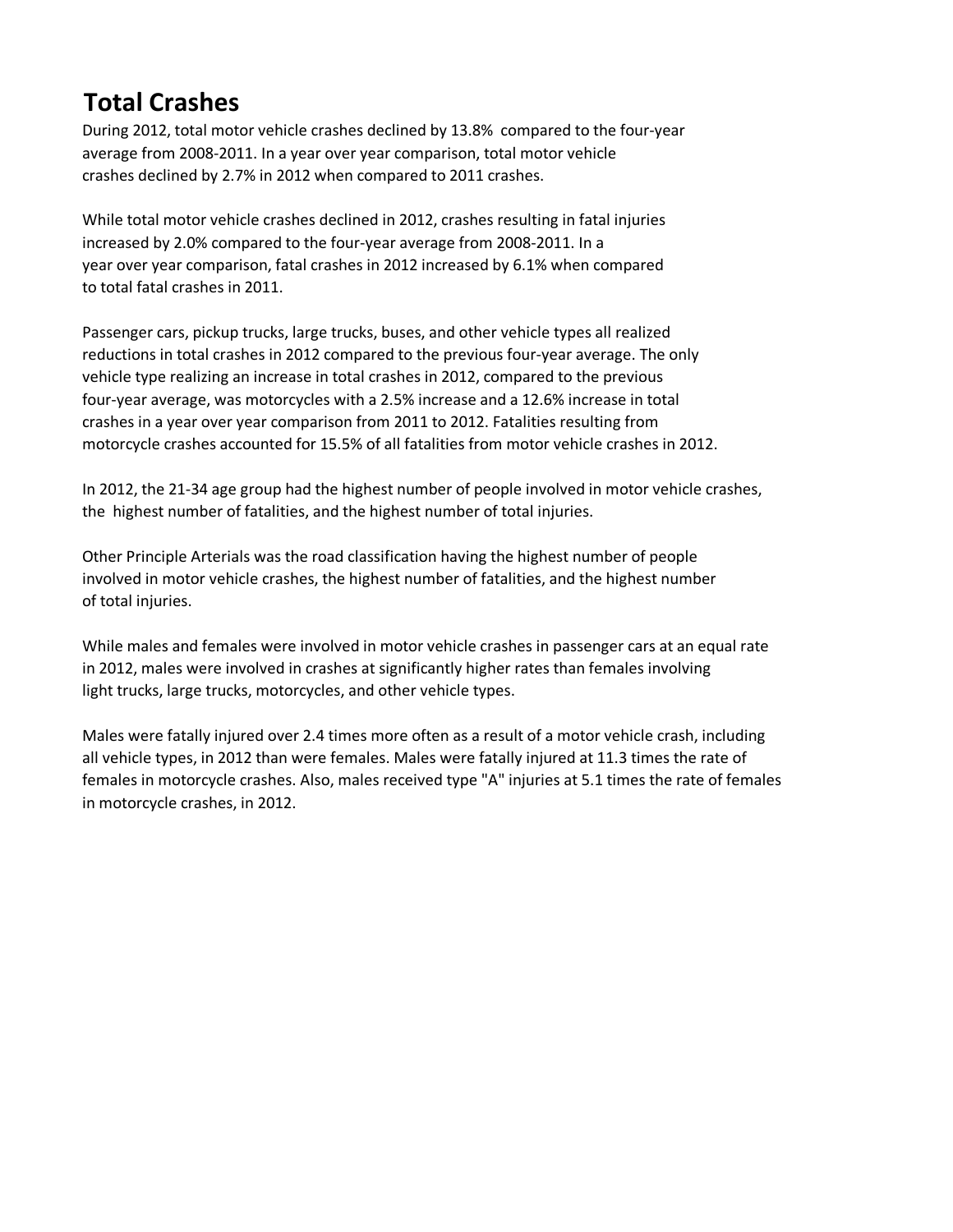<span id="page-5-0"></span>

|                                                    | 2008            | 2009            | 2010            | 2011            | 2012            | <b>Previous</b><br>4-Year<br>Average | % Change<br>(2012 vs Previous<br>4-Year Average) | % Change<br>2012 vs.<br>2011 |
|----------------------------------------------------|-----------------|-----------------|-----------------|-----------------|-----------------|--------------------------------------|--------------------------------------------------|------------------------------|
|                                                    |                 |                 |                 |                 |                 |                                      |                                                  |                              |
| <b>Total Crashes</b>                               | 408,258         | 292,106         | 289,260         | 281,788         | 274,111         | 317,853                              | $-13.8$                                          | $-2.7$                       |
| <b>Total Fatal Crashes</b>                         | 950             | 832             | 858             | 835             | 886             | 869                                  | 2.0                                              | 6.1                          |
| <b>Total Injury Crashes</b>                        | 67,739          | 63,285          | 63,542          | 60,036          | 60,252          | 63,651                               | $-5.3$                                           | 0.4                          |
| Total "A" Injury Crashes                           | 10,449          | 10,019          | 9,809           | 9,253           | 9,648           | 9,883                                | $-2.4$                                           | 4.3                          |
| Total # of People Involved in Crashes              | 949,557         | 690,518         | 689,031         | 665,368         | 648,517         | 748,619                              | $-13.4$                                          | $-2.5$                       |
| <b>Total Fatalities</b>                            | 1,043           | 911             | 927             | 918             | 956             | 950                                  | 0.7                                              | 4.1                          |
| <b>Total Injuries</b>                              | 94,021          | 89,090          | 88,937          | 84,172          | 83,768          | 89,055                               | $-5.9$                                           | $-0.5$                       |
| Total "A" Injuries                                 | 13,454          | 12,997          | 12,638          | 11,942          | 12,401          | 12,758                               | $-2.8$                                           | 3.8                          |
| <b>Total Occupant Fatalities</b>                   | 878             | 779             | 786             | 751             | 786             | 799                                  | $-1.6$                                           | 4.7                          |
| <b>Total Occupant Injuries</b>                     | 85,231          | 80,716          | 80,277          | 76,298          | 75,701          | 80,631                               | $-6.1$                                           | $-0.8$                       |
| Total Occupant "A" Injuries                        | 12,041          | 11,551          | 11,265          | 10,635          | 11,067          | 11,373                               | $-2.7$                                           | 4.1                          |
| <b>Total VMT</b>                                   | 105,636,173,601 | 105,734,665,833 | 105,742,171,123 | 103,369,436,684 | 104,456,093,156 | 105,120,611,810                      | $-0.6$                                           | 1.1                          |
| <b>Total Population</b>                            | 12,747,038      | 12,796,778      | 12,830,632      | 12,859,752      | 12,875,255      | 12,808,550                           | 0.5                                              | 0.1                          |
| <b>Total Licensed Drivers</b>                      | 8,728,530       | 8,767,459       | 8,800,368       | 8,798,660       | 8,840,976       | 8,773,754                            | 0.8                                              | 0.5                          |
| <b>Total Vehicles</b>                              | 10,152,671      | 10,009,485      | 10,001,047      | 10,047,694      | 10,186,671      | 10,052,724                           | 1.3                                              | 1.4                          |
| Total Fatality Rate per 100 Million VMT            | 1.0             | 0.9             | 0.9             | 0.9             | 0.9             | 0.9                                  |                                                  |                              |
| Total Fatality Rate per 100,000 Population         | 8.2             | 7.1             | 7.2             | 7.1             | 7.4             | 7.4                                  |                                                  |                              |
| Total Fatality Rate per 100,000 Licensed Drivers   | 11.9            | 10.4            | 10.5            | 10.4            | 10.8            | 10.8                                 |                                                  |                              |
| Total Injury Rate per 100 Million VMT              | 89.0            | 84.3            | 84.1            | 81.4            | 80.2            | 84.7                                 |                                                  |                              |
| Total Injury Rate per 100,000 Population           | 737.6           | 696.2           | 693.2           | 654.5           | 650.6           | 695.3                                |                                                  |                              |
| Total Injury Rate per 100,000 Licensed Drivers     | 1077.2          | 1016.1          | 1010.6          | 956.6           | 947.5           | 1015.0                               |                                                  |                              |
| Total "A" Injury Rate per 100 Million VMT          | 12.7            | 12.3            | 12.0            | 11.6            | 11.9            | 12.1                                 |                                                  |                              |
| Total "A" Injury Rate per 100,000 Population       | 105.5           | 101.6           | 98.5            | 92.9            | 96.3            | 99.6                                 |                                                  |                              |
| Total "A" Injury Rate per 100,000 Licensed Drivers | 154.1           | 148.2           | 143.6           | 135.7           | 140.3           | 145.4                                |                                                  |                              |

### **Table 1: Total Crashes by Crash Severity, Fatalities, Injuries, "A" Injuries, Fatality and Injury Rates per VMT and Population (2008-2012)**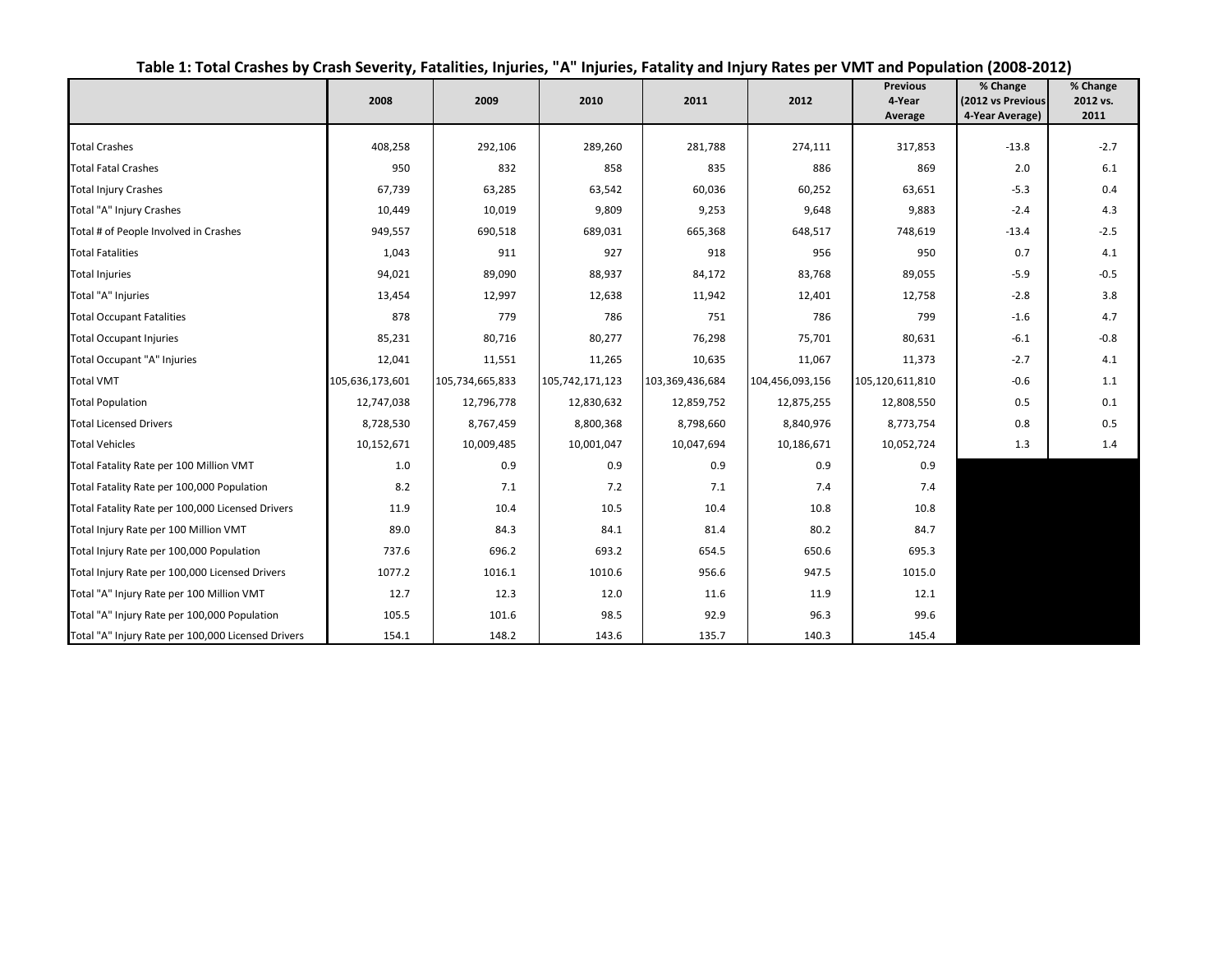<span id="page-6-0"></span>

| <b>Vehicle Type</b>   |         |         |         |         |         | <b>Previous</b>   | % Change                             | % Change         |
|-----------------------|---------|---------|---------|---------|---------|-------------------|--------------------------------------|------------------|
| and Severity          | 2008    | 2009    | 2010    | 2011    | 2012    | 4-Year<br>Average | (2012 vs Previous<br>4-Year Average) | 2012 vs.<br>2011 |
| <b>Passenger Car</b>  |         |         |         |         |         |                   |                                      |                  |
| <b>Total Crashes</b>  | 374,051 | 267,761 | 266,605 | 260,373 | 253,630 | 292,198           | $-13.2$                              | $-2.6$           |
| <b>Fatal Crashes</b>  | 722     | 656     | 629     | 633     | 663     | 660               | 0.5                                  | 4.7              |
| <b>Injury Crashes</b> | 61,153  | 57,439  | 57,801  | 54,829  | 54,812  | 57,806            | $-5.2$                               | 0.0              |
| "A" Injury Crashes    | 8,839   | 8,488   | 8,251   | 7,856   | 8,158   | 8,359             | $-2.4$                               | 3.8              |
| <b>Fatalities</b>     | 603     | 544     | 522     | 514     | 526     | 546               | $-3.6$                               | 2.3              |
| Injuries              | 72,705  | 69,265  | 69,339  | 65,931  | 65,023  | 69,310            | $-6.2$                               | $-1.4$           |
| "A" Injuries          | 9,348   | 8,984   | 8,773   | 8,276   | 8,541   | 8,845             | $-3.4$                               | 3.2              |
| <b>Pickup Trucks</b>  |         |         |         |         |         |                   |                                      |                  |
| <b>Total Crashes</b>  | 57,824  | 42,367  | 41,629  | 39,714  | 37,206  | 45,384            | $-18.0$                              | $-6.3$           |
| <b>Fatal Crashes</b>  | 188     | 161     | 187     | 142     | 158     | 170               | $-6.8$                               | 11.3             |
| <b>Injury Crashes</b> | 9,372   | 8,902   | 8,645   | 8,113   | 7,931   | 8,758             | $-9.4$                               | $-2.2$           |
| "A" Injury Crashes    | 1,640   | 1,589   | 1,545   | 1,449   | 1,500   | 1,556             | $-3.6$                               | 3.5              |
| Fatalities            | 119     | 86      | 101     | 67      | 85      | 93                | $-8.8$                               | 26.9             |
| Injuries              | 6,001   | 5,775   | 5,384   | 5,195   | 5,028   | 5,589             | $-10.0$                              | $-3.2$           |
| "A" Injuries          | 1,071   | 1,052   | 999     | 987     | 967     | 1,027             | $-5.9$                               | $-2.0$           |
| Large Trucks          |         |         |         |         |         |                   |                                      |                  |
| <b>Total Crashes</b>  | 27,001  | 16,732  | 17,671  | 17,293  | 16,638  | 19,674            | $-15.4$                              | $-3.8$           |
| <b>Fatal Crashes</b>  | 131     | 88      | 108     | 104     | 110     | 108               | 2.1                                  | 5.8              |
| <b>Injury Crashes</b> | 3,654   | 2,873   | 3,101   | 2,926   | 2,783   | 3,139             | $-11.3$                              | $-4.9$           |
| "A" Injury Crashes    | 655     | 539     | 589     | 554     | 509     | 584               | $-12.9$                              | $-8.1$           |
| <b>Fatalities</b>     | 12      | 5       | 19      | 16      | 11      | 13                | $-15.4$                              | $-31.3$          |
| Injuries              | 1,147   | 791     | 920     | 872     | 852     | 933               | $-8.6$                               | $-2.3$           |
| "A" Injuries          | 202     | 131     | 178     | 170     | 162     | 170               | $-4.8$                               | $-4.7$           |

**Table 2: Total Crashes by Crash Severity and Vehicle Type (2008-2012)**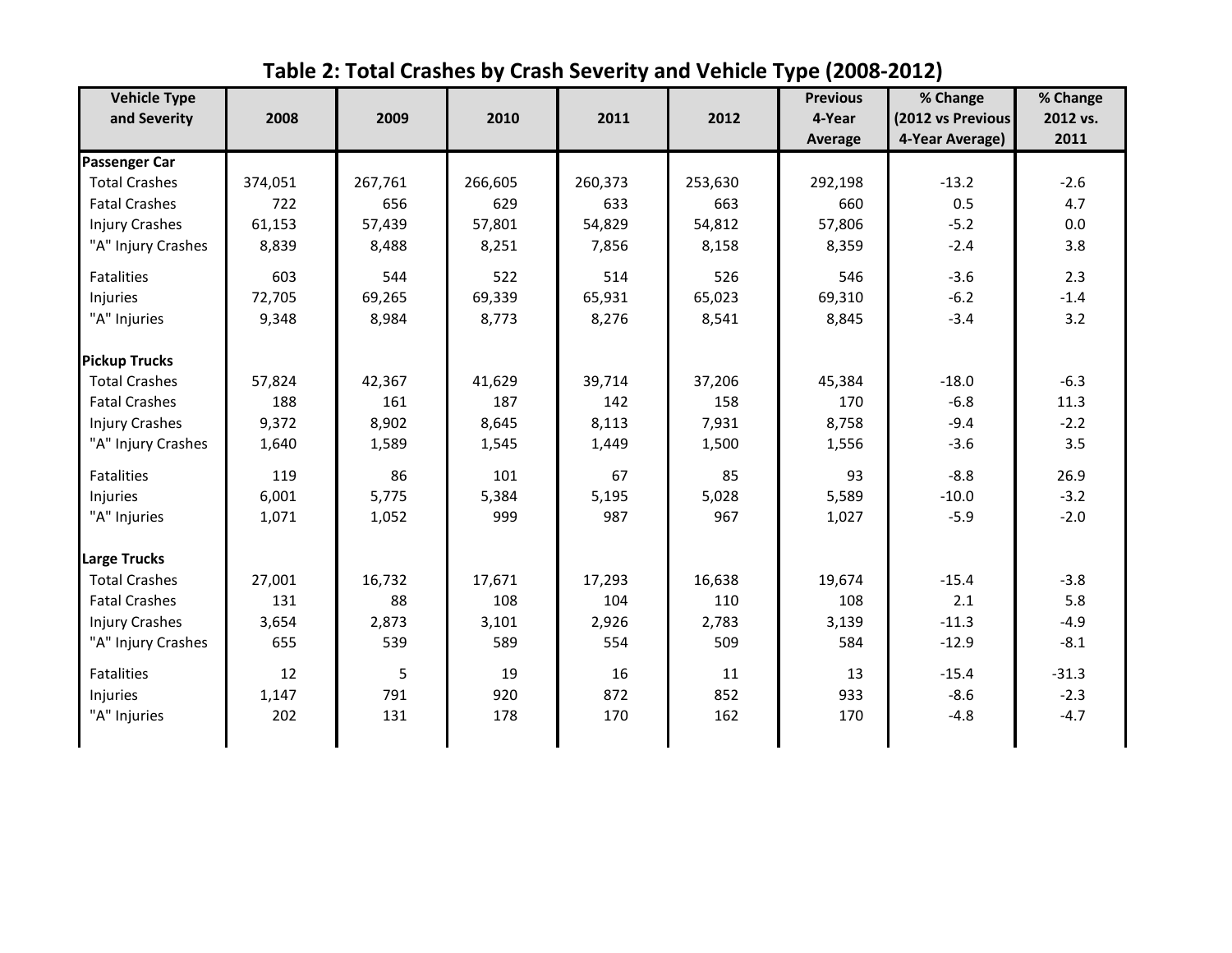| <b>Vehicle Type</b>        |        |                |              |              |              | <b>Previous</b> | % Change          | % Change |
|----------------------------|--------|----------------|--------------|--------------|--------------|-----------------|-------------------|----------|
| and Severity               | 2008   | 2009           | 2010         | 2011         | 2012         | 4-Year          | (2012 vs Previous | 2012 vs. |
|                            |        |                |              |              |              | Average         | 4-Year Average)   | 2011     |
| <b>Bus</b>                 |        |                |              |              |              |                 |                   |          |
| <b>Total Crashes</b>       | 6,234  | 4,008          | 3,737        | 3,772        | 3,777        | 4,438           | $-14.9$           | 0.1      |
| <b>Fatal Crashes</b>       | 12     | 9              | 5            | 10           | 14           | q               | 55.6              | 40.0     |
| <b>Injury Crashes</b>      | 950    | 873            | 877          | 831          | 790          | 883             | $-10.5$           | $-4.9$   |
| "A" Injury Crashes         | 108    | 128            | 92           | 91           | 95           | 105             | $-9.3$            | 4.4      |
| Fatalities                 | 0      | $\overline{2}$ | $\mathbf{0}$ | $\mathbf{0}$ | $\mathbf{1}$ | 1               | 100.0             | 0.0      |
| Injuries                   | 850    | 818            | 770          | 745          | 979          | 796             | 23.0              | 31.4     |
| "A" Injuries               | 53     | 64             | 48           | 37           | 108          | 51              | 113.9             | 191.9    |
| Motorcycle                 |        |                |              |              |              |                 |                   |          |
| <b>Total Crashes</b>       | 4,901  | 3,846          | 4,013        | 3,756        | 4,231        | 4,129           | 2.5               | 12.6     |
| <b>Fatal Crashes</b>       | 130    | 124            | 130          | 142          | 148          | 132             | 12.5              | 4.2      |
| <b>Injury Crashes</b>      | 3,166  | 2,822          | 2,917        | 2,745        | 3,035        | 2,913           | 4.2               | 10.6     |
| "A" Injury Crashes         | 1,054  | 1,014          | 1,048        | 962          | 1,066        | 1,020           | 4.6               | 10.8     |
| Fatalities                 | 135    | 130            | 131          | 145          | 148          | 135             | 9.4               | 2.1      |
| Injuries                   | 3,463  | 3,152          | 3,189        | 3,020        | 3,312        | 3,206           | 3.3               | 9.7      |
| "A" Injuries               | 1,154  | 1,126          | 1,125        | 1,044        | 1,177        | 1,112           | 5.8               | 12.7     |
| <b>Other Vehicle Types</b> |        |                |              |              |              |                 |                   |          |
| <b>Total Crashes</b>       | 34,279 | 25,948         | 22,811       | 21,249       | 20,387       | 26,072          | $-21.8$           | $-4.1$   |
| <b>Fatal Crashes</b>       | 25     | 23             | 35           | 25           | 24           | 27              | $-11.1$           | $-4.0$   |
| <b>Injury Crashes</b>      | 2,679  | 2,184          | 1,845        | 1,568        | 1,597        | 2,069           | $-22.8$           | 1.8      |
| "A" Injury Crashes         | 484    | 388            | 333          | 275          | 267          | 370             | $-27.8$           | $-2.9$   |
| Fatalities                 | 9      | 12             | 13           | 9            | 15           | 11              | 39.5              | 66.7     |
| Injuries                   | 1,058  | 915            | 675          | 535          | 506          | 796             | $-36.4$           | $-5.4$   |
| "A" Injuries               | 213    | 194            | 142          | 121          | 112          | 168             | $-33.1$           | $-7.4$   |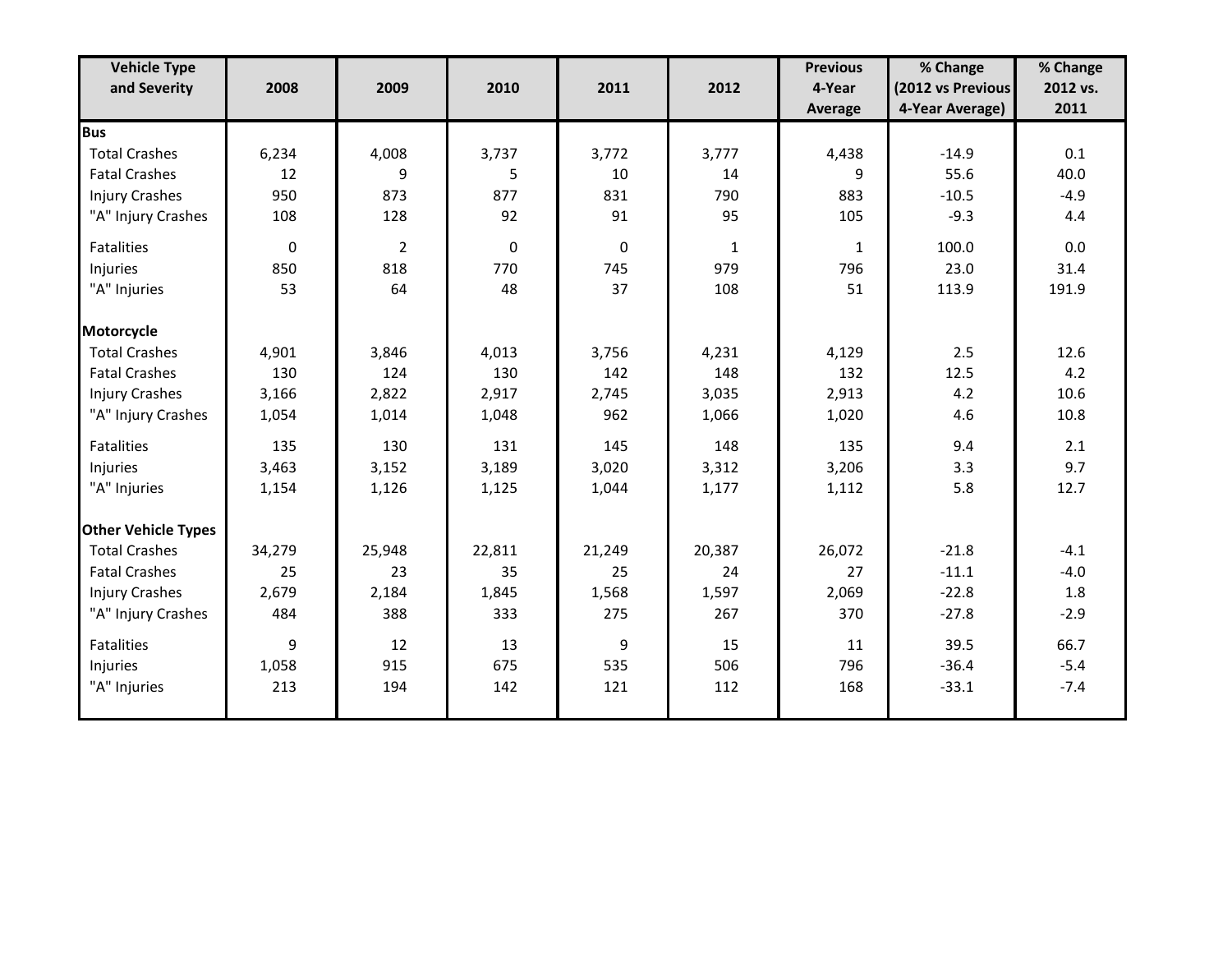|                                 | <b>Total Number</b>        |                   |                 |              | <b>Total</b>      | <b>Total</b>    | <b>Total</b> |
|---------------------------------|----------------------------|-------------------|-----------------|--------------|-------------------|-----------------|--------------|
|                                 | of People                  | <b>Total</b>      | <b>Total</b>    | <b>Total</b> | <b>Occupant</b>   | <b>Occupant</b> | Occupant     |
| Age                             | <b>Involved in Crashes</b> | <b>Fatalities</b> | <b>Injuries</b> | "A" Injuries | <b>Fatalities</b> | <b>Injuries</b> | "A" Injuries |
| $0 - 4$                         | 15,629                     | 12                | 1,658           | 153          | 11                | 1,534           | 131          |
| $5-9$                           | 14,886                     | 12                | 2,144           | 208          | 8                 | 1,751           | 160          |
| $10 - 14$                       | 15,477                     | 13                | 2,769           | 357          | 7                 | 1,999           | 241          |
| 15                              | 4,946                      | 4                 | 825             | 113          | 3                 | 605             | 88           |
| 16                              | 12,274                     | 20                | 1,765           | 268          | 18                | 1,544           | 226          |
| 17                              | 15,036                     | 9                 | 2,053           | 290          | 8                 | 1,870           | 264          |
| 18                              | 17,123                     | 15                | 2,466           | 382          | $11\,$            | 2,250           | 352          |
| 19                              | 16,169                     | 27                | 2,379           | 362          | 22                | 2,172           | 324          |
| 20                              | 15,473                     | 20                | 2,341           | 369          | 17                | 2,129           | 343          |
| 21-34                           | 169,789                    | 295               | 24,579          | 3,607        | 266               | 22,376          | 3,289        |
| 35-44                           | 86,834                     | 122               | 12,035          | 1,813        | 96                | 11,122          | 1,648        |
| 45-59                           | 116,249                    | 198               | 17,120          | 2,644        | 156               | 15,698          | 2,367        |
| 60-74                           | 53,954                     | 111               | 7,902           | 1,236        | 88                | 7,307           | 1,101        |
| 75 and Over                     | 17,798                     | 98                | 2,815           | 487          | 75                | 2,638           | 440          |
| Unknown                         | 77,960                     | $\mathbf 0$       | 917             | 112          | 0                 | 706             | 93           |
| Gender                          |                            |                   |                 |              |                   |                 |              |
| Male                            | 316,773                    | 676               | 39,967          | 6,597        | 555               | 34,940          | 5,757        |
| Female                          | 267,227                    | 280               | 43,635          | 5,776        | 231               | 40,643          | 5,283        |
| unknown                         | 65,597                     | 0                 | 166             | 28           | 0                 | 118             | 27           |
| Road Type <sup>1</sup>          |                            |                   |                 |              |                   |                 |              |
| Rural                           | 111,994                    | 432               | 17,702          | 4,293        | 404               | 17,289          | 4,177        |
| Urban                           | 536,523                    | 524               | 66,066          | 8,108        | 382               | 58,412          | 6,890        |
| Road                            |                            |                   |                 |              |                   |                 |              |
| Classification <sup>1</sup>     |                            |                   |                 |              |                   |                 |              |
| Interstate/Freeway              | 73,910                     | 132               | 7,775           | 1,345        | 115               | 7,725           | 1,327        |
| <b>Other Principle Arterial</b> | 212,414                    | 249               | 27,945          | 3,749        | 193               | 26,185          | 3,437        |
| Minor Arterial                  | 166,427                    | 220               | 23,404          | 3,178        | 173               | 20,930          | 2,756        |
| Major Collector                 | 95,966                     | 193               | 13,279          | 2,171        | 162               | 11,387          | 1,888        |
| Minor Collector                 | 1,313                      | 8                 | 313             | 100          | $\overline{7}$    | 311             | 100          |
| Local/Residential               | 88,871                     | 150               | 9,997           | 1,688        | 134               | 8,255           | 1,408        |
| Unknown                         | 9,616                      | 4                 | 1,055           | 170          | $\overline{2}$    | 908             | 1,408        |
| <b>Total System</b>             | 648,517                    | 956               | 83,768          | 12,401       | 786               | 75,701          | 12,324       |

### <span id="page-8-0"></span>**Table 3: Total Number of People Involved, Total Fatalities, Injuries, and "A" Injuries by Age, Gender, Road Type and Road Classification in 2012**

 $^1$  Non contact vehicles are not included in total number of people involved in crashes for road type and road classification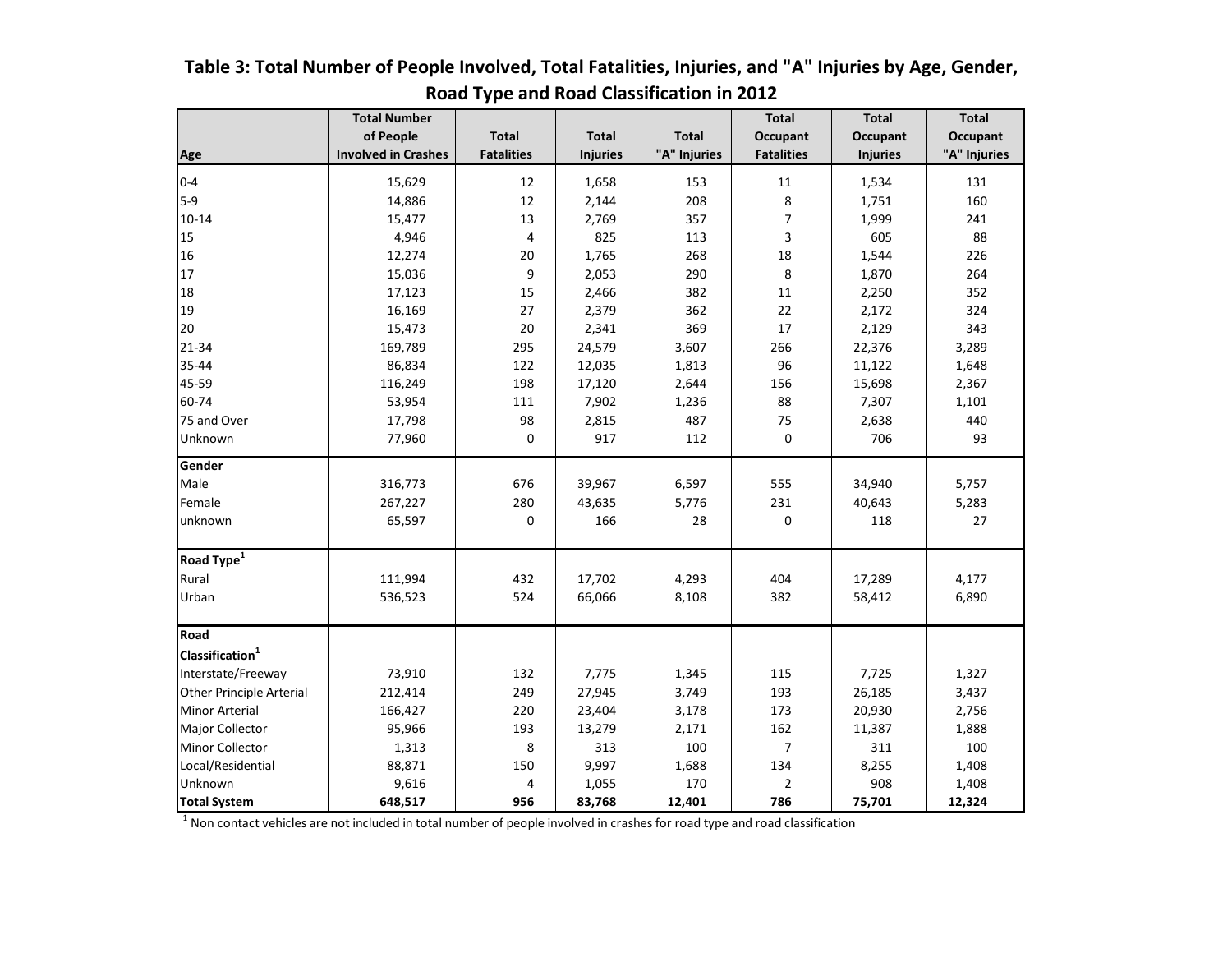|                | Passenger        | Light                   | Large        |                                                      |                | Other                   |                |
|----------------|------------------|-------------------------|--------------|------------------------------------------------------|----------------|-------------------------|----------------|
|                | Car              | <b>Truck</b>            | <b>Truck</b> | <b>Bus</b><br><b>Total Number of People Involved</b> | Motorcycle     |                         | <b>Total</b>   |
|                |                  |                         |              |                                                      |                |                         |                |
| Age<br>$0 - 4$ | 14,684           | 614                     | 31           | 133                                                  | $\overline{2}$ | 33                      | 15,497         |
| $5-9$          | 13,137           | 681                     | 33           | 599                                                  | 5              | 23                      | 14,478         |
| $10 - 14$      | 12,939           | 776                     | 35           | 813                                                  | 22             | 78                      | 14,663         |
| 15             | 4,186            | 334                     | 14           | 149                                                  | 10             | 22                      | 4,715          |
| 16             | 10,697           | 1,133                   | 13           | 145                                                  | 19             | 29                      | 12,036         |
| 17             | 13,376           | 1,237                   | 32           | 115                                                  | 22             | 47                      | 14,829         |
| 18             | 15,390           | 1,236                   | 38           | 106                                                  | 58             | 59                      | 16,887         |
| 19             |                  |                         | 82           | 97                                                   | 105            | 55                      | 15,937         |
| 20             | 14,443<br>13,832 | 1,155<br>1,051          | 101          | 59                                                   | 116            | 65                      |                |
|                |                  |                         |              | 1,023                                                |                |                         | 15,224         |
| 21-34          | 147,735          | 11,718                  | 4,017        |                                                      | 1,462          | 1,385                   | 167,340        |
| 35-44          | 71,571           | 7,192                   | 4,148        | 980                                                  | 881            | 1,012                   | 85,784         |
| 45-59          | 92,834           | 10,860                  | 6,418        | 1,822                                                | 1,382          | 1,277                   | 114,593        |
| 60-74          | 45,145           | 4,700                   | 1,704        | 884                                                  | 399            | 428                     | 53,260         |
| 75 and Over    | 16,182           | 1,069                   | 92           | 110                                                  | 32             | 81                      | 17,566         |
| Unknown        | 52,143           | 3,906                   | 2,214        | 1,456                                                | 123            | 17,233                  | 77,075         |
| Gender         |                  |                         |              |                                                      |                |                         |                |
| Male           | 248,029          | 34,823                  | 16,190       | 4,163                                                | 3,859          | 3,988                   | 311,052        |
| Female         | 248,484          | 9,552                   | 834          | 3,337                                                | 688            | 986                     | 263,881        |
| Unknown        | 41,781           | 3,287                   | 1,948        | 991                                                  | 91             | 16,853                  | 64,951         |
|                |                  |                         |              | <b>Total Fatalities</b>                              |                |                         |                |
| Age            |                  |                         |              |                                                      |                |                         |                |
| $0 - 4$        | 11               | 0                       | $\mathbf 0$  | 0                                                    | $\mathbf 0$    | 0                       | 11             |
| $5-9$          | 8                | 0                       | $\mathbf 0$  | 0                                                    | $\mathbf 0$    | 0                       | 8              |
| $10 - 14$      | $\overline{7}$   | 0                       | 0            | 0                                                    | 0              | 0                       | $\overline{7}$ |
| 15             | $\overline{2}$   | $\mathbf{1}$            | 0            | 0                                                    | $\mathbf 0$    | $\mathbf 0$             | 3              |
| 16             | 15               | $\overline{\mathbf{c}}$ | 0            | $\mathbf 0$                                          | $\mathbf{1}$   | $\mathbf 0$             | 18             |
| 17             | 5                | 2                       | 0            | $\mathbf 0$                                          | 0              | $1\,$                   | 8              |
| 18             | $\overline{7}$   | $\overline{2}$          | 0            | $\mathbf 0$                                          | 0              | $\overline{\mathbf{c}}$ | 11             |
| 19             | 16               | $\overline{2}$          | 0            | 0                                                    | 3              | $1\,$                   | 22             |
| 20             | 9                | 3                       | 0            | $\mathbf 0$                                          | $\overline{4}$ | $\mathbf 1$             | 17             |
| 21-34          | 203              | 18                      | 0            | $\mathbf{1}$                                         | 41             | 3                       | 266            |
| 35-44          | 48               | 12                      | 3            | $\mathbf 0$                                          | 29             | 4                       | 96             |
| 45-59          | 80               | 18                      | 4            | 0                                                    | 53             | $\mathbf 1$             | 156            |
| 60-74          | 52               | 16                      | 4            | $\mathbf 0$                                          | 15             | $\mathbf 1$             | 88             |
| 75 and Over    | 63               | 9                       | 0            | $\mathbf 0$                                          | $\overline{2}$ | $\mathbf{1}$            | 75             |
| Gender         |                  |                         |              |                                                      |                |                         |                |
| Male           | 323              | 73                      | 11           | $\pmb{0}$                                            | 136            | 12                      | 555            |
| Female         | 203              | 12                      | $\mathbf 0$  | $\mathbf 1$                                          | 12             | 3                       | 231            |

### <span id="page-9-0"></span>**Table 4: Total Number of People Involved, Total Fatalities, Total Injuries, and Total "A" Injuries by Vehicle Type by Age and Gender in 2012**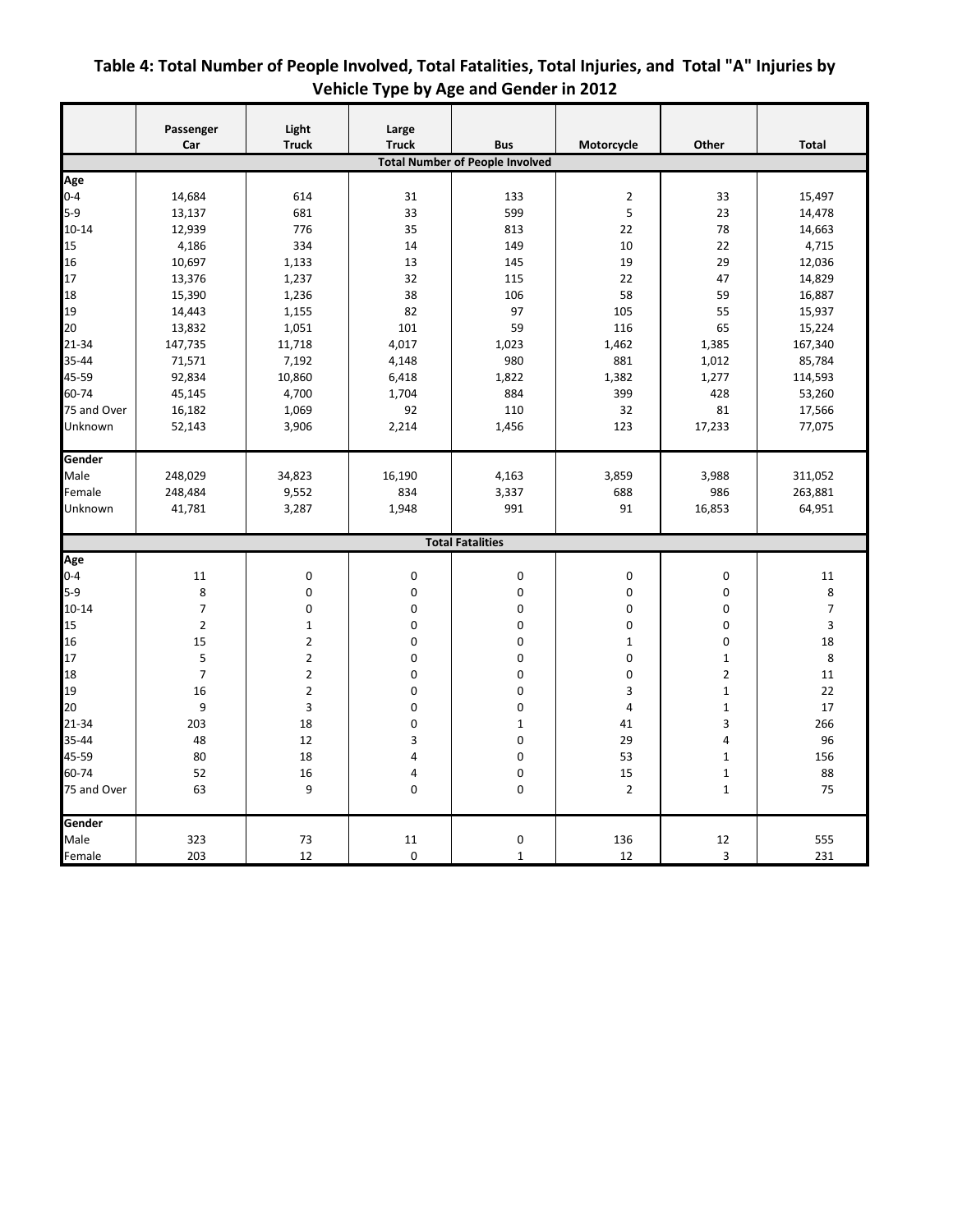**Table 4: (continued)**

|             | Passenger<br>Car | Light<br><b>Truck</b> | Large<br><b>Truck</b> | <b>Bus</b>                | Motorcycle     | Other          | <b>Total</b> |
|-------------|------------------|-----------------------|-----------------------|---------------------------|----------------|----------------|--------------|
|             |                  |                       |                       | <b>Total Injuries</b>     |                |                |              |
| Age         |                  |                       |                       |                           |                |                |              |
| $0 - 4$     | 1,434            | 73                    | 4                     | 15                        | $\overline{2}$ | 6              | 1,534        |
| $5-9$       | 1,604            | 82                    | 3                     | 55                        | $\overline{4}$ | 3              | 1,751        |
| $10 - 14$   | 1,729            | 106                   | 5                     | 118                       | 17             | 23             | 1,998        |
| 15          | 519              | 48                    | $\overline{2}$        | 20                        | 8              | 8              | 605          |
| 16          | 1,354            | 144                   | $\mathbf 0$           | 23                        | 14             | 9              | 1,544        |
| 17          | 1,657            | 166                   | 3                     | 19                        | 16             | 9              | 1,870        |
| 18          | 2,015            | 169                   | $\mathbf 1$           | 9                         | 46             | 10             | 2,250        |
| 19          | 1,917            | 133                   | 5                     | 23                        | 80             | 14             | 2,172        |
| 20          | 1,889            | 130                   | $\overline{7}$        | 10                        | 79             | 14             | 2,129        |
| 21-34       | 19,416           | 1,362                 | 201                   | 170                       | 1,064          | 163            | 22,376       |
| 35-44       | 9,310            | 757                   | 186                   | 129                       | 650            | 90             | 11,122       |
| 45-59       | 12,870           | 1,155                 | 327                   | 236                       | 1,009          | 101            | 15,698       |
| 60-74       | 6,273            | 532                   | 95                    | 78                        | 292            | 37             | 7,307        |
| 75 and Over | 2,444            | 145                   | $\overline{7}$        | 13                        | 23             | 6              | 2,638        |
| Unknown     | 592              | 26                    | 6                     | 61                        | 8              | 13             | 706          |
|             |                  |                       |                       |                           |                |                |              |
| Gender      |                  |                       |                       |                           |                |                |              |
| Male        | 27,042           | 3,521                 | 796                   | 460                       | 2,790          | 331            | 34,940       |
| Female      | 37,882           | 1,502                 | 55                    | 514                       | 519            | 170            | 40,642       |
| Unknown     | 99               | 5                     | $\mathbf{1}$          | 5                         | 3              | 5              | 118          |
|             |                  |                       |                       | <b>Total "A" Injuries</b> |                |                |              |
| Age         |                  |                       |                       |                           |                |                |              |
| $0 - 4$     | 120              | 9                     | 0                     | $\mathbf 1$               | $\mathbf 1$    | 0              | 131          |
| $5-9$       | 141              | 13                    | 0                     | 3                         | $\overline{2}$ | $\mathbf 1$    | 160          |
| $10 - 14$   | 180              | 19                    | $\mathbf 0$           | 31                        | 6              | 5              | 241          |
| 15          | 68               | 12                    | 0                     | $\overline{2}$            | $\mathbf 1$    | 5              | 88           |
| 16          | 191              | 26                    | 0                     | $\mathbf 2$               | 4              | 3              | 226          |
| 17          | 210              | 41                    | $\mathbf 0$           | 3                         | 9              | $\mathbf 1$    | 264          |
| 18          | 300              | 34                    | $\mathbf 0$           | $\mathbf{1}$              | 15             | $\mathbf 2$    | 352          |
| 19          | 258              | 33                    | $\overline{2}$        | $\mathbf{1}$              | 25             | 5              | 324          |
| 20          | 283              | 29                    | $1\,$                 | 3                         | 23             | 4              | 343          |
| 21-34       | 2,581            | 270                   | 33                    | 20                        | 346            | 39             | 3,289        |
| 35-44       | 1,206            | 134                   | 39                    | 13                        | 238            | 18             | 1,648        |
| 45-59       | 1,679            | 207                   | 65                    | 18                        | 380            | 18             | 2,367        |
| 60-74       | 850              | 102                   | 21                    | 6                         | 115            | $\overline{7}$ | 1,101        |
| 75 and Over | 390              | 34                    | $\mathbf{1}$          | 0                         | 11             | 4              | 440          |
| Unknown     | 84               | 4                     | $\mathbf 0$           | $\overline{4}$            | $\mathbf 1$    | $\mathbf 0$    | 93           |
| Gender      |                  |                       |                       |                           |                |                |              |
| Male        | 3,805            | 688                   | 154                   | 54                        | 984            | 72             | 5,757        |
| Female      | 4,710            | 278                   | 8                     | 54                        | 193            | 40             | 5,283        |
| Unknown     | 26               | $\mathbf{1}$          | 0                     | $\mathbf 0$               | 0              | $\mathbf 0$    | 27           |
|             |                  |                       |                       |                           |                |                |              |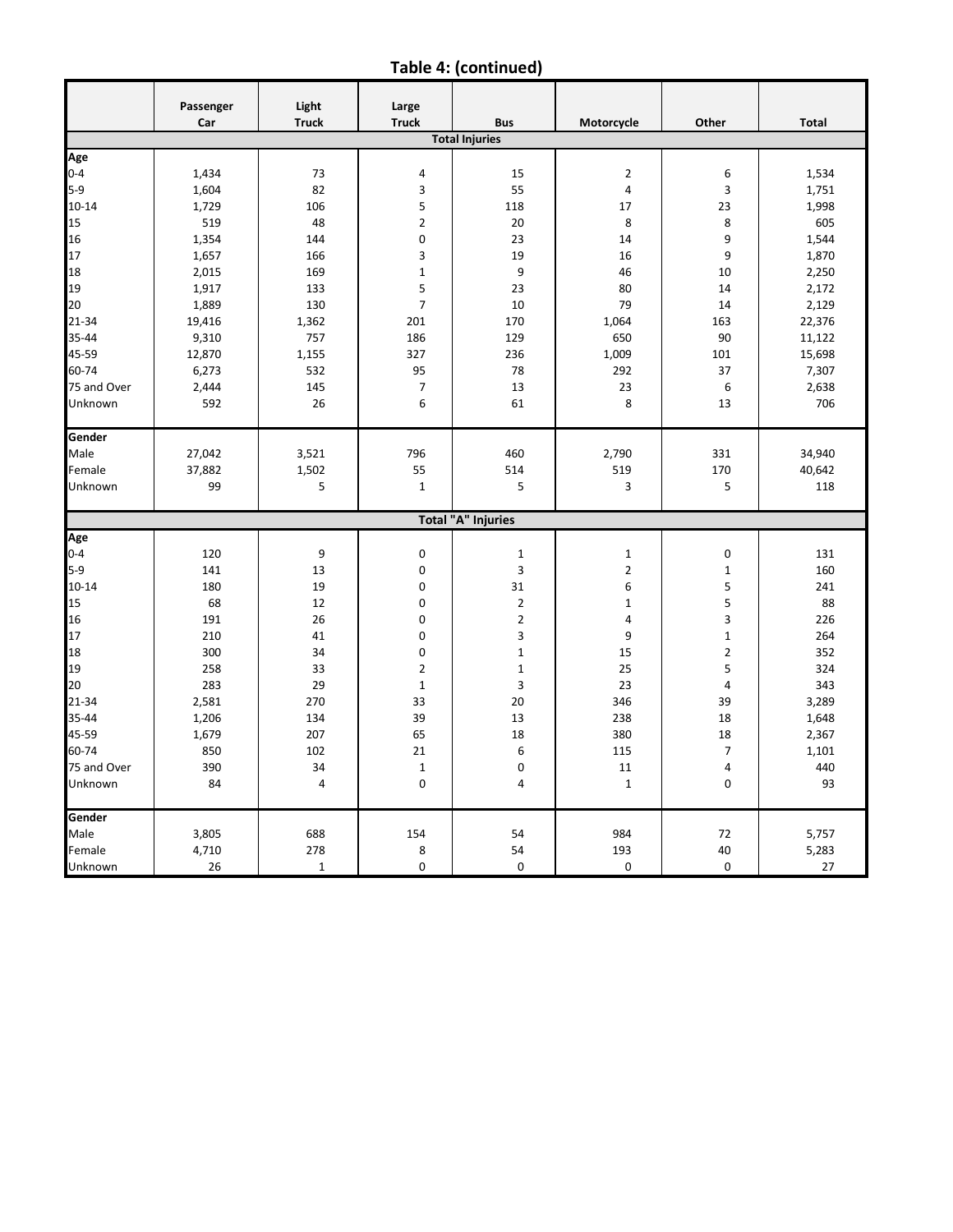<span id="page-11-0"></span>

|                 |                | <b>Total</b>            | <b>Total</b>   | <b>Total</b>   | <b>Total Number</b>        |                   |                 |                | <b>Total</b>      | <b>Total</b>    | <b>Total</b>   |
|-----------------|----------------|-------------------------|----------------|----------------|----------------------------|-------------------|-----------------|----------------|-------------------|-----------------|----------------|
|                 | <b>Total</b>   | Fatal                   | <b>Injury</b>  | "A" Injury     | of People                  | <b>Total</b>      | <b>Total</b>    | <b>Total</b>   | Occupant          | Occupant        | Occupant       |
| County          | <b>Crashes</b> | <b>Crashes</b>          | <b>Crashes</b> | <b>Crashes</b> | <b>Involved in Crashes</b> | <b>Fatalities</b> | <b>Injuries</b> | "A" Injuries   | <b>Fatalities</b> | <b>Injuries</b> | "A" Injuries   |
|                 |                |                         |                |                |                            |                   |                 |                |                   |                 |                |
| Adams           | 1,302          | 5                       | 305            | 44             | 2,988                      | 6                 | 406             | 54             | 5                 | 387             | 51             |
| Alexander       | 150            | $\mathbf 1$             | 39             | 10             | 281                        | $\mathbf{1}$      | 58              | 13             | $\mathbf{1}$      | 57              | 12             |
| Bond            | 302            | $\mathbf{2}$            | 64             | 16             | 559                        | 4                 | 81              | 17             | 4                 | 80              | 17             |
| Boone           | 803            | $\overline{7}$          | 240            | 66             | 1,880                      | 9                 | 353             | 86             | 8                 | 345             | 84             |
| Brown           | 175            | 0                       | 17             | $\mathbf{1}$   | 238                        | 0                 | 18              | $1\,$          | 0                 | 17              | $1\,$          |
| <b>Bureau</b>   | 748            | 6                       | 157            | 31             | 1,363                      | $\overline{7}$    | 232             | 44             | $\overline{7}$    | 227             | 42             |
| Calhoun         | 149            | $\mathbf 1$             | 22             | 11             | 229                        | $\mathbf 1$       | 35              | 19             | $\mathbf{1}$      | 35              | 19             |
| Carroll         | 316            | $\overline{\mathbf{4}}$ | 55             | 18             | 538                        | $\overline{4}$    | 75              | 18             | 4                 | 73              | 17             |
| Cass            | 272            | 5                       | 33             | 9              | 455                        | 5                 | 50              | 11             | 5                 | 50              | 11             |
| Champaign       | 3,059          | 12                      | 696            | 195            | 7,393                      | 12                | 972             | 250            | 10                | 883             | 228            |
| Christian       | 578            | $\overline{7}$          | 129            | 32             | 1,247                      | 10                | 186             | 48             | 10                | 181             | 48             |
| Clark           | 419            | $\overline{4}$          | 73             | 22             | 717                        | $\overline{7}$    | 115             | 26             | $\overline{7}$    | 113             | 26             |
| Clay            | 296            | $\mathbf{1}$            | 59             | 20             | 543                        | 1                 | 78              | 25             | $\mathbf{1}$      | 74              | 25             |
| Clinton         | 553            | 10                      | 119            | 38             | 1,163                      | 11                | 195             | 56             | 11                | 191             | 54             |
| Coles           | 974            | 5                       | 206            | 57             | 2,214                      | 5                 | 288             | 75             | 3                 | 276             | 70             |
| Cook            | 131,402        | 252                     | 26,624         | 3,176          | 317,736                    | 270               | 36,599          | 3,995          | 176               | 30,846          | 3,194          |
| Crawford        | 413            | $\overline{2}$          | 66             | 18             | 707                        | $\overline{2}$    | 87              | 21             | 2                 | 84              | 20             |
| Cumberland      | 249            | $\mathbf 1$             | 49             | 14             | 465                        | $\mathbf{1}$      | 67              | 19             | $1\,$             | 67              | 19             |
| <b>DeKalb</b>   | 1,439          | $\overline{7}$          | 401            | 78             | 3,215                      | $\overline{7}$    | 526             | 94             | 6                 | 486             | 87             |
| <b>DeWitt</b>   | 282            | $\overline{2}$          | 50             | 14             | 532                        | $\overline{2}$    | 75              | 15             | 2                 | 72              | 14             |
| Douglas         | 297            | 8                       | 89             | 17             | 614                        | 8                 | 120             | 21             | 6                 | 113             | 20             |
| <b>DuPage</b>   | 18,227         | 21                      | 4,167          | 611            | 46,659                     | 21                | 5,570           | 735            | 18                | 5,247           | 672            |
| Edgar           | 391            | 0                       | 87             | 21             | 764                        | $\mathbf 0$       | 113             | 25             | 0                 | 110             | 22             |
| Edwards         | 129            | $\mathbf 1$             | 24             | $\overline{4}$ | 220                        | $\mathbf{1}$      | 33              | $\overline{7}$ | $\mathbf{1}$      | 31              | 5              |
| Effingham       | 980            | 9                       | 199            | 55             | 2,166                      | 10                | 295             | 86             | $\overline{7}$    | 288             | 84             |
| Fayette         | 485            | 9                       | 108            | 28             | 950                        | 9                 | 161             | 46             | 7                 | 157             | 45             |
| Ford            | 192            | 3                       | 53             | 9              | 367                        | 4                 | 79              | 11             | $\overline{4}$    | 76              | 10             |
| Franklin        | 833            | 9                       | 230            | 68             | 1,788                      | 9                 | 341             | 92             | 9                 | 338             | 91             |
| Fulton          | 917            | $\mathbf 1$             | 155            | 45             | 1,487                      | $\mathbf{1}$      | 207             | 53             | $\mathbf{1}$      | 199             | 50             |
| Gallatin        | 137            | $\overline{2}$          | 28             | 11             | 217                        | $\overline{2}$    | 39              | 14             | $\overline{2}$    | 39              | 14             |
| Greene          | 205            | $\pmb{0}$               | 37             | 9              | 340                        | $\mathbf 0$       | 55              | 11             | 0                 | 54              | 10             |
| Grundy          | 874            | 6                       | 197            | 44             | 1,964                      | 6                 | 296             | 62             | 6                 | 281             | 57             |
| Hamilton        | 150            | $\pmb{0}$               | 25             | 3              | 253                        | $\mathbf 0$       | 38              | 8              | 0                 | 36              | 8              |
| Hancock         | 339            | $\pmb{0}$               | 60             | 13             | 612                        | $\mathbf 0$       | 81              | 15             | $\pmb{0}$         | 81              | 15             |
| Hardin          | 47             | $\mathbf 1$             | 11             | $\overline{2}$ | 88                         | $\mathbf 1$       | 14              | $\overline{2}$ | $\mathbf{1}$      | 14              | $\overline{2}$ |
| Henderson       | 209            | $\overline{2}$          | 35             | 11             | 314                        | $\overline{2}$    | 45              | 13             | $\overline{2}$    | 45              | 13             |
|                 | 775            | 5                       | 163            | 44             | 1,542                      | 6                 | 228             | 62             | 6                 | 214             | 61             |
| Henry           |                |                         |                |                |                            |                   |                 |                |                   |                 |                |
| <b>Iroquois</b> | 557            | 12                      | 123            | 44             | 997                        | 13<br>6           | 192             | 66             | 11                | 188             | 64             |
| Jackson         | 1,305          | 5                       | 352            | 91             | 2,871                      |                   | 481             | 117            | $\overline{4}$    | 448             | 106            |
| Jasper          | 223            | $\overline{2}$          | 41             | 11             | 375                        | $\overline{2}$    | 49              | 12             | $\overline{2}$    | 48              | 12             |
| Jefferson       | 1,053          | 8                       | 265            | 93             | 2,272                      | 12                | 377             | 132            | 11                | 364             | 124            |
| Jersey          | 498            | 4                       | 120            | 43             | 1,038                      | 4                 | 177             | 61             | 4                 | 174             | 61             |

**Table 5: Total Crashes by Crash Severity and Injury Severity by County in 2012**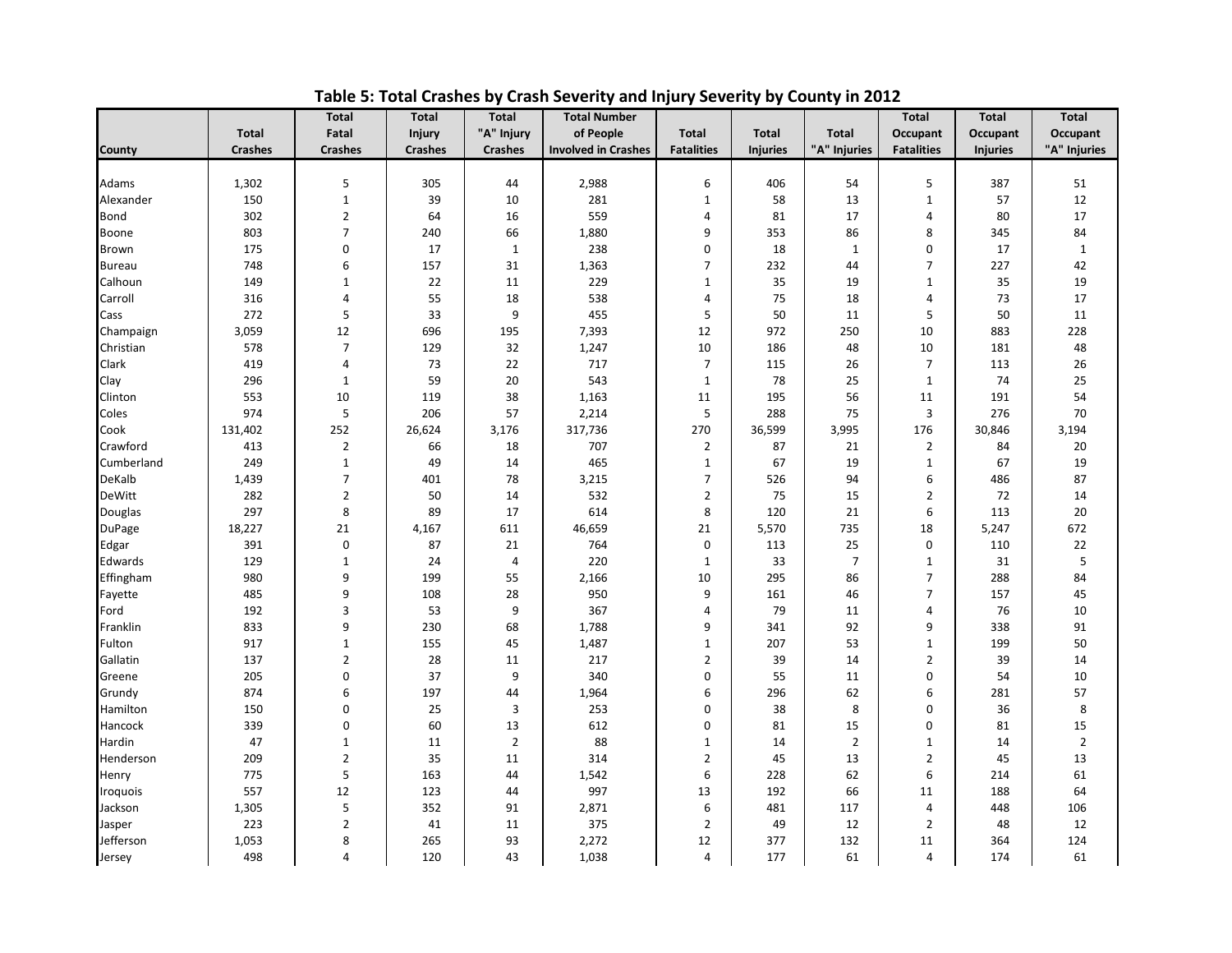|                  |                | <b>Total</b>            | <b>Total</b>   | <b>Total</b>   | <b>Total Number</b>        |                         |                 |              | <b>Total</b>      | <b>Total</b>    | <b>Total</b>   |
|------------------|----------------|-------------------------|----------------|----------------|----------------------------|-------------------------|-----------------|--------------|-------------------|-----------------|----------------|
|                  | <b>Total</b>   | Fatal                   | Injury         | "A" Injury     | of People                  | <b>Total</b>            | <b>Total</b>    | <b>Total</b> | Occupant          | Occupant        | Occupant       |
| County           | <b>Crashes</b> | <b>Crashes</b>          | <b>Crashes</b> | <b>Crashes</b> | <b>Involved in Crashes</b> | <b>Fatalities</b>       | <b>Injuries</b> | "A" Injuries | <b>Fatalities</b> | <b>Injuries</b> | "A" Injuries   |
| <b>JoDaviess</b> | 553            | 4                       | 90             | 32             | 934                        | $\overline{a}$          | 148             | 50           | 3                 | 147             | 50             |
| Johnson          | 283            | $\overline{2}$          | 50             | 17             | 520                        | $\mathbf 2$             | 69              | 22           | $\overline{2}$    | 69              | 22             |
| Kane             | 8,963          | 22                      | 2,381          | 381            | 22,421                     | 23                      | 3,337           | 489          | 20                | 3,146           | 450            |
| Kankakee         | 2,231          | 19                      | 565            | 133            | 5,177                      | 19                      | 850             | 193          | 18                | 810             | 183            |
| Kendall          | 1,525          | 11                      | 421            | 56             | 3,935                      | 13                      | 591             | 69           | 12                | 573             | 65             |
| Knox             | 878            | $\overline{3}$          | 221            | 52             | 1,836                      | $\overline{3}$          | 289             | 72           | $\overline{2}$    | 267             | 69             |
| Lake             | 11,884         | 24                      | 3,077          | 353            | 30,220                     | 24                      | 4,344           | 435          | 21                | 4,097           | 385            |
| LaSalle          | 2,061          | 10                      | 481            | 149            | 4,400                      | 11                      | 688             | 214          | 10                | 662             | 210            |
| Lawrence         | 302            | $\overline{2}$          | 67             | 16             | 524                        | $\overline{2}$          | 90              | 22           | $\mathbf{1}$      | 88              | 22             |
| Lee              | 738            | 5                       | 145            | 32             | 1,447                      | 5                       | 181             | 39           | 3                 | 172             | 35             |
| Livingston       | 631            | $\overline{7}$          | 161            | 48             | 1,346                      | 8                       | 224             | 63           | 8                 | 218             | 60             |
| Logan            | 545            | $\mathbf 2$             | 119            | 32             | 1,119                      | $\mathsf 3$             | 163             | 41           | 3                 | 157             | 40             |
| McDonough        | 600            | 6                       | 96             | 15             | 1,109                      | 6                       | 132             | 24           | 5                 | 123             | 24             |
| McHenry          | 4,708          | 22                      | 1,186          | 160            | 11,612                     | 24                      | 1,662           | 197          | 21                | 1,587           | 186            |
| McLean           | 3,155          | 14                      | 762            | 141            | 7,639                      | 15                      | 1,056           | 190          | 13                | 995             | 173            |
| Macon            | 2,373          | 9                       | 589            | 136            | 5,528                      | 9                       | 842             | 167          | 9                 | 796             | 152            |
| Macoupin         | 730            | $\overline{4}$          | 128            | 32             | 1,375                      | $\overline{4}$          | 177             | 48           | $\overline{4}$    | 168             | 46             |
| Madison          | 5,127          | 34                      | 1,180          | 239            | 11,589                     | 40                      | 1,658           | 320          | 37                | 1,596           | 299            |
| Marion           | 833            | $\mathsf 3$             | 190            | 50             | 1,719                      | $\overline{\mathbf{3}}$ | 269             | 67           | 3                 | 259             | 63             |
| Marshall         | 198            | 3                       | 45             | 17             | 318                        | 3                       | 59              | 21           | 3                 | 59              | 21             |
| Mason            | 255            | $\overline{\mathbf{4}}$ | 53             | 18             | 421                        | 5                       | 70              | 24           | 5                 | 67              | 23             |
| Massac           | 310            | $\overline{2}$          | 71             | 17             | 583                        | $\sqrt{2}$              | 92              | 22           | $\mathbf{1}$      | 86              | 21             |
| Menard           | 147            | $\mathbf{1}$            | 25             | 5              | 247                        | $\mathbf{1}$            | 29              | 6            | 1                 | 28              | 6              |
| Mercer           | 241            | $\mathbf{1}$            | 68             | 27             | 435                        | $\mathbf{1}$            | 94              | 35           | $\mathbf{1}$      | 93              | 35             |
| Monroe           | 546            | 5                       | 138            | 28             | 1,117                      | $\,8\,$                 | 197             | 38           | 8                 | 194             | 38             |
| Montgomery       | 641            | $\,6\,$                 | 144            | 56             | 1,397                      | 6                       | 268             | 99           | 5                 | 266             | 98             |
| Morgan           | 628            | $\overline{2}$          | 140            | 34             | 1,286                      | $\overline{2}$          | 179             | 38           | $\overline{2}$    | 171             | 37             |
| Moultrie         | 246            | $\overline{2}$          | 58             | 13             | 455                        | $\overline{2}$          | 76              | 18           | $\overline{2}$    | 75              | 18             |
| Ogle             | 773            | 8                       | 188            | 34             | 1,467                      | 9                       | 253             | 49           | 8                 | 251             | 49             |
| Peoria           | 4,765          | 12                      | 1,119          | 149            | 10,658                     | 13                      | 1,597           | 184          | 11                | 1,513           | 168            |
| Perry            | 414            | $\overline{2}$          | 84             | 15             | 763                        | $\overline{2}$          | 123             | 34           | $\overline{2}$    | 122             | 33             |
| Piatt            | 209            | $\mathbf{1}$            | 57             | 23             | 393                        | $\mathbf{1}$            | 76              | 27           | $\mathbf{1}$      | 76              | 27             |
| Pike             | 548            | 3                       | 55             | 13             | 891                        | $\overline{3}$          | 68              | 15           | 3                 | 67              | 15             |
| Pope             | 67             | $\overline{2}$          | 12             | $\overline{4}$ | 101                        | $\overline{2}$          | 17              | 4            | $\overline{2}$    | 16              | $\sqrt{4}$     |
| Pulaski          | 99             | $\overline{2}$          | 23             | 1              | 179                        | $\overline{2}$          | 35              | 4            | $\overline{2}$    | 35              | $\overline{4}$ |
| Putnam           | 152            | $\pmb{0}$               | 24             | 11             | 251                        | $\mathbf 0$             | 37              | 13           | $\mathbf 0$       | 37              | 13             |
| Randolph         | 624            | 5                       | 156            | 52             | 1,079                      | 5                       | 204             | 64           | 5                 | 197             | 61             |
| Richland         | 319            | $\overline{2}$          | 61             | 21             | 622                        | $\mathbf 2$             | 90              | 33           | $\overline{2}$    | 82              | 32             |
| Rock Island      | 3,065          | $\bf 8$                 | 717            | 101            | 7,399                      | 8                       | 976             | 117          | 6                 | 918             | 107            |
| St. Clair        | 5,353          | 27                      | 1,278          | 228            | 12,841                     | 28                      | 1,866           | 301          | 21                | 1,794           | 280            |
| Saline           | 523            | $\overline{2}$          | 116            | 52             | 1,098                      | $\overline{3}$          | 168             | 60           | 3                 | 159             | 56             |
| Sangamon         | 4,646          | 20                      | 1,164          | 221            | 10,975                     | 22                      | 1,586           | 277          | 19                | 1,472           | 247            |
| Schuyler         | 224            | $\mathbf{1}$            | 28             | 5              | 343                        | $\mathbf{1}$            | 39              | 10           | $\mathbf{1}$      | 36              | 10             |
| Scott            | 109            | $\mathbf{1}$            | 17             | 8              | 172                        | $\mathbf{1}$            | 36              | 8            | $\mathbf{1}$      | 36              | 8              |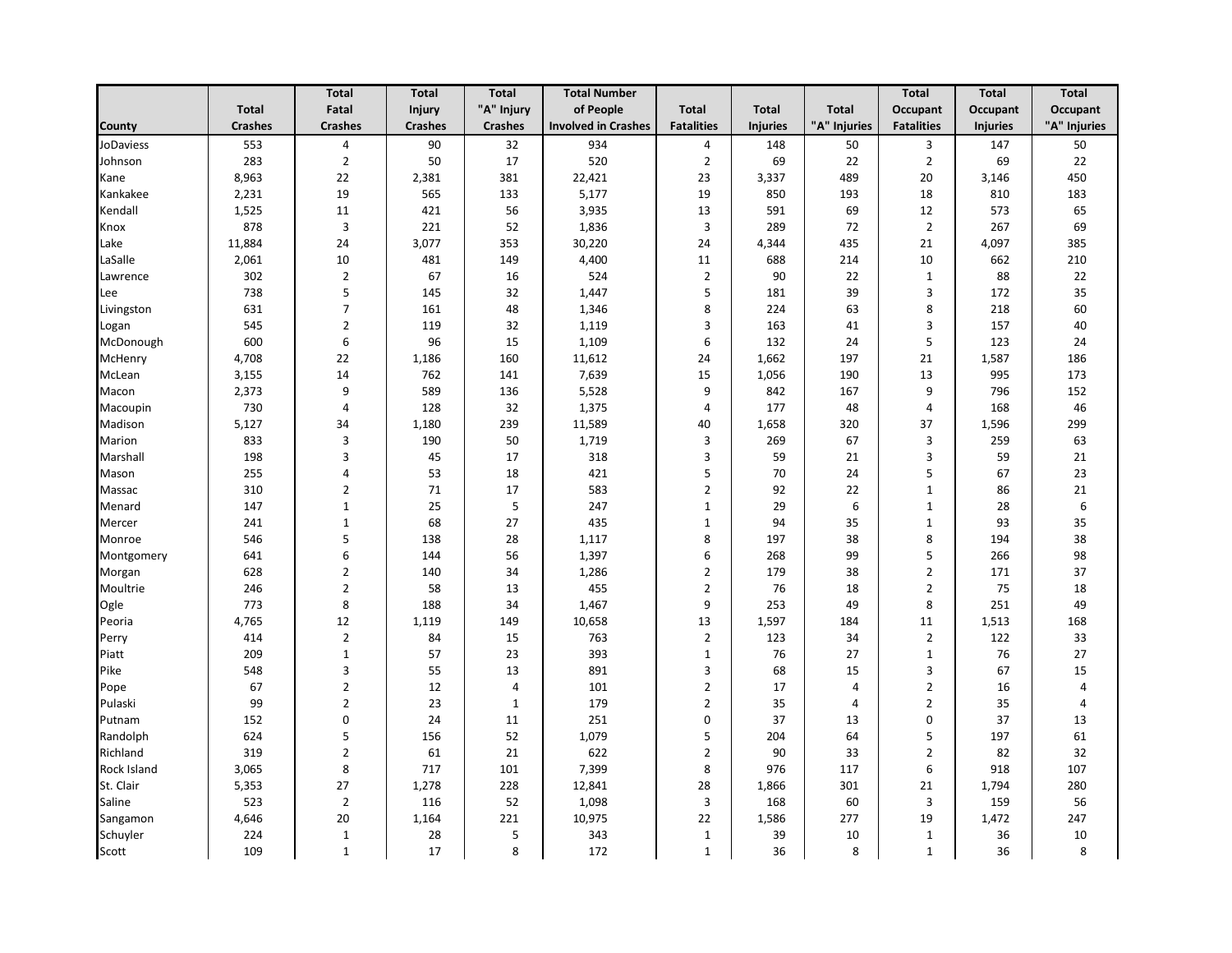|               |                | <b>Total</b>   | <b>Total</b>   | <b>Total</b>   | <b>Total Number</b>        |                   |                 |              | <b>Total</b>      | <b>Total</b>    | Total        |
|---------------|----------------|----------------|----------------|----------------|----------------------------|-------------------|-----------------|--------------|-------------------|-----------------|--------------|
|               | <b>Total</b>   | Fatal          | <b>Injury</b>  | "A" Injury     | of People                  | Total             | <b>Total</b>    | <b>Total</b> | Occupant          | Occupant        | Occupant     |
| <b>County</b> | <b>Crashes</b> | <b>Crashes</b> | <b>Crashes</b> | <b>Crashes</b> | <b>Involved in Crashes</b> | <b>Fatalities</b> | <b>Injuries</b> | "A" Injuries | <b>Fatalities</b> | <b>Injuries</b> | "A" Injuries |
| Shelby        | 407            | $\overline{2}$ | 94             | 25             | 713                        | $\overline{2}$    | 130             | 36           | $\overline{2}$    | 129             | 36           |
| <b>Stark</b>  | 117            |                | 26             | 9              | 195                        |                   | 33              | 11           |                   | 32              | 11           |
| Stephenson    | 891            |                | 166            | 49             | 1,794                      | 6                 | 244             | 75           | 5                 | 235             | 73           |
| Tazewell      | 2,498          |                | 637            | 136            | 5,706                      |                   | 908             | 182          |                   | 873             | 175          |
| Union         | 356            | 3              | 76             | 22             | 696                        | 4                 | 99              | 28           | 4                 | 97              | 28           |
| Vermilion     | 1,525          | 8              | 417            | 85             | 3,390                      | 8                 | 634             | 113          | 6                 | 587             | 104          |
| Wabash        | 187            |                | 37             | 14             | 373                        |                   | 45              | 16           |                   | 43              | 15           |
| Warren        | 378            |                | 84             | 16             | 705                        |                   | 114             | 23           |                   | 107             | 21           |
| Washington    | 337            |                | 87             | 31             | 578                        |                   | 120             | 40           |                   | 120             | 40           |
| Wayne         | 475            |                | 76             | 22             | 850                        | h                 | 107             | 27           | 3                 | 105             | 27           |
| White         | 340            |                | 47             | 14             | 659                        |                   | 71              | 19           | 0                 | 71              | 19           |
| Whiteside     | 1,042          | 5              | 243            | 71             | 2,228                      | 5                 | 354             | 92           | 4                 | 332             | 82           |
| Will          | 11,689         | 43             | 2,618          | 426            | 28,756                     | 44                | 3,735           | 527          | 39                | 3,556           | 487          |
| Williamson    | 1,540          | 10             | 437            | 122            | 3,597                      | 11                | 612             | 155          | 10                | 587             | 147          |
| Winnebago     | 5,957          | 24             | 1,377          | 188            | 15,136                     | 25                | 1,921           | 241          | 24                | 1,809           | 217          |
| Woodford      | 446            | 3              | 107            | 44             | 839                        | 3                 | 149             | 55           | 2                 | 149             | 55           |
|               |                |                |                |                |                            |                   |                 |              |                   |                 |              |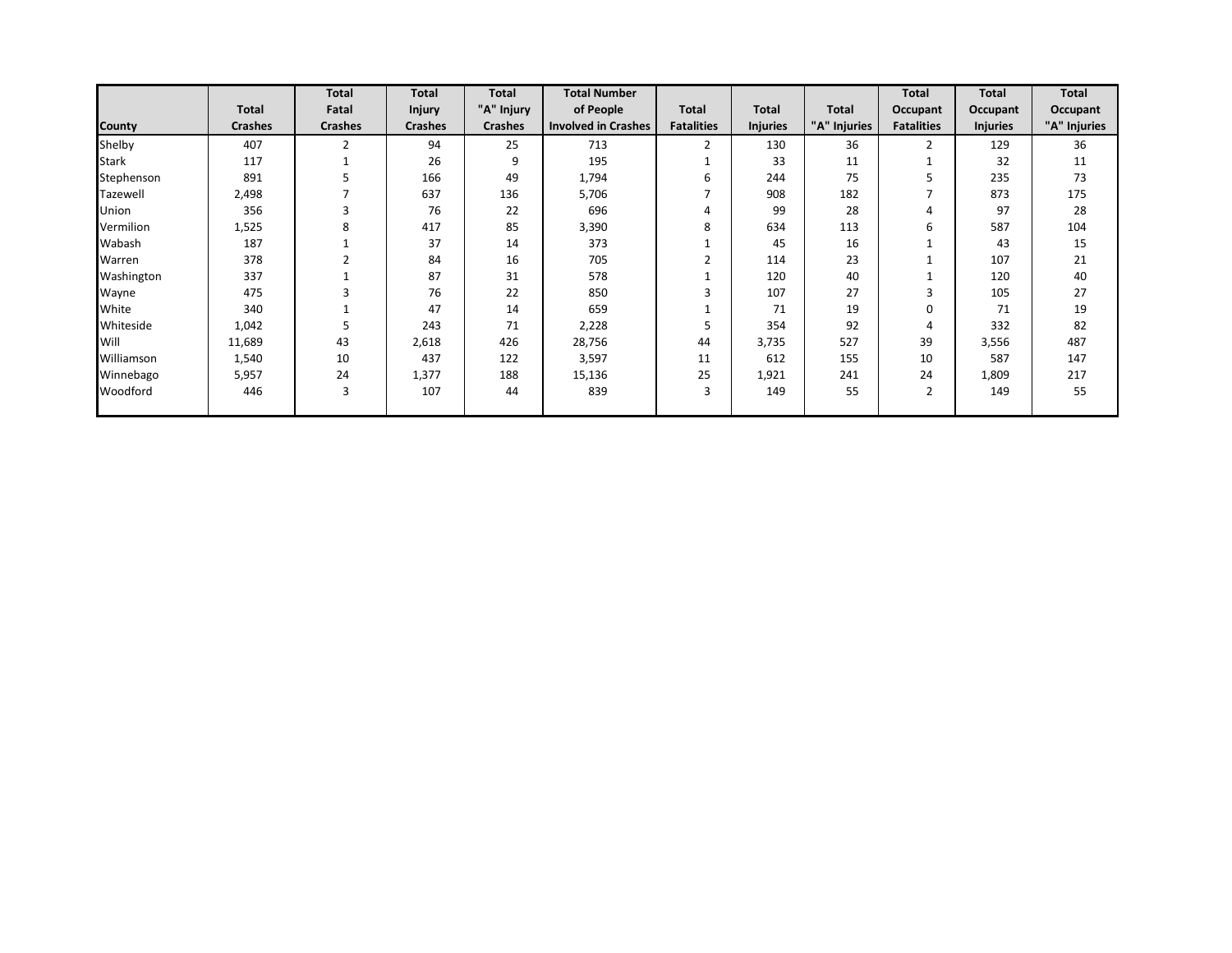<span id="page-14-0"></span>

| Data Items                       | 2008  | 2009  | 2010                    | 2011  | 2012           | Data Items                       | 2008   | 2009           | 2010                | 2011  | 2012  |
|----------------------------------|-------|-------|-------------------------|-------|----------------|----------------------------------|--------|----------------|---------------------|-------|-------|
| <b>Holiday Name</b>              |       |       | <b>Memorial Day</b>     |       |                | <b>Holiday Name</b>              |        |                | <b>Thanksgiving</b> |       |       |
| <b>Total Days</b>                | 3.25  | 3.25  | 3.25                    | 3.25  | 3.25           | <b>Total Days</b>                | 4.25   | 4.25           | 4.25                | 4.25  | 4.25  |
| <b>Total Crashes</b>             | 2,655 | 2,135 | 2,201                   | 2,156 | 2,061          | <b>Total Crashes</b>             | 3,836  | 2,893          | 2,780               | 2,979 | 2,607 |
| <b>Total Fatal Crashes</b>       |       | 17    | 14                      | 10    | 6              | <b>Total Fatal Crashes</b>       | 8      | 12             | 13                  | 7     |       |
| <b>Total Injury Crashes</b>      | 509   | 514   | 538                     | 476   | 492            | <b>Total Injury Crashes</b>      | 641    | 558            | 501                 | 572   | 501   |
| <b>Total A-Injury Crashes</b>    | 105   | 100   | 88                      | 86    | 104            | <b>Total A-Injury Crashes</b>    | 114    | 88             | 79                  | 101   | 85    |
| Total People Involved in Crashes | 6,332 | 5,251 | 5,527                   | 5,217 | 4.994          | Total People Involved in Crashes | 9,240  | 6,760          | 6,541               | 7,245 | 6,171 |
| <b>Total Fatalities</b>          | 8     | 30    | 16                      | 13    | 6              | <b>Total Fatalities</b>          | 9      | 12             | 15                  | 8     |       |
| <b>Total Injuries</b>            | 726   | 757   | 799                     | 713   | 704            | <b>Total Injuries</b>            | 961    | 806            | 743                 | 839   | 737   |
| <b>Total A-Injuries</b>          | 143   | 143   | 125                     | 119   | 131            | Total A-Injuries                 | 166    | 122            | 119                 | 138   | 118   |
| <b>Holiday Name</b>              |       |       | <b>Independence Day</b> |       |                | <b>Holiday Name</b>              |        |                | <b>Christmas</b>    |       |       |
| <b>Total Days</b>                | 3.25  | 3.25  | 3.25                    | 3.25  | 1.25           | <b>Total Days</b>                | 4.25   | 3.25           | 3.25                | 3.25  | 4.25  |
| <b>Total Crashes</b>             | 2,695 | 2,239 | 2,101                   | 2,105 | 759            | <b>Total Crashes</b>             | 4,872  | 3,059          | 3,034               | 1,642 | 2,852 |
| <b>Total Fatal Crashes</b>       | 13    | 11    | 10                      | 12    | 3              | <b>Total Fatal Crashes</b>       | 7      | 3              | 8                   | 9     | 10    |
| <b>Total Injury Crashes</b>      | 539   | 535   | 539                     | 572   | 187            | <b>Total Injury Crashes</b>      | 586    | 496            | 515                 | 322   | 529   |
| <b>Total A-Injury Crashes</b>    | 104   | 101   | 106                     | 87    | 40             | <b>Total A-Injury Crashes</b>    | 93     | 84             | 86                  | 51    | 81    |
| Total People Involved in Crashes | 6,849 | 5,883 | 5,252                   | 5,551 | 1,983          | Total People Involved in Crashes | 10,393 | 7,164          | 7,347               | 4,022 | 6,874 |
| <b>Total Fatalities</b>          | 15    | 13    | 10                      | 13    | $\overline{4}$ | <b>Total Fatalities</b>          | 8      | $\overline{A}$ | 9                   | 13    | 10    |
| <b>Total Injuries</b>            | 805   | 813   | 794                     | 875   | 280            | <b>Total Injuries</b>            | 841    | 775            | 802                 | 502   | 815   |
| <b>Total A-Injuries</b>          | 143   | 139   | 133                     | 119   | 54             | <b>Total A-Injuries</b>          | 124    | 134            | 131                 | 74    | 110   |
| <b>Holiday Name</b>              |       |       | <b>Labor Day</b>        |       |                | Holiday Name                     |        |                | <b>New Year</b>     |       |       |
| <b>Total Days</b>                | 3.25  | 3.25  | 3.25                    | 3.25  | 3.25           | <b>Total Days</b>                | 4.25   | 3.25           | 3.25                | 3.25  | 4.25  |
| <b>Total Crashes</b>             | 2,560 | 1,866 | 1,906                   | 1,961 | 1,845          | <b>Total Crashes</b>             | 2,299  | 1,879          | 1,748               | 1,957 | 2,635 |
| <b>Total Fatal Crashes</b>       | 12    | 5     | 11                      | 9     | 14             | <b>Total Fatal Crashes</b>       | 10     | 6              | 6                   | 6     |       |
| <b>Total Injury Crashes</b>      | 548   | 469   | 509                     | 496   | 441            | <b>Total Injury Crashes</b>      | 458    | 329            | 331                 | 340   | 478   |
| <b>Total A-Injury Crashes</b>    | 108   | 89    | 106                     | 88    | 76             | <b>Total A-Injury Crashes</b>    | 83     | 44             | 72                  | 49    | 99    |
| Total People Involved in Crashes | 6,333 | 4,749 | 4,837                   | 4,826 | 4,514          | Total People Involved in Crashes | 5,079  | 4,318          | 4,061               | 4,429 | 5,960 |
| <b>Total Fatalities</b>          | 15    | 6     | 12                      | 9     | 15             | <b>Total Fatalities</b>          | 10     | 6              | 6                   | 9     |       |
| <b>Total Injuries</b>            | 803   | 700   | 763                     | 709   | 673            | <b>Total Injuries</b>            | 656    | 477            | 535                 | 502   | 668   |
| <b>Total A-Injuries</b>          | 151   | 112   | 145                     | 115   | 114            | Total A-Injuries                 | 109    | 62             | 97                  | 67    | 124   |
|                                  |       |       |                         |       |                |                                  |        |                |                     |       |       |

## **Table 6: Total Crashes by Crash Severity and Injury Severity by Holiday 2008-2012**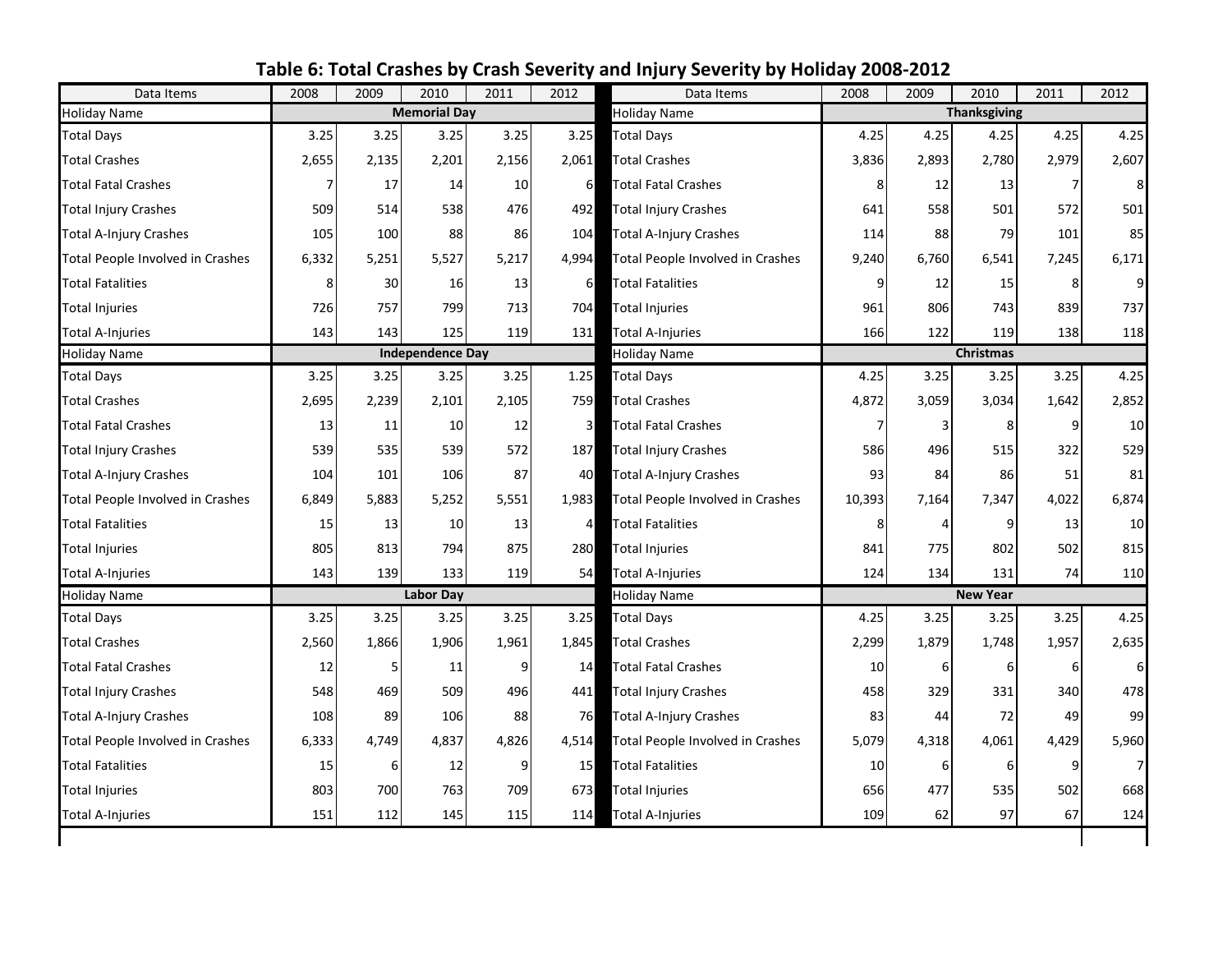<span id="page-15-0"></span>**Occupant Protection Trends**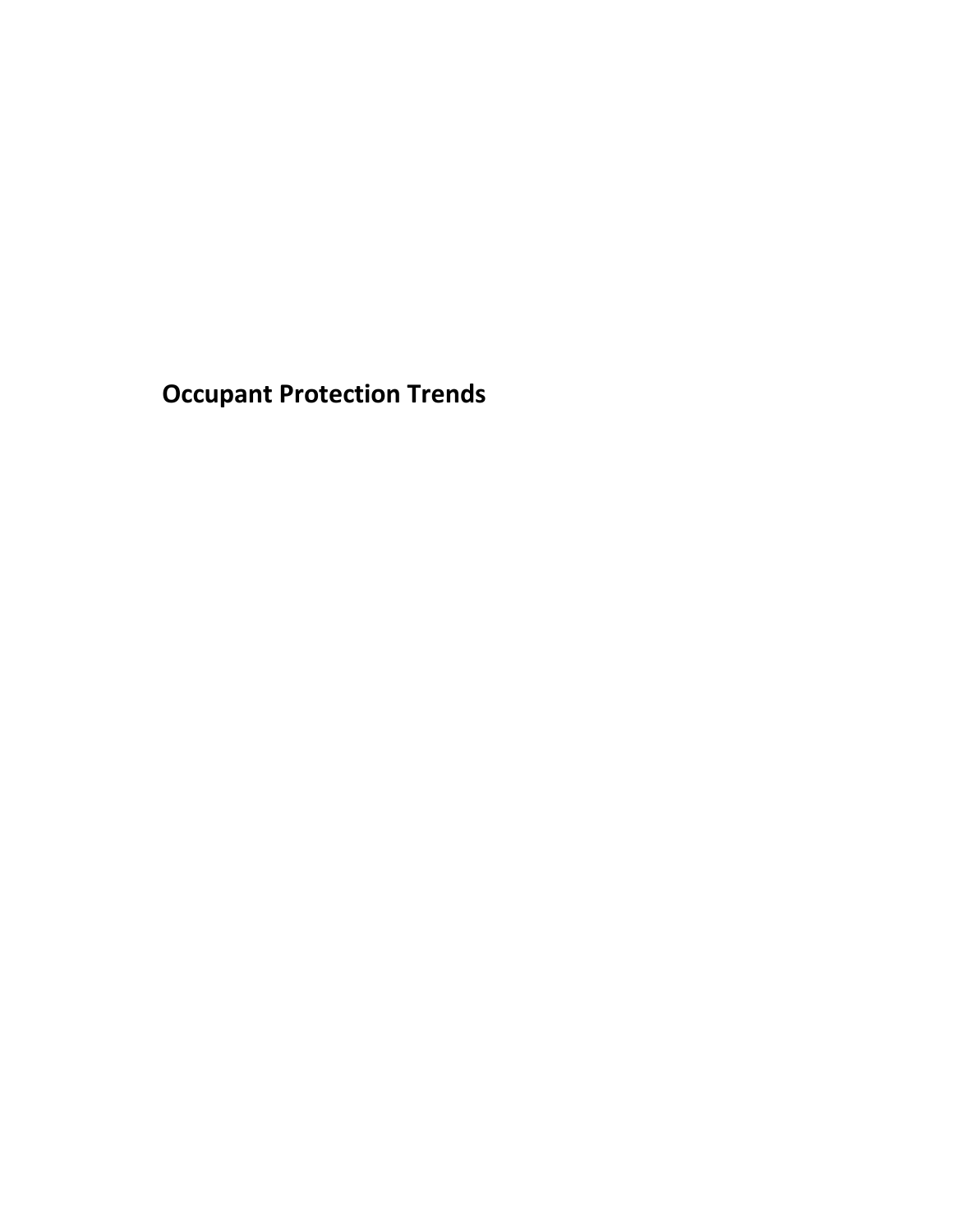# **Occupant Protection Trends**

In 2012, there were more drivers and front seat passengers, in passenger cars, observed wearing seat belts than in any other year over the previous four-year period. The usage rates for 2012 were 93.6% and 93.8%, respectively. These results show a positive impact for the occupant protection safety programs operated by the Department such as our *Click It or Ticket* and overall *Buckle Up Illinois* programs.

Illinois experienced a 3.2% decrease in total belted occupant fatalities in passenger cars in 2012, compared to the previous four-year average. However, in a year over year comparison, total belted occupant fatalities in passenger cars increased in 2012 by 2.8% over 2011.

Cook and Madison counties experienced the highest number of passenger car belted occupant fatalities in 2012 with 59 and 17, respectively.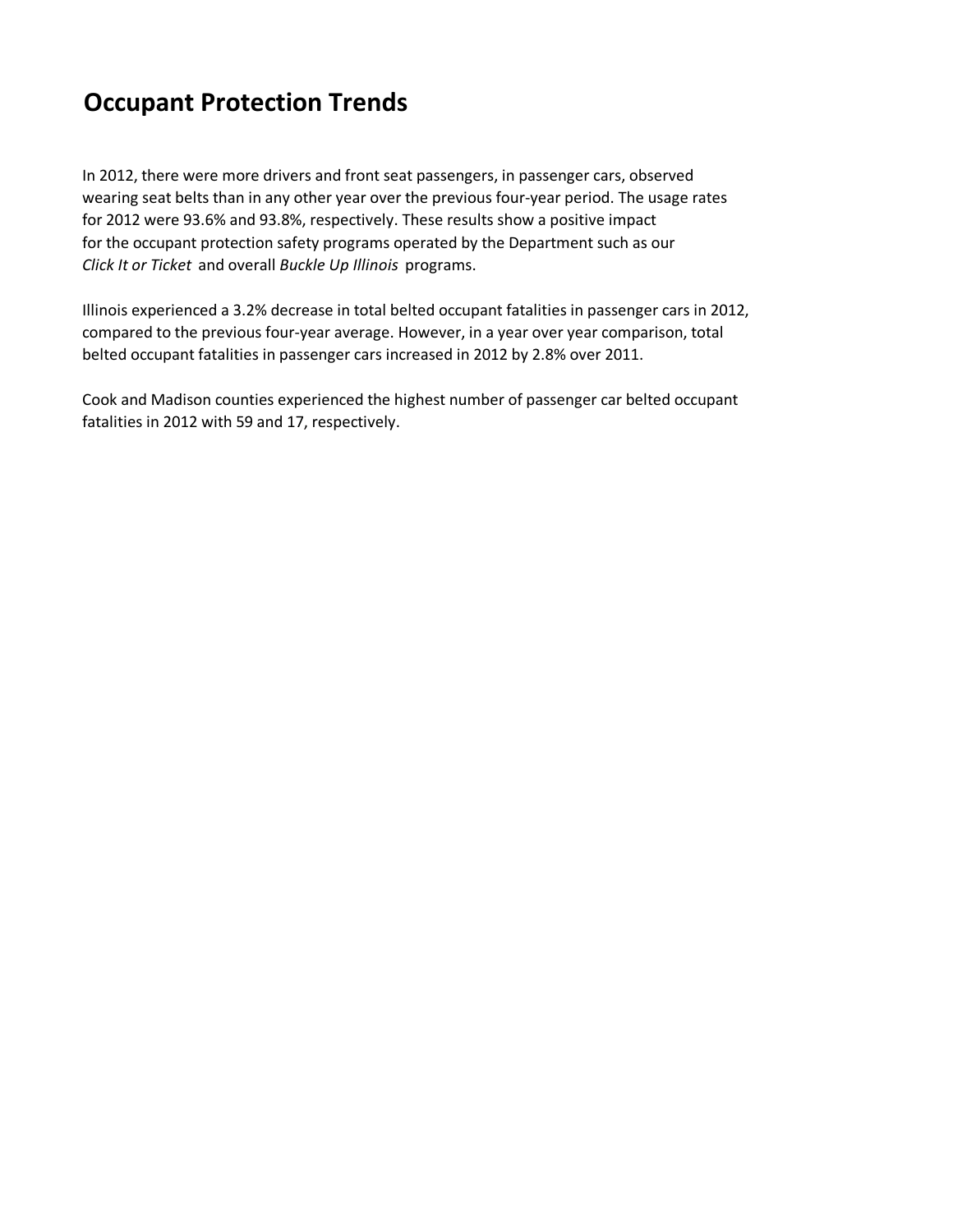<span id="page-17-0"></span>

|                                                                   |         |         |         |         |         | <b>Previous</b> | % Change           | % Change |
|-------------------------------------------------------------------|---------|---------|---------|---------|---------|-----------------|--------------------|----------|
|                                                                   | 2008    | 2009    | 2010    | 2011    | 2012    | 4-Year          | (2012 vs. Previous | 2012     |
|                                                                   |         |         |         |         |         | Average         | 4-Year Average)    | vs 2011  |
| Total Occupants Involved in Crashes                               | 916,953 | 667,455 | 667,792 | 645,552 | 628,207 | 724,438         | $-13.3$            | $-2.7$   |
| Total Occupants Involved In Fatal Crashes                         | 2,022   | 1,916   | 1,802   | 1,746   | 1,873   | 1,872           | 0.1                | 7.3      |
| Total Occupants Involved in Injury Crashes                        | 172,605 | 163,432 | 164,752 | 155,707 | 153,690 | 164,124         | $-6.4$             | $-1.3$   |
| Total Occupants Involved In "A" Injury Crashes                    | 24,581  | 23,674  | 23,220  | 21,979  | 22,599  | 23,364          | $-3.3$             | 2.8      |
| <b>Total Occupant Fatalities</b>                                  | 722     | 630     | 623     | 581     | 611     | 639             | $-4.4$             | 5.2      |
| <b>Total Occupant Injuries</b>                                    | 78,706  | 75,040  | 74,723  | 71,126  | 70,051  | 74,899          | $-6.5$             | $-1.5$   |
| Total Occupant "A" Injuries                                       | 10,419  | 10,036  | 9,772   | 9,263   | 9,508   | 9,873           | $-3.7$             | 2.6      |
| <b>Total Belted Occupant Fatalities</b>                           | 319     | 307     | 290     | 282     | 290     | 300             | $-3.2$             | 2.8      |
| <b>Total Belted Occupant Injuries</b>                             | 67,459  | 64,046  | 62,812  | 60,931  | 59,940  | 63,812          | $-6.1$             | $-1.6$   |
| Total Belted Occupant "A" Injuries                                | 8,060   | 7,710   | 7,558   | 7,072   | 7,360   | 7,600           | $-3.2$             | 4.1      |
| Percent of Belted Occupant Fatalities                             | 44.2    | 48.7    | 46.5    | 48.5    | 47.5    | 47              | 1.0                | $-2.2$   |
| Percent of Belted Occupant Injuries                               | 85.7    | 85.3    | 84.1    | 85.7    | 85.6    | 85              | 0.4                | $-0.1$   |
| Percent of Belted Occupant "A" Injuries                           | 77.4    | 76.8    | 77.3    | 76.3    | 77.4    | 77              | 0.6                | 1.4      |
|                                                                   |         |         |         |         |         |                 |                    |          |
| Percent Belted Front Seat Occupants of Passenger Car <sup>2</sup> | 90.5%   | 91.7%   | 92.6%   | 92.9%   | 93.6%   |                 |                    |          |
| Percent Belted Drivers of Passenger Car <sup>2</sup>              | 90.9%   | 91.8%   | 92.6%   | 93.0%   | 93.6%   |                 |                    |          |
| Percent Belted Front Seat Passenger of Passenger Car <sup>2</sup> | 89.9%   | 90.5%   | 92.1%   | 92.7%   | 93.8%   |                 |                    |          |

### Table 7: Total Passenger Car<sup>1</sup> Fatalities, Injuries and "A" Injuries and Belt Status (2008-2012)

<sup>1</sup> Includes All Passenger Cars, Vans, Pickup Trucks, and SUVS

<sup>2</sup> Based on Observational Survey Results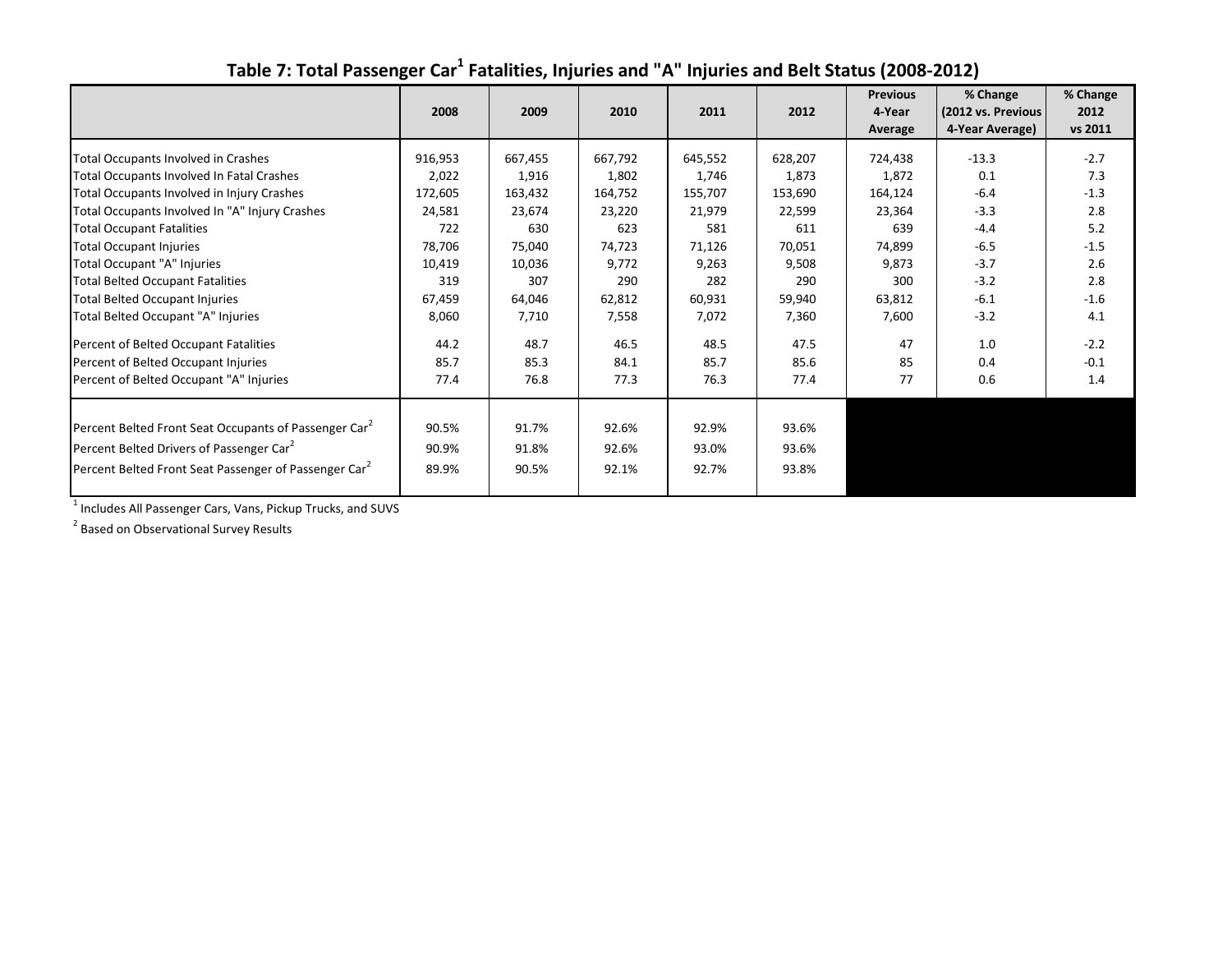<span id="page-18-0"></span>

|              | <b>Total Number</b>        | <b>Total</b>      | <b>Total</b>    | <b>Total</b>      | <b>Percent</b>         | <b>Percent</b>         | Percent                |
|--------------|----------------------------|-------------------|-----------------|-------------------|------------------------|------------------------|------------------------|
|              | of People                  | <b>Occupant</b>   | <b>Occupant</b> | Occupant          | <b>Belted Occupant</b> | <b>Belted Occupant</b> | <b>Belted Occupant</b> |
|              | <b>Involved in Crashes</b> | <b>Fatalities</b> | <b>Injuries</b> | <b>A Injuries</b> | <b>Fatalities</b>      | <b>Injuries</b>        | "A" Injuries           |
|              |                            |                   |                 |                   |                        |                        |                        |
| Age          |                            |                   |                 |                   |                        |                        |                        |
| $0 - 4$      | 15,298                     | $11\,$            | 1,507           | 129               | 54.6                   | 84.8                   | 79.1                   |
| $5-9$        | 13,818                     | 8                 | 1,686           | 154               | 50.0                   | 84.8                   | 78.6                   |
| 10-14        | 13,715                     | 7                 | 1,835           | 199               | 42.9                   | 86.3                   | 79.4                   |
| 15           | 4,520                      | 3                 | 567             | 80                | 66.7                   | 83.1                   | 75.0                   |
| 16           | 11,830                     | 17                | 1,498           | 217               | 64.7                   | 86.0                   | 78.8                   |
| 17           | 14,613                     | 7                 | 1,823           | 251               | 42.9                   | 85.7                   | 74.9                   |
| 18           | 16,626                     | 9                 | 2,184           | 334               | 55.6                   | 83.4                   | 74.6                   |
| 19           | 15,598                     | 18                | 2,050           | 291               | 44.4                   | 83.1                   | 72.2                   |
| 20           | 14,883                     | 12                | 2,019           | 312               | 25.0                   | 81.6                   | 68.0                   |
| 21-34        | 159,453                    | 221               | 20,778          | 2,851             | 33.0                   | 82.4                   | 71.5                   |
| 35-44        | 78,763                     | 60                | 10,067          | 1,340             | 45.0                   | 86.1                   | 77.9                   |
| 45-59        | 103,694                    | 98                | 14,025          | 1,886             | 45.9                   | 88.7                   | 82.9                   |
| 60-74        | 49,845                     | 68                | 6,805           | 952               | 64.7                   | 90.1                   | 84.7                   |
| 75 and Over  | 17,251                     | 72                | 2,589           | 424               | 3.6                    | 90.5                   | 88.7                   |
| Unknown      | 56,049                     | 0                 | 618             | 88                | 0.0                    | 62.1                   | 52.3                   |
| Gender       |                            |                   |                 |                   |                        |                        |                        |
| Male         | 282,852                    | 396               | 30,563          | 4,493             |                        |                        |                        |
| Female       | 258,036                    | 215               | 39,384          | 4,988             |                        |                        |                        |
| Unknown      | 45,068                     | 0                 | 104             | 27                |                        |                        |                        |
| <b>Total</b> | 585,956                    | 611               | 70,051          | 9,508             |                        |                        |                        |
|              |                            |                   |                 |                   |                        |                        |                        |

## **Table 8: Total Passenger Car Fatalities, Injuries and "A" Injuries by Belt Status by Age and Gender in 2012**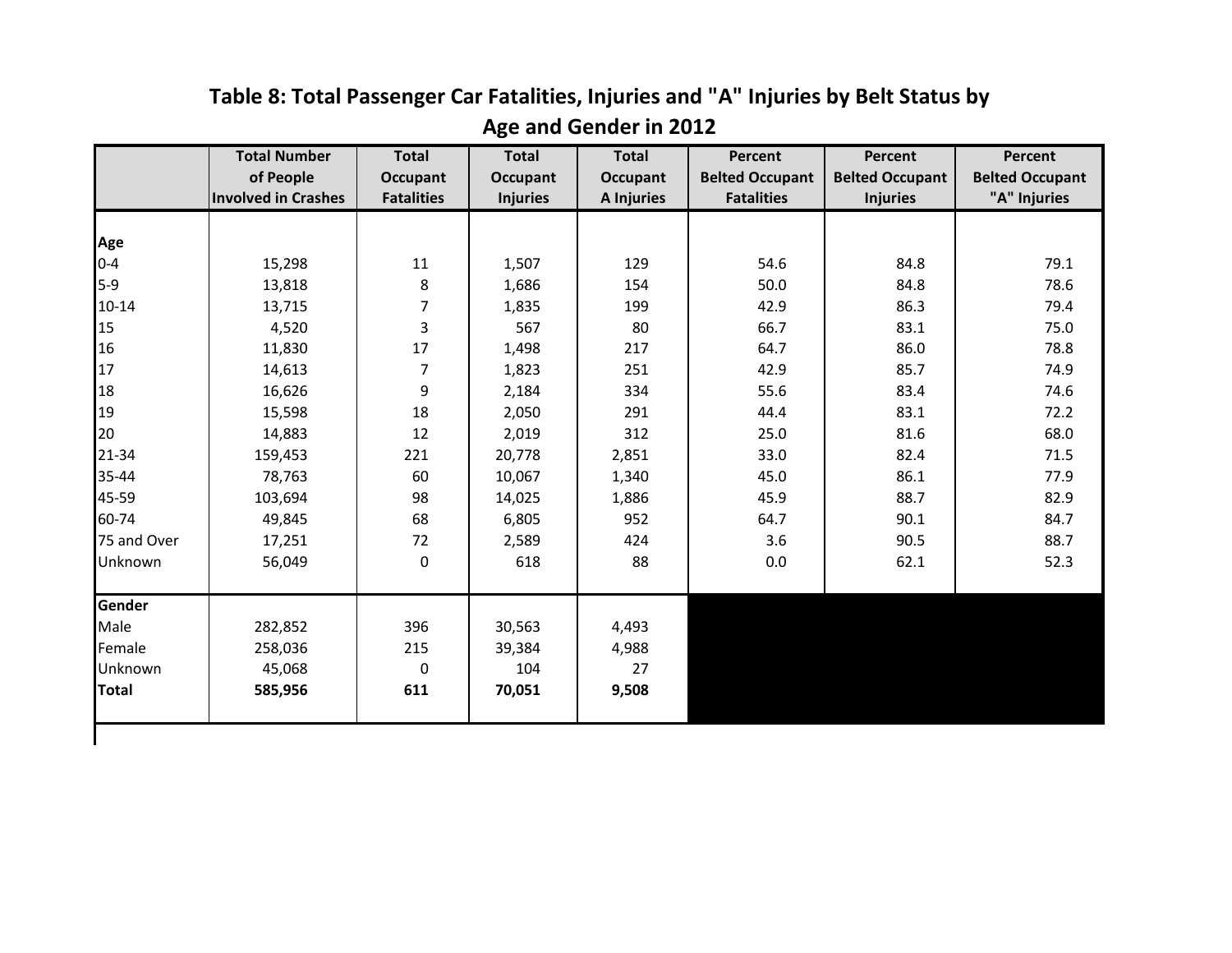## <span id="page-19-0"></span>**Table 9: Total Belted Passenger Car Fatalities, Injuries and "A" Injuries and Belt Status by Road Type and Road Classification 2012**

|                                 | <b>Total Number</b><br>of People<br><b>Involved in Crashes</b> | <b>Total</b><br>Occupant<br><b>Fatalities</b> | <b>Total</b><br>Occupant<br><b>Injuries</b> | Total<br>Occupant<br>A Injuries | Percent<br><b>Belted Occupant</b><br><b>Fatalities</b> | Percent<br><b>Belted Occupant</b><br><b>Injuries</b> | Percent<br><b>Belted Occupant</b><br>"A" Injuries |
|---------------------------------|----------------------------------------------------------------|-----------------------------------------------|---------------------------------------------|---------------------------------|--------------------------------------------------------|------------------------------------------------------|---------------------------------------------------|
|                                 |                                                                |                                               |                                             |                                 |                                                        |                                                      |                                                   |
| <b>Road Type</b>                |                                                                |                                               |                                             |                                 |                                                        |                                                      |                                                   |
| Rural                           | 102,260                                                        | 153                                           | 13,101                                      | 2,570                           | 47.8                                                   | 84.8                                                 | 74.3                                              |
| Urban                           | 483,696                                                        | 134                                           | 46,769                                      | 4,775                           | 46.1                                                   | 85.7                                                 | 79.0                                              |
| Road                            |                                                                |                                               |                                             |                                 |                                                        |                                                      |                                                   |
| <b>Classification</b>           |                                                                |                                               |                                             |                                 |                                                        |                                                      |                                                   |
| Interstate/Freeway              | 64,952                                                         | 33                                            | 6,227                                       | 881                             | 35.5                                                   | 90.3                                                 | 81.2                                              |
| <b>Other Principle Arterial</b> | 198,855                                                        | 90                                            | 21,750                                      | 2,499                           | 57.3                                                   | 88.2                                                 | 82.2                                              |
| <b>Minor Arterial</b>           | 154,152                                                        | 69                                            | 16,896                                      | 1,946                           | 49.3                                                   | 86.3                                                 | 81.1                                              |
| Major Collector                 | 86,632                                                         | 48                                            | 8,399                                       | 1,133                           | 42.5                                                   | 80.8                                                 | 70.3                                              |
| <b>Minor Collector</b>          | 1,216                                                          | 2                                             | 200                                         | 44                              | 40.0                                                   | 75.2                                                 | 57.1                                              |
| Local/Residential               | 71,821                                                         | 44                                            | 5,765                                       | 762                             | 43.1                                                   | 77.8                                                 | 65.5                                              |
| Unknown                         | 8,328                                                          | $\mathbf{1}$                                  | 633                                         | 80                              | 100.0                                                  | 76.4                                                 | 61.5                                              |
| <b>Total System</b>             | 585,956                                                        | 287                                           | 59,870                                      | 7,345                           |                                                        |                                                      |                                                   |
|                                 |                                                                |                                               |                                             |                                 |                                                        |                                                      |                                                   |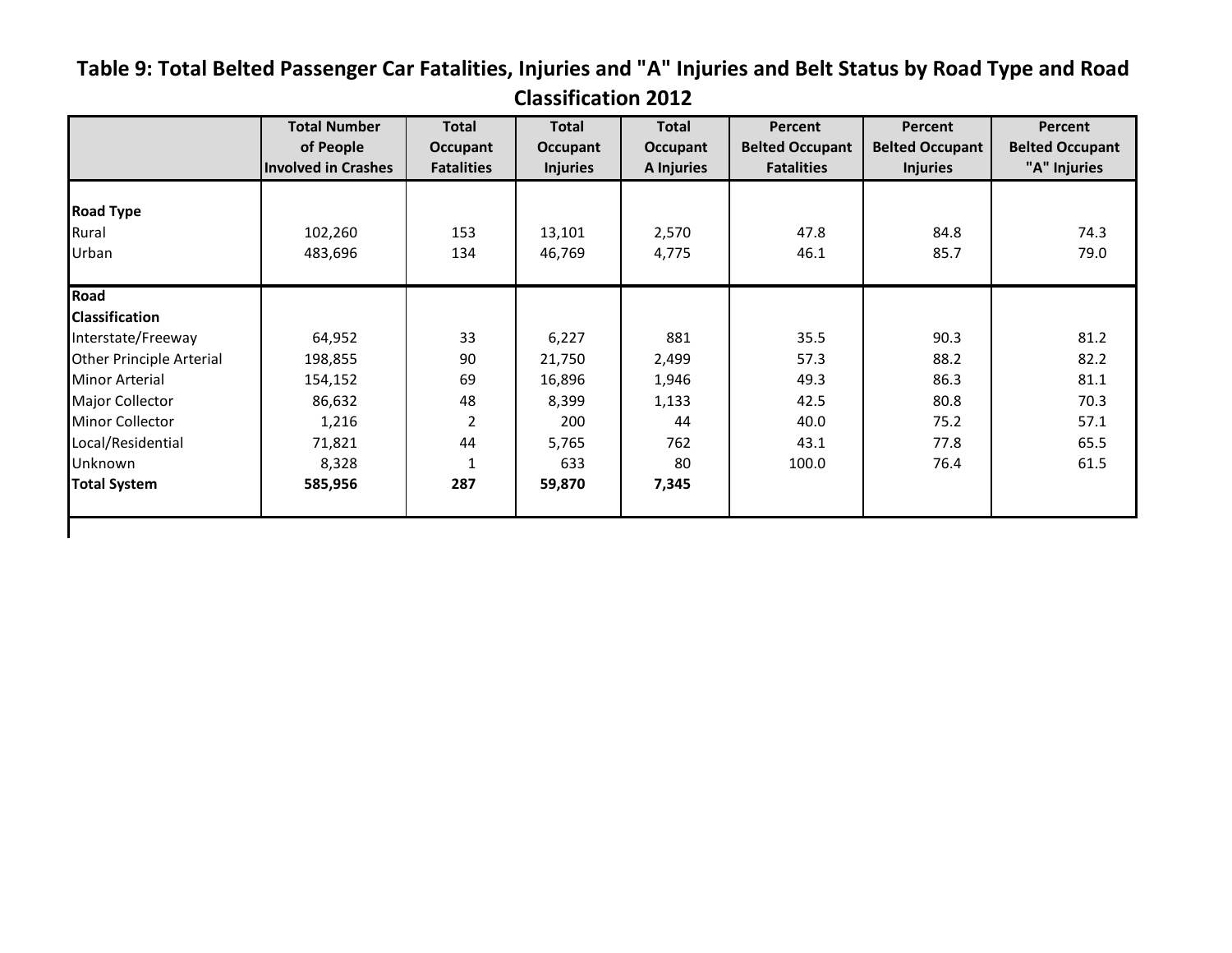<span id="page-20-0"></span>

|               |            | <b>Total Occupants Total Occupants</b> | <b>Total Occupants</b> | <b>Total Occupants</b> | <b>Total</b>      | <b>Total</b>    | <b>Total</b>    | <b>Total Belted</b>     | <b>Total Belted</b> | <b>Total Belted</b> |
|---------------|------------|----------------------------------------|------------------------|------------------------|-------------------|-----------------|-----------------|-------------------------|---------------------|---------------------|
|               | Involved   | Involved in                            | Involved in            | <b>Involved</b> in     | <b>Occupant</b>   | <b>Occupant</b> | <b>Occupant</b> | Occupant                | Occupant            | Occupant            |
| <b>County</b> | in Crashes | <b>Fatal Crashes</b>                   | <b>Injury Crashes</b>  | "A" Injury Crashes     | <b>Fatalities</b> | <b>Injuries</b> | "A" Injuries    | <b>Fatalities</b>       | <b>Injuries</b>     | "A" Injuries        |
|               |            |                                        |                        |                        |                   |                 |                 |                         |                     |                     |
| Adams         | 2,758      | 6                                      | 689                    | 97                     | $\mathbf 2$       | 348             | 46              | $\overline{2}$          | 321                 | 41                  |
| Alexander     | 254        | $\mathbf 2$                            | 86                     | 17                     | $\mathbf 1$       | 51              | 11              | $\mathbf{1}$            | 39                  | $\overline{7}$      |
| <b>Bond</b>   | 488        | 4                                      | 100                    | 17                     | 4                 | 71              | 12              | 3                       | 54                  | 8                   |
| Boone         | 1,729      | 13                                     | 556                    | 157                    | $\overline{7}$    | 323             | 77              | $\overline{\mathbf{c}}$ | 294                 | 68                  |
| Brown         | 222        | $\pmb{0}$                              | 25                     | $\mathbf 1$            | $\pmb{0}$         | 15              | $\mathbf{1}$    | $\boldsymbol{0}$        | 9                   | $\boldsymbol{0}$    |
| <b>Bureau</b> | 1,202      | 18                                     | 306                    | 62                     | 6                 | 190             | 35              | 5                       | 169                 | 28                  |
| Calhoun       | 217        | 5                                      | 45                     | 25                     | $\mathbf{1}$      | 31              | 15              | $\mathbf 0$             | 17                  | $10\,$              |
| Carroll       | 477        | 5                                      | 92                     | 18                     | $\overline{2}$    | 59              | 11              | 0                       | 50                  | 9                   |
| Cass          | 429        | 18                                     | 66                     | 14                     | 5                 | 46              | 10              | 3                       | 32                  | 6                   |
| Champaign     | 6,677      | 19                                     | 1,629                  | 439                    | 9                 | 801             | 194             | 4                       | 727                 | 167                 |
| Christian     | 1,126      | 17                                     | 294                    | 74                     | 9                 | 170             | 46              | 6                       | 132                 | 36                  |
| Clark         | 628        | 11                                     | 126                    | 42                     | 6                 | 97              | 22              | 6                       | 69                  | 16                  |
| Clay          | 510        | $\mathbf 1$                            | 115                    | 40                     | $1\,$             | 67              | 22              | $\mathbf 1$             | 49                  | 14                  |
| Clinton       | 1,088      | 30                                     | 274                    | 90                     | 11                | 174             | 47              | 3                       | 130                 | 28                  |
| Coles         | 2,068      | 10                                     | 470                    | 140                    | $\overline{2}$    | 251             | 61              | $\overline{2}$          | 210                 | 48                  |
| Cook          | 281,048    | 499                                    | 65,522                 | 7,351                  | 142               | 28,861          | 2,842           | 59                      | 28,543              | 2,065               |
| Crawford      | 650        | 6                                      | 114                    | 27                     | $\mathbf 1$       | 74              | 16              | $\boldsymbol{0}$        | 42                  | 10                  |
| Cumberland    | 381        | $\overline{4}$                         | 77                     | 18                     | $\mathbf{1}$      | 55              | 16              | $\mathbf{1}$            | 40                  | 5                   |
| DeKalb        | 2,937      | 13                                     | 802                    | 119                    | 6                 | 432             | 64              | $\overline{4}$          | 394                 | 54                  |
| <b>DeWitt</b> | 462        | $\,8\,$                                | 81                     | 10                     | $\overline{2}$    | 48              | $\overline{7}$  | $\mathbf{1}$            | 34                  | 5                   |
| Douglas       | 530        | 8                                      | 159                    | 26                     | 6                 | 93              | 16              | $\mathbf{1}$            | 80                  | 13                  |
| <b>DuPage</b> | 43,554     | 41                                     | 10,896                 | 1,481                  | 14                | 4,983           | 597             | $\overline{7}$          | 4,670               | 526                 |
| Edgar         | 721        | $\pmb{0}$                              | 160                    | 37                     | $\mathbf 0$       | 100             | 20              | 0                       | 75                  | 16                  |
| Edwards       | 201        | $\mathbf{1}$                           | 50                     | 10                     | $\mathbf{1}$      | 29              | 4               | 0                       | 25                  | $\overline{4}$      |
| Effingham     | 1,909      | 16                                     | 459                    | 121                    | 6                 | 251             | 66              | 3                       | 227                 | 54                  |
| Fayette       | 825        | 9                                      | 211                    | 47                     | 4                 | 136             | 36              | $\mathbf 1$             | 115                 | 25                  |
| Ford          | 334        | 9                                      | 112                    | 16                     | 3                 | 72              | 8               | $\mathbf 0$             | 59                  | $\overline{7}$      |
| Franklin      | 1,642      | 32                                     | 469                    | 114                    | 6                 | 307             | 71              | 5                       | 260                 | 51                  |
| Fulton        | 1,366      | $\mathbf 1$                            | 263                    | 79                     | $\mathbf{1}$      | 175             | 41              | $1\,$                   | 132                 | 28                  |
| Gallatin      | 193        | $\mathbf{1}$                           | 44                     | 11                     | $\mathbf{1}$      | 32              | 10              | $\mathbf{1}$            | 24                  | 5                   |
| Greene        | 317        | $\pmb{0}$                              | 73                     | $\overline{7}$         | 0                 | 45              | 5               | 0                       | 41                  | 3                   |
| Grundy        | 1,705      | $10\,$                                 | 424                    | 72                     | 4                 | 231             | 42              | 4                       | 198                 | 34                  |
| Hamilton      | 232        | 0                                      | 49                     | 14                     | $\mathbf 0$       | 34              | 8               | $\mathbf 0$             | 26                  | $\overline{2}$      |
| Hancock       | 569        | 0                                      | 101                    | 20                     | $\mathbf 0$       | 72              | 12              | 0                       | 63                  | 10                  |
| Hardin        | 82         | 0                                      | 18                     | $\mathbf{1}$           | $\pmb{0}$         | 13              | $\mathbf{1}$    | 0                       | 9                   | $\pmb{0}$           |
| Henderson     | 290        | $\overline{2}$                         | 49                     | 12                     | $\mathbf{1}$      | 40              | 9               | 0                       | 31                  | 4                   |
| Henry         | 1,398      | 10                                     | 311                    | 84                     | 6                 | 195             | 54              | $\overline{2}$          | 165                 | 37                  |
| Iroquois      | 883        | 24                                     | 219                    | 81                     | 10                | 174             | 61              | 4                       | 146                 | 47                  |
| Jackson       | 2,690      | 9                                      | 745                    | 185                    | 4                 | 408             | 90              | $\overline{2}$          | 350                 | 67                  |

## **Table 10: Passenger Car Occupant Fatalities, Injuries and "A" Injuries by Belt Status by County in 2012**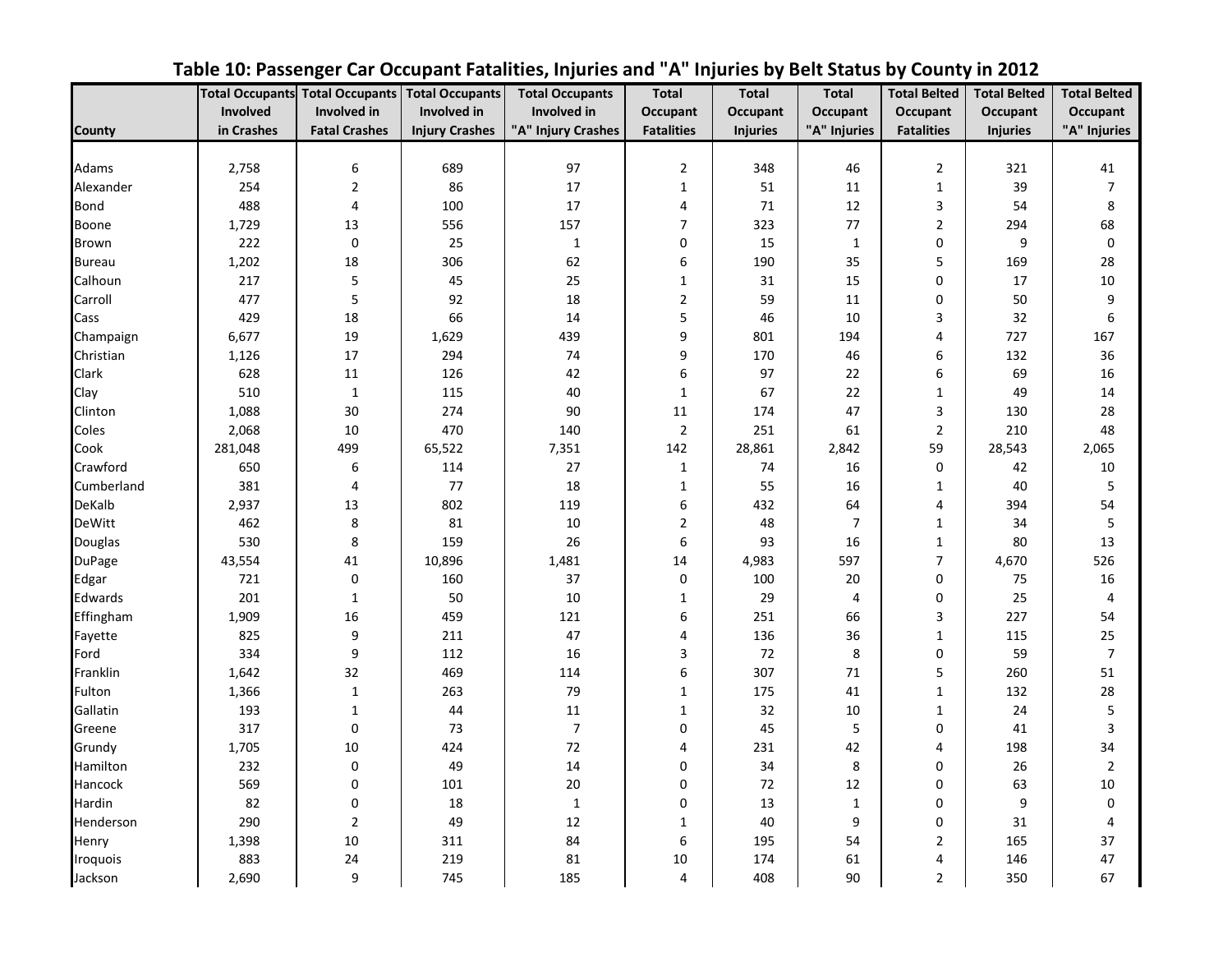|                  |            | <b>Total Occupants Total Occupants</b> | <b>Total Occupants</b> | <b>Total Occupants</b> | <b>Total</b>      | <b>Total</b>    | <b>Total</b> | <b>Total Belted</b> | <b>Total Belted</b> | <b>Total Belted</b> |
|------------------|------------|----------------------------------------|------------------------|------------------------|-------------------|-----------------|--------------|---------------------|---------------------|---------------------|
|                  | Involved   | Involved in                            | Involved in            | Involved in            | <b>Occupant</b>   | <b>Occupant</b> | Occupant     | Occupant            | Occupant            | Occupant            |
| County           | in Crashes | <b>Fatal Crashes</b>                   | <b>Injury Crashes</b>  | "A" Injury Crashes     | <b>Fatalities</b> | <b>Injuries</b> | "A" Injuries | <b>Fatalities</b>   | <b>Injuries</b>     | "A" Injuries        |
| Jasper           | 330        | 0                                      | 66                     | 18                     | 0                 | 41              | 10           | $\mathbf 0$         | 30                  | 6                   |
| Jefferson        | 2,076      | 17                                     | 596                    | 217                    | 10                | 335             | 113          | 5                   | 226                 | 78                  |
| Jersey           | 975        | 6                                      | 271                    | 90                     | 3                 | 154             | 50           | $\overline{2}$      | 132                 | 39                  |
| <b>JoDaviess</b> | 816        | 5                                      | 159                    | 59                     | $\overline{2}$    | 119             | 34           | 1                   | 100                 | 28                  |
| Johnson          | 471        | 1                                      | 99                     | 33                     | $\mathbf{1}$      | 60              | 19           | 1                   | 38                  | 11                  |
| Kane             | 20,786     | 37                                     | 6,256                  | 944                    | 14                | 2,973           | 406          | 8                   | 2,757               | 353                 |
| Kankakee         | 4,716      | 27                                     | 1,348                  | 306                    | 15                | 745             | 165          | 5                   | 665                 | 143                 |
| Kendall          | 3,705      | 25                                     | 1,107                  | 112                    | 11                | 526             | 55           | $\overline{7}$      | 478                 | 45                  |
| Knox             | 1,660      | 9                                      | 448                    | 106                    | $\overline{2}$    | 223             | 53           | 0                   | 191                 | 46                  |
| Lake             | 28,222     | 59                                     | 8,313                  | 875                    | 15                | 3,882           | 342          | 9                   | 3,464               | 288                 |
| LaSalle          | 3,958      | 24                                     | 1,047                  | 314                    | $\overline{7}$    | 579             | 177          | 4                   | 500                 | 134                 |
| Lawrence         | 490        | $\overline{2}$                         | 129                    | 40                     | $\mathbf{1}$      | 83              | 21           | 0                   | 54                  | 12                  |
| Lee              | 1,337      | 5                                      | 271                    | 46                     | $\overline{2}$    | 154             | 28           | 1                   | 116                 | 15                  |
| Livingston       | 1,172      | 15                                     | 323                    | 82                     | $\overline{7}$    | 191             | 50           | 5                   | 174                 | 46                  |
| Logan            | 992        | $\overline{2}$                         | 248                    | 59                     | $\mathbf{1}$      | 146             | 35           | $\mathbf 0$         | 123                 | 24                  |
| McDonough        | 1,000      | 11                                     | 169                    | 24                     | 5                 | 110             | 22           | $\overline{2}$      | 92                  | 15                  |
| McHenry          | 10,796     | 49                                     | 2,942                  | 323                    | 16                | 1,458           | 159          | 10                  | 1,339               | 130                 |
| McLean           | 7,123      | 20                                     | 1,862                  | 338                    | 10                | 907             | 148          | 5                   | 842                 | 130                 |
| Macon            | 5,060      | 11                                     | 1,491                  | 287                    | 6                 | 732             | 130          | 1                   | 637                 | 99                  |
| Macoupin         | 1,293      | $\overline{7}$                         | 256                    | 55                     | 4                 | 147             | 35           | 0                   | 116                 | 24                  |
| Madison          | 10,662     | 59                                     | 2,850                  | 488                    | 32                | 1,455           | 240          | 17                  | 1,258               | 169                 |
| Marion           | 1,527      | 3                                      | 405                    | 109                    | $\overline{2}$    | 226             | 56           | 0                   | 182                 | 38                  |
| Marshall         | 280        | $\mathbf{1}$                           | 74                     | 19                     | $\mathbf{1}$      | 50              | 13           | 1                   | 42                  | 10                  |
| Mason            | 391        | 5                                      | 94                     | 28                     | 3                 | 61              | 18           | 0                   | 43                  | 11                  |
| Massac           | 529        | $\mathbf{1}$                           | 141                    | 25                     | 0                 | 77              | 18           | $\mathbf 0$         | 63                  | 11                  |
| Menard           | 234        | $\mathbf{1}$                           | 41                     | $\overline{7}$         | 1                 | 26              | 6            | $\mathbf 0$         | 20                  | 5                   |
| Mercer           | 413        | 1                                      | 138                    | 49                     | $\mathbf{1}$      | 87              | 30           | 1                   | 66                  | 22                  |
| Monroe           | 1,044      | 17                                     | 282                    | 43                     | $\overline{7}$    | 182             | 31           | 6                   | 157                 | 22                  |
| Montgomery       | 1,217      | 6                                      | 314                    | 149                    | $\overline{2}$    | 184             | 67           | 1                   | 156                 | 55                  |
| Morgan           | 1,211      | 2                                      | 319                    | 68                     | $\overline{2}$    | 160             | 31           | $\mathbf 0$         | 136                 | 25                  |
| Moultrie         | 432        | 4                                      | 103                    | 20                     | $\mathbf{1}$      | 69              | 16           | 1                   | 57                  | 10                  |
| Ogle             | 1,290      | 10                                     | 360                    | 58                     | 6                 | 217             | 36           | 5                   | 191                 | 32                  |
| Peoria           | 9,884      | 15                                     | 2,755                  | 310                    | 8                 | 1,425           | 140          | 4                   | 1,272               | 101                 |
| Perry            | 718        | 11                                     | 176                    | 32                     | $\mathbf{1}$      | 107             | 26           | 1                   | 83                  | 14                  |
| Piatt            | 364        | 0                                      | 99                     | 35                     | 0                 | 68              | 21           | 0                   | 61                  | 18                  |
| Pike             | 806        | $\mathbf 2$                            | 90                     | 22                     | $\overline{2}$    | 57              | 12           | 1                   | 50                  | 11                  |
| Pope             | 88         | 1                                      | 16                     | 3                      | 1                 | 14              | 3            | 0                   | 10                  | $\mathbf{1}$        |
| Pulaski          | 164        | 6                                      | 44                     | $\mathbf{1}$           | 2                 | 33              | 4            | $\mathbf{1}$        | 27                  | 3                   |
| Putnam           | 234        | 0                                      | 34                     | 16                     | $\mathbf 0$       | 27              | 10           | 0                   | 24                  | $\overline{7}$      |
| Randolph         | 985        | 7                                      | 266                    | 74                     | 5                 | 168             | 47           | 1                   | 141                 | 33                  |
| Richland         | 560        | $\mathbf{1}$                           | 119                    | 42                     | $\mathbf{1}$      | $71\,$          | 28           | 0                   | 55                  | 22                  |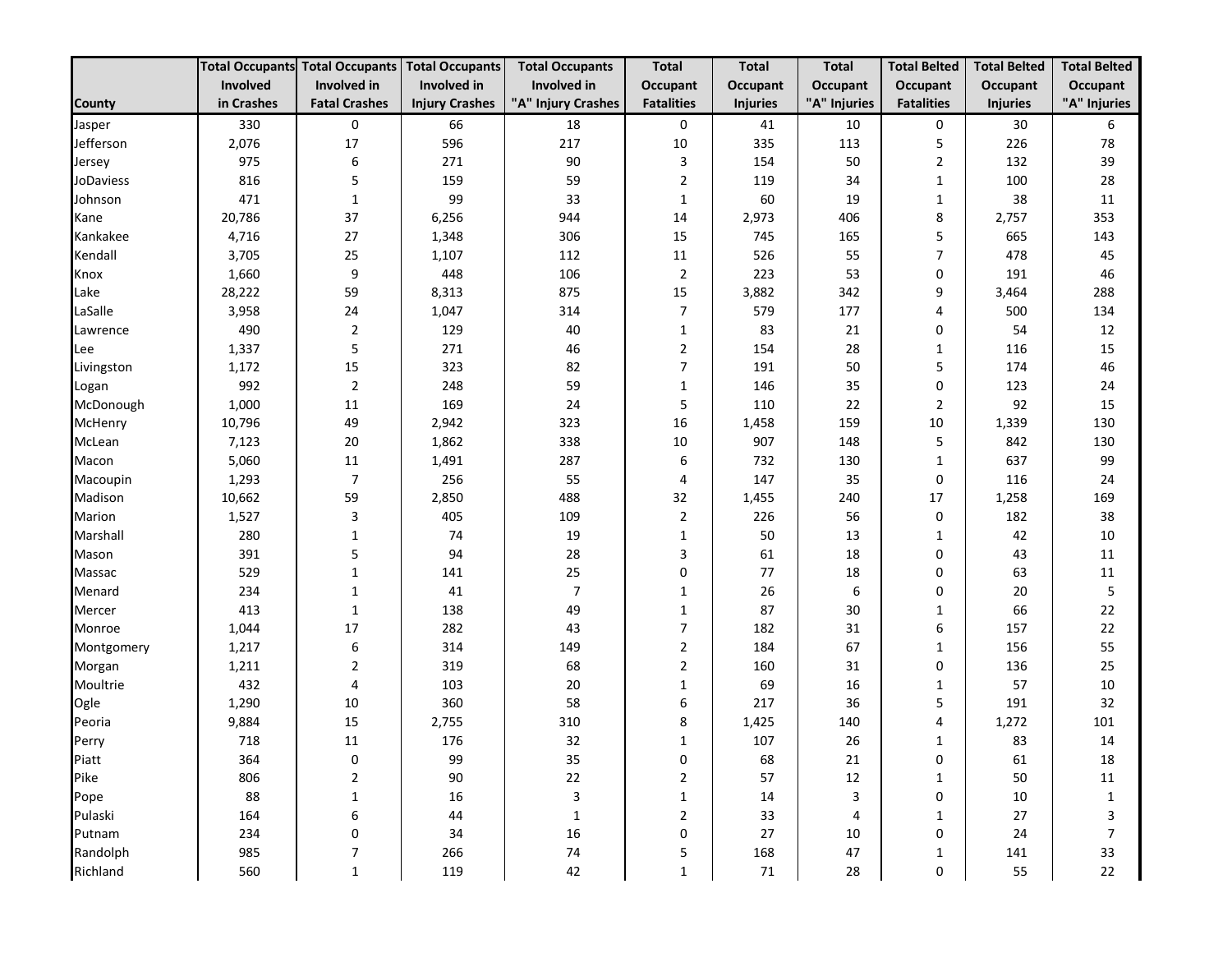|                    |            | <b>Total Occupants Total Occupants</b> | <b>Total Occupants</b> | <b>Total Occupants</b> | <b>Total</b>      | <b>Total</b>    | <b>Total</b> | <b>Total Belted</b> | <b>Total Belted</b> | <b>Total Belted</b> |
|--------------------|------------|----------------------------------------|------------------------|------------------------|-------------------|-----------------|--------------|---------------------|---------------------|---------------------|
|                    | Involved   | Involved in                            | Involved in            | Involved in            | <b>Occupant</b>   | Occupant        | Occupant     | <b>Occupant</b>     | Occupant            | Occupant            |
| <b>County</b>      | in Crashes | <b>Fatal Crashes</b>                   | <b>Injury Crashes</b>  | "A" Injury Crashes     | <b>Fatalities</b> | <b>Injuries</b> | "A" Injuries | <b>Fatalities</b>   | <b>Injuries</b>     | "A" Injuries        |
| <b>Rock Island</b> | 6,846      | 8                                      | 1,928                  | 246                    | 5                 | 831             | 90           | $\mathbf{2}$        | 760                 | 71                  |
| St. Clair          | 11,830     | 42                                     | 3,316                  | 541                    | 18                | 1,662           | 246          | 2                   | 1,356               | 179                 |
| Saline             | 974        | 3                                      | 239                    | 93                     | 3                 | 143             | 46           | 0                   | 115                 | 40                  |
| Sangamon           | 10,161     | 35                                     | 2,874                  | 493                    | 13                | 1,367           | 212          | 7                   | 1,248               | 174                 |
| Schuyler           | 324        | 3                                      | 53                     | 15                     | 1                 | 35              | 10           | $\Omega$            | 28                  |                     |
| Scott              | 139        | 1                                      | 31                     | 15                     | 1                 | 21              | 8            | 0                   | 19                  | 6                   |
| Shelby             | 675        | 8                                      | 153                    | 38                     | 2                 | 113             | 31           | 0                   | 86                  | 16                  |
| <b>Stark</b>       | 180        | $\mathbf 2$                            | 49                     | 10                     |                   | 28              | 9            | 0                   | 24                  | 7                   |
| Stephenson         | 1,670      | 8                                      | 373                    | 118                    | 4                 | 216             | 65           | 3                   | 193                 | 54                  |
| Tazewell           | 5,303      | 13                                     | 1,497                  | 325                    | 5                 | 794             | 150          | 3                   | 691                 | 125                 |
| Union              | 641        | 6                                      | 137                    | 28                     | 4                 | 84              | 23           | $\overline{2}$      | 63                  | 11                  |
| Vermilion          | 3,086      | 21                                     | 928                    | 170                    | 4                 | 511             | 76           | $\overline{2}$      | 409                 | 54                  |
| Wabash             | 345        | 3                                      | 61                     | 13                     |                   | 34              | 10           | $\Omega$            | 32                  | 10                  |
| Warren             | 618        | $\overline{2}$                         | 153                    | 28                     | $\mathbf{1}$      | 91              | 16           | 0                   | 85                  | 15                  |
| Washington         | 524        | $\overline{2}$                         | 156                    | 56                     |                   | 108             | 30           | 0                   | 94                  | 25                  |
| Wayne              | 798        | 4                                      | 140                    | 41                     | 3                 | 98              | 24           | $\overline{2}$      | 74                  | 16                  |
| White              | 585        | 0                                      | 115                    | 31                     | 0                 | 64              | 16           | 0                   | 54                  | 13                  |
| Whiteside          | 2,027      | 4                                      | 548                    | 139                    | $\mathbf{1}$      | 303             | 73           | $\Omega$            | 273                 | 60                  |
| Will               | 26,454     | 72                                     | 6,698                  | 953                    | 27                | 3,329           | 419          | 11                  | 2,987               | 347                 |
| Williamson         | 3,334      | $\overline{7}$                         | 1,041                  | 268                    | 3                 | 541             | 128          | 0                   | 401                 | 92                  |
| Winnebago          | 13,886     | 45                                     | 3,501                  | 383                    | 16                | 1,663           | 171          | 12                  | 1,549               | 147                 |
| Woodford           | 753        | $10\,$                                 | 184                    | 70                     | 2                 | 132             | 44           | $\mathbf{1}$        | 103                 | 32                  |
|                    |            |                                        |                        |                        |                   |                 |              |                     |                     |                     |
|                    |            |                                        |                        |                        |                   |                 |              |                     |                     |                     |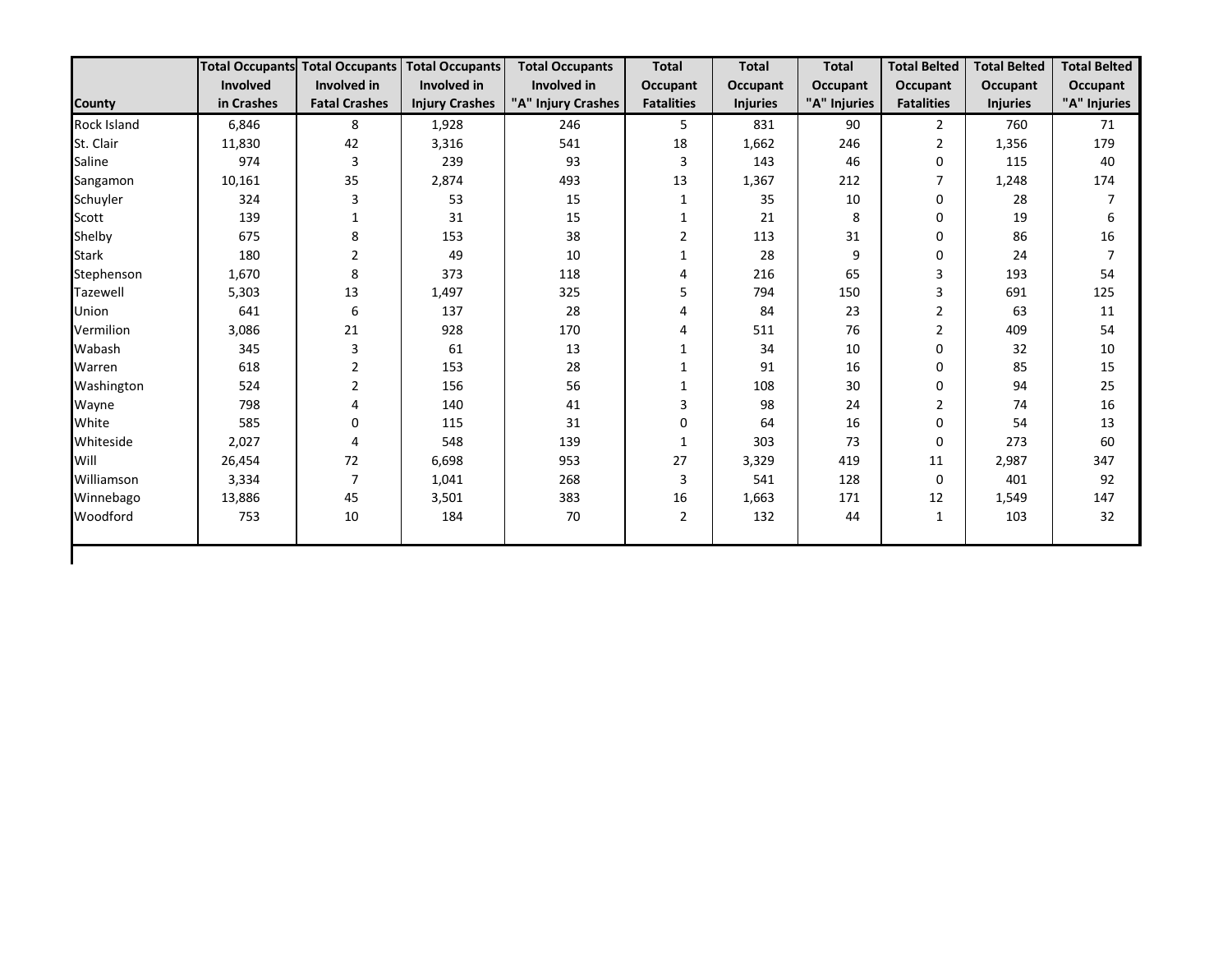<span id="page-23-0"></span>**Speed Trends**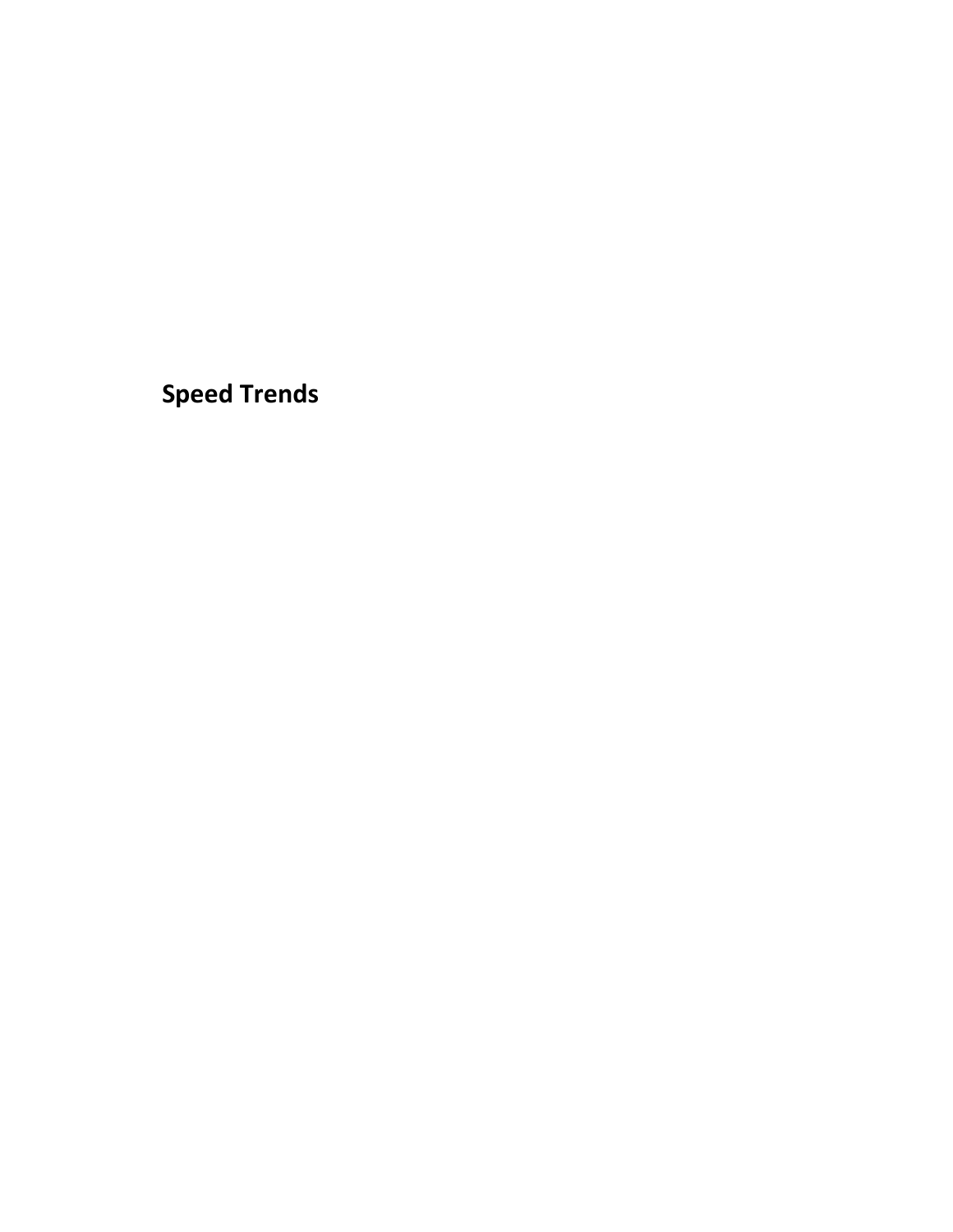# **Speed Trends**

In 2012, Illinois realized a 9.0% reduction in speed-related crashes compared to the previous four-year average.

Total speed-related fatal crashes declined by 1.4% in 2012, compared to the previous four-year average. Total speed-related injury crashes also declined in 2012 by 3.7% when compared to the previous four-year average.

38.7% of all speed related fatalities in Illinois in 2012 involved the 21-34 age group.

Males were fatally injured in a speed-related crash 2.6 times more often than females in 2012, and involved in a speed-related fatal crash 2 times more often than females.

Urban roadways accounted for 3.2 times more speed-related, injury crashes than rural roadways in 2012 and 14.3% more speed-related fatalities.

Total speed-related fatalities were relatively constant across all road classifications in 2012, with the exception of Minor Collectors and Unknown accounting for a combined total of 3 fatalities, or 1.0% of all speed-related fatalities.

Cook and Will counties had the highest number of speed-related fatalities in 2012 with 81 and 22, respectively. 27.0% of all speed-related fatalities in 2012 occurred in Cook county.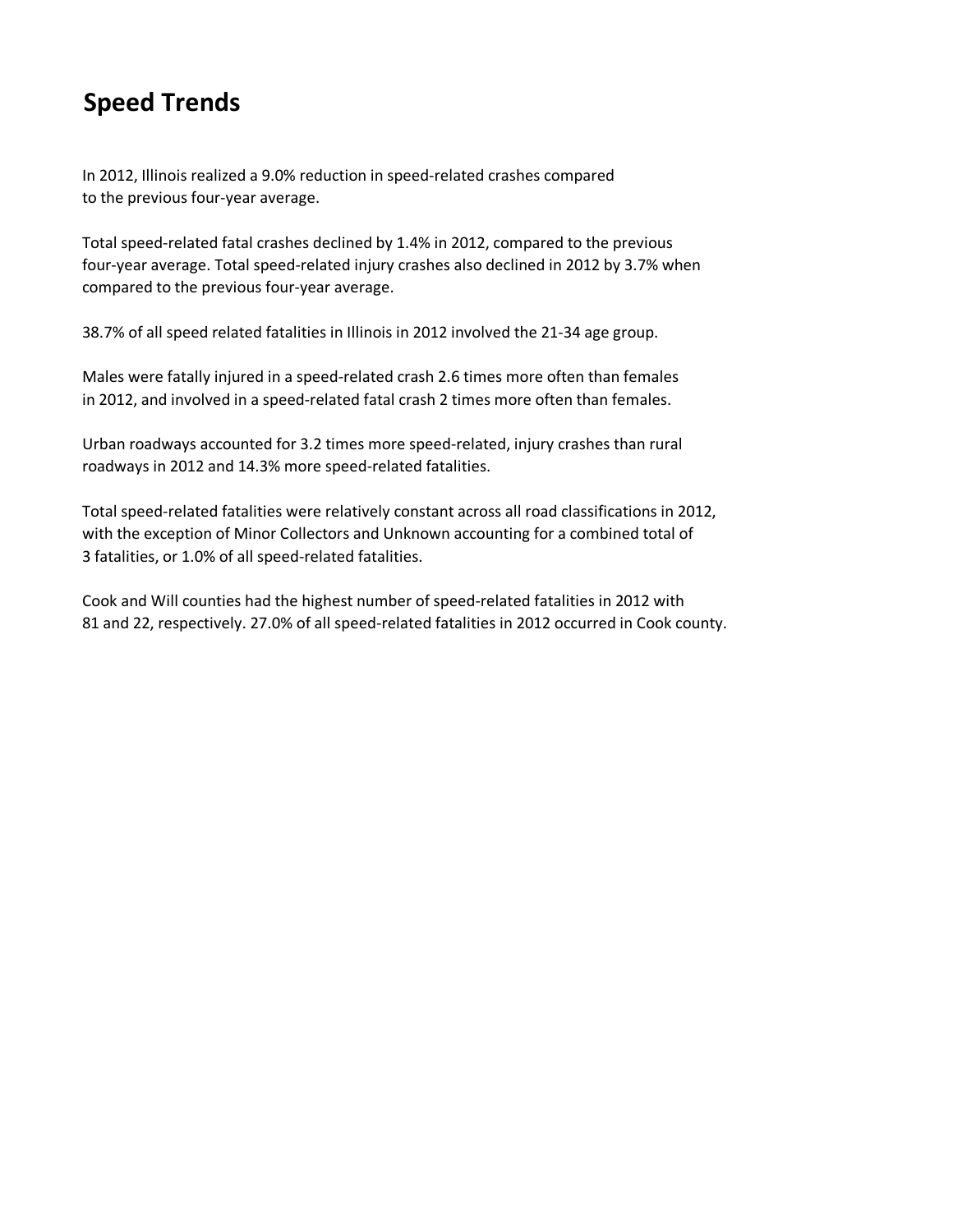## **Table 11: Speed Related Crashes by Crash Severity, Fatalities, Injuries and "A" Injuries (2008-2012)**

<span id="page-25-0"></span>

|                                                |         |         |         |         |         | <b>Previous</b><br>4-Year | % Change                             | % Chang         |
|------------------------------------------------|---------|---------|---------|---------|---------|---------------------------|--------------------------------------|-----------------|
| CIS Data <sup>1</sup>                          | 2008    | 2009    | 2010    | 2011    | 2012    | Average                   | (2012 vs Previous<br>4-Year Average) | 2012 vs<br>2011 |
| <b>Total Speed-Related Crashes</b>             | 111,894 | 81,376  | 82,090  | 81,791  | 81,285  | 89,288                    | $-9.0$                               | $-0.6$          |
| <b>Total Speed-Related Fatal Crashes</b>       | 311     | 254     | 289     | 270     | 277     | 281                       | $-1.4$                               | 2.6             |
| <b>Total Speed-Related Injury Crashes</b>      | 22,638  | 21,108  | 21,139  | 20,523  | 20,566  | 21,352                    | $-3.7$                               | 0.2             |
| <b>Total Speed-Related A-Injury Crashes</b>    | 3,257   | 3,085   | 3,064   | 2,969   | 3,058   | 3,094                     | $-1.2$                               | 3.0             |
| Total People Involved in Speed-Related Crashes | 286,144 | 213,878 | 216,834 | 215,061 | 213,551 | 232,979                   | $-8.3$                               | $-0.7$          |
| <b>Total Speed-Related Fatalities</b>          | 344     | 283     | 325     | 300     | 300     | 313                       | $-4.2$                               | 0.0             |
| <b>Total Speed-Related Injuries</b>            | 32,135  | 30,187  | 30,167  | 29,283  | 29,020  | 30,443                    | $-4.7$                               | $-0.9$          |
| <b>Total Speed-Related A-Injuries</b>          | 4,356   | 4,072   | 4,039   | 3,932   | 4,022   | 4,100                     | $-1.9$                               | 2.3             |
| <b>Total Fatalities All Crashes</b>            | 1,043   | 911     | 927     | 918     | 956     | 950                       | 0.7                                  | 4.1             |
| <b>Total Injuries All Crashes</b>              | 94,021  | 89,090  | 88,937  | 84,172  | 83,768  | 89,055                    | $-5.9$                               | $-0.5$          |
| Total A-Injuries All Crashes                   | 13,454  | 12,997  | 12,638  | 11,942  | 12,401  | 12,758                    | $-2.8$                               | 3.8             |
| <b>Percent Speed Related Fatalities</b>        | 33.0%   | 31.1%   | 35.1%   | 32.7%   | 31.4%   |                           |                                      |                 |
| Percent Speed Related Injuries                 | 34.2%   | 33.9%   | 33.9%   | 34.8%   | 34.6%   |                           |                                      |                 |
| Percent Speed Related A-Injuries               | 32.4%   | 31.3%   | 32.0%   | 32.9%   | 32.4%   |                           |                                      |                 |
| <b>FARS Data<sup>2</sup></b>                   |         |         |         |         |         |                           |                                      |                 |
| <b>Total Fatal Crashes</b>                     | 350     | 295     | 392     | 393     | 359     |                           |                                      |                 |
| <b>Total People Involved</b>                   | 882     | 850     | 997     | 973     | 952     |                           |                                      |                 |
| <b>Total Fatalities</b>                        | 386     | 325     | 438     | 441     | 387     |                           |                                      |                 |
| <b>Total Injuries</b>                          | 307     | 350     | 354     | 330     | 367     |                           |                                      |                 |
| <b>Total A-Injuries</b>                        | 148     | 156     | 148     | 162     | 166     |                           |                                      |                 |
| <b>Percent Speed Related Fatalities</b>        | 37.0%   | 35.7%   | 47.2%   | 48.0%   | 40.5%   |                           |                                      |                 |

 $<sup>1</sup>$  Speeding as determined by primary or secondary contributory cause of crash noted on the police report.</sup> Includes 1 = Exceeding authorized speed limit, 27 = Exceeding safe speed for conditions, and 28 = Failing to reduce speed to avoid crash.

<sup>2</sup>Speeding includes Racing, Exceeding Speed Limit, Too Fast for Conditions, and Speeding - Specifics Unknown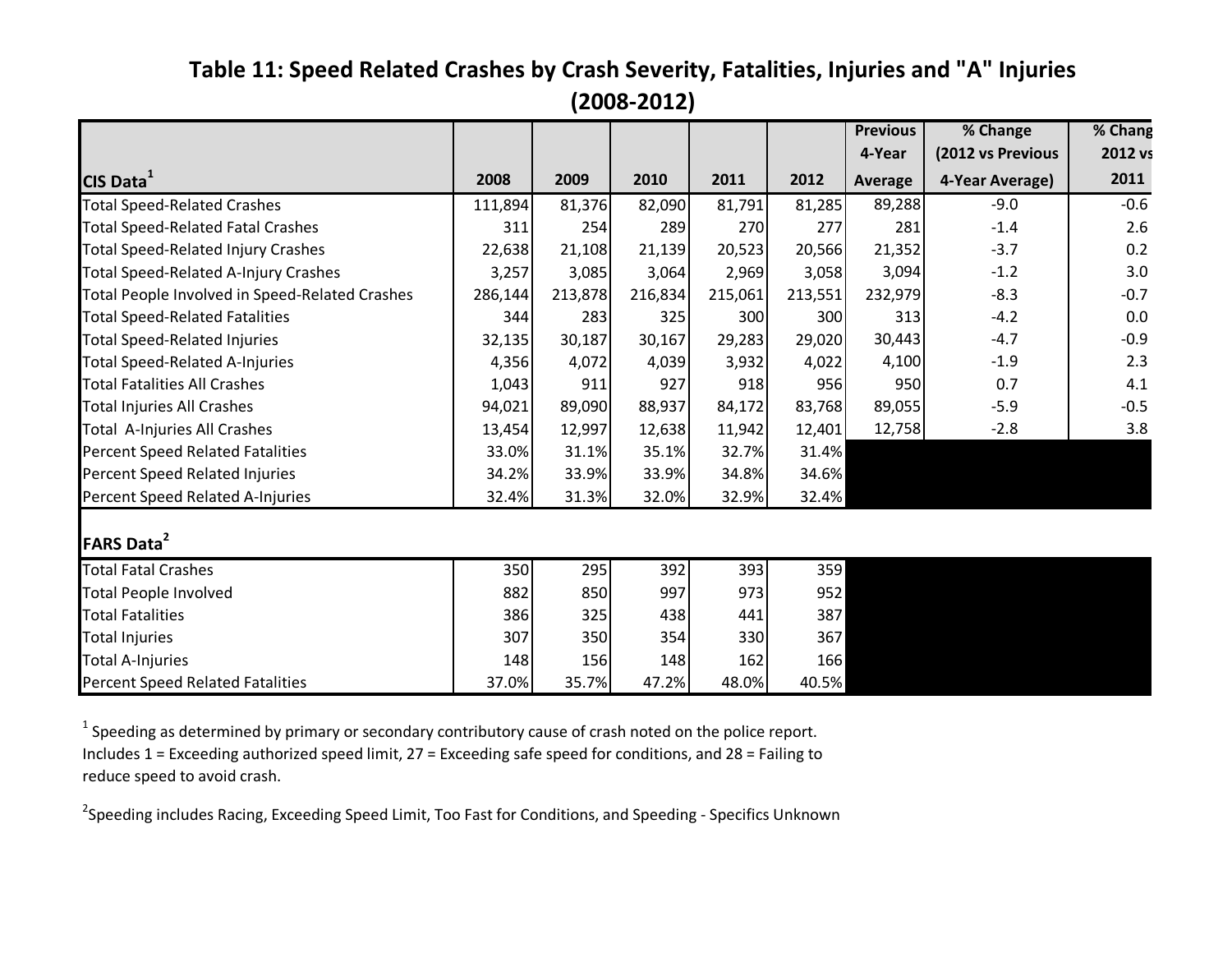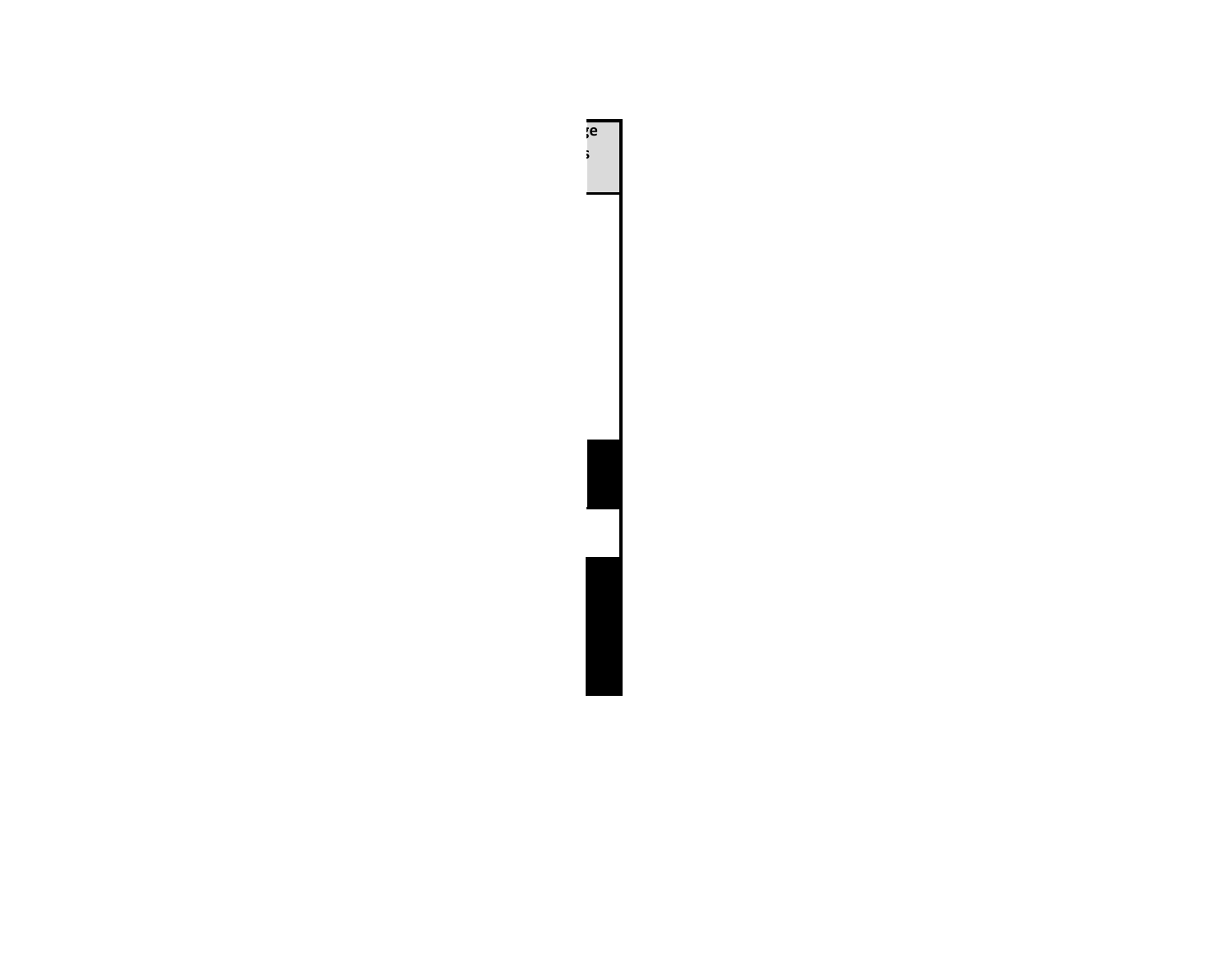<span id="page-27-0"></span>

|             | <b>Total Number</b><br>of People Involved<br>in Fatal Crashes | <b>Total</b><br><b>Fatalities</b> | <b>Total Injuries</b><br>Involved in<br><b>Fatal Crashes</b> | <b>Total "A" Injuries</b><br>Involved in<br><b>Fatal Crashes</b> | <b>Total</b><br>Occupant<br><b>Fatalities</b> | <b>Total Occupant</b><br><b>Injuries Involved</b><br>in Fatal Crashes | <b>Total Occupant</b><br>"A" Injuries Involved<br>in Fatal Crashes |
|-------------|---------------------------------------------------------------|-----------------------------------|--------------------------------------------------------------|------------------------------------------------------------------|-----------------------------------------------|-----------------------------------------------------------------------|--------------------------------------------------------------------|
|             |                                                               |                                   |                                                              |                                                                  |                                               |                                                                       |                                                                    |
| Age         |                                                               |                                   |                                                              |                                                                  |                                               |                                                                       |                                                                    |
| $0 - 4$     | 13                                                            | 4                                 | 6                                                            | 0                                                                | 4                                             | 6                                                                     | 0                                                                  |
| $5-9$       | 16                                                            | 5                                 | 5                                                            | $\mathbf{1}$                                                     | 4                                             | 5                                                                     |                                                                    |
| $10 - 14$   | 13                                                            | 3                                 | 8                                                            | 3                                                                | 3                                             | 8                                                                     |                                                                    |
| 15          | 16                                                            | 2                                 | 10                                                           | 4                                                                | 2                                             | $10\,$                                                                |                                                                    |
| 16          | 25                                                            | 9                                 | 16                                                           | 7                                                                | 9                                             | 16                                                                    |                                                                    |
| 17          | 16                                                            | 5                                 | 11                                                           | 8                                                                | 5                                             | $11\,$                                                                | 8                                                                  |
| 18          | 24                                                            | 7                                 | 13                                                           | 8                                                                | 7                                             | 13                                                                    | 8                                                                  |
| 19          | 23                                                            | 5                                 | 17                                                           | 8                                                                | 4                                             | 17                                                                    | 8                                                                  |
| 20          | 23                                                            | 5                                 | 12                                                           | 4                                                                | 5                                             | 12                                                                    | 4                                                                  |
| $21 - 34$   | 255                                                           | 116                               | 91                                                           | 48                                                               | 111                                           | 90                                                                    | 47                                                                 |
| 35-44       | 96                                                            | 38                                | 28                                                           | 12                                                               | 35                                            | 28                                                                    | 12                                                                 |
| 45-59       | 141                                                           | 60                                | 37                                                           | 17                                                               | 51                                            | 37                                                                    | 17                                                                 |
| 60-74       | 55                                                            | 27                                | 15                                                           | 8                                                                | 23                                            | 13                                                                    |                                                                    |
| 75 and Over | 26                                                            | 14                                | 5                                                            | 1                                                                | 11                                            | 5                                                                     |                                                                    |
| Unknown     | 8                                                             | 0                                 | $\pmb{0}$                                                    | 0                                                                | 0                                             | 0                                                                     | 0                                                                  |
| Gender      |                                                               |                                   |                                                              |                                                                  |                                               |                                                                       |                                                                    |
| Male        | 504                                                           | 217                               | 174                                                          | 78                                                               | 197                                           | 172                                                                   | 76                                                                 |
| Female      | 241                                                           | 83                                | 100                                                          | 51                                                               | 77                                            | 99                                                                    | 51                                                                 |
| Unknown     | 5                                                             | 0                                 | 0                                                            | 0                                                                | 0                                             | 0                                                                     | 0                                                                  |

**Table 12: Speed Related Fatal Crash Fatalities, Injuries, and "A" Injuries by Age and Gender in 2012**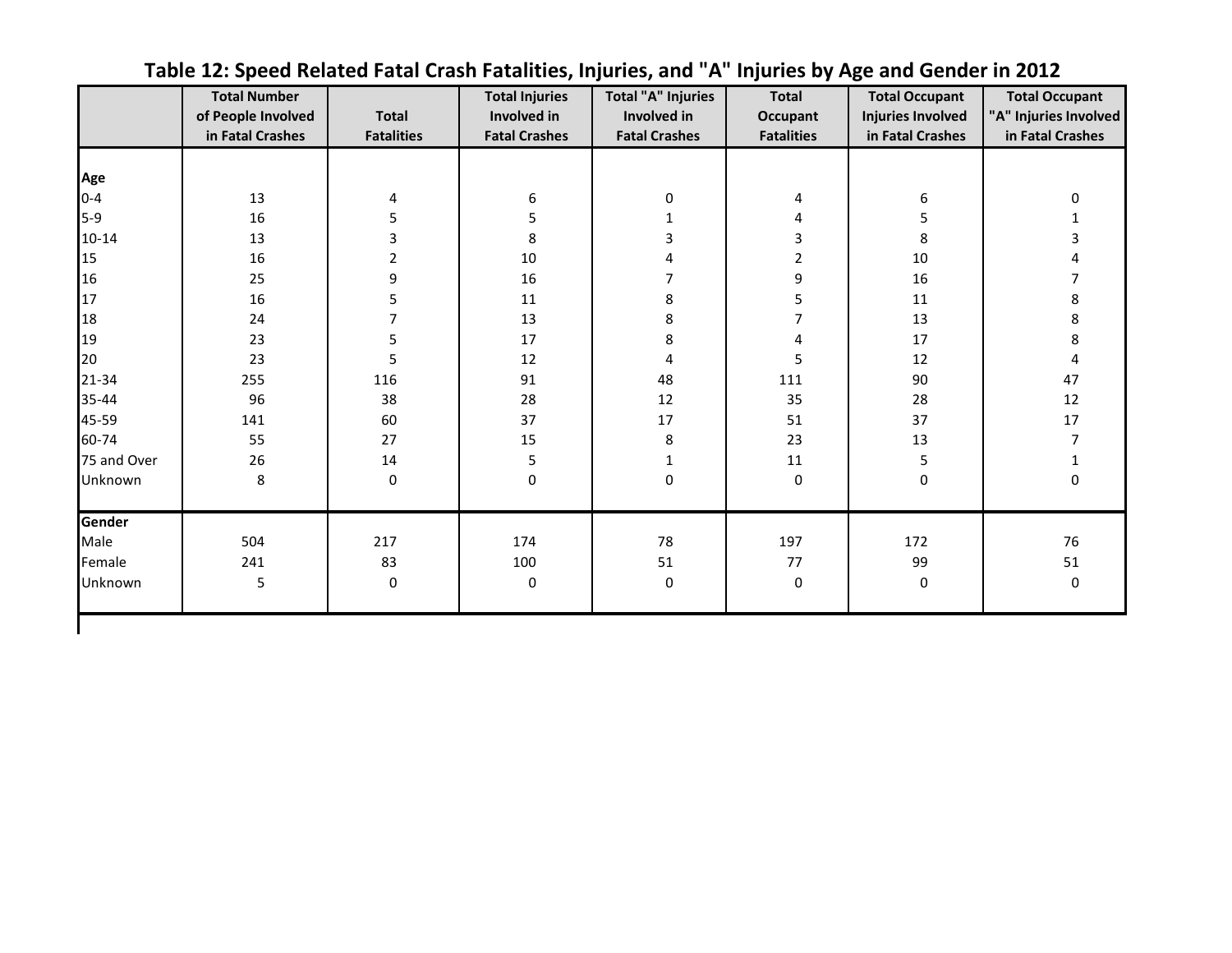<span id="page-28-0"></span>**Table 13: Speed Related Crashes by Crash Severity, Fatalities, Injuries and "A" Injuries by Road Type and Road Classification** 

| 201<br>ın |
|-----------|
|-----------|

|                          |                | <b>Total</b>   | <b>Total</b>   | <b>Total</b>   |                   |                 |              |
|--------------------------|----------------|----------------|----------------|----------------|-------------------|-----------------|--------------|
|                          | <b>Total</b>   | Fatal          | <b>Injury</b>  | "A" Injury     | <b>Total</b>      | <b>Total</b>    | Total        |
|                          | <b>Crashes</b> | <b>Crashes</b> | <b>Crashes</b> | <b>Crashes</b> | <b>Fatalities</b> | <b>Injuries</b> | "A" Injuries |
| <b>Road Type</b>         |                |                |                |                |                   |                 |              |
| Rural                    | 16,429         | 131            | 4,816          | 1,153          | 140               | 7,000           | 1,592        |
| Urban                    | 64,856         | 146            | 15,750         | 1,905          | 160               | 22,020          | 2,430        |
| Road                     |                |                |                |                |                   |                 |              |
| <b>Classification</b>    |                |                |                |                |                   |                 |              |
| Interstate/Freeway       | 15,952         | 54             | 2,908          | 467            | 59                |                 | 626          |
| Other Principle Arterial | 28,263         | 56             | 7,571          | 931            | 63                |                 | 1,244        |
| <b>Minor Arterial</b>    | 18,574         | 50             | 5,209          | 705            | 55                |                 | 884          |
| Major Collector          | 8,261          | 63             | 2,389          | 435            | 64                |                 | 567          |
| <b>Minor Collector</b>   | 193            | $\mathbf{1}$   | 83             | 35             |                   |                 | 48           |
| Local/Residential        | 9,023          | 52             | 2,171          | 438            | 56                |                 | 593          |
| Unknown                  | 1,019          | $\mathbf{1}$   | 235            | 47             |                   |                 | 60           |
| <b>Total System</b>      | 81,285         | 277            | 20,566         | 3,058          | 300               | 0               | 4,022        |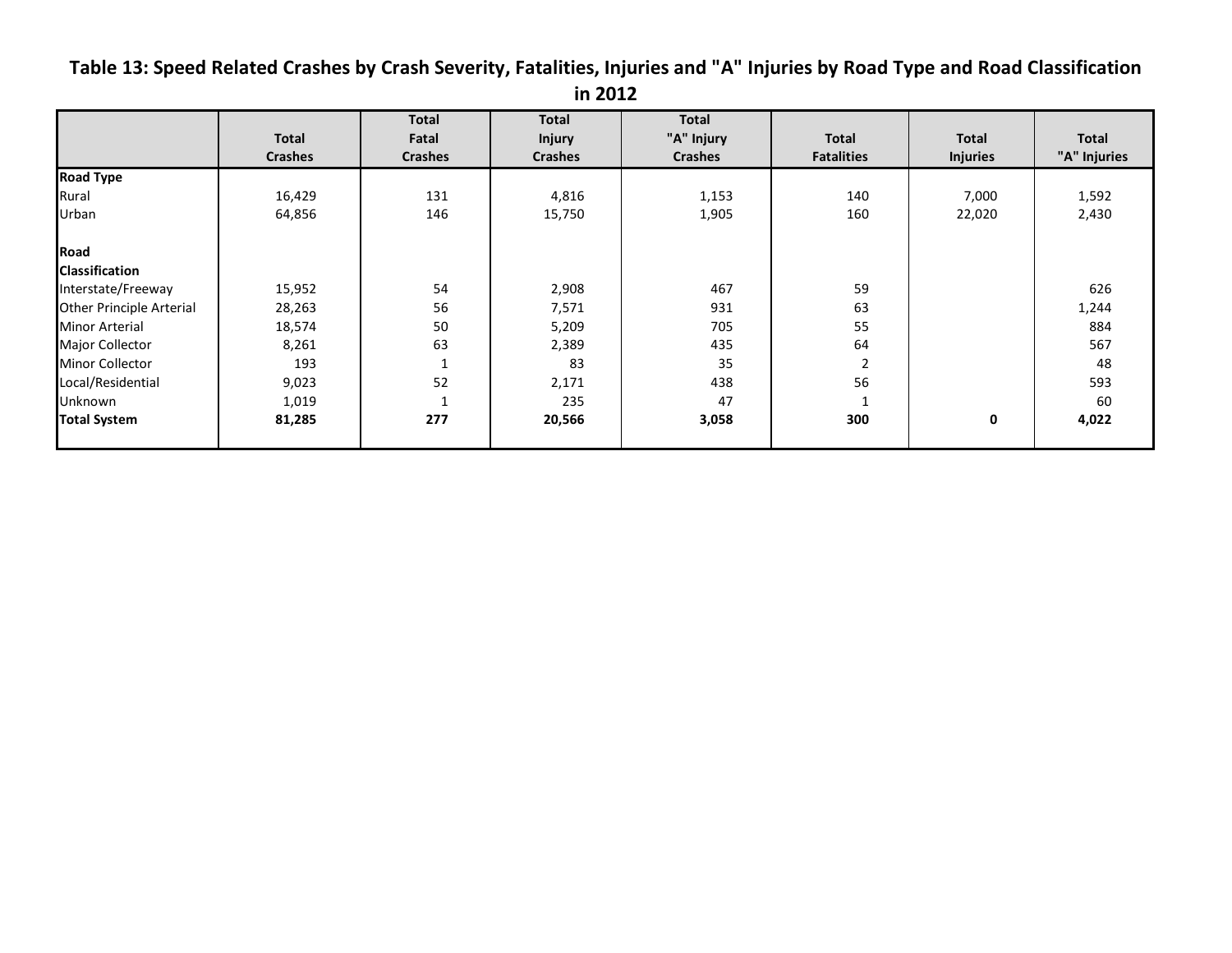|                |                | <b>Total</b>   |                         | <b>Total Injuries</b> | <b>Total "A" Injuries</b> |
|----------------|----------------|----------------|-------------------------|-----------------------|---------------------------|
|                | <b>Total</b>   | Fatal          | Total                   | Involved in           | Involved in               |
| <b>County</b>  | <b>Crashes</b> | <b>Crashes</b> | <b>Fatalities</b>       | <b>Fatal Crashes</b>  | <b>Fatal Crashes</b>      |
|                |                |                |                         |                       |                           |
| Adams          | 323            | $\overline{2}$ | $\overline{\mathbf{c}}$ | 3                     | $\boldsymbol{0}$          |
| Alexander      | 23             | 0              | 0                       | 0                     | 0                         |
| <b>Bond</b>    | 73             | 2              | 4                       | 1                     | 0                         |
| Boone          | 309            | 2              | 3                       | 4                     | 1                         |
| Brown          | 48             | 0              | 0                       | 0                     | 0                         |
| <b>Bureau</b>  | 145            | 1              | 1                       | 0                     | 0                         |
| Calhoun        | 20             | 0              | 0                       | 0                     | 0                         |
| Carroll        | 56             | 1              | 1                       | 0                     | 0                         |
| Cass           | 43             | 1              | $\mathbf{1}$            | 1                     | 0                         |
| Champaign      | 942            | 4              | 4                       | 3                     | 2                         |
| Christian      | 170            | 2              | 5                       | 5                     | 5                         |
| Clark          | 52             | 1              | $\mathbf{1}$            | 0                     | 0                         |
| Clay           | 38             | 0              | 0                       | 0                     | 0                         |
| Clinton        | 189            | 5              | 5                       | 7                     | 1                         |
| Coles          | 204            | $\overline{2}$ | $\overline{2}$          | $\overline{2}$        | 1                         |
| Cook           | 32,157         | 72             | 81                      | 79                    | 32                        |
| Crawford       | 59             | $\mathbf{1}$   | $\mathbf{1}$            | $\mathbf 2$           | $\overline{2}$            |
| Cumberland     | 41             | 1              | 1                       | 3                     | 3                         |
| DeKalb         | 491            | 2              | 2                       | 4                     | 2                         |
| <b>DeWitt</b>  | 52             | 1              | 1                       | $\mathbf{1}$          | 1                         |
| <b>Douglas</b> | 89             | 1              | 1                       | 0                     | 0                         |
| <b>DuPage</b>  | 8,862          | 9              | 9                       | 9                     | 5                         |
| Edgar          | 82             | 0              | 0                       | 0                     | 0                         |
| Edwards        | 21             | 1              | 1                       | 0                     | 0                         |
| Effingham      | 268            | 2              | 2                       | 6                     | 4                         |
| Fayette        | 97             | 3              | 3                       | 3                     | 2                         |
| Ford           | 45             | 0              | 0                       | 0                     | 0                         |
| Franklin       | 188            | 5              | 5                       | 0                     | 0                         |
| Fulton         | 188            | 1              | $\mathbf{1}$            | 0                     | 0                         |
| Gallatin       | 21             | 0              | 0                       | 0                     | 0                         |
| Greene         | 45             | 0              | 0                       | 0                     | 0                         |
| Grundy         | 313            |                | Δ                       | 6                     | 6                         |
| Hamilton       | 26             | 0              | 0                       | 0                     | 0                         |
| Hancock        | 67             | 0              | 0                       | 0                     | 0                         |
| Hardin         | 6              | 0              | 0                       | 0                     | 0                         |
| Henderson      | 32             | 0              | 0                       | $\pmb{0}$             | 0                         |
| Henry          | 200            | 0              | 0                       | 0                     | 0                         |
| Iroquois       | 142            | 5              | 6                       | 5                     | 3                         |
| Jackson        | 322            | 1              | 1                       | $\pmb{0}$             | 0                         |
| Jasper         | 49             | 1              | 1                       | 0                     | 0                         |
| Jefferson      | 211            | 0              | 0                       | 0                     | 0                         |
| Jersey         | 147            | 1              | 1                       | 1                     | 1                         |
| JoDaviess      | 130            | 1              | 1                       | $\mathbf{1}$          | 1                         |
| Johnson        | 23             | 1              | 1                       | 0                     | 0                         |
| Kane           | 3,591          | 7              | 8                       | 10                    | 4                         |
| Kankakee       | 569            | 4              | 4                       | 6                     | 0                         |
| Kendall        | 664            | 6              | 6                       | 5                     | 1                         |
| Knox           | 243            | 2              | $\overline{2}$          |                       |                           |
| Lake           | 5,433          | 5              | 5                       | $\mathbf 1$<br>$10\,$ | 0<br>2                    |
| LaSalle        | 513            | 5              | 6                       | 9                     | 4                         |
|                |                |                |                         |                       |                           |

## <span id="page-29-0"></span>**Table 14: Speed Related Crashes by Fatalities, Injuries, and "A" Injuries by County in 2012**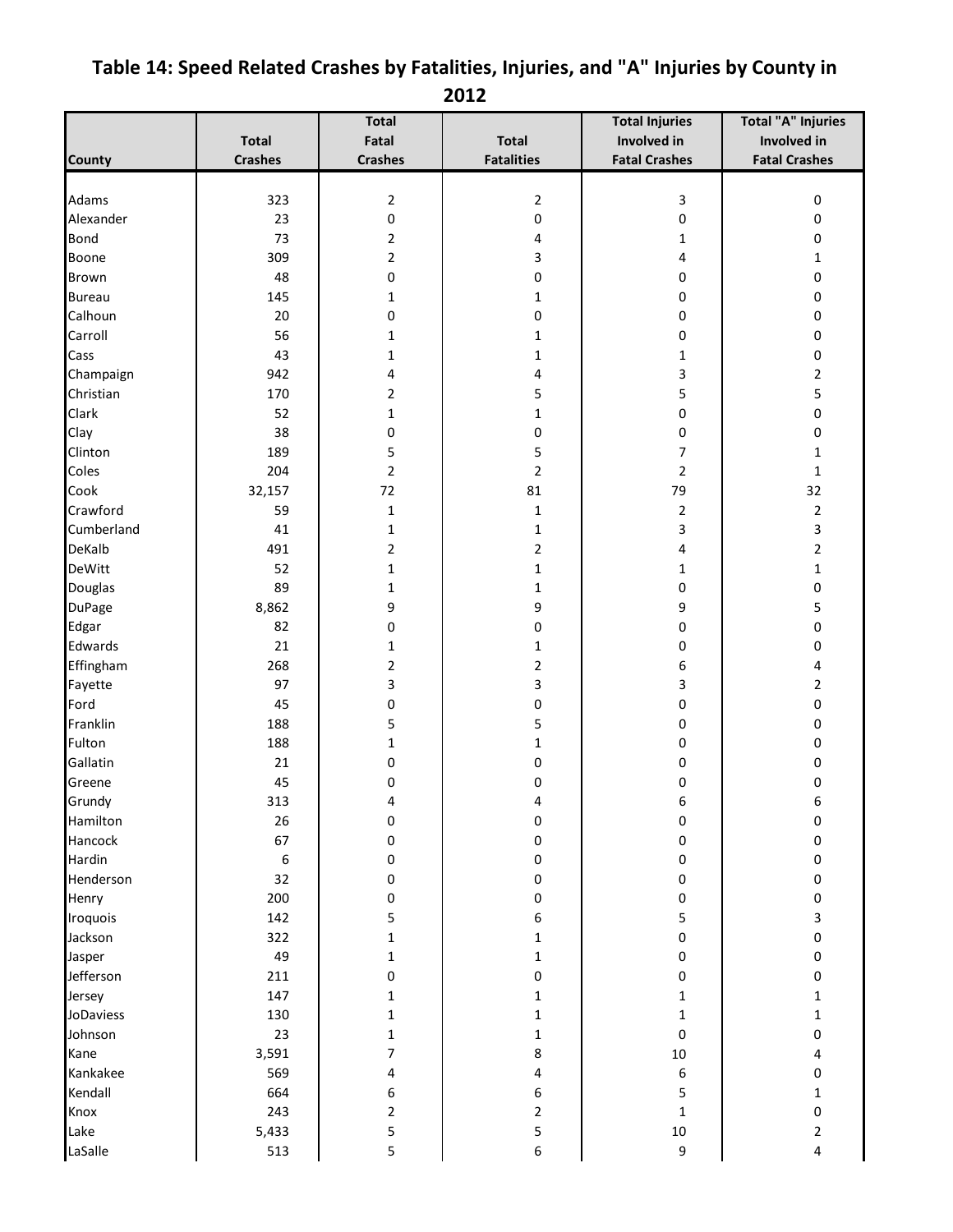|                    |                | <b>Total</b>     |                   | <b>Total Injuries</b> | <b>Total "A" Injuries</b> |
|--------------------|----------------|------------------|-------------------|-----------------------|---------------------------|
|                    | <b>Total</b>   | Fatal            | <b>Total</b>      | Involved in           | Involved in               |
| <b>County</b>      | <b>Crashes</b> | <b>Crashes</b>   | <b>Fatalities</b> | <b>Fatal Crashes</b>  | <b>Fatal Crashes</b>      |
| Lawrence           | 42             | $\mathbf 1$      | $\mathbf{1}$      | $\pmb{0}$             | $\pmb{0}$                 |
| Lee                | 160            | $\mathbf 2$      | $\overline{2}$    | 0                     | 0                         |
| Livingston         | 124            | 1                | $\mathbf 1$       | 0                     | 0                         |
| Logan              | 175            | 1                | $\overline{2}$    | 0                     | 0                         |
| McDonough          | 101            | 1                | $\mathbf{1}$      | 1                     | 1                         |
| McHenry            | 1,740          | 7                | 7                 | $\overline{2}$        | 1                         |
| McLean             | 951            | 2                | $\overline{2}$    | 1                     | $\mathbf{1}$              |
| Macon              | 698            | $\overline{2}$   | 2                 | 0                     | 0                         |
| Macoupin           | 158            | 3                | 3                 | 0                     | 0                         |
| Madison            | 1,941          | $10\,$           | $11\,$            | 13                    | 3                         |
| Marion             | 188            | $\mathbf{1}$     | $\mathbf{1}$      | 0                     | 0                         |
| Marshall           | 42             | 0                | 0                 | 0                     | 0                         |
| Mason              | 35             | 3                | 4                 | $\overline{2}$        | $\mathbf{1}$              |
| Massac             | 40             | 0                | 0                 | 0                     | 0                         |
| Menard             | 15             | 1                | $\mathbf 1$       | 0                     | 0                         |
| Mercer             | 72             | 0                | 0                 | 0                     | 0                         |
| Monroe             | 212            | 2                | 3                 | 6                     | 6                         |
| Montgomery         | 163            | 2                | $\overline{2}$    | 1                     | 0                         |
| Morgan             | 82             | 0                | 0                 | 0                     | 0                         |
| Moultrie           | 33             | 1                | $\mathbf{1}$      | 2                     | $\overline{2}$            |
| Ogle               | 203            | 1                | $\mathbf{1}$      | 0                     | 0                         |
| Peoria             | 1,648          | 3                | 3                 | 0                     | 0                         |
| Perry              | 91             | 0                | 0                 | 0                     | 0                         |
| Piatt              | 43             | 0                | 0                 | 0                     | 0                         |
| Pike               | 66             | 0                | 0                 | 0                     | 0                         |
| Pope               | 9              | 0                | 0                 | 0                     | 0                         |
| Pulaski            | 17             | 0                | 0                 | 0                     | 0                         |
| Putnam             | 37             | 0                | 0                 | 0                     | 0                         |
| Randolph           | 113            | 1                | $\mathbf{1}$      | 1                     | 1                         |
| Richland           | 52             | 1                | $\mathbf{1}$      | 0                     | 0                         |
| <b>Rock Island</b> | 938            | 3                | 3                 | 1                     | 1                         |
| St. Clair          | 1,913          | $11\,$           | 11                | 3                     | $\overline{2}$            |
| Saline             | 112            | $\boldsymbol{0}$ | $\mathbf 0$       | 0                     | $\pmb{0}$                 |
| Sangamon           | 1,507          | 4                | 4                 | 7                     | $\overline{7}$            |
| Schuyler           | 31             | 0                | $\pmb{0}$         | 0                     | 0                         |
| Scott              | 13             | 0                | $\pmb{0}$         | 0                     | $\pmb{0}$                 |
| Shelby             | 65             | 1                | $\mathbf 1$       | 3                     | 0                         |
| <b>Stark</b>       | 28             | 1                | $\mathbf 1$       | $\mathbf{1}$          | $\mathbf{1}$              |
| Stephenson         | 227            | 1                | $\mathbf 1$       | 0                     | 0                         |
| Tazewell           | 820            | 3                | 3                 | $\mathbf{1}$          | 0                         |
| Union              | 71             | 2                | $\overline{2}$    | $\pmb{0}$             | 0                         |
| Vermilion          | 415            | 1                | $\mathbf 1$       | 1                     | 0                         |
| Wabash             | 50             | 1                | $\mathbf 1$       | $\overline{2}$        | 0                         |
| Warren             | 91             | 0                | $\pmb{0}$         | 0                     | 0                         |
| Washington         | 84             | $\mathbf{1}$     | $\mathbf 1$       | 1                     | $\pmb{0}$                 |
| Wayne              | 87             | 0                | 0                 | 0                     | $\pmb{0}$                 |
| White              | 65             | 0                | $\pmb{0}$         | 0                     | $\pmb{0}$                 |
| Whiteside          | 306            | 3                | 3                 | $\overline{2}$        | $\mathbf 1$               |
| Will               | 4,460          | 21               | 22                | 21                    | $11\,$                    |
| Williamson         | 386            | $\overline{2}$   | $\overline{2}$    | $\mathbf{1}$          | $\pmb{0}$                 |
| Winnebago          | 2,241          | $10\,$           | $10\,$            | 9                     | 6                         |
| Woodford           | 102            | $\mathbf 1$      | $\mathbf 1$       | 5                     | $\mathbf 1$               |
|                    |                |                  |                   |                       |                           |
|                    |                |                  |                   |                       |                           |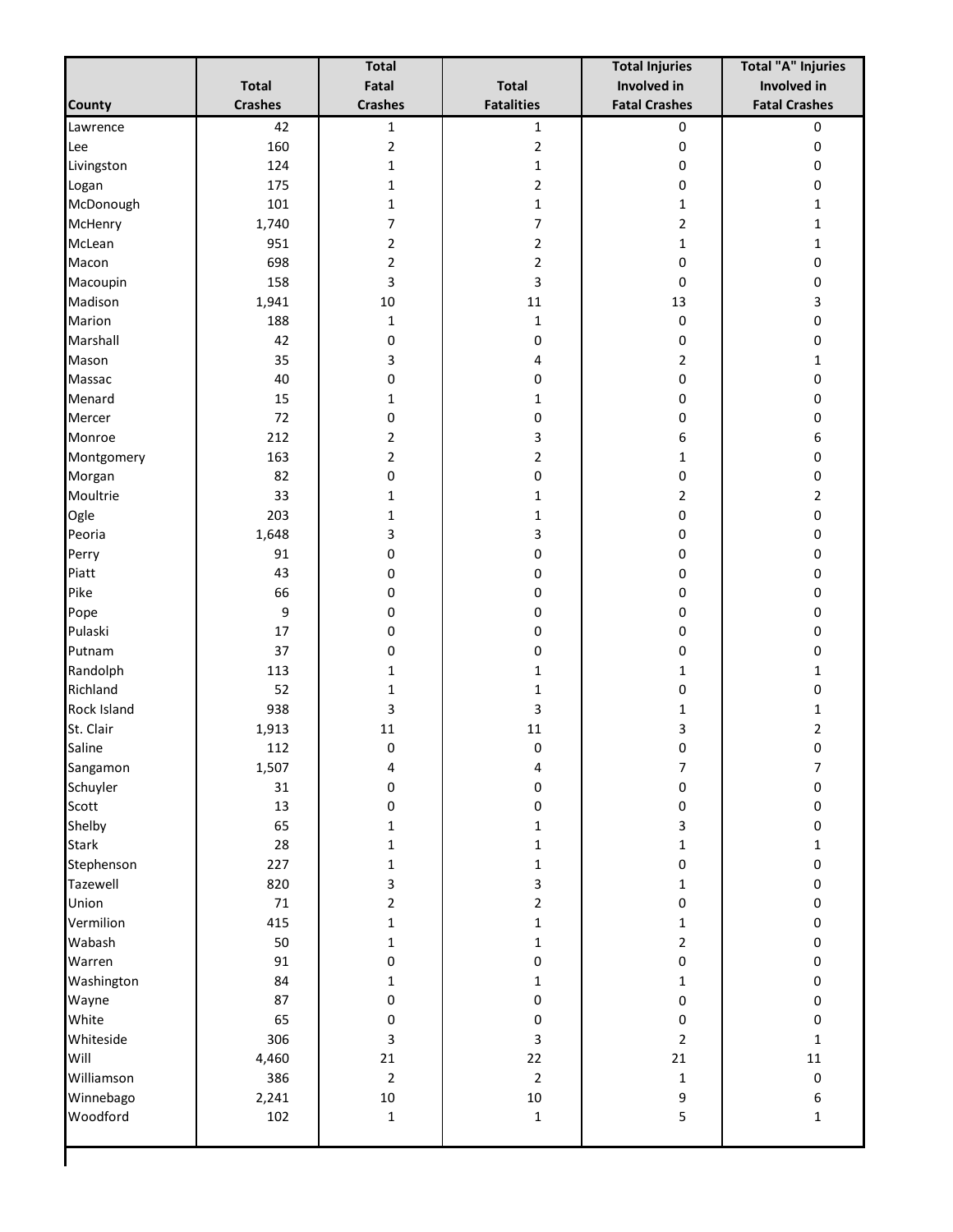<span id="page-31-0"></span>**Alcohol Trends**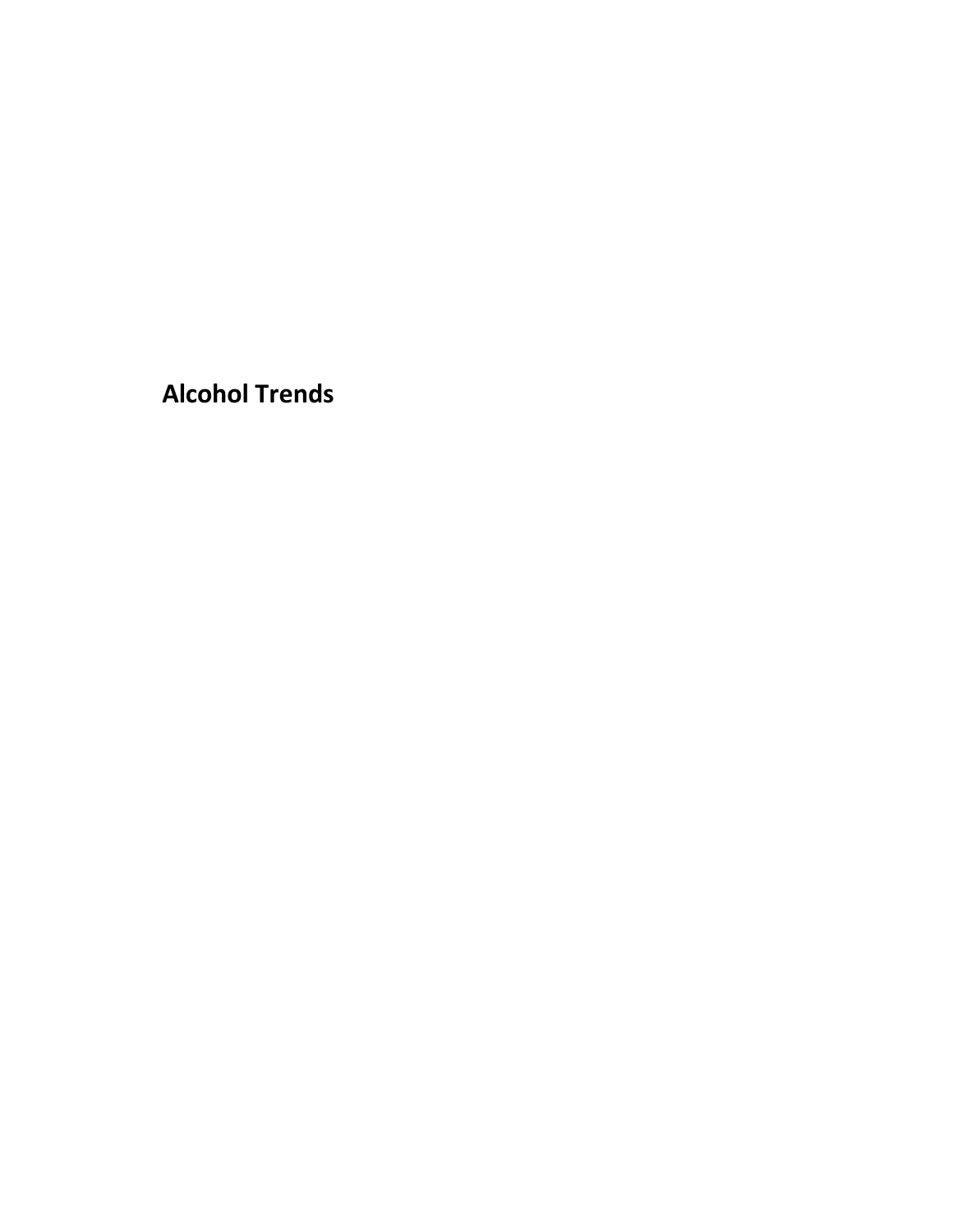# **Alcohol Trends**

Illinois experienced a 7.4% increase in alcohol related fatal crashes in 2012 when compared to the previous four-year average. In a year over year comparison, there was a significant increase in alcohol related fatal crashes in 2012 compared to 2011, with a 27.6% increase.

Significant increases were also experienced in alcohol related total injuries and total type "A" injuries in 2012 compared to the previous four-year average, with 23.8% and 38.1%, respectively. Unfortunately, the year over year increases were even higher from 2011 to 2012 with alcohol related total injuries increasing by 51.2% and alcohol related type "A" injuries up by 73.1%. Fatal injuries from alcohol related crashes were also up by 23.2% in 2012 compared to 2011. The Department's *Drive Sober or Get Pulled Over* campaign is designed to convince motorists of the risks associated with drinking and driving with the overall objective of reversing these trends.

The focus of future safety programs will target the 21-34 year old age group who suffered 49.3% of all alcohol related fatalities in 2012, and 47.1% of all people involved in an alcohol related crash.

Males were fatally injured in an alcohol related motor vehicle crash 3.6 times more often than females in 2012, and involved in an alcohol related crash 2.5 times more often than females.

More alcohol related fatalities occurred on Major Collectors and Local Residential road classifications than any other in 2012, accounting for a combined total of 48.4% of all alcohol related fatalities.

Cook and Will counties had the highest number of alcohol related fatalities in 2012 with 89 and 26, respectively. Between the two counties they represented 34.3% of all alcohol related fatalities in Illinois in 2012.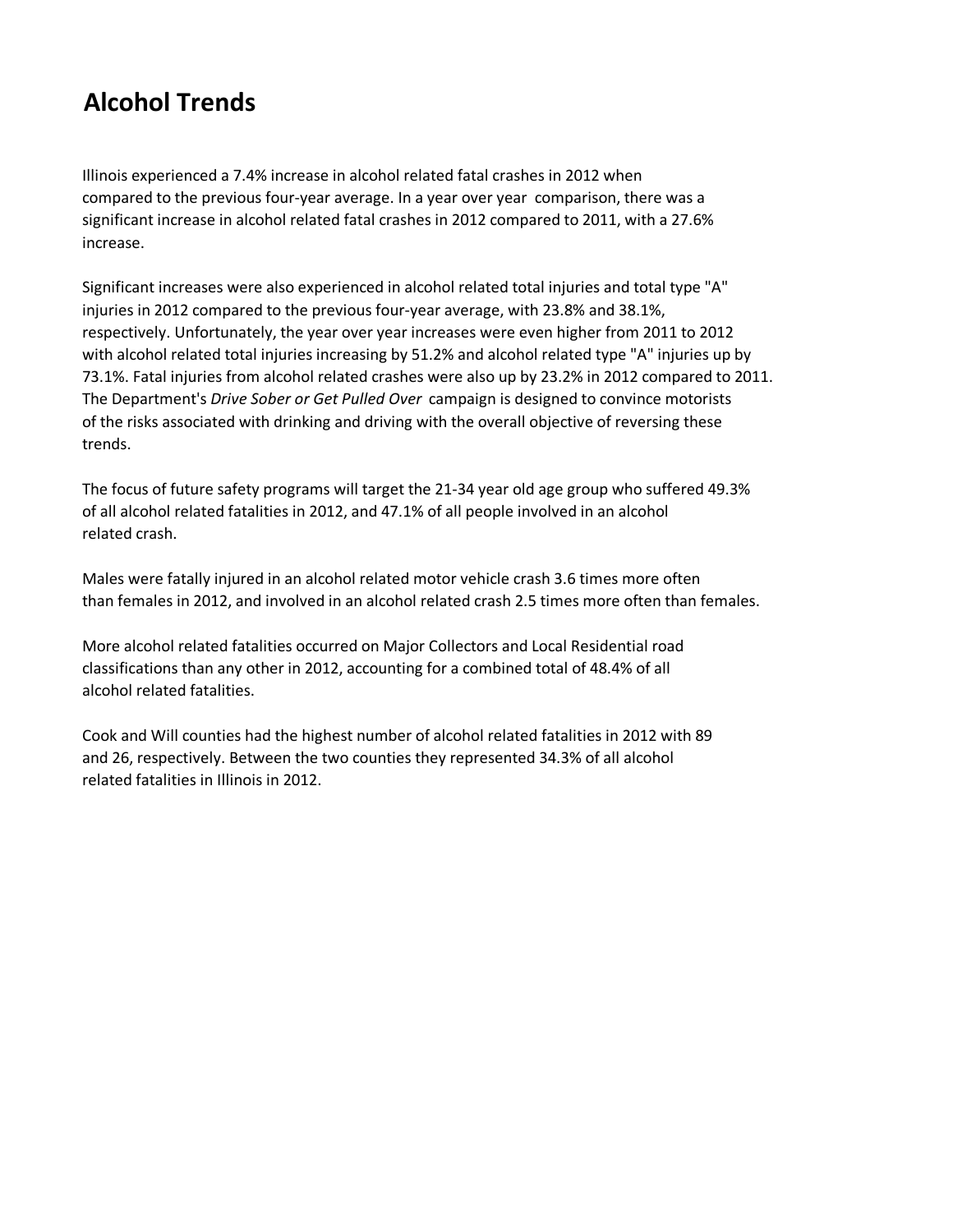|                                                                                      | 2008            | 2009            | 2010            | 2011            | 2012            | <b>Previous</b><br>4-Year<br>Average | % Change<br>(2012 vs Previous<br>4-Year Average) | % Change<br>2012 vs.<br>2011 |
|--------------------------------------------------------------------------------------|-----------------|-----------------|-----------------|-----------------|-----------------|--------------------------------------|--------------------------------------------------|------------------------------|
| <b>Total Fatal Crashes</b>                                                           | 335             | 290             | 287             | 243             | 310             | 289                                  | 7.4                                              | 27.6                         |
| Total # of People Involved in Crashes                                                | 705             | 700             | 609             | 544             | 675             | 640                                  | 5.6                                              | 24.1                         |
| <b>Total Fatalities</b>                                                              | 380             | 331             | 317             | 272             | 335             | 325                                  | 3.1                                              | 23.2                         |
| <b>Total Injuries</b>                                                                | 212             | 244             | 189             | 166             | 251             | 203                                  | 23.8                                             | 51.2                         |
| Total "A" Injuries                                                                   | 98              | 118             | 97              | 78              | 135             | 98                                   | 38.1                                             | 73.1                         |
| Total Fatalities with Driver BAC .00                                                 | 482             | 434             | 442             | 456             | 429             | 454                                  | $-5.4$                                           | $-5.9$                       |
| Total Fatalities with Driver BAC .01-.07 or Positive<br>Reading with No Actual Value | 69              | 66              | 74              | 42              | 68              | 63                                   | 8.4                                              | 61.9                         |
| Total Fatalities with Driver BAC .08 or Greater                                      | 317             | 276             | 249             | 234             | 272             | 269                                  | 1.1                                              | 16.2                         |
| <b>Total VMT</b>                                                                     | 105,636,173,601 | 105,734,665,833 | 105,742,171,123 | 103,369,436,684 | 104,456,093,156 | 105,120,611,810                      | $-0.6$                                           | 1.1                          |
| <b>Total Population</b>                                                              | 12,747,038      | 12,796,778      | 12,830,632      | 12,859,752      | 12,875,255      | 12,808,550                           | 0.5                                              | 0.1                          |
| <b>Total Licensed Drivers</b>                                                        | 8,728,530       | 8,767,459       | 8,800,368       | 8,798,660       | 8,840,976       | 8,773,754                            | 0.8                                              | 0.5                          |
| <b>Total Vehicles</b>                                                                | 10,152,671      | 10,009,485      | 10,001,047      | 10,047,694      | 10,186,671      | 10,052,724                           | 1.3                                              | 1.4                          |
| Total Fatality Rate per 100 Million VMT                                              | 0.4             | 0.3             | 0.3             | 0.3             | 0.3             | 0.3                                  |                                                  |                              |
| Total Fatality Rate per 100,000 Population                                           | 3.0             | 2.6             | 2.5             | 2.1             | 2.6             | 2.5                                  |                                                  |                              |
| Total Fatality Rate per 100,000 Licensed Drivers                                     | 4.4             | 3.8             | 3.6             | 3.1             | 3.8             | 3.7                                  |                                                  |                              |

### <span id="page-33-0"></span>**Table 15: Total Alcohol Related Crashes by Crash Severity, Fatalities, Injuries, "A" Injuries, Fatality and Injury Rates per VMT and Population (2008-2012)**

\* Alcohol Related Crash - Crash in which at least one driver, surviving or killed, had a BAC level of .01 or greater, or tested positive with no actual value.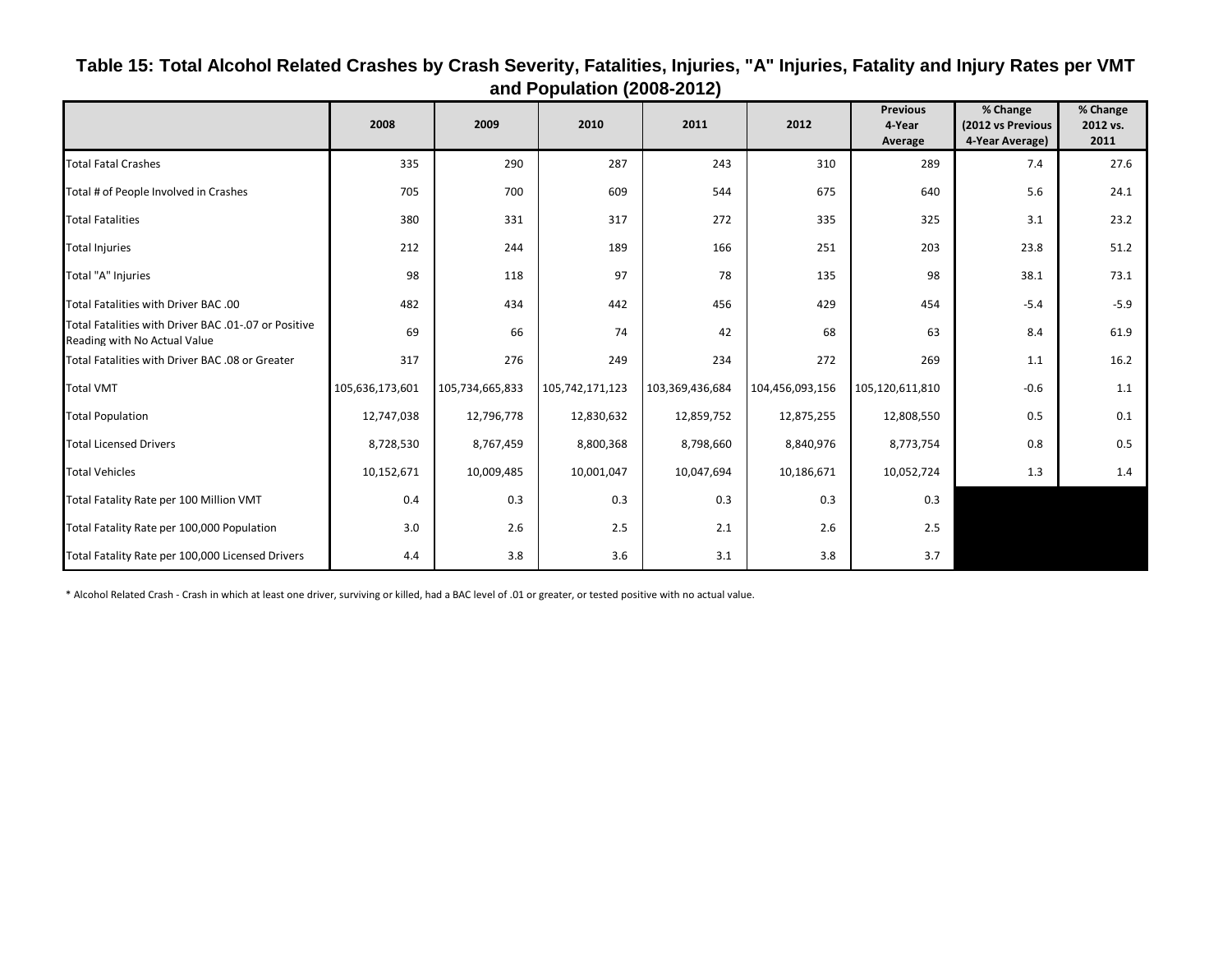|                             | Total # of       |                   |                       |                  | <b>Total</b>      | <b>Total</b>    | <b>Total</b>             |
|-----------------------------|------------------|-------------------|-----------------------|------------------|-------------------|-----------------|--------------------------|
|                             | People           | <b>Total</b>      |                       | Total "A"        | <b>Occupant</b>   | <b>Occupant</b> | <b>Occupant A-</b>       |
|                             | Involved         | <b>Fatalities</b> | <b>Total Injuries</b> | <b>Injuries</b>  | <b>Fatalities</b> | <b>Injuries</b> | <b>Injuries</b>          |
| Age                         |                  |                   |                       |                  |                   |                 |                          |
| $0 - 4$                     | 5                | 3                 | $\overline{2}$        | 1                | 3                 | 2               | $\mathbf{1}$             |
| $5-9$                       | 6                | $\mathbf{1}$      | 4                     | $\mathbf{1}$     | $\mathbf 1$       | 4               | $\mathbf{1}$             |
| $10 - 14$                   | 6                | 0                 | 6                     | 4                | 0                 | 6               | 4                        |
| 15                          | $\mathbf 1$      | 0                 | $\mathbf{1}$          | $\mathbf{1}$     | 0                 | $\mathbf{1}$    | $\mathbf 1$              |
| 16                          | 4                | $\overline{2}$    | $\overline{2}$        | $\mathbf{1}$     | $\overline{2}$    | $\overline{2}$  | $\mathbf{1}$             |
| 17                          | 10               | 2                 | 7                     | 5                | $\overline{c}$    | 7               | 5                        |
| 18                          | 18               | 5                 | 9                     | 7                | 5                 | 9               | $\overline{7}$           |
| 19                          | 28               | 7                 | 20                    | 14               | 6                 | 20              | 14                       |
| 20                          | 16               | 6                 | 6                     | 4                | 6                 | 6               | $\overline{\mathbf{r}}$  |
| 21-34                       | 318              | 165               | 112                   | 61               | 162               | 112             | 61                       |
| 35-44                       | 96               | 48                | 31                    | 13               | 42                | 31              | 13                       |
| 45-59                       | 113              | 65                | 34                    | 15               | 60                | 34              | 15                       |
| 60-74                       | 44               | 26                | 15                    | $\overline{7}$   | 25                | 15              | $\overline{\phantom{a}}$ |
| $75+$                       | 6                | 5                 | $\mathbf{1}$          | $\mathbf{1}$     | 4                 | $\mathbf{1}$    | $\mathbf{1}$             |
| Unk or NA                   | 4                | 0                 | $\mathbf{1}$          | 0                | $\mathbf 0$       | $\mathbf{1}$    | $\pmb{0}$                |
| Total                       | 675              | 335               | 251                   | 135              | 318               | 251             | 135                      |
|                             |                  |                   |                       |                  |                   |                 |                          |
| Gender                      |                  |                   |                       |                  |                   |                 |                          |
| Male                        | 481              | 262               | 156                   | 84               | 251               | 156             | 84                       |
| Female                      | 192              | 73                | 95                    | 51               | 67                | 95              | 51                       |
| Unk or NA                   | $\mathbf 2$      | $\boldsymbol{0}$  | $\pmb{0}$             | $\pmb{0}$        | $\pmb{0}$         | $\pmb{0}$       | $\boldsymbol{0}$         |
| <b>Road Type</b>            |                  |                   |                       |                  |                   |                 |                          |
| Rural                       | 237              | 138               | 77                    | 50               | 138               | 77              | 50                       |
| Urban                       | 438              | 197               | 174                   | 85               | 180               | 174             | 85                       |
|                             |                  |                   |                       |                  |                   |                 |                          |
| <b>Road Classification</b>  |                  |                   |                       |                  |                   |                 |                          |
| Interstate/Freeway          | 89               | 46                | 32                    | 20               | 45                | 32              | 20                       |
| Other Principle Arterial    | 165              | 65                | 69                    | 34               | 59                | 69              | 34                       |
| Minor Arterial              | 115              | 57                | 42                    | 22               | 53                | 42              | 22                       |
| Major Collector             | 182              | 92                | 69                    | 35               | 88                | 69              | 35                       |
| Minor Collector             | 9                | 5                 | 4                     | $\overline{2}$   | 5                 | 4               | $\mathbf 2$              |
| Local/ Residential          | 115              | 70                | 35                    | 22               | 68                | 35              | 22                       |
| Unknown                     | $\boldsymbol{0}$ | $\mathbf 0$       | $\pmb{0}$             | $\boldsymbol{0}$ | $\boldsymbol{0}$  | $\pmb{0}$       | $\boldsymbol{0}$         |
| <b>Total Classification</b> | 675              | 335               | 251                   | 135              | 318               | 251             | 135                      |

### <span id="page-34-0"></span>**Table 16: Alcohol-Related Fatalities, Injuries, and "A" Injuries by Age, Gender, Road Type and Road Classification in 2012**

\* Alcohol Related Crash - Crash in which at least one driver, surviving or killed, had a BAC level of .01 or greater, or tested positive with no actual value. Based on FARS data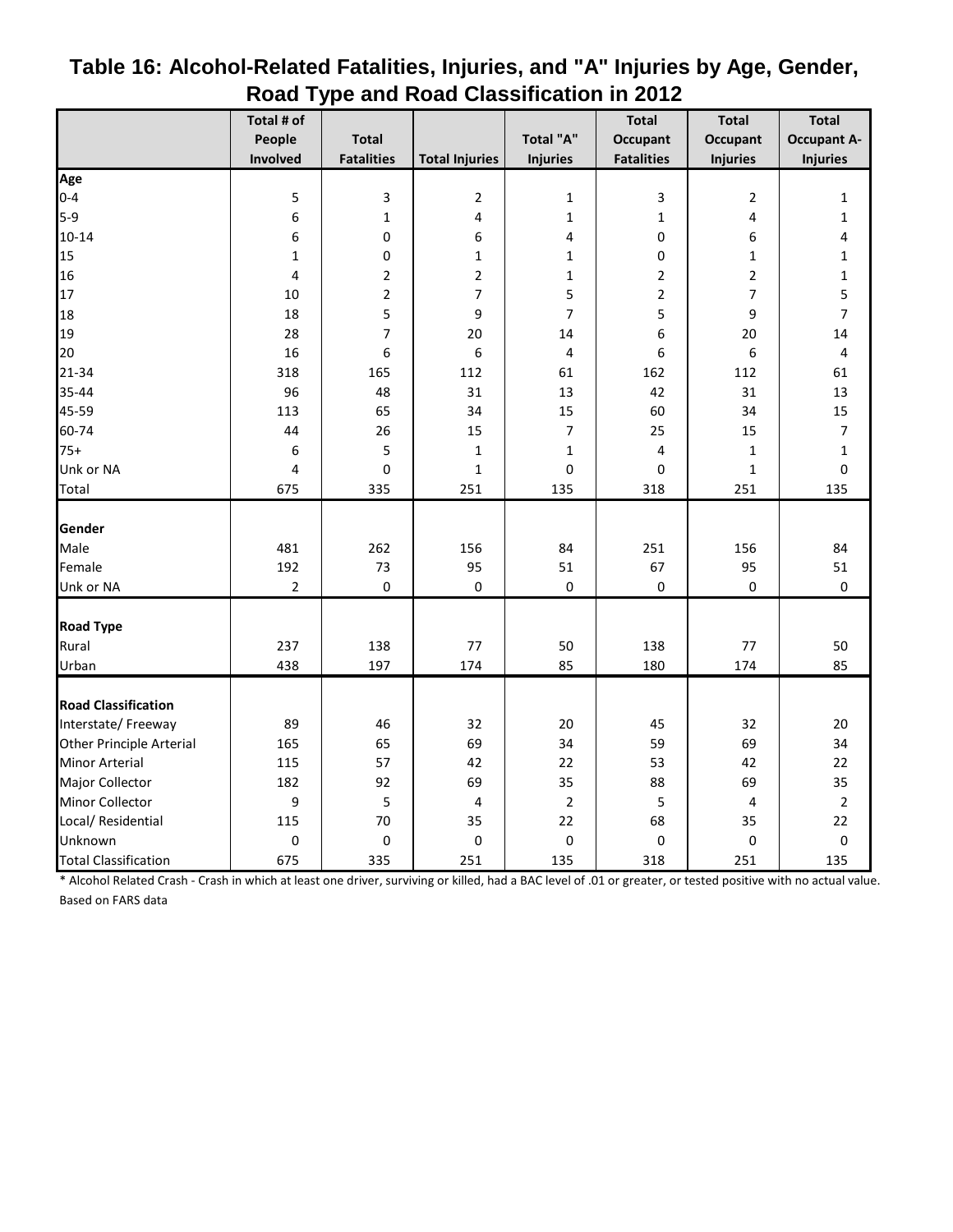|                   | <b>Total Fatal</b> | Total #        | <b>Total</b>      |                       | Total A-                |
|-------------------|--------------------|----------------|-------------------|-----------------------|-------------------------|
| County            | <b>Crashes</b>     | People         | <b>Fatalities</b> | <b>Total Injuries</b> | <b>Injuries</b>         |
| <b>ADAMS</b>      | 1                  | $\overline{2}$ | $\mathbf{1}$      | 1                     | $\overline{0}$          |
| <b>ALEXANDER</b>  | $\boldsymbol{0}$   | 0              | 0                 | 0                     | $\pmb{0}$               |
| <b>BOND</b>       | 0                  | 0              | 0                 | 0                     | $\boldsymbol{0}$        |
| <b>BOONE</b>      | $\mathbf{1}$       | $\mathbf{1}$   | $\mathbf{1}$      | $\boldsymbol{0}$      | $\pmb{0}$               |
| <b>BROWN</b>      | 0                  | 0              | 0                 | $\boldsymbol{0}$      | $\mathbf 0$             |
| <b>BUREAU</b>     | 3                  | 5              | 4                 | $\mathbf{1}$          | $\pmb{0}$               |
| <b>CALHOUN</b>    | $\boldsymbol{0}$   | 0              | 0                 | 0                     | $\mathbf 0$             |
| <b>CARROLL</b>    | 0                  | 0              | 0                 | $\boldsymbol{0}$      | $\pmb{0}$               |
| <b>CASS</b>       | $\overline{2}$     | 5              | $\overline{2}$    | 3                     | $\mathbf{1}$            |
| <b>CHAMPAIGN</b>  | 5                  | 8              | 5                 | 0                     | 0                       |
| <b>CHRISTIAN</b>  | 3                  | 6              | 3                 | $\overline{2}$        | $\mathbf{1}$            |
| <b>CLARK</b>      | 0                  | 0              | 0                 | $\boldsymbol{0}$      | $\mathbf 0$             |
| <b>CLAY</b>       | 0                  | 0              | $\pmb{0}$         | $\boldsymbol{0}$      | $\boldsymbol{0}$        |
| <b>CLINTON</b>    | $\overline{2}$     | 4              | $\overline{2}$    | $\overline{2}$        | $\mathbf{1}$            |
| <b>COLES</b>      | $\mathbf 0$        | 0              | 0                 | $\mathbf 0$           | $\mathbf 0$             |
| <b>COOK</b>       | 78                 | 211            | 89                | 89                    | 43                      |
| <b>CRAWFORD</b>   | 0                  | $\mathbf 0$    | $\pmb{0}$         | $\mathbf 0$           | $\pmb{0}$               |
| <b>CUMBERLAND</b> | 0                  | $\pmb{0}$      | 0                 | 0                     | $\pmb{0}$               |
| <b>DE KALB</b>    | 4                  | 11             | 4                 | 4                     | 4                       |
| <b>DE WITT</b>    | 0                  | $\pmb{0}$      | 0                 | $\boldsymbol{0}$      | $\pmb{0}$               |
| <b>DOUGLAS</b>    | 4                  | $\overline{4}$ | 4                 | $\mathbf 0$           | $\pmb{0}$               |
| <b>DUPAGE</b>     | $\overline{7}$     | 13             | 7                 | 6                     | $\overline{\mathbf{4}}$ |
| <b>EDGAR</b>      | 0                  | 0              | $\pmb{0}$         | 0                     | $\mathbf 0$             |
| <b>EDWARDS</b>    | $\mathbf{1}$       | $\mathbf{1}$   | $\mathbf{1}$      | $\mathbf 0$           | $\mathbf 0$             |
| <b>EFFINGHAM</b>  | $\mathbf{1}$       | 4              | $\mathbf 1$       | 3                     | 3                       |
| <b>FAYETTE</b>    | $\mathbf{1}$       | $\mathbf{1}$   | $\mathbf{1}$      | 0                     | $\pmb{0}$               |
| <b>FORD</b>       | 0                  | 0              | $\pmb{0}$         | $\boldsymbol{0}$      | $\pmb{0}$               |
| <b>FRANKLIN</b>   | 3                  | 3              | 3                 | 0                     | $\pmb{0}$               |
| <b>FULTON</b>     | 0                  | 0              | $\pmb{0}$         | 0                     | $\pmb{0}$               |
| <b>GALLATIN</b>   | 0                  | $\mathbf 0$    | $\pmb{0}$         | $\mathbf 0$           | $\mathbf 0$             |
| <b>GREENE</b>     | $\boldsymbol{0}$   | 0              | $\pmb{0}$         | $\boldsymbol{0}$      | $\pmb{0}$               |
| <b>GRUNDY</b>     | $\overline{2}$     | 4              | $\overline{2}$    | $\mathbf{1}$          | $\mathbf{1}$            |
| <b>HAMILTON</b>   | $\pmb{0}$          | 0              | $\pmb{0}$         | 0                     | $\pmb{0}$               |
| <b>HANCOCK</b>    | 0                  | $\mathbf 0$    | $\pmb{0}$         | $\pmb{0}$             | $\pmb{0}$               |
| <b>HARDIN</b>     | 0                  | $\pmb{0}$      | 0                 | $\boldsymbol{0}$      | $\mathbf 0$             |
| <b>HENDERSON</b>  | $\mathbf{1}$       | $\overline{2}$ | $\mathbf{1}$      | $\mathbf{1}$          | $\mathbf 0$             |
| <b>HENRY</b>      | $\overline{2}$     | $\overline{2}$ | $\overline{2}$    | $\boldsymbol{0}$      | $\pmb{0}$               |
|                   |                    |                |                   |                       |                         |

# <span id="page-35-0"></span>**Table 17: Alcohol Related Fatal Crashes, Fatalities, Injuries, and "A" Injuries Involving Fatal Crashes by County in 2012**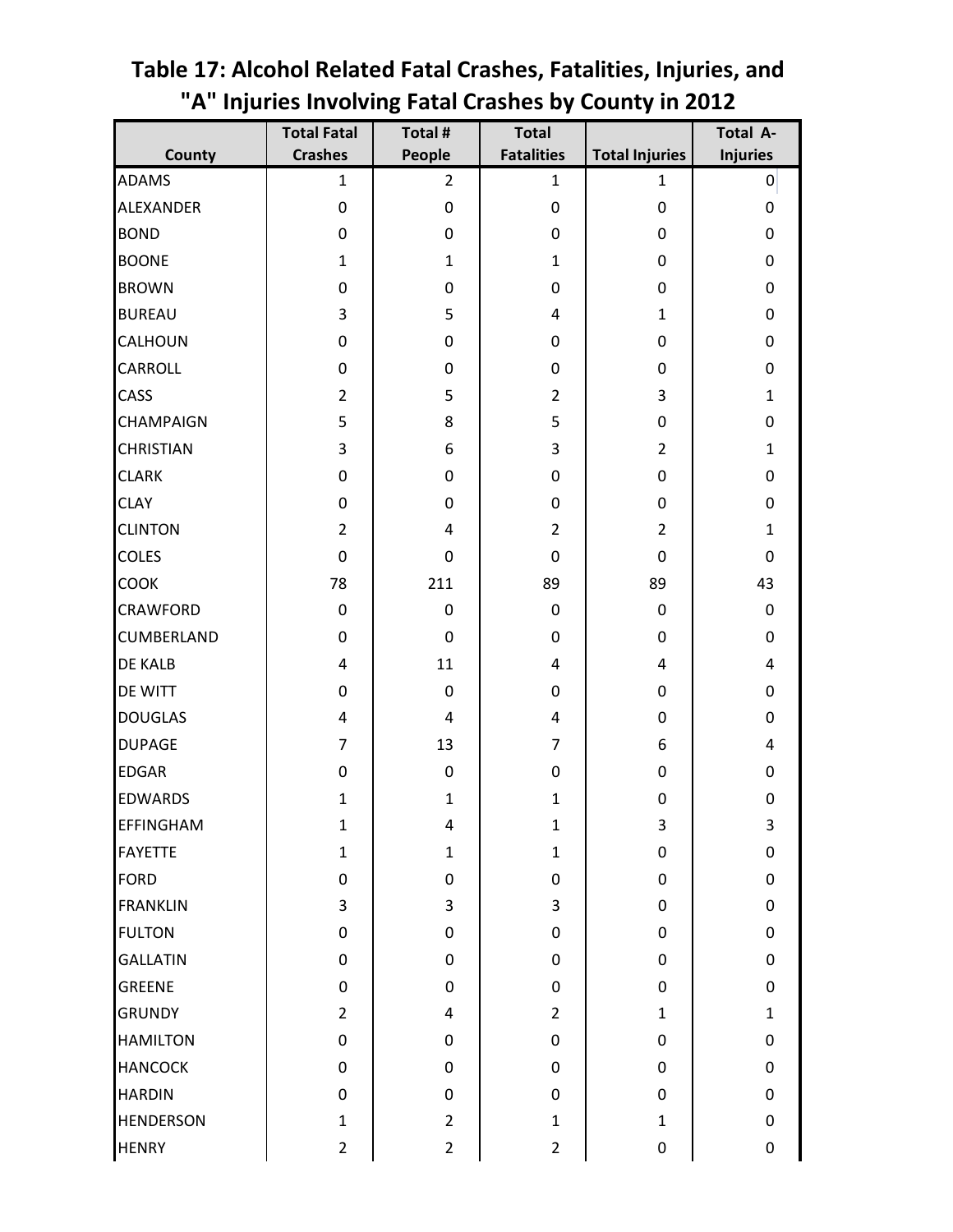|                   | <b>Total Fatal</b>      | Total #          | <b>Total</b>      |                       | Total A-        |
|-------------------|-------------------------|------------------|-------------------|-----------------------|-----------------|
| County            | <b>Crashes</b>          | People           | <b>Fatalities</b> | <b>Total Injuries</b> | <b>Injuries</b> |
| <b>IROQUOIS</b>   | 3                       | 5                | 4                 | $\mathbf{1}$          | $\mathbf{1}$    |
| <b>JACKSON</b>    | 3                       | $\overline{7}$   | 4                 | $\pmb{0}$             | $\pmb{0}$       |
| <b>JASPER</b>     | $\overline{2}$          | 3                | $\overline{2}$    | $\pmb{0}$             | $\mathbf 0$     |
| <b>JEFFERSON</b>  | $\overline{2}$          | 4                | 3                 | $\mathbf{1}$          | $\pmb{0}$       |
| <b>JERSEY</b>     | $\mathbf{1}$            | 3                | $\mathbf{1}$      | $\mathbf{1}$          | $\mathbf{1}$    |
| <b>JO DAVIESS</b> | 0                       | $\pmb{0}$        | 0                 | $\pmb{0}$             | $\pmb{0}$       |
| <b>JOHNSON</b>    | 0                       | $\mathbf 0$      | 0                 | $\mathbf 0$           | $\pmb{0}$       |
| <b>KANE</b>       | 10                      | 22               | 11                | 10                    | 6               |
| <b>KANKAKEE</b>   | $\overline{7}$          | 13               | $\overline{7}$    | $\overline{4}$        | $\overline{3}$  |
| <b>KENDALL</b>    | $\overline{\mathbf{4}}$ | 6                | 4                 | $\overline{2}$        | $\mathbf{1}$    |
| <b>KNOX</b>       | $\overline{2}$          | $\overline{4}$   | $\overline{2}$    | $\mathbf{1}$          | $\pmb{0}$       |
| LAKE              | 11                      | 37               | 11                | 21                    | $\overline{7}$  |
| LA SALLE          | $\overline{4}$          | $\overline{7}$   | 4                 | $\mathbf{3}$          | $\overline{2}$  |
| LAWRENCE          | $\pmb{0}$               | 0                | $\pmb{0}$         | $\boldsymbol{0}$      | $\pmb{0}$       |
| LEE               | $\overline{2}$          | $\overline{2}$   | $\overline{2}$    | $\mathbf 0$           | $\pmb{0}$       |
| <b>LIVINGSTON</b> | $\overline{2}$          | 5                | $\overline{2}$    | 3                     | $\mathbf{1}$    |
| <b>LOGAN</b>      | $\mathbf{1}$            | 3                | $\mathbf{1}$      | $\overline{2}$        | $\mathbf{1}$    |
| <b>MCDONOUGH</b>  | 3                       | $\overline{7}$   | 3                 | 3                     | $\overline{2}$  |
| <b>MCHENRY</b>    | 11                      | 29               | 11                | 17                    | 10              |
| <b>MCLEAN</b>     | 8                       | 18               | 8                 | $\boldsymbol{6}$      | 6               |
| <b>MACON</b>      | $\overline{4}$          | 8                | 4                 | $\overline{2}$        | $\overline{2}$  |
| <b>MACOUPIN</b>   | $\overline{2}$          | 5                | $\overline{2}$    | $\pmb{0}$             | $\pmb{0}$       |
| <b>MADISON</b>    | 10                      | 18               | 13                | 5                     | $\overline{2}$  |
| <b>MARION</b>     | $\mathbf{1}$            | $\mathbf{1}$     | $\mathbf{1}$      | $\boldsymbol{0}$      | 0               |
| <b>MARSHALL</b>   | $\mathbf 1$             | $\mathbf 1$      | $\mathbf 1$       | $\pmb{0}$             | 0               |
| <b>MASON</b>      | $\overline{3}$          | 5                | 3                 | $\overline{2}$        | $\mathbf{1}$    |
| <b>MASSAC</b>     | 0                       | $\pmb{0}$        | $\pmb{0}$         | $\pmb{0}$             | $\pmb{0}$       |
| <b>MENARD</b>     | $\mathbf{1}$            | $\mathbf{1}$     | $\mathbf{1}$      | $\mathbf 0$           | $\pmb{0}$       |
| <b>MERCER</b>     | 0                       | $\pmb{0}$        | 0                 | $\mathbf 0$           | $\pmb{0}$       |
| <b>MONROE</b>     | $\overline{2}$          | 9                | 5                 | $\overline{4}$        | $\overline{2}$  |
| <b>MONTGOMERY</b> | $\overline{2}$          | 3                | $\overline{2}$    | $\mathbf{1}$          | $\pmb{0}$       |
| <b>MORGAN</b>     | 0                       | $\boldsymbol{0}$ | $\pmb{0}$         | $\mathbf 0$           | $\mathbf 0$     |
| <b>MOULTRIE</b>   | 0                       | 0                | $\boldsymbol{0}$  | $\mathbf 0$           | $\pmb{0}$       |
| <b>OGLE</b>       | $\overline{4}$          | 6                | 4                 | $\overline{2}$        | $\overline{2}$  |
| <b>PEORIA</b>     | 4                       | $\overline{4}$   | 4                 | $\pmb{0}$             | $\pmb{0}$       |
| <b>PERRY</b>      | $\pmb{0}$               | 0                | 0                 | $\boldsymbol{0}$      | $\pmb{0}$       |
| <b>PIATT</b>      | $\mathbf{1}$            | $\overline{2}$   | $\mathbf{1}$      | $\mathbf{1}$          | $\mathbf{1}$    |
| <b>PIKE</b>       | $\mathbf{1}$            | $\mathbf{1}$     | $\mathbf{1}$      | $\mathbf 0$           | $\pmb{0}$       |
| <b>POPE</b>       | $\pmb{0}$               | 0                | $\pmb{0}$         | $\pmb{0}$             | $\mathbf 0$     |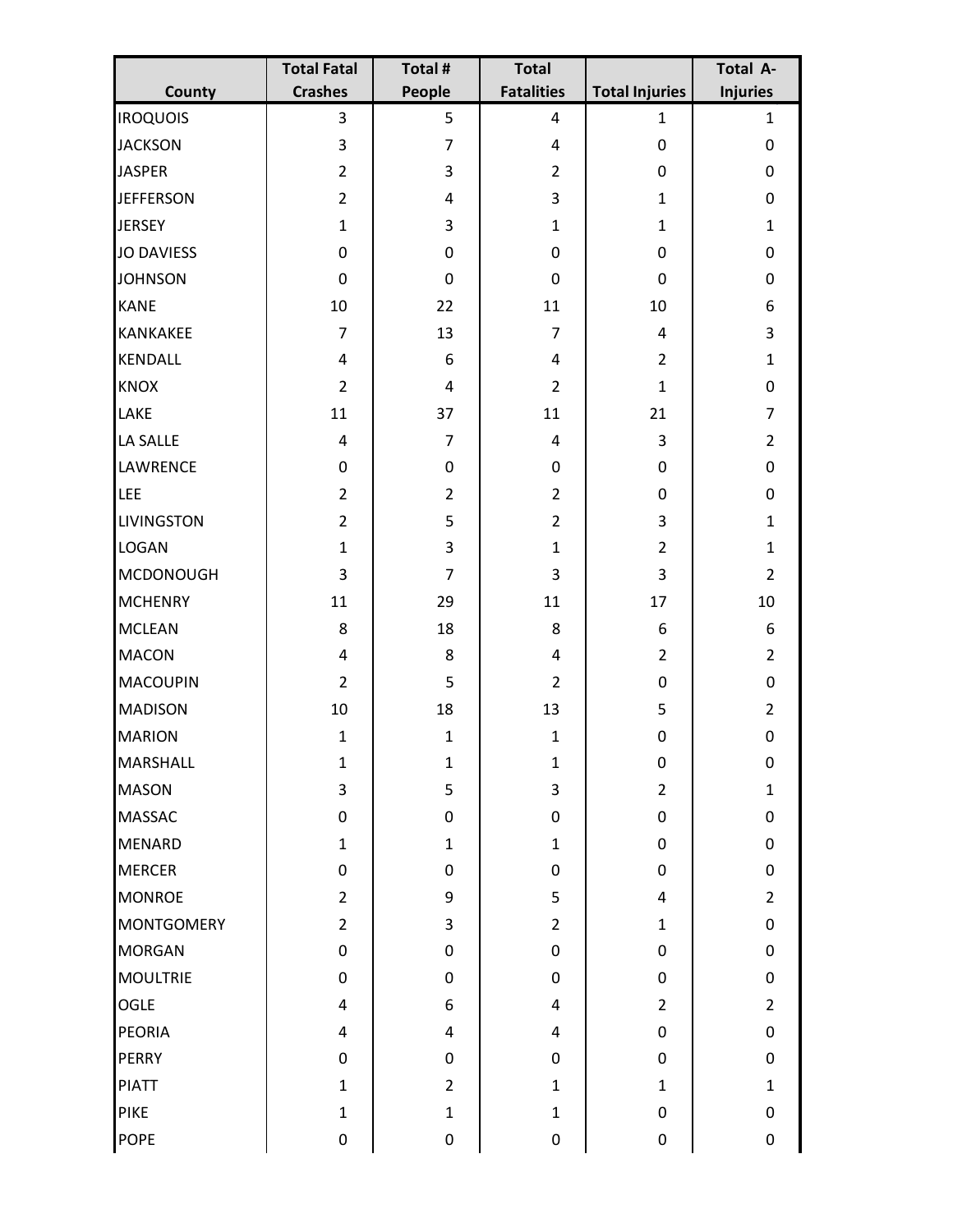|                    | <b>Total Fatal</b> | Total #          | <b>Total</b>            |                       | Total A-        |
|--------------------|--------------------|------------------|-------------------------|-----------------------|-----------------|
| County             | <b>Crashes</b>     | People           | <b>Fatalities</b>       | <b>Total Injuries</b> | <b>Injuries</b> |
| <b>PULASKI</b>     | $\mathbf{1}$       | $\mathbf{1}$     | $\mathbf{1}$            | $\mathbf 0$           | $\mathbf 0$     |
| <b>PUTNAM</b>      | $\boldsymbol{0}$   | $\boldsymbol{0}$ | $\boldsymbol{0}$        | $\mathbf 0$           | $\mathbf 0$     |
| <b>RANDOLPH</b>    | 3                  | 3                | 3                       | $\pmb{0}$             | $\pmb{0}$       |
| <b>RICHLAND</b>    | $\mathbf{1}$       | $\mathbf{1}$     | $\mathbf{1}$            | $\pmb{0}$             | $\pmb{0}$       |
| <b>ROCK ISLAND</b> | 5                  | 8                | 5                       | $\overline{2}$        | $\mathbf{1}$    |
| <b>ST CLAIR</b>    | 6                  | 10               | 6                       | $\mathbf 0$           | $\mathbf 0$     |
| <b>SALINE</b>      | $\mathbf{1}$       | $\overline{2}$   | $\overline{2}$          | $\mathbf 0$           | $\pmb{0}$       |
| SANGAMON           | 10                 | 18               | 10                      | 5                     | $\overline{4}$  |
| <b>SCHUYLER</b>    | $\mathbf{1}$       | 3                | $\mathbf{1}$            | $\overline{2}$        | $\overline{2}$  |
| <b>SCOTT</b>       | $\pmb{0}$          | 0                | $\boldsymbol{0}$        | $\pmb{0}$             | $\pmb{0}$       |
| <b>SHELBY</b>      | 0                  | $\boldsymbol{0}$ | 0                       | $\pmb{0}$             | $\pmb{0}$       |
| <b>STARK</b>       | $\pmb{0}$          | 0                | 0                       | $\pmb{0}$             | $\pmb{0}$       |
| <b>STEPHENSON</b>  | $\mathbf{1}$       | $\mathbf{1}$     | $\mathbf{1}$            | $\pmb{0}$             | $\pmb{0}$       |
| <b>TAZEWELL</b>    | $\overline{4}$     | 9                | $\overline{\mathbf{4}}$ | $\mathbf{1}$          | $\pmb{0}$       |
| <b>UNION</b>       | $\overline{2}$     | 5                | 3                       | $\overline{2}$        | $\overline{2}$  |
| <b>VERMILION</b>   | $\mathbf{1}$       | 3                | $\mathbf{1}$            | $\mathbf 0$           | $\mathbf 0$     |
| <b>WABASH</b>      | 0                  | 0                | $\mathbf 0$             | $\mathbf 0$           | $\pmb{0}$       |
| <b>WARREN</b>      | $\boldsymbol{0}$   | $\overline{0}$   | $\mathbf 0$             | $\boldsymbol{0}$      | $\pmb{0}$       |
| <b>WASHINGTON</b>  | $\mathbf{1}$       | $\overline{2}$   | $\mathbf{1}$            | $\mathbf{1}$          | $\pmb{0}$       |
| <b>WAYNE</b>       | $\mathbf{1}$       | $\overline{2}$   | $\mathbf{1}$            | $\boldsymbol{0}$      | $\pmb{0}$       |
| <b>WHITE</b>       | $\pmb{0}$          | $\mathbf 0$      | $\boldsymbol{0}$        | $\pmb{0}$             | $\pmb{0}$       |
| <b>WHITESIDE</b>   | $\mathbf{1}$       | $\overline{2}$   | $\mathbf{1}$            | $\mathbf{1}$          | $\mathbf{1}$    |
| <b>WILL</b>        | 25                 | 55               | 26                      | 23                    | 11              |
| <b>WILLIAMSON</b>  | $\overline{4}$     | 4                | $\overline{4}$          | $\mathbf 0$           | $\mathbf 0$     |
| <b>WINNEBAGO</b>   | 8                  | 14               | 8                       | $\overline{4}$        | $\overline{4}$  |
| <b>WOODFORD</b>    | $\mathbf{1}$       | 6                | $\mathbf{1}$            | 5                     | $\mathbf{1}$    |
| <b>Total</b>       | 310                | 675              | 335                     | 251                   | 135             |

\* Alcohol Related Crash - Crash in which at least one driver, surviving or killed, had a BAC level of .01 or greater, or tested positive with no actual value.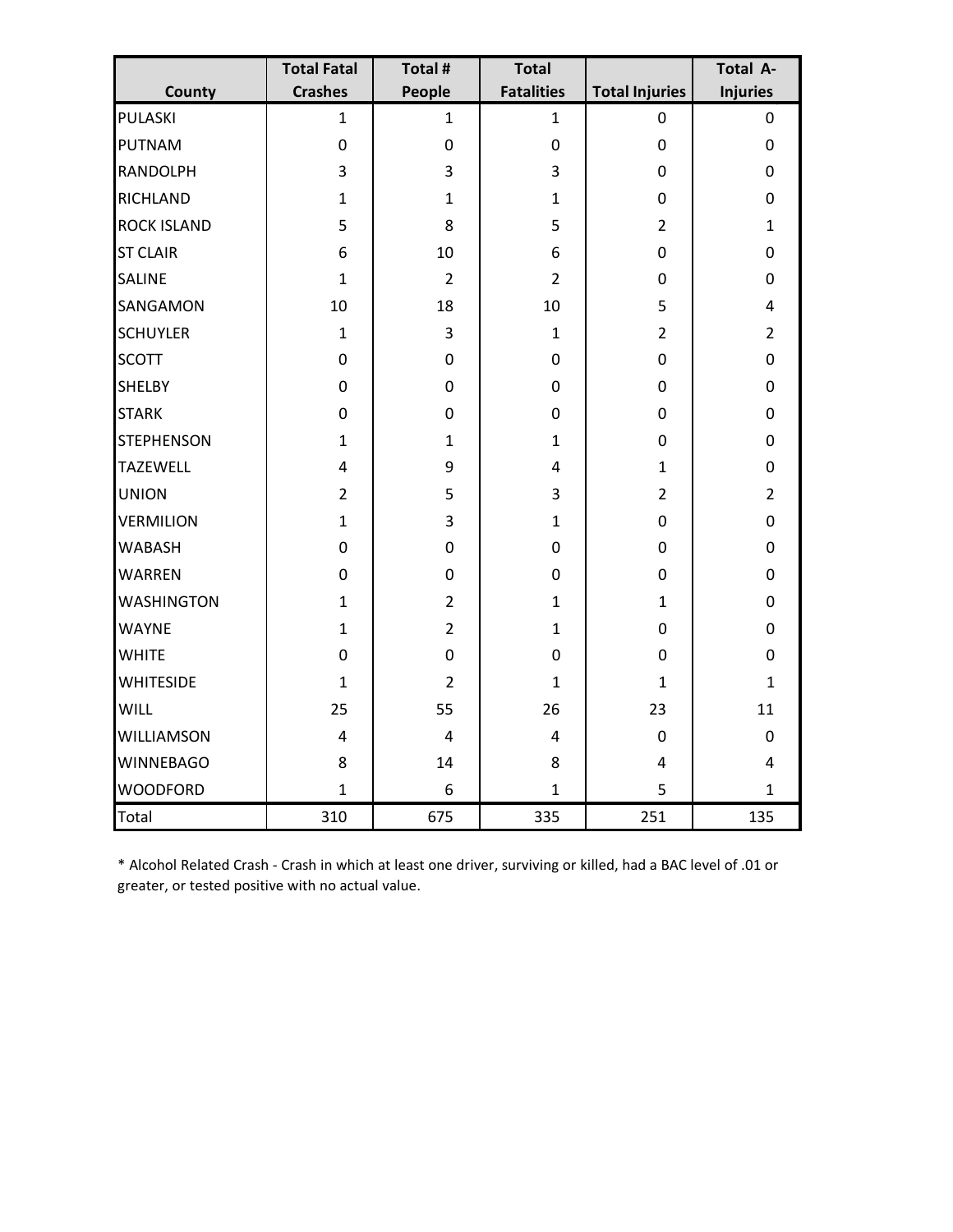<span id="page-38-0"></span>**Motorcycle Trends**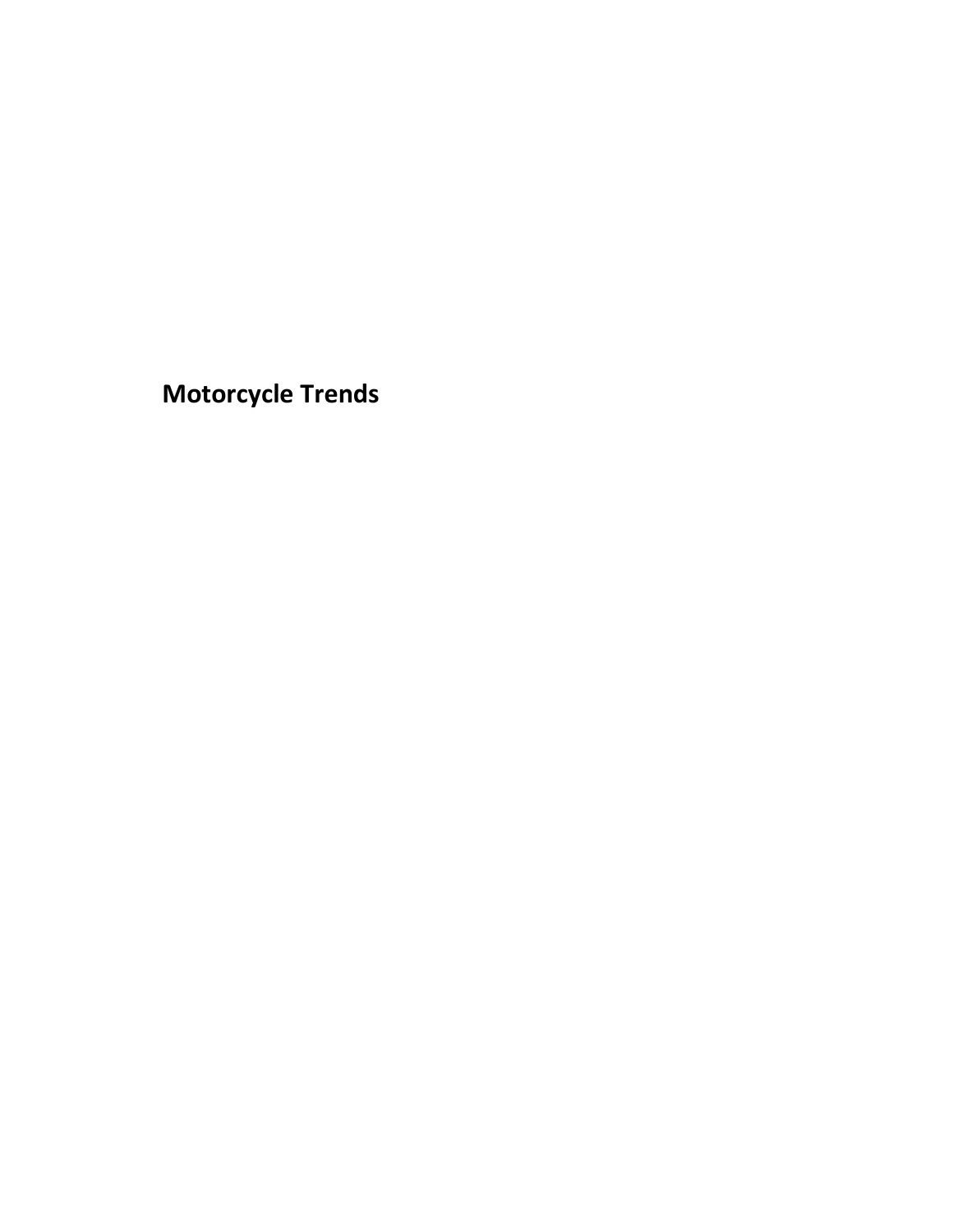# **Motorcycle Trends**

Illinois experienced a 12.5% increase in fatal motorcycle crashes in 2012, compared to the previous four-year average and a 4.2% increase in a year over year comparison from 2011 to 2012.

Total motorcyclists involved in crashes remained relatively constant (i.e., .47% increase) in 2012 compared to the previous four-year average. However, in 2012 there was a 10.9% increase in motorcyclists involved in crashes compared to 2011.

Motorcyclist fatalities increased by 9.4% in 2012, compared to the previous four-year average and 2.1% in a year over year comparison from 2011 to 2012.

More motorcyclists were fatally injured in the 45-59 year old age group than any other age group in 2012, accounting for 35.8% of all motorcyclist fatalities.

Male motorcyclists were fatally injured in a motorcycle crash 11.3 times more often than were females in 2012, and injured in a motorcycle crash 5.3 times more often than females.

Of the 29 helmeted motorcyclist fatalities in 2012, 11 or 37.9% were in the 21-34 age group.

80.4% of all motorcyclist fatalities involved operators or passengers who were not wearing a safety helmet. While helmet use is not required by law in Illinois, safety programs designed to encourage motorcyclists to use the proper safety gear, particularly helmets, is critical to reducing fatalities resulting from motorcycle crashes. The Department's *Gear Up, Ride Smart* program emphasizes the importance of wearing the appropriate safety gear while operating or riding as a passenger on a motorcycle.

Major Collectors and Other Principle Arterials accounted for 52.0% of the motorcycle fatalities among all road classifications, in 2012.

Cook and Will counties accounted for 28.4% of all motorcycle fatalities in 2012, with 30 and 12,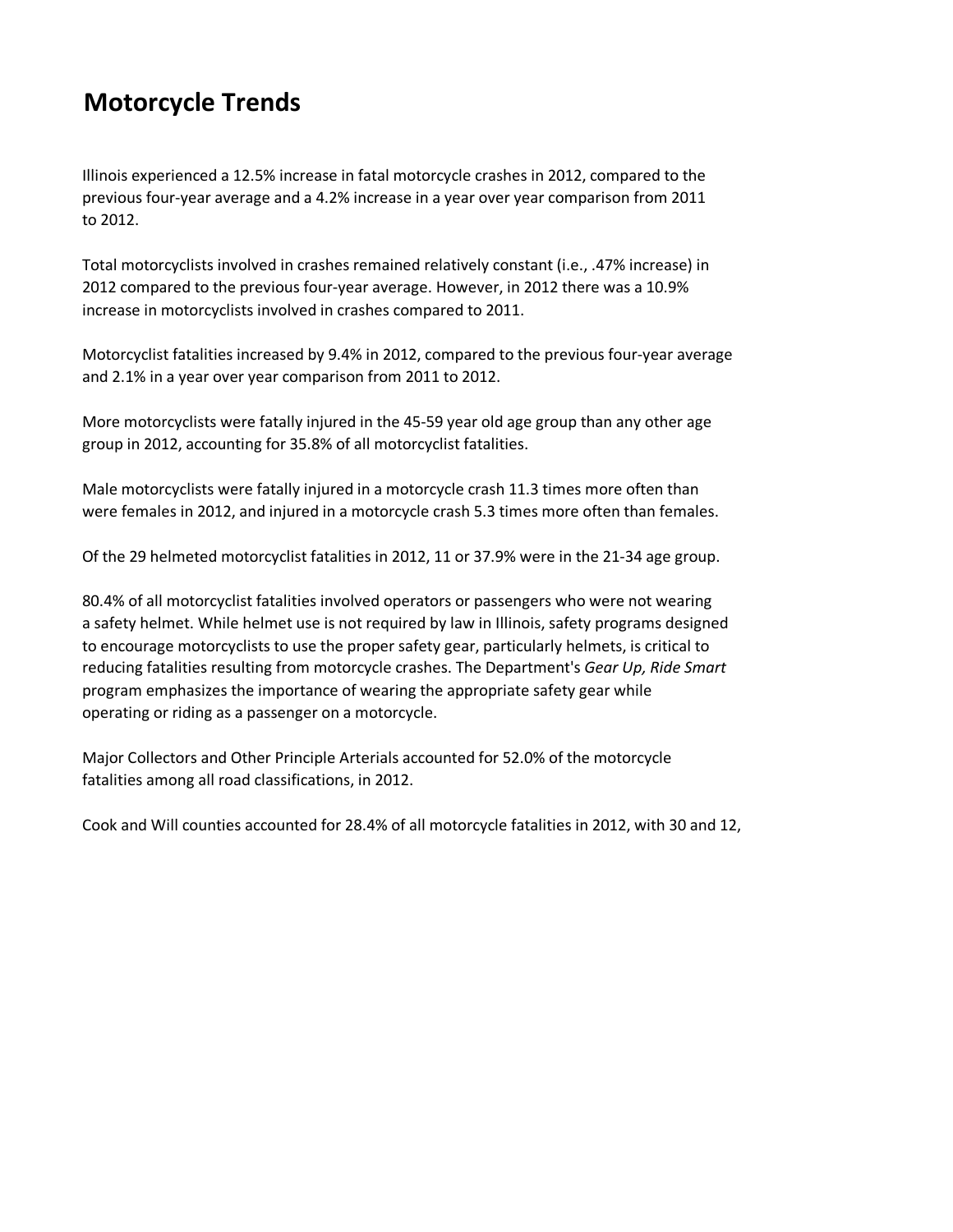# <span id="page-40-0"></span>**Table 18: Total Motorcycle Crashes by Crash Severity, Fatalities, Injuries and "A" Injuries by Helmet Use (2008-2012)**

| <b>Data Items</b>                                                                 | 2008  | 2009  | 2010  | 2011  | 2012  | % Change<br>2012 vs. |
|-----------------------------------------------------------------------------------|-------|-------|-------|-------|-------|----------------------|
|                                                                                   |       |       |       |       |       | 2011                 |
| <b>Total Fatal Crashes</b>                                                        | 130   | 124   | 130   | 142   | 148   | 4.2%                 |
| <b>Total Injury Crashes</b>                                                       | 3,166 | 2,822 | 2,917 | 2,745 | 3,035 | 10.6%                |
| Total A-Injury Crashes                                                            | 1,054 | 1,014 | 1,048 | 962   | 1,066 | 10.8%                |
| Total motorcyclists (operators and<br>passengers) involved in Crashes             | 5,426 | 4,366 | 4,491 | 4,182 | 4,641 | 11.0%                |
| Total motorcyclists (operators and<br>passengers) involved in Fatal<br>Crashes    | 160   | 172   | 152   | 172   | 177   | 2.9%                 |
| Total motorcyclists (operators and<br>passengers) involved in Injury<br>Crashes   | 3,690 | 3,334 | 3,399 | 3,188 | 3,473 | 8.9%                 |
| Total motorcyclists (operators and<br>passengers) involved in A-Injury<br>Crashes | 1,265 | 1,235 | 1,260 | 1,163 | 1,271 | 9.3%                 |
| Total motorcyclist (operators and<br>passengers) Fatalities                       | 135   | 130   | 131   | 145   | 148   | 2.1%                 |
| Total motorcyclist (operators and<br>passengers) Injuries                         | 3,463 | 3,152 | 3,189 | 3,020 | 3,314 | 9.7%                 |
| Total motorcyclist (operators and<br>passengers) A-Injuries                       | 1,154 | 1,126 | 1,125 | 1,044 | 1,178 | 12.8%                |
| Total helmeted motorcyclist<br>(operators and passengers)<br><b>Fatalities</b>    | 23    | 21    | 37    | 29    | 34    | 17.2%                |
| Total helmeted motorcyclist<br>(operators and passengers)<br>Injuries             | 788   | 1,015 | 944   | 1,194 | 915   | $-23.4%$             |
| Total helmeted motorcyclist<br>(operators and passengers) A-<br>Injuries          | 236   | 306   | 286   | 372   | 290   | $-22.0%$             |
| Percent helmeted motorcyclist<br>(operators and passengers)<br><b>Fatalities</b>  | 17.0% | 16.2% | 28.2% | 20.0% | 23.0% |                      |
| Percent helmeted motorcyclist<br>(operators and passengers)<br>Injuries           | 22.8% | 32.2% | 29.6% | 39.5% | 27.6% |                      |
| Percent helmeted motorcyclist<br>(operators and passengers) A-<br>Injuries        | 20.5% | 27.2% | 25.4% | 35.6% | 24.6% |                      |
| Motorcyclist helmet usage rate<br>(based on observational survey)                 |       |       |       |       |       |                      |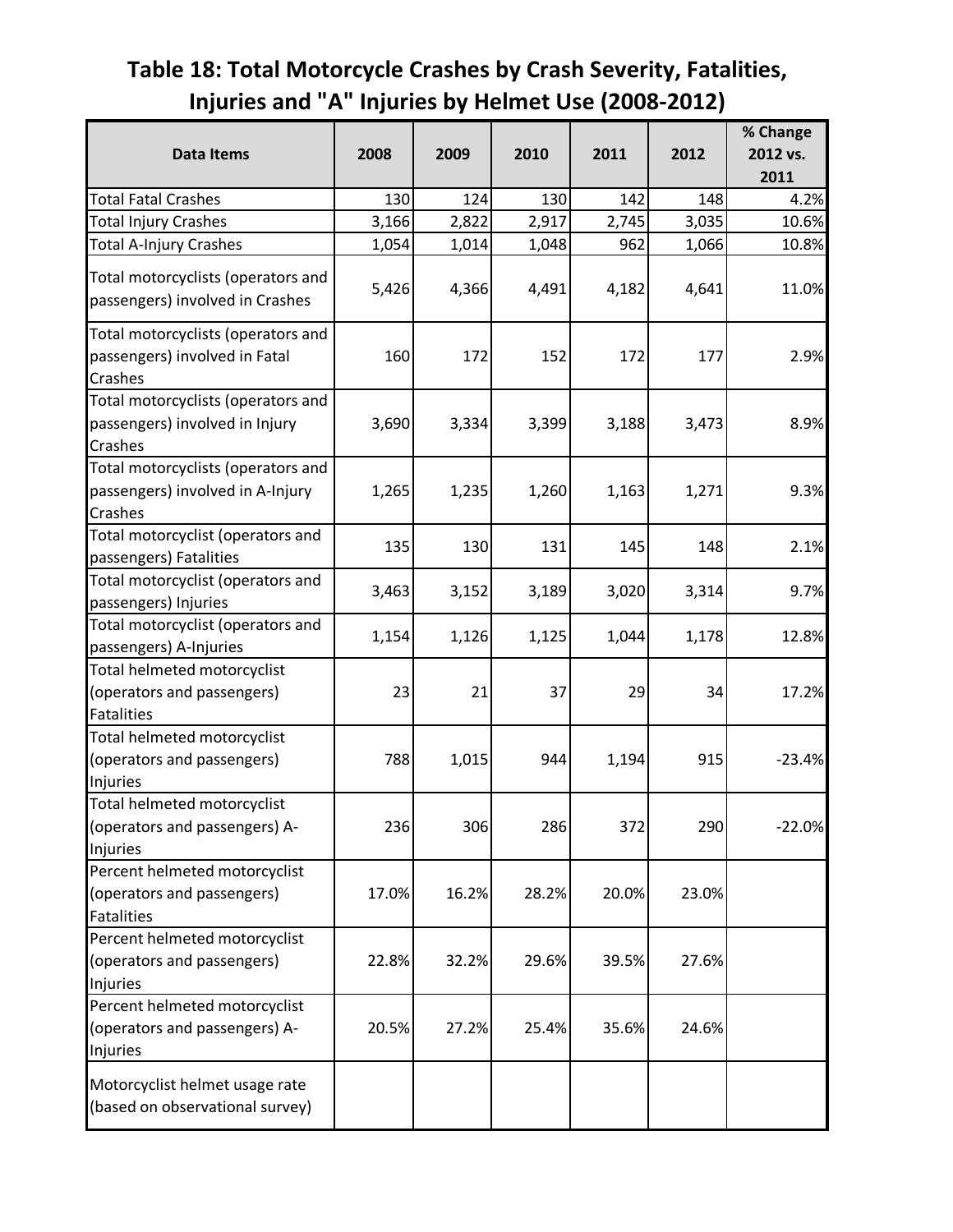<span id="page-41-0"></span>

|                          |                            |                            |                            | <b>Total Helmeted</b>                                                                                                                                                                        | <b>Total Helmeted</b>     | <b>Total Helmeted</b> |
|--------------------------|----------------------------|----------------------------|----------------------------|----------------------------------------------------------------------------------------------------------------------------------------------------------------------------------------------|---------------------------|-----------------------|
|                          | <b>Total Motorcyclists</b> | <b>Total Motorcyclists</b> | <b>Total Motorcyclists</b> | Motorcyclists                                                                                                                                                                                | Motorcyclists             | <b>Motorcyclists</b>  |
|                          |                            |                            |                            | (Operators and Passengers) (Operators and Passengers) (Operators and Passengers) (Operators and Passengers) (Operators and Passengers) (Operators and Passengers) (Operators and Passengers) |                           |                       |
|                          | <b>Fatalities</b>          | <b>Injuries</b>            | "A" Injuries               | <b>Fatalities</b>                                                                                                                                                                            | <b>Injuries</b>           | "A" Injuries          |
| Age                      |                            |                            |                            |                                                                                                                                                                                              |                           |                       |
| $0 - 4$                  | $\pmb{0}$                  | $\overline{2}$             | $1\,$                      | $\pmb{0}$                                                                                                                                                                                    | $\overline{2}$            | $\mathbf{1}$          |
| $5-9$                    | $\pmb{0}$                  | $\overline{4}$             | $\overline{2}$             | $\mathbf 0$                                                                                                                                                                                  | $\ensuremath{\mathsf{3}}$ | $\mathbf{1}$          |
| $10 - 14$                | $\pmb{0}$                  | 17                         | 6                          | $\mathbf 0$                                                                                                                                                                                  | 6                         |                       |
| 15                       | $\Omega$                   | 8                          | $\mathbf{1}$               | 0                                                                                                                                                                                            | 3                         | $\mathbf{1}$          |
| 16                       | $\mathbf{1}$               | 14                         | 4                          | $\Omega$                                                                                                                                                                                     | 5                         | $\overline{2}$        |
| 17                       | $\Omega$                   | 16                         | 9                          | $\Omega$                                                                                                                                                                                     | $\overline{7}$            | 3                     |
| 18                       | $\mathbf 0$                | 46                         | 15                         | 0                                                                                                                                                                                            | 19                        | 8                     |
| 19                       | 3                          | 80                         | 25                         | $\mathbf 1$                                                                                                                                                                                  | 40                        | 9                     |
| 20                       | $\overline{4}$             | 79                         | 23                         | $\mathbf 1$                                                                                                                                                                                  | 40                        | 8                     |
| 21-34                    | 41                         | 1,064                      | 346                        | 11                                                                                                                                                                                           | 408                       | 125                   |
| 35-44                    | 29                         | 650                        | 238                        | $\overline{3}$                                                                                                                                                                               | 203                       | 65                    |
| 45-59                    | 53                         | 1,009                      | 380                        | 6                                                                                                                                                                                            | 336                       | 109                   |
| 60-74                    | 15                         | 292                        | 115                        | 5                                                                                                                                                                                            | 116                       | 38                    |
| 75 and Over              | $\mathbf 2$                | 23                         | $11\,$                     | $\mathbf 2$                                                                                                                                                                                  | 5                         | $\mathbf{1}$          |
| Unknown                  | $\mathbf 0$                | 8                          | $\mathbf{1}$               | $\pmb{0}$                                                                                                                                                                                    | $\mathbf 0$               | 0                     |
| Gender                   |                            |                            |                            |                                                                                                                                                                                              |                           |                       |
| Male                     | 136                        | 2,790                      | 984                        | 27                                                                                                                                                                                           | 1,018                     | 319                   |
| Female                   | 12                         | 519                        | 193                        | $\overline{2}$                                                                                                                                                                               | 175                       | 53                    |
| Unknown                  | $\pmb{0}$                  | 3                          | $\pmb{0}$                  | $\mathbf 0$                                                                                                                                                                                  | $\mathbf 0$               | $\mathbf 0$           |
| <b>Road Type</b>         |                            |                            |                            |                                                                                                                                                                                              |                           |                       |
| Rural                    | 63                         | 1,114                      | 503                        | 11                                                                                                                                                                                           | 358                       | 148                   |
| Urban                    | 85                         | 2,198                      | 674                        | 18                                                                                                                                                                                           | 835                       | 224                   |
| Road                     |                            |                            |                            |                                                                                                                                                                                              |                           |                       |
| <b>Classification</b>    |                            |                            |                            |                                                                                                                                                                                              |                           |                       |
| Interstate/Freeway       | 15                         | 288                        | 111                        | 3                                                                                                                                                                                            | 127                       | 48                    |
| Other Principle Arterial | 33                         | 962                        | 330                        | 6                                                                                                                                                                                            | 378                       | 104                   |
| <b>Minor Arterial</b>    | 32                         | 836                        | 301                        | 12                                                                                                                                                                                           | 296                       | 97                    |
| Major Collector          | 44                         | 610                        | 220                        | $\overline{7}$                                                                                                                                                                               | 213                       | 66                    |
| Minor Collector          | $\overline{2}$             | 32                         | 18                         | $\mathbf 0$                                                                                                                                                                                  | 11                        | 8                     |
| Local/Residential        | 21                         | 540                        | 181                        | $\mathbf{1}$                                                                                                                                                                                 | 159                       | 46                    |
| Unknown                  | $\mathbf{1}$               | 44                         | 16                         | $\mathbf 0$                                                                                                                                                                                  | 9                         | 3                     |
| <b>Total System</b>      | 148                        | 3,312                      | 1,177                      | 29                                                                                                                                                                                           | 1,193                     | 372                   |

 $\mathbf{I}$ 

### **Table 19: Motorcycle Fatalities, Injuries and "A" Injuries by Helmet Status by Age, Gender, Road Type and Road Classification 2012**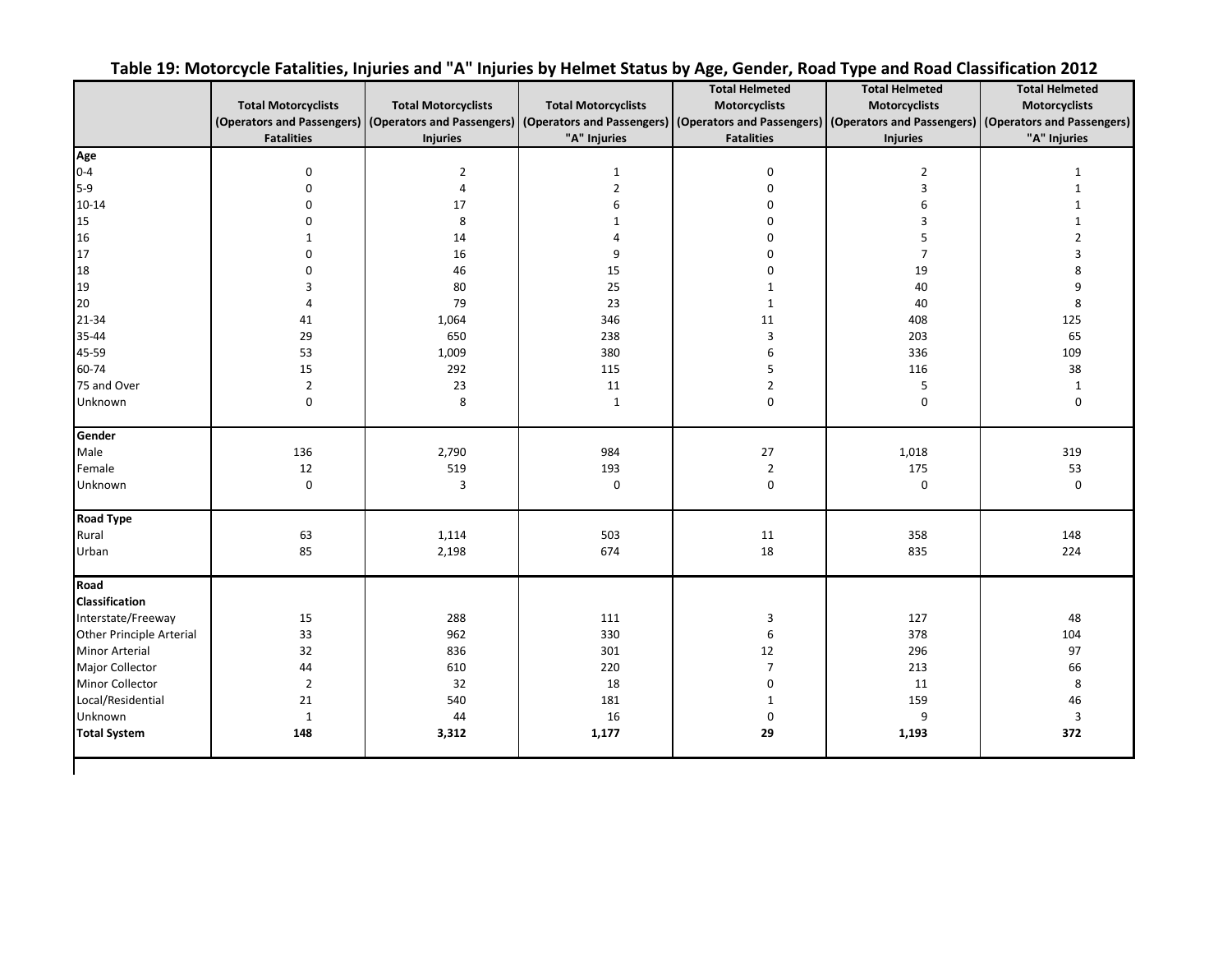<span id="page-42-0"></span>

|               |                            |                            |                            | <b>Total Helmeted</b>      | <b>Total Helmeted</b>      | <b>Total Helmeted</b>      |
|---------------|----------------------------|----------------------------|----------------------------|----------------------------|----------------------------|----------------------------|
|               | <b>Total Motorcyclists</b> | <b>Total Motorcyclists</b> | <b>Total Motorcyclists</b> | Motorcyclists              | <b>Motorcyclists</b>       | Motorcyclists              |
|               | (Operators and Passengers) | (Operators and Passengers) | (Operators and Passengers) | (Operators and Passengers) | (Operators and Passengers) | (Operators and Passengers) |
| <b>County</b> | <b>Fatalities</b>          | <b>Injuries</b>            | "A" Injuries               | <b>Fatalities</b>          | <b>Injuries</b>            | "A" Injuries               |
|               |                            |                            |                            |                            |                            |                            |
| Adams         | $\overline{2}$             | 35                         | 4                          | $\mathbf 1$                | 7                          | $1\,$                      |
| Alexander     | $\pmb{0}$                  | $\mathbf{1}$               | $\mathbf{1}$               | 0                          | $\pmb{0}$                  | $\pmb{0}$                  |
| <b>Bond</b>   | $\mathbf 0$                | $\overline{\mathbf{5}}$    | 3                          | 0                          | $\overline{2}$             | $\overline{2}$             |
| <b>Boone</b>  | $\mathbf 0$                | 21                         | 6                          | 0                          | $\overline{7}$             | 3                          |
| <b>Brown</b>  | $\mathbf 0$                | $\mathbf 0$                | 0                          | 0                          | $\mathbf 0$                | $\mathbf 0$                |
| <b>Bureau</b> | 1                          | 22                         | 3                          | 0                          | 1                          | $\mathbf 0$                |
| Calhoun       | $\mathbf 0$                | $\overline{4}$             | 4                          | $\pmb{0}$                  | $\overline{2}$             | $\overline{2}$             |
| Carroll       | $\mathbf{1}$               | 13                         | 6                          | $\mathbf 1$                | 3                          | $\mathbf{1}$               |
| Cass          | $\mathbf 0$                | $\overline{2}$             | $\mathbf 0$                | $\pmb{0}$                  | $\boldsymbol{0}$           | $\mathbf 0$                |
| Champaign     | $\mathbf{1}$               | 53                         | 26                         | 0                          | 24                         | 13                         |
| Christian     | $\mathbf{1}$               | 8                          | $\mathbf 2$                | 0                          | 5                          | $\pmb{0}$                  |
| Clark         | $\mathbf{1}$               | $10\,$                     | $\overline{3}$             | 0                          | $\overline{2}$             | $\mathbf 0$                |
| Clay          | $\boldsymbol{0}$           | $\overline{4}$             | $\mathbf{1}$               | 0                          | $\mathbf 1$                | $\mathbf 0$                |
| Clinton       | $\boldsymbol{0}$           | 13                         | 5                          | 0                          | 8                          | $\overline{2}$             |
| Coles         | $\,1\,$                    | 20                         | $\,6\,$                    | 0                          | 4                          | $\mathbf{1}$               |
| Cook          | 30                         | 906                        | 247                        | $\overline{7}$             | 341                        | 81                         |
| Crawford      | $\mathbf{1}$               | 8                          | 3                          | 0                          | $\mathbf 0$                | $\mathbf 0$                |
| Cumberland    | $\mathbf 0$                | $\overline{\mathbf{3}}$    | $\mathbf{1}$               | 0                          | $\mathbf 0$                | $\mathbf 0$                |
| DeKalb        | $\mathbf 0$                | 43                         | 23                         | 0                          | 12                         | 7                          |
| DeWitt        | $\mathbf 0$                | 11                         | 6                          | 0                          | $\overline{3}$             | $\overline{2}$             |
| Douglas       | $\mathbf 0$                | 10                         | $\mathbf 2$                | 0                          | 3                          | $\mathbf 1$                |
| <b>DuPage</b> | 4                          | 190                        | 71                         | $\mathbf 0$                | 84                         | 23                         |
| Edgar         | $\Omega$                   | 9                          | $\overline{2}$             | 0                          | $\overline{2}$             | $\mathbf{1}$               |
| Edwards       | $\Omega$                   | $\mathbf 0$                | 0                          | 0                          | $\mathbf 0$                | $\mathbf 0$                |
| Effingham     | $\boldsymbol{0}$           | 19                         | 9                          | 0                          | $\overline{7}$             |                            |
| Fayette       | $\mathbf{1}$               | $\overline{7}$             | 4                          | 0                          | $\overline{2}$             | 1                          |
| Ford          | $\mathbf{1}$               | $\overline{2}$             | $\boldsymbol{0}$           | 0                          | $\mathbf{1}$               | $\Omega$                   |
| Franklin      | $\overline{2}$             | 22                         | 17                         | $\mathbf{1}$               | 4                          |                            |
| Fulton        | $\mathbf 0$                | 17                         | 8                          | 0                          | $\mathbf{1}$               | 1                          |
| Gallatin      | $\mathbf 0$                | $\overline{4}$             | $\overline{2}$             | 0                          | $\mathbf 1$                | $\mathbf 0$                |
| Greene        | $\mathbf 0$                | $\overline{7}$             | 5                          | 0                          | $\overline{2}$             | $\overline{2}$             |
| Grundy        | $\mathbf{1}$               | 24                         | 12                         | 0                          | 11                         | $\overline{7}$             |
| Hamilton      | $\mathbf 0$                | $\mathbf 0$                | $\pmb{0}$                  | 0                          | $\mathbf 0$                | $\Omega$                   |
| Hancock       | $\mathbf 0$                | 6                          | $\overline{2}$             | 0                          | $\mathbf{1}$               | $\Omega$                   |
| Hardin        | $\mathbf{1}$               | $\mathbf 0$                | $\pmb{0}$                  | 0                          | $\pmb{0}$                  | $\Omega$                   |
| Henderson     | $\mathbf{1}$               | $\overline{4}$             | 4                          | 0                          | 3                          | 3                          |
| Henry         | $\mathbf 0$                | 9                          | 5                          | 0                          | 3                          | 1                          |
| Iroquois      | $\mathbf{1}$               | 10                         | $\overline{3}$             | 0                          | $\mathbf 1$                | $\Omega$                   |
| Jackson       | $\boldsymbol{0}$           | 37                         | 15                         | 0                          | 16                         | 6                          |
| Jasper        | $\overline{2}$             | $\mathbf 1$                | $\pmb{0}$                  | 0                          | $\mathbf 0$                | $\Omega$                   |
| Jefferson     | $\mathbf 0$                | 17                         | 8                          | 0                          | 5                          | $\mathbf{1}$               |
| Jersey        | $\mathbf{1}$               | 18                         | 9                          | 0                          | 10                         | 4                          |
| JoDaviess     | $\mathbf 1$                | 15                         | $10\,$                     | 0                          | 5                          | $\overline{3}$             |
| Johnson       | $\mathbf{1}$               | 6                          | $\mathbf{3}$               | 0                          | $\mathbf{1}$               | $\mathbf 1$                |
| Kane          | 6                          | 125                        | 39                         | $\mathbf{1}$               | 55                         | 11                         |

## **Table 20: Motorcycle Fatalities, Injuries and "A" Injuries by Helmet Use by County in 2012**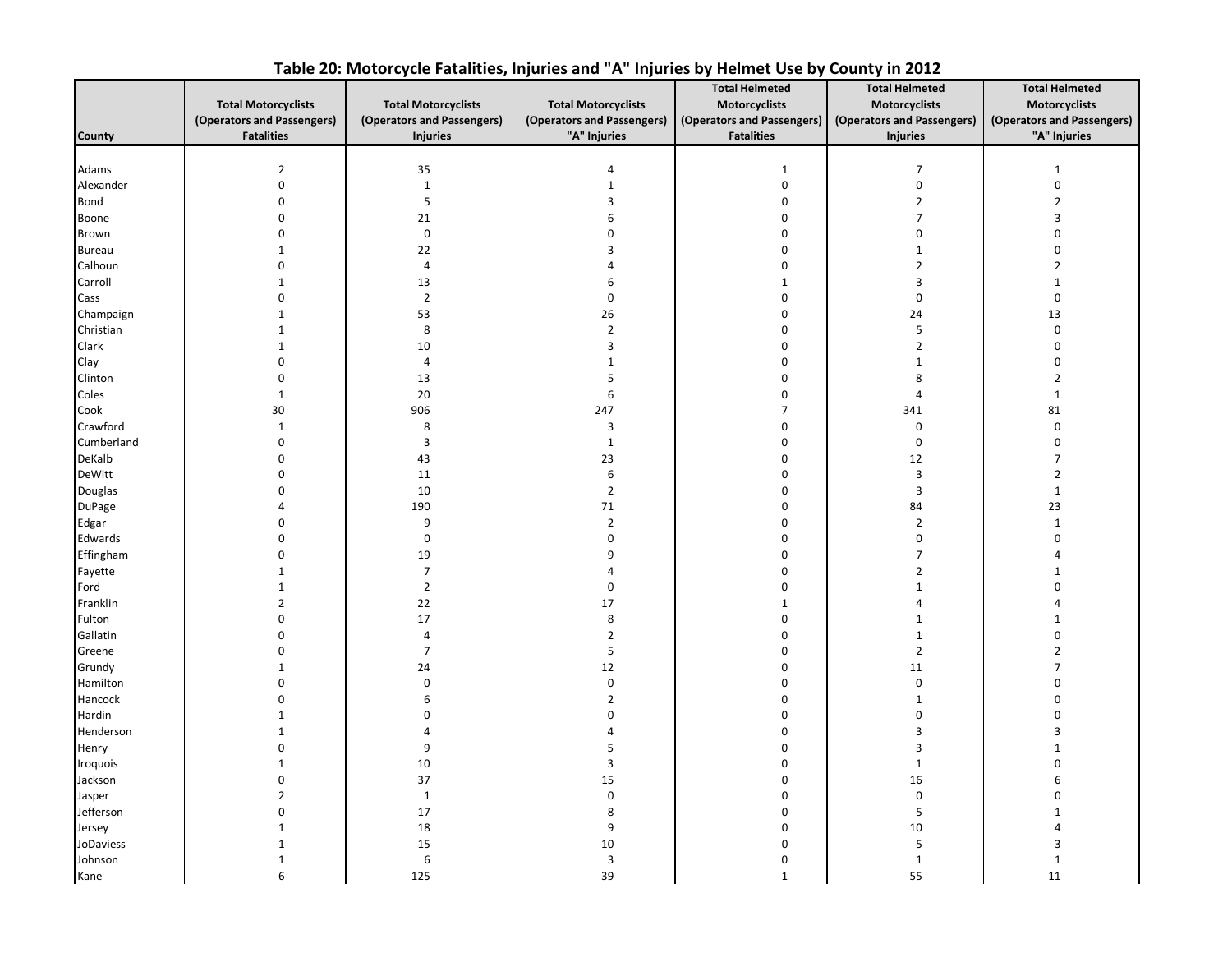|                    |                            |                            |                            | <b>Total Helmeted</b>      | <b>Total Helmeted</b>      | <b>Total Helmeted</b>      |
|--------------------|----------------------------|----------------------------|----------------------------|----------------------------|----------------------------|----------------------------|
|                    | <b>Total Motorcyclists</b> | <b>Total Motorcyclists</b> | <b>Total Motorcyclists</b> | Motorcyclists              | Motorcyclists              | Motorcyclists              |
|                    | (Operators and Passengers) | (Operators and Passengers) | (Operators and Passengers) | (Operators and Passengers) | (Operators and Passengers) | (Operators and Passengers) |
| <b>County</b>      | <b>Fatalities</b>          | Injuries                   | "A" Injuries               | <b>Fatalities</b>          | <b>Injuries</b>            | "A" Injuries               |
| Kankakee           | $\overline{2}$             | 35                         | 14                         | 0                          | 12                         | 3                          |
| Kendall            | $\mathbf{1}$               | 31                         | 9                          | $1\,$                      | 15                         | 4                          |
| Knox               | $\Omega$                   | 33                         | $10\,$                     | $\boldsymbol{0}$           | $\bf 8$                    | $\mathbf{1}$               |
| Lake               | 6                          | 136                        | 39                         | 3                          | 60                         | 15                         |
| LaSalle            | $\overline{2}$             | 51                         | 25                         | $\boldsymbol{0}$           | 14                         | $10\,$                     |
| Lawrence           | $\Omega$                   | $\overline{4}$             | $\mathbf{1}$               | $\mathbf 0$                | 0                          | 0                          |
| Lee                |                            | 11                         | $\overline{3}$             | $\mathbf 0$                | $\overline{2}$             | 1                          |
| Livingston         |                            | 15                         | 8                          | $\mathbf 0$                | 4                          | 0                          |
| Logan              |                            | 10                         | 5                          | 0                          | $\overline{2}$             | 0                          |
| McDonough          | $\Omega$                   | 11                         | $\overline{2}$             | 0                          | 4                          | 0                          |
| McHenry            | 5                          | 99                         | 25                         | $\mathbf 0$                | 50                         | 11                         |
| McLean             | $\overline{2}$             | 56                         | 19                         | 1                          | 25                         | 9                          |
| Macon              | 3                          | 48                         | 19                         | $\mathbf 1$                | $14\,$                     | $\overline{7}$             |
| Macoupin           | $\Omega$                   | 17                         | 9                          | 0                          | $\overline{2}$             | $\overline{2}$             |
| Madison            | Δ                          | 101                        | 40                         | 0                          | 41                         | 17                         |
| Marion             |                            | 13                         | 3                          | 0                          | $\overline{2}$             | 1                          |
| Marshall           | $\overline{2}$             | $\overline{7}$             | 6                          | 0                          | $\mathbf{1}$               | 1                          |
| Mason              | $\Omega$                   | 6                          | 5                          | 0                          | 1                          | 0                          |
| Massac             | -1                         | 9                          | 3                          | 1                          | 4                          | 1                          |
| Menard             |                            | 1                          | $\Omega$                   | 0                          | 0                          | 0                          |
| Mercer             |                            | $\overline{2}$             | $\mathbf{1}$               | $\Omega$                   | $\mathbf 0$                | 0                          |
| Monroe             |                            | 9                          | 6                          | $\Omega$                   | 8                          | 6                          |
| Montgomery         | $\overline{2}$             | 13                         | 6                          | 1                          | 4                          | $\overline{2}$             |
| Morgan<br>Moultrie | $\Omega$                   | 10<br>5                    | 6                          | $\mathbf 0$<br>$\Omega$    | 1<br>0                     | 0<br>$\Omega$              |
|                    | -1<br>$\mathcal{P}$        |                            | $\overline{2}$<br>10       |                            |                            | Δ                          |
| Ogle<br>Peoria     | 3                          | 26<br>65                   | 26                         | 0<br>1                     | 8<br>21                    | 9                          |
| Perry              |                            | 12                         | $\overline{7}$             | $\mathbf 0$                | $\mathbf 1$                | 0                          |
| Piatt              |                            | $\overline{7}$             | 6                          | $\Omega$                   | $\overline{2}$             | 2                          |
| Pike               | $\Omega$                   | 6                          | $\overline{2}$             | 0                          | 3                          | 1                          |
| Pope               | $\Omega$                   | $\mathbf{1}$               | $\mathbf{1}$               | $\Omega$                   | 0                          | 0                          |
| Pulaski            | $\Omega$                   | $\mathbf{1}$               | 0                          | $\mathbf 0$                | 1                          | 0                          |
| Putnam             | n                          | 5                          | $\overline{2}$             | $\Omega$                   | $\mathbf 0$                | $\Omega$                   |
| Randolph           | U                          | 22                         | $10\,$                     | $\Omega$                   | 4                          | 1                          |
| Richland           |                            | 9                          | $\overline{2}$             | 0                          | 3                          | 0                          |
| Rock Island        |                            | 52                         | 16                         | 0                          | 11                         | 3                          |
| St. Clair          | 3                          | 79                         | 31                         | 1                          | $30\,$                     | 9                          |
| Saline             | $\Omega$                   | 6                          | 5                          | $\pmb{0}$                  | $\overline{2}$             | $\overline{2}$             |
| Sangamon           | $\Delta$                   | 75                         | 29                         | 0                          | 33                         | 12                         |
| Schuyler           | 0                          |                            | 0                          | 0                          |                            | 0                          |
| Scott              | 0                          | $\boldsymbol{0}$           | 0                          | $\pmb{0}$                  | 0                          | 0                          |
| Shelby             | $\mathbf 0$                | 12                         | 5                          | $\pmb{0}$                  | $\overline{2}$             | $\mathbf{1}$               |
| <b>Stark</b>       | $\mathbf{0}$               | $\mathbf{3}$               | $\overline{2}$             | 0                          | $\mathbf{1}$               | $\mathbf{1}$               |
| Stephenson         | 1                          | 13                         | 6                          | 0                          | 5                          | 3                          |
| Tazewell           | $\overline{2}$             | 56                         | 23                         | $\pmb{0}$                  | 13                         | 4                          |
| Union              | $\mathbf 0$                | 9                          | $\overline{4}$             | $\pmb{0}$                  | $\overline{3}$             | 3                          |
| Vermilion          | $\overline{2}$             | 31                         | $10\,$                     | $\pmb{0}$                  | 9                          | $\mathbf{1}$               |
| Wabash             | $\pmb{0}$                  | $\overline{7}$             | $\overline{4}$             | 0                          | 4                          | $\overline{2}$             |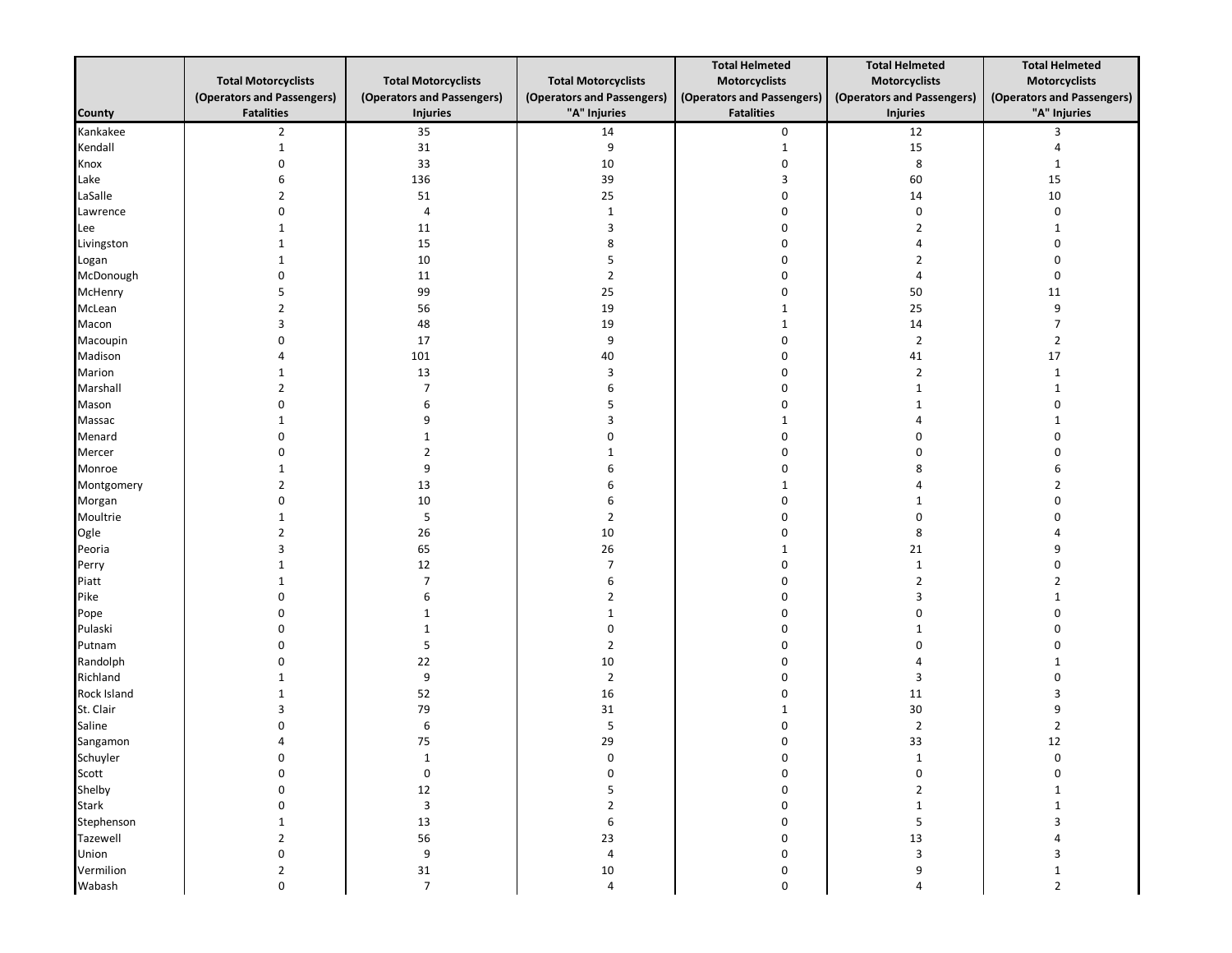| <b>Total Motorcyclists</b><br>(Operators and Passengers)<br><b>Fatalities</b> | <b>Total Motorcyclists</b><br>(Operators and Passengers)<br><b>Injuries</b> | <b>Total Motorcyclists</b><br>(Operators and Passengers)<br>"A" Injuries | <b>Total Helmeted</b><br><b>Motorcyclists</b><br><b>Fatalities</b> | <b>Total Helmeted</b><br><b>Motorcyclists</b><br><b>Motorcyclists</b><br>(Operators and Passengers)<br>(Operators and Passengers)<br>"A" Injuries<br><b>Injuries</b> |                                                     |
|-------------------------------------------------------------------------------|-----------------------------------------------------------------------------|--------------------------------------------------------------------------|--------------------------------------------------------------------|----------------------------------------------------------------------------------------------------------------------------------------------------------------------|-----------------------------------------------------|
|                                                                               |                                                                             |                                                                          |                                                                    |                                                                                                                                                                      |                                                     |
|                                                                               |                                                                             |                                                                          |                                                                    |                                                                                                                                                                      |                                                     |
|                                                                               |                                                                             |                                                                          |                                                                    |                                                                                                                                                                      |                                                     |
|                                                                               |                                                                             |                                                                          |                                                                    |                                                                                                                                                                      |                                                     |
|                                                                               | 16                                                                          |                                                                          |                                                                    |                                                                                                                                                                      |                                                     |
|                                                                               | 149                                                                         |                                                                          |                                                                    |                                                                                                                                                                      |                                                     |
|                                                                               | 36                                                                          |                                                                          |                                                                    |                                                                                                                                                                      |                                                     |
|                                                                               | 104                                                                         | 38                                                                       |                                                                    |                                                                                                                                                                      |                                                     |
|                                                                               | 10                                                                          |                                                                          |                                                                    |                                                                                                                                                                      |                                                     |
|                                                                               |                                                                             |                                                                          |                                                                    |                                                                                                                                                                      | <b>Total Helmeted</b><br>(Operators and Passengers) |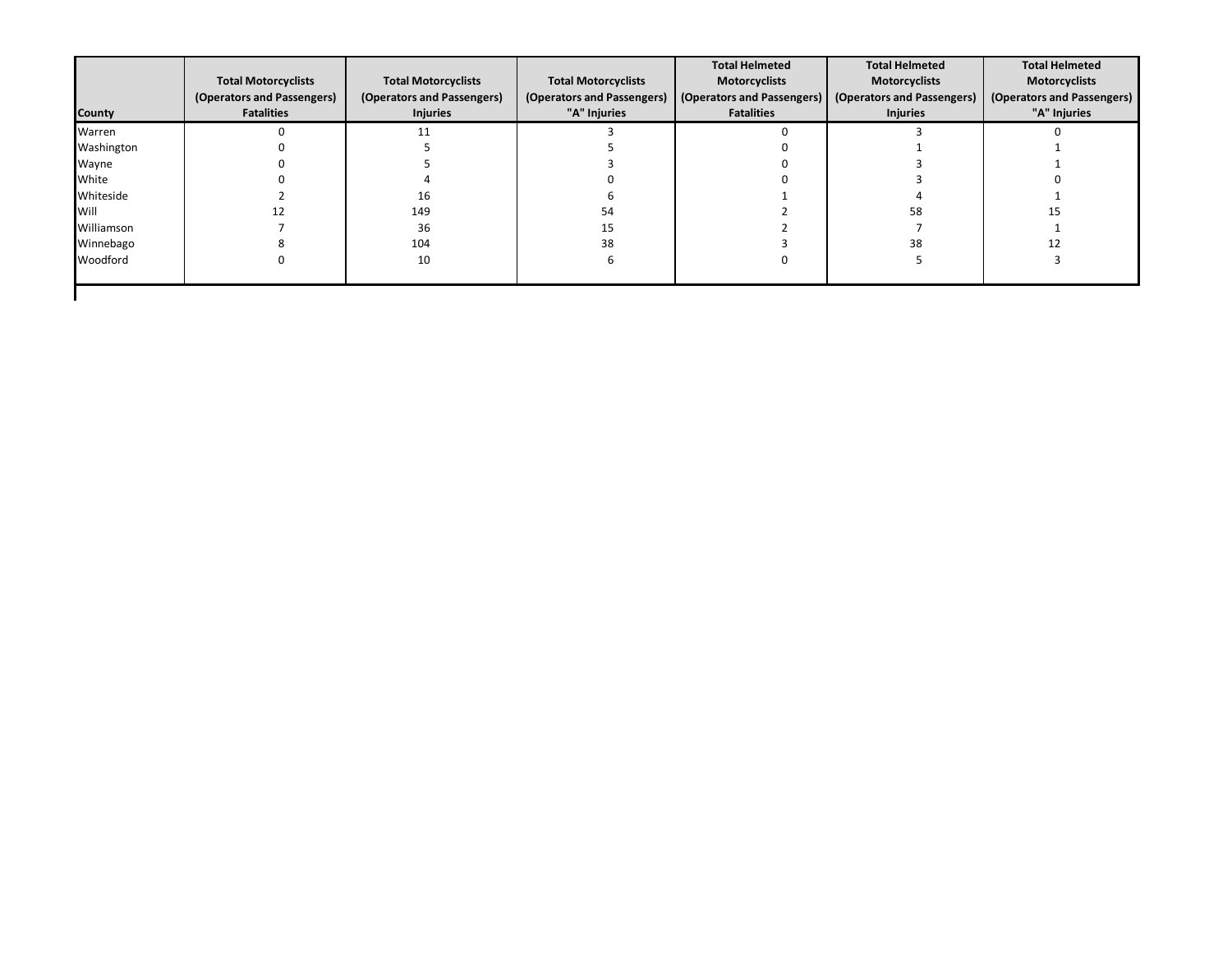<span id="page-45-0"></span>**Teenage Trends**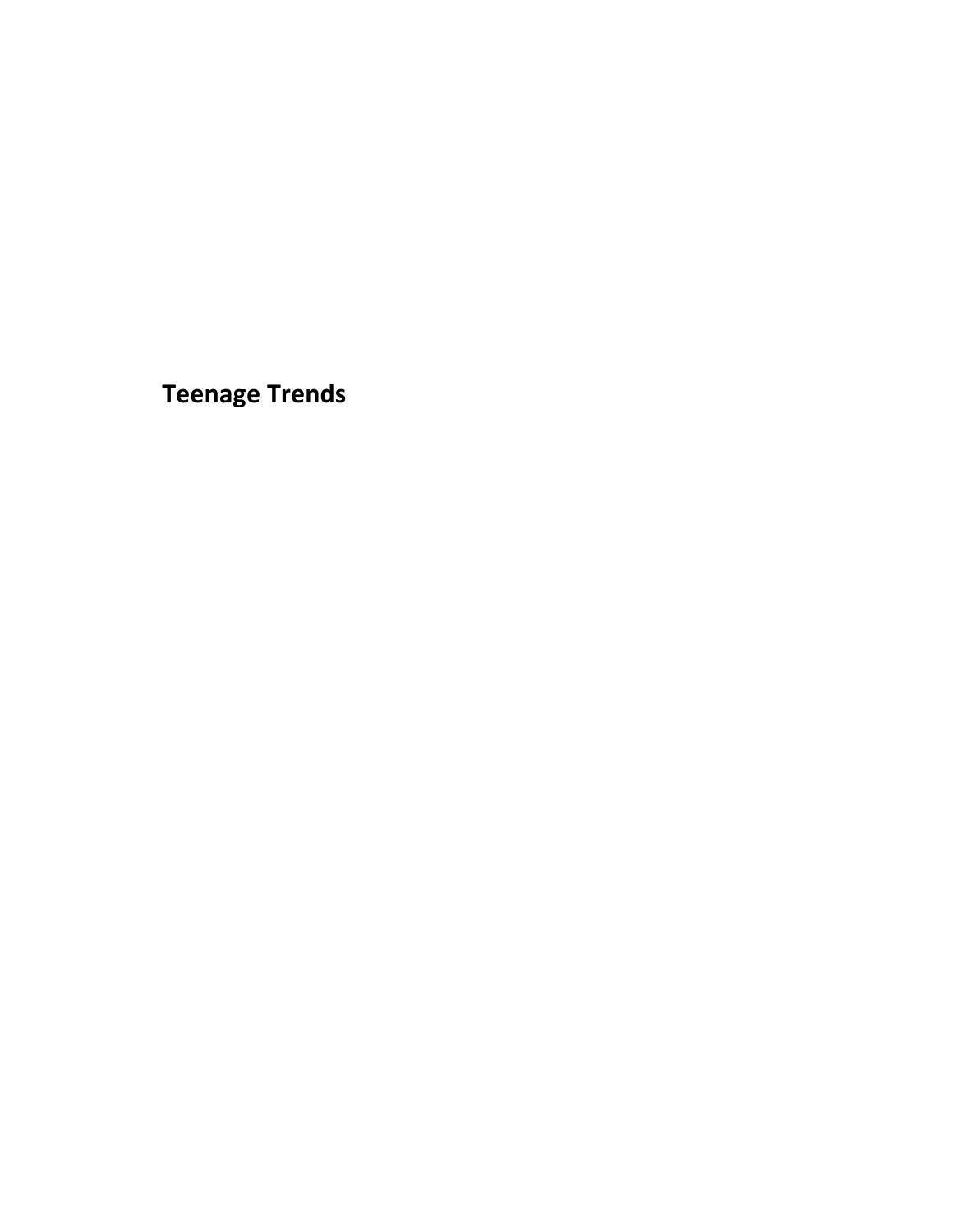## **Teenage Trends**

Since the statewide launch of the Department's *Operation Teen Safe Driving* campaign in 2008, the program has proven successful in its mission to provide the initiative and resources required to challenge the creativity of Illinois teens to develop and implement community-based programs to reduce fatalities and injuries due to traffic crashes among their peers. The positive results of the program are reflected in the 18.7% reduction in motor vehicle drivers 15-20 years old being involved in a crash in 2012, compared to the previous four-year average. In a year over year comparison, 15-20 year old drivers were involved in 3.7% fewer motor vehicle crashes in 2012 than in 2011.

The success of the program is evidenced further by the fact that in 2012, 15-20 year old drivers were involved in 12.2% fewer fatal crashes than for the previous four year average and 4.1% less in 2012 than in 2011.

The percentage of 15-20 year old driver fatalities decreased by 21.6% in 2012 compared to the previous four-year average. Also, in 2012 there was a 10.7% decrease in driver fatalities compared to 2011. Fatalities are trending down and we attribute this downward trend, in part, to the impact of our *Operation Teen Safe Driving* campaign, as well as the ban on cell phone use while operating a motor vehicle which went into effect on January 1, 2014, and Illinois' prohibition on texting while driving.

Cook and DuPage counties had the highest number of 15-20 year old drivers involved in motor vehicle crashes with 17,267 and 4,421 respectively in 2012, with Cook having 20 drivers in this age group involved in fatal crashes and 6 drivers fatally injured in 2012. Will county had 5 drivers in the 15-20 age group fatally injured in 2012.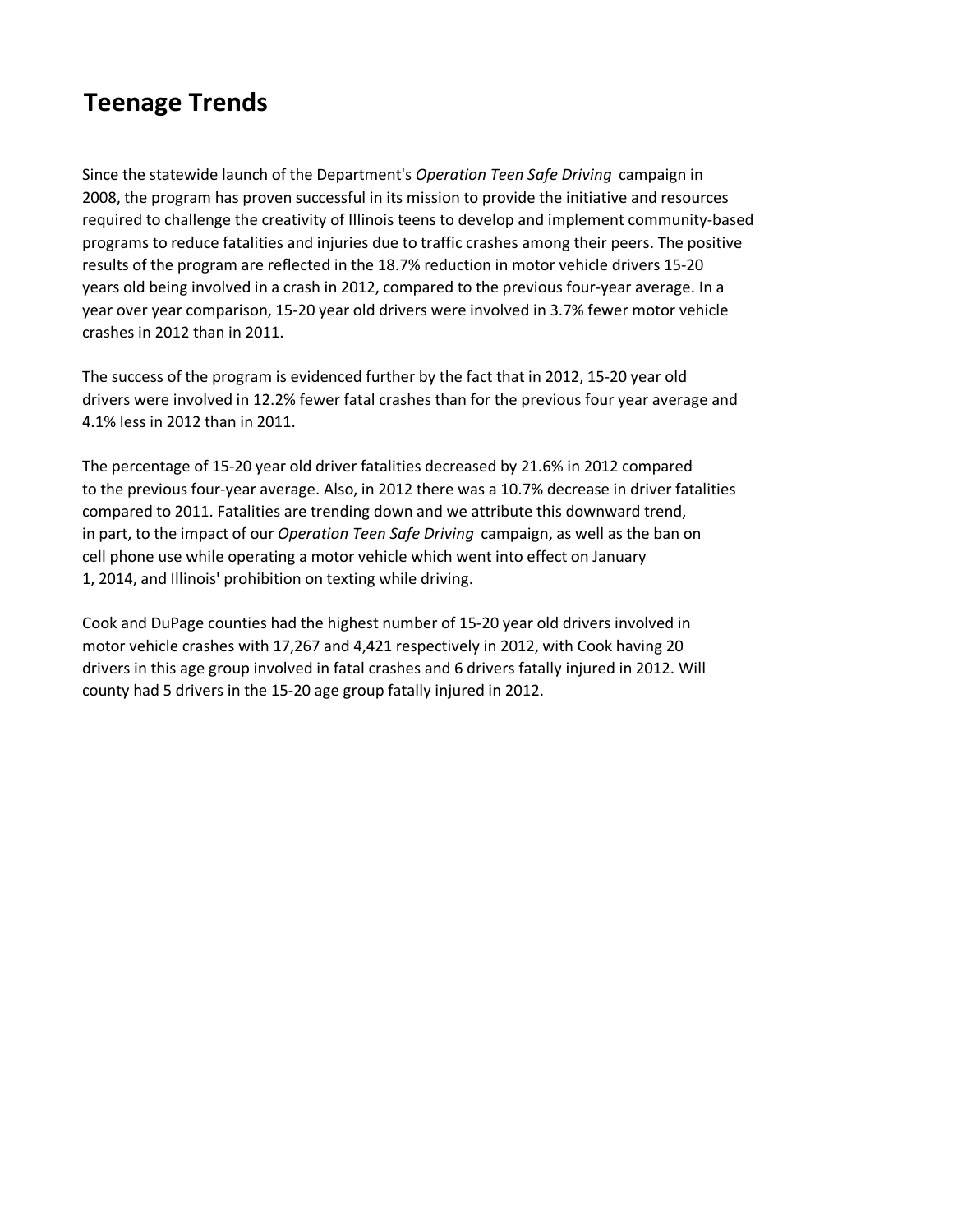|                                                    |           |           |           |           |           | <b>Previous</b> | % Change           | % Change |
|----------------------------------------------------|-----------|-----------|-----------|-----------|-----------|-----------------|--------------------|----------|
|                                                    | 2008      | 2009      | 2010      | 2011      | 2012      | 4-Year          | (2012 vs. Previous | 2012 vs. |
|                                                    |           |           |           |           |           | Average         | 4-Year Average)    | 2011     |
| <b>Total Drivers Involved in Crashes</b>           | 83,395    | 61,211    | 59,011    | 54,446    | 52,442    | 64,516          | $-18.7$            | $-3.7$   |
| Total Drivers Involved in Fatal Crashes            | 145       | 121       | 145       | 122       | 117       | 133             | $-12.2$            | $-4.1$   |
| Total Drivers Involved in Injury Crashes           | 15,826    | 15,345    | 14,515    | 12,922    | 12,864    | 14,652          | $-12.2$            | $-0.4$   |
| Total Drivers Involved in "A" Injury Crashes       | 2,245     | 2,257     | 2,122     | 1,853     | 2,004     | 2,119           | $-5.4$             | 8.1      |
| Total Number of 15-20 Year Old Driver Fatalities   | 82        | 54        | 63        | 56        | 50        | 64              | $-21.6$            | $-10.7$  |
| Total Number of 15-20 Year Old Driver Injuries     | 8,179     | 7,702     | 7,372     | 6,470     | 6,667     | 7,431           | $-10.3$            | 3.0      |
| Total Number of 15-20 Year Old Driver "A" Injuries | 1,111     | 1,079     | 998       | 896       | 984       | 1,021           | $-3.6$             | 9.8      |
| <b>Total Number of Driver Fatalities</b>           | 655       | 575       | 607       | 568       | 599       | 601             | $-0.4$             | 5.5      |
| Total Number of Driver Injuries                    | 60,406    | 56,494    | 56,431    | 53,421    | 53,620    | 56,688          | $-5.4$             | 0.4      |
| Total Number of Driver "A" Injuries                | 8,775     | 8,266     | 8,145     | 7,665     | 8,063     | 8,213           | $-1.8$             | 5.2      |
| Percent of Driver Fatalities                       | 12.5      | 9.4       | 10.4      | 9.9       | 8.3       | 10.5            | $-20.8$            | $-15.3$  |
| Percent of Driver Injuries                         | 13.5      | 13.6      | 13.1      | 12.1      | 12.4      | 13.1            | $-5.0$             | 2.7      |
| Percent of Driver "A" Injuries                     | 12.7      | 13.1      | 12.3      | 11.7      | 12.2      | 12.4            | $-1.7$             | 4.4      |
| Total Number of 15-20 Yr Old Licensed Drivers      | 794,349   | 791,942   | 784,477   | 769,102   | 761,770   | 784,968         | $-3.0$             | $-1.0$   |
| <b>Total Number of Licensed Drivers</b>            | 8,728,531 | 8,767,459 | 8,800,368 | 8,798,660 | 8,840,976 | 8,773,755       | 0.8                | 0.5      |
| Percent of Licensed Drivers 15-20 years of age     | 9.1       | 9.0       | 8.9       | 8.7       | 8.6       | 8.9             | $-3.7$             | $-1.4$   |

<span id="page-47-0"></span>**Table 21: Motor Vehicle Drivers 15-20 Years Old by Crash Severity, Fatalities, Injuries, "A" Injuries, Fatality and Injury Rates per VMT and Population (2008-2012)**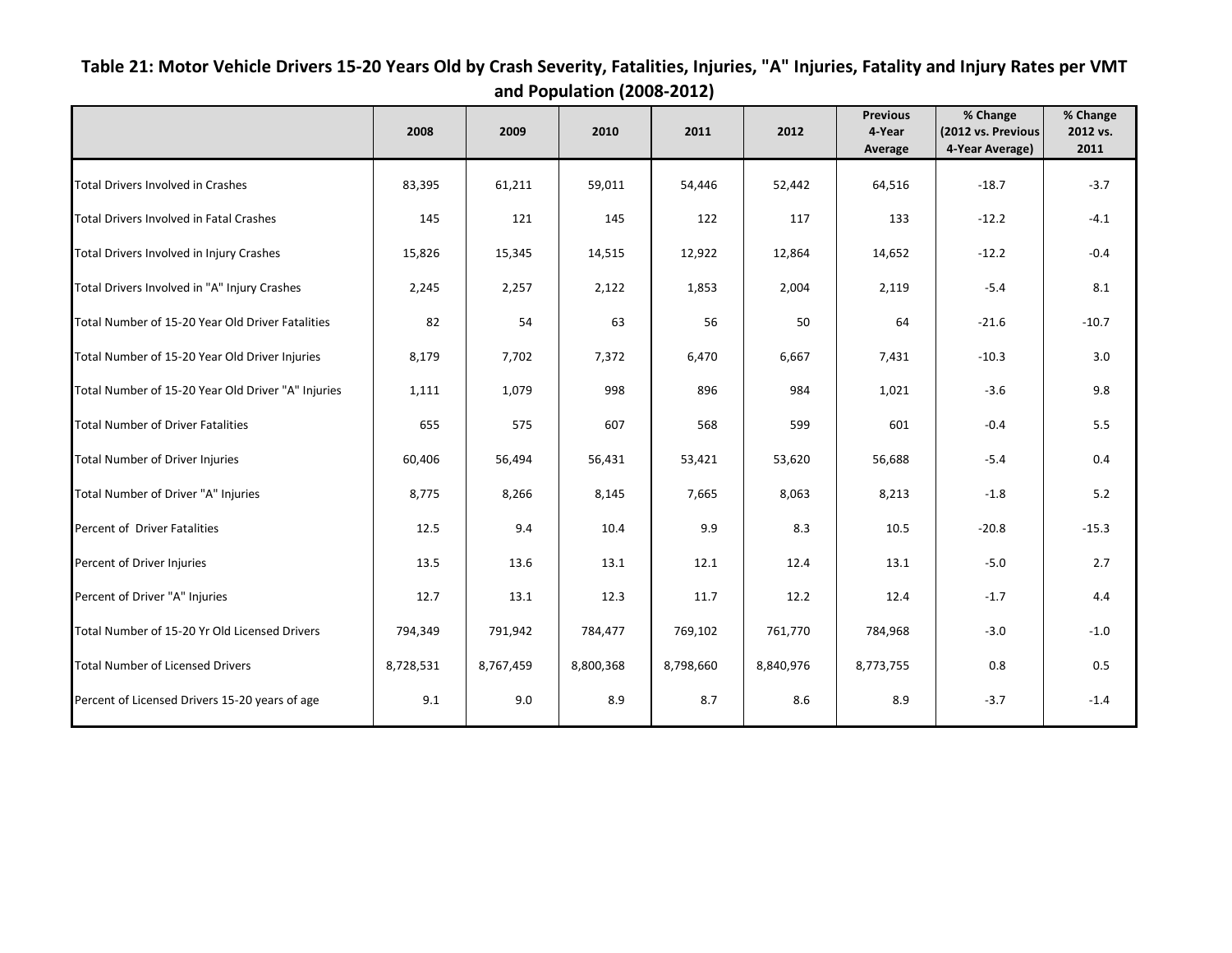|               | <b>Total Drivers</b> | <b>Total Drivers</b> | <b>Total Drivers</b>  | <b>Total Drivers</b> | Total                    | <b>Total</b>           | <b>Total</b>        | <b>Total population</b> |                 |         |
|---------------|----------------------|----------------------|-----------------------|----------------------|--------------------------|------------------------|---------------------|-------------------------|-----------------|---------|
|               | Involved in          | Involved in          | Involved in           | Involved in          | Number of                | <b>Number of</b>       | <b>Number of</b>    |                         | 15-20 Years Old |         |
| County        | <b>Crashes</b>       | <b>Fatal Crashes</b> | <b>Injury Crashes</b> | "A" Injury Crashes   | <b>Driver Fatalities</b> | <b>Driver Injuries</b> | Driver "A" Injuries | Male                    | Female          | Total   |
|               |                      |                      |                       |                      |                          |                        |                     |                         |                 |         |
| Adams         | 374                  | 3                    | 92                    | 10                   | 3                        | 48                     | $\overline{4}$      | 2,795                   | 2,651           | 5,446   |
| Alexander     | 24                   | 0                    | $\overline{7}$        | $\mathbf{1}$         | $\pmb{0}$                | 6                      | $\pmb{0}$           | 360                     | 305             | 665     |
| Bond          | 69                   | $\boldsymbol{0}$     | 15                    | 3                    | $\mathbf 0$              | 10                     | $\overline{2}$      | 789                     | 710             | 1,499   |
| Boone         | 221                  | $\mathbf{1}$         | 69                    | 19                   | $\mathbf{1}$             | 40                     | 8                   | 2,612                   | 2,369           | 4,981   |
| Brown         | 40                   | $\boldsymbol{0}$     | 8                     | $\mathbf{1}$         | $\mathbf 0$              | $\overline{7}$         | $\mathbf 1$         | 322                     | 189             | 511     |
| <b>Bureau</b> | 152                  | $\boldsymbol{0}$     | 36                    | $\overline{7}$       | $\mathbf 0$              | 24                     | $\mathbf{3}$        | 1,347                   | 1,286           | 2,633   |
| Calhoun       | 27                   | 0                    | $\overline{7}$        | 4                    | 0                        | 5                      | $\overline{2}$      | 182                     | 181             | 363     |
| Carroll       | 52                   | $1\,$                | 12                    | 3                    | $\mathbf{1}$             | $\overline{7}$         | $\overline{3}$      | 572                     | 542             | 1,114   |
| Cass          | 49                   | $\overline{2}$       | 10                    | 3                    | $\mathbf 0$              | 10                     | $\overline{4}$      | 588                     | 525             | 1,113   |
| Champaign     | 724                  | $\overline{3}$       | 147                   | 35                   | $\overline{2}$           | 84                     | 15                  | 15,369                  | 14,122          | 29,491  |
| Christian     | 169                  | $\mathbf{1}$         | 46                    | $\boldsymbol{7}$     | $\mathbf 0$              | 30                     | $\boldsymbol{6}$    | 1,435                   | 1,296           | 2,731   |
| Clark         | 92                   | 0                    | 18                    | 3                    | 0                        | 15                     | 3                   | 644                     | 604             | 1,248   |
| Clay          | 63                   | $\boldsymbol{0}$     | 17                    | 6                    | 0                        | 13                     | $\overline{4}$      | 565                     | 522             | 1,087   |
| Clinton       | 191                  | $1\,$                | 40                    | 9                    | 0                        | 31                     | $\overline{4}$      | 1,547                   | 1,456           | 3,003   |
| Coles         | 285                  | $\boldsymbol{0}$     | 72                    | 17                   | $\mathbf 0$              | 39                     | $\overline{4}$      | 3,412                   | 4,241           | 7,653   |
| Cook          | 17,267               | 20                   | 3,938                 | 468                  | 6                        | 1,831                  | 192                 | 218,776                 | 211,609         | 430,385 |
| Crawford      | 93                   | $\mathbf 1$          | 18                    | 5                    | $\mathbf{1}$             | 11                     | $\overline{2}$      | 844                     | 710             | 1,554   |
| Cumberland    | 45                   | $\pmb{0}$            | 14                    | $\overline{2}$       | $\mathbf 0$              | 10                     | $\overline{2}$      | 457                     | 425             | 882     |
| DeKalb        | 436                  | 0                    | 116                   | 18                   | 0                        | 63                     | 13                  | 6,486                   | 6,798           | 13,284  |
| <b>DeWitt</b> | 57                   | $\Omega$             | 8                     | $\overline{2}$       | $\Omega$                 | $\overline{4}$         | $\mathbf 1$         | 655                     | 623             | 1,278   |
| Douglas       | 68                   | $\mathbf{1}$         | 22                    | 6                    | 0                        | 16                     | 4                   | 744                     | 742             | 1,486   |
| DuPage        | 4,421                | 6                    | 968                   | 139                  | $\mathbf{1}$             | 399                    | 45                  | 39,598                  | 35,910          | 75,508  |
| Edgar         | 104                  | 0                    | 27                    | 8                    | 0                        | 15                     | 4                   | 664                     | 676             | 1,340   |
| Edwards       | 22                   | 0                    | 9                     | $\overline{2}$       | 0                        | 6                      | $\mathbf{1}$        | 262                     | 262             | 524     |
| Effingham     | 227                  | $\overline{4}$       | 59                    | 18                   | $\overline{2}$           | 34                     | 11                  | 1,525                   | 1,358           | 2,883   |
|               |                      |                      |                       |                      |                          |                        |                     |                         |                 |         |
| Fayette       | 114                  | $\mathbf{1}$         | 33                    | 8                    | $\mathbf{1}$             | 26                     | 6                   | 960                     | 805             | 1,765   |
| Ford          | 44                   | $\boldsymbol{0}$     | 17                    | 3                    | $\mathbf 0$              | 11                     | $\overline{2}$      | 569                     | 504             | 1,073   |
| Franklin      | 191                  | $\mathbf{1}$         | 67                    | 28                   | 0                        | 50                     | 16                  | 1,565                   | 1,490           | 3,055   |
| Fulton        | 186                  | $\boldsymbol{0}$     | 46                    | 13                   | $\Omega$                 | 37                     | 8                   | 1,447                   | 1,240           | 2,687   |
| Gallatin      | 15                   | $\mathbf 0$          | 4                     | $\overline{2}$       | $\mathbf 0$              | $\overline{3}$         | $\overline{2}$      | 227                     | 202             | 429     |
| Greene        | 41                   | 0                    | 12                    | $\mathbf{1}$         | $\Omega$                 | 10                     | $\mathbf 1$         | 567                     | 537             | 1,104   |
| Grundy        | 238                  | $\mathbf 0$          | 58                    | 9                    | $\mathbf 0$              | 35                     | $\boldsymbol{6}$    | 2,120                   | 1,996           | 4,116   |
| Hamilton      | 32                   | 0                    | 12                    | 3                    | 0                        | 9                      | $1\,$               | 340                     | 299             | 639     |
| Hancock       | 70                   | $\mathbf 0$          | 18                    | $\overline{2}$       | 0                        | 15                     | $\overline{2}$      | 743                     | 677             | 1,420   |
| Hardin        | $\overline{7}$       | 0                    | $\overline{4}$        | 0                    | 0                        | $\overline{4}$         | $\boldsymbol{0}$    | 142                     | 136             | 278     |
| Henderson     | 40                   | $\boldsymbol{0}$     | 11                    | $\overline{2}$       | $\mathbf 0$              | 10                     | $\mathbf{1}$        | 267                     | 261             | 528     |
| Henry         | 177                  | $\mathbf{1}$         | 35                    | 9                    | $\mathbf{1}$             | 23                     | $\overline{7}$      | 2,228                   | 1,888           | 4,116   |
| Iroquois      | 104                  | $\boldsymbol{0}$     | 37                    | 15                   | 0                        | 30                     | 11                  | 1,229                   | 1,115           | 2,344   |
| Jackson       | 350                  | $\overline{2}$       | 105                   | 26                   | $\mathbf{1}$             | 61                     | 12                  | 4,296                   | 3,819           | 8,115   |
| Jasper        | 51                   | $\boldsymbol{0}$     | 11                    | 3                    | 0                        | 9                      | $\overline{2}$      | 357                     | 357             | 714     |
| Jefferson     | 239                  | $\overline{2}$       | 65                    | 26                   | $\mathbf 0$              | 44                     | 14                  | 1,601                   | 1,431           | 3,032   |
| Jersey        | 123                  | $\overline{2}$       | 41                    | 11                   | $\mathbf{1}$             | 24                     | 6                   | 973                     | 1,039           | 2,012   |
| JoDaviess     | 94                   | $1\,$                | 19                    | 5                    | $\mathbf{1}$             | 17                     | $\overline{4}$      | 794                     | 681             | 1,475   |
| Johnson       | 43                   | $\boldsymbol{0}$     | 12                    | 5                    | $\mathbf 0$              | 8                      | $\overline{4}$      | 576                     | 398             | 974     |

### <span id="page-48-0"></span>**Table 22: Motor Vehicle Drivers 15-20 Years Old Involvement by Crash Type, Fatalities, Injuries, "A" Injuries, and Population by Gender and Age by County in 2012**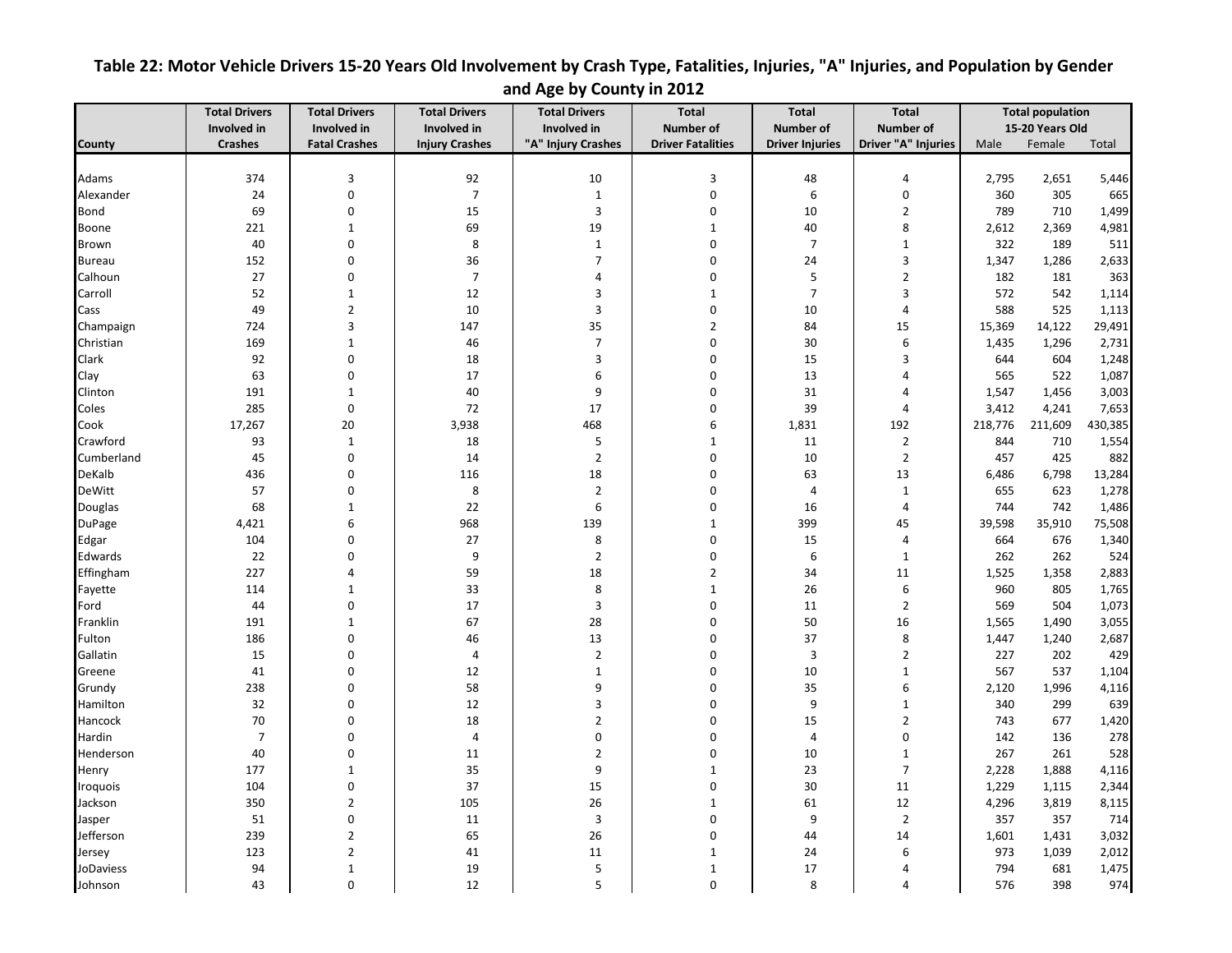|              | <b>Total Drivers</b> | <b>Total Drivers</b> | <b>Total Drivers</b>  | <b>Total Drivers</b> | <b>Total</b>             | <b>Total</b>           | <b>Total</b>        | <b>Total population</b> |                 |        |
|--------------|----------------------|----------------------|-----------------------|----------------------|--------------------------|------------------------|---------------------|-------------------------|-----------------|--------|
|              | Involved in          | Involved in          | Involved in           | Involved in          | <b>Number of</b>         | Number of              | <b>Number of</b>    |                         | 15-20 Years Old |        |
| County       | <b>Crashes</b>       | <b>Fatal Crashes</b> | <b>Injury Crashes</b> | "A" Injury Crashes   | <b>Driver Fatalities</b> | <b>Driver Injuries</b> | Driver "A" Injuries | Male                    | Female          | Total  |
| Kane         | 2,294                | 3                    | 614                   | 89                   | $\mathbf{1}$             | 300                    | 39                  | 22,969                  | 21,182          | 44,151 |
| Kankakee     | 565                  | 4                    | 128                   | 27                   | 3                        | 66                     | 15                  | 5,360                   | 5,270           | 10,630 |
| Kendall      | 540                  | 3                    | 139                   | 10                   | $\overline{2}$           | 77                     | 6                   | 4,641                   | 4,282           | 8,923  |
| Knox         | 186                  | $\mathbf 0$          | 53                    | 13                   | $\mathbf 0$              | 30                     | $\overline{7}$      | 2,240                   | 2,190           | 4,430  |
| Lake         | 2,955                | $\overline{4}$       | 790                   | 87                   | $\mathbf{1}$             | 346                    | 27                  | 35,408                  | 29,657          | 65,065 |
| LaSalle      | 513                  | 3                    | 155                   | 44                   | $\mathbf{1}$             | 95                     | 29                  | 4,676                   | 4,304           | 8,980  |
| Lawrence     | 61                   | $\mathbf{1}$         | 18                    | 3                    | $\mathbf 0$              | 14                     | $\mathbf{1}$        | 688                     | 522             | 1,210  |
| Lee          | 156                  | $\mathbf 0$          | 41                    | 5                    | $\Omega$                 | 25                     | 4                   | 1,490                   | 1,340           | 2,830  |
| Livingston   | 155                  | $\mathbf 0$          | 49                    | 12                   | $\Omega$                 | 31                     | 8                   | 1,589                   | 1,478           | 3,067  |
| Logan        | 116                  | $\mathbf 0$          | 26                    | 10                   | $\Omega$                 | 20                     | 8                   | 1,464                   | 1,239           | 2,703  |
| McDonough    | 128                  | $\mathbf{1}$         | 28                    | $\mathbf{1}$         | $\mathbf 0$              | 23                     | $\overline{2}$      | 2,592                   | 2,573           | 5,165  |
| McHenry      | 1,441                | 5                    | 370                   | 41                   | 3                        | 181                    | 17                  | 13,982                  | 12,852          | 26,834 |
| McLean       | 856                  | $\overline{2}$       | 239                   | 42                   | $\mathbf{1}$             | 138                    | 28                  | 9,463                   | 10,873          | 20,336 |
| Macon        | 586                  | $\mathbf{1}$         | 165                   | 37                   | $\mathbf 0$              | 91                     | 17                  | 4,704                   | 4,784           | 9,488  |
| Macoupin     | 154                  | 1                    | 34                    | $\overline{7}$       | 1                        | 22                     | 4                   | 1,963                   | 1,864           | 3,827  |
| Madison      | 1,276                | 3                    | 324                   | 46                   | $\overline{2}$           | 154                    | 22                  | 11,377                  | 11,177          | 22,554 |
| Marion       | 185                  | $\mathbf 0$          | 51                    | 10                   | $\mathbf 0$              | 37                     | $\overline{7}$      | 1,701                   | 1,567           | 3,268  |
| Marshall     | 37                   | 0                    | $\overline{7}$        | 1                    | 0                        | 5                      | $\mathbf{1}$        | 488                     | 499             | 987    |
| Mason        | 56                   | $\overline{2}$       | 19                    | 4                    | 1                        | 16                     | $\overline{2}$      | 596                     | 531             | 1,127  |
| Massac       | 52                   | $\mathbf 0$          | 16                    | $\overline{2}$       | $\mathbf 0$              | $\overline{7}$         | $\mathbf{1}$        | 625                     | 555             | 1,180  |
| Menard       | 31                   | 0                    | $\overline{7}$        | 3                    | 0                        | 5                      | $\overline{2}$      | 530                     | 489             | 1,019  |
| Mercer       | 60                   | 0                    | 24                    | 10                   | $\Omega$                 | 20                     | 8                   | 604                     | 576             | 1,180  |
| Monroe       | 160                  | $\mathbf{1}$         | 35                    | 4                    | 0                        | 23                     | $\overline{4}$      | 1,279                   | 1,160           | 2,439  |
| Montgomery   | 146                  | $\mathbf 0$          | 44                    | 12                   | 0                        | 30                     | 7                   | 1,216                   | 1,026           | 2,242  |
| Morgan       | 144                  | $\mathbf 0$          | 36                    | 6                    | 0                        | 20                     | 3                   | 1,682                   | 1,421           | 3,103  |
| Moultrie     | 47                   | $\mathbf{1}$         | 14                    | $\overline{2}$       | 0                        | 10                     | $\overline{2}$      | 581                     | 557             | 1,138  |
| Ogle         | 144                  | $\mathbf{1}$         | 46                    | 6                    | 0                        | 33                     | 6                   | 2,385                   | 2,181           | 4,566  |
| Peoria       | 1,043                | $\overline{2}$       | 266                   | 28                   | $\overline{2}$           | 140                    | 19                  | 8,068                   | 8,254           | 16,322 |
| Perry        | 95                   | $\mathbf{1}$         | 30                    | $\overline{7}$       | $\mathbf 0$              | 17                     | 6                   | 1,046                   | 771             | 1,817  |
| Piatt        | 54                   | $\mathbf 0$          | 22                    | 6                    | $\mathbf 0$              | 14                     | 4                   | 667                     | 597             | 1,264  |
| Pike         | 95                   | $\mathbf 0$          | 13                    | $\overline{2}$       | $\Omega$                 | 8                      | $\overline{2}$      | 612                     | 589             | 1,201  |
| Pope         | 10                   | $\mathbf 0$          | 3                     | $\Omega$             | $\mathbf 0$              | 3                      | $\boldsymbol{0}$    | 278                     | 163             | 441    |
| Pulaski      | 9                    | $\overline{2}$       | 5                     | $\Omega$             | $\Omega$                 | 6                      | $\overline{2}$      | 240                     | 264             | 504    |
| Putnam       | 31                   | $\mathbf 0$          | 4                     | $\overline{2}$       | $\Omega$                 | 3                      | 1                   | 236                     | 180             | 416    |
| Randolph     | 133                  | $\mathbf 0$          | 40                    | 12                   | $\Omega$                 | 29                     | 7                   | 1,199                   | 1,105           | 2,304  |
| Richland     | 95                   | $\mathbf 0$          | 26                    | 10                   | 0                        | 20                     | 9                   | 667                     | 608             | 1,275  |
| Rock Island  | 767                  | $\boldsymbol{0}$     | 180                   | 24                   | 0                        | 81                     | 9                   | 5,931                   | 5,902           | 11,833 |
| St. Clair    | 1,265                | $\overline{2}$       | 335                   | 51                   | 0                        | 182                    | 23                  | 11,927                  | 11,330          | 23,257 |
| Saline       | 115                  | $\mathbf 0$          | 28                    | 9                    | $\Omega$                 | 20                     | 5                   | 1,229                   | 907             | 2,136  |
| Sangamon     | 1,073                | 1                    | 274                   | 36                   | 0                        | 142                    | 16                  | 7,873                   | 7,539           | 15,412 |
| Schuyler     | 37                   | $\mathbf{1}$         | $\overline{7}$        | 3                    | $\mathbf{1}$             | 6                      | $\overline{2}$      | 257                     | 272             | 529    |
| Scott        | 18                   | $\boldsymbol{0}$     | 5                     | $\overline{2}$       | $\mathbf 0$              | $\overline{4}$         | $\overline{2}$      | 213                     | 198             | 411    |
| Shelby       | 104                  | 0                    | 28                    | 9                    | $\mathbf 0$              | 23                     | 8                   | 903                     | 821             | 1,724  |
| <b>Stark</b> | 31                   | 0                    | 10                    | 3                    | 0                        | $\overline{7}$         | $\overline{2}$      | 220                     | 241             | 461    |
| Stephenson   | 190                  | 0                    | 37                    | 13                   | $\mathbf 0$              | 23                     | $\overline{7}$      | 1,973                   | 1,850           | 3,823  |
| Tazewell     | 623                  | 2                    | 183                   | 26                   | 0                        | 113                    | 13                  | 5,192                   | 4,875           | 10,067 |
| Union        | 75                   | $\boldsymbol{0}$     | 21                    | 3                    | 0                        | 12                     | $\overline{2}$      | 704                     | 669             | 1,373  |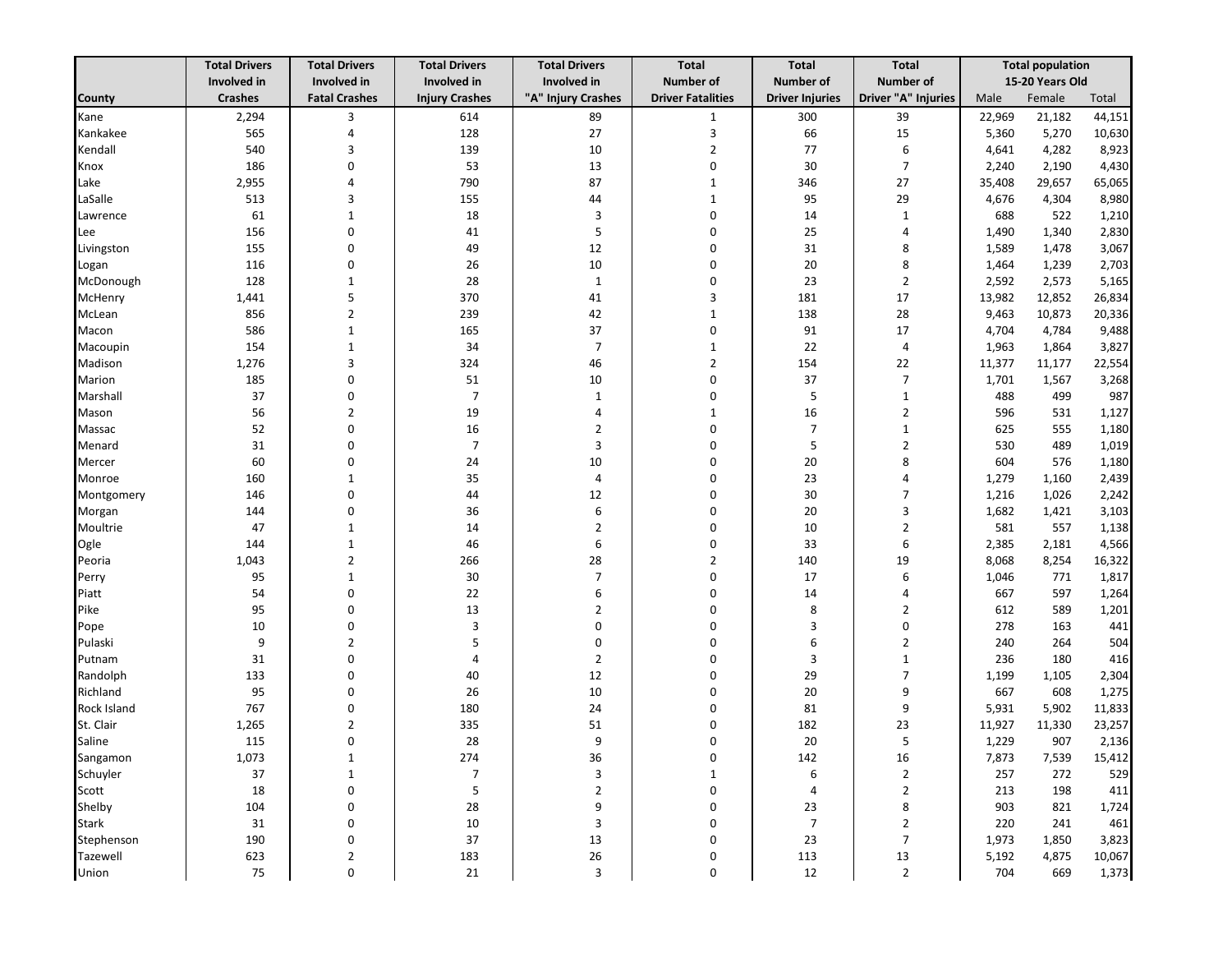|               | <b>Total Drivers</b> | <b>Total Drivers</b> | <b>Total Drivers</b>  | <b>Total Drivers</b> | Total                    | <b>Total</b>           | Total               |        | <b>Total population</b> |        |
|---------------|----------------------|----------------------|-----------------------|----------------------|--------------------------|------------------------|---------------------|--------|-------------------------|--------|
|               | Involved in          | Involved in          | Involved in           | Involved in          | Number of                | Number of              | Number of           |        | 15-20 Years Old         |        |
| <b>County</b> | <b>Crashes</b>       | <b>Fatal Crashes</b> | <b>Injury Crashes</b> | "A" Injury Crashes   | <b>Driver Fatalities</b> | <b>Driver Injuries</b> | Driver "A" Injuries | Male   | Female                  | Total  |
| Vermilion     | 372                  |                      | 112                   | 22                   | $\Omega$                 | 78                     | 11                  | 3,440  | 3,258                   | 6,698  |
| Wabash        | 49                   |                      | 14                    |                      |                          | 12                     |                     | 528    | 465                     | 993    |
| Warren        | 82                   |                      | 19                    |                      |                          | 11                     |                     | 910    | 924                     | 1,834  |
| Washington    | 60                   | 0                    | 16                    |                      |                          | 11                     |                     | 558    | 557                     | 1,115  |
| Wayne         | 103                  | 0                    | 19                    |                      |                          | 18                     |                     | 662    | 573                     | 1,235  |
| White         | 51                   | 0                    | 14                    |                      |                          |                        |                     | 476    | 515                     | 991    |
| Whiteside     | 263                  | 0                    | 71                    | 14                   |                          | 38                     | 6                   | 2,422  | 2,180                   | 4,602  |
| Will          | 3,263                |                      | 748                   | 104                  |                          | 365                    | 43                  | 31,369 | 28,983                  | 60,352 |
| Williamson    | 353                  |                      | 116                   | 37                   |                          | 68                     | 19                  | 2,437  | 2,467                   | 4,904  |
| Winnebago     | 1,391                |                      | 325                   | 46                   |                          | 169                    | 22                  | 12,268 | 11,830                  | 24,098 |
| Woodford      | 117                  |                      | 39                    | 14                   | 0                        | 34                     | 13                  | 1,691  | 1,642                   | 3,333  |
|               |                      |                      |                       |                      |                          |                        |                     |        |                         |        |
|               |                      |                      |                       |                      |                          |                        |                     |        |                         |        |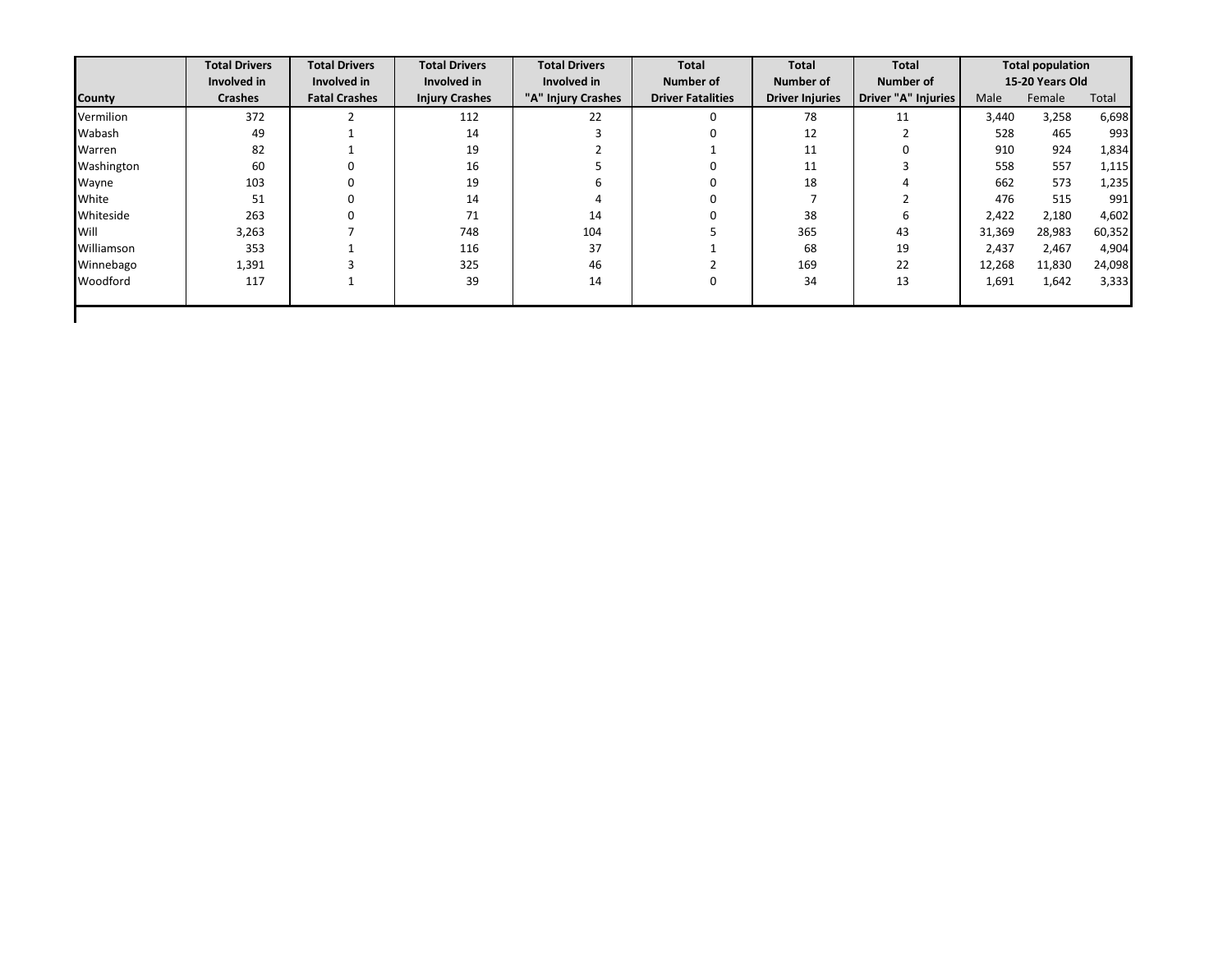<span id="page-51-0"></span>**Non-Occupant-Related Trends**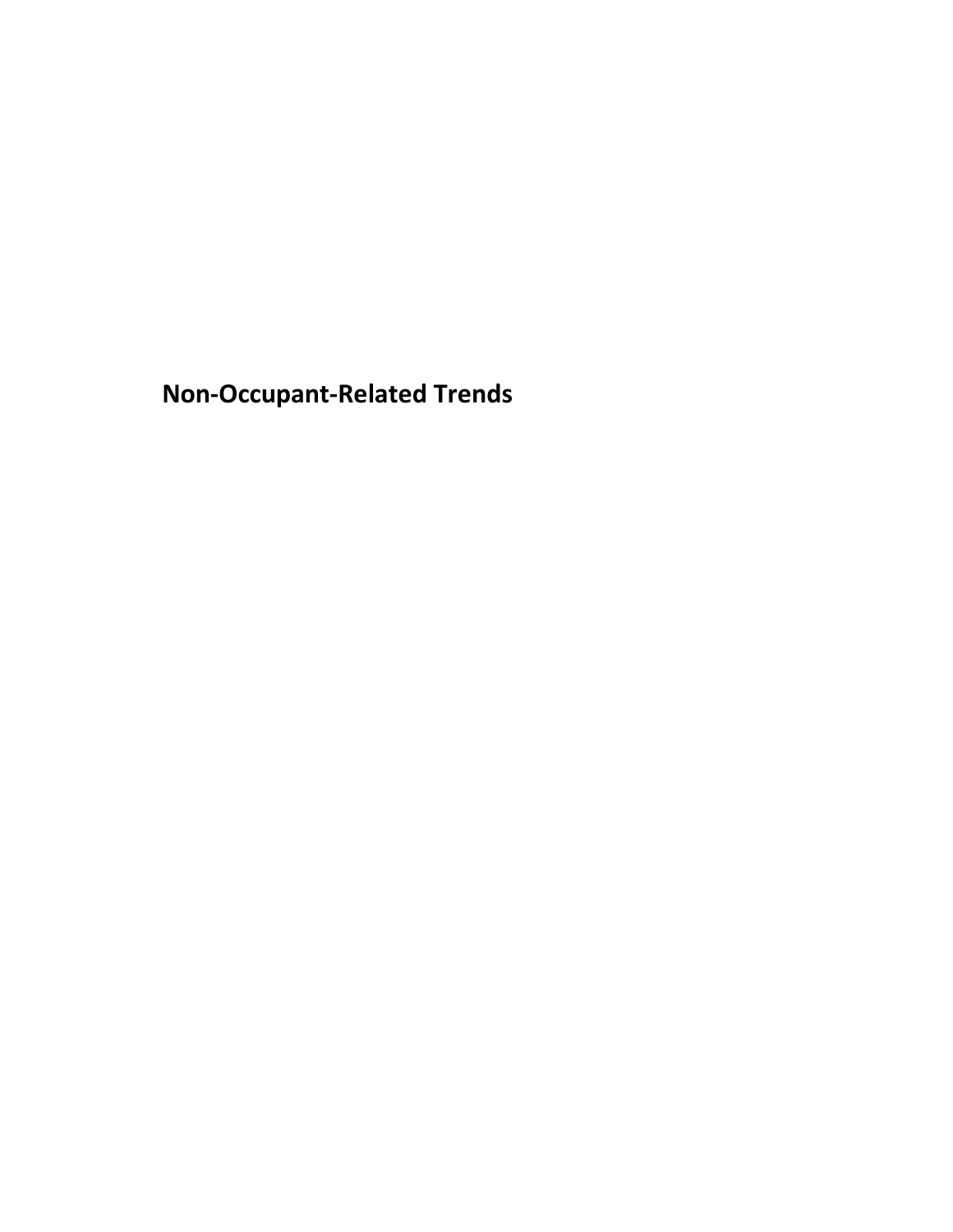# **Non-Occupant-Related Trends**

Illinois experienced a 17.2% increase in pedalcyclist fatal crashes in 2012 when compared to the previous four-year average, and a 7.4% increase in fatal crashes involving pedalcyclists from 2011 to 2012.

Pedalcyclist fatalities increased by 18.4% in 2012 compared to the previous four-year average and 7.4% in 2012 compared to 2011.

Pedalcyclist fatalities represented 3.0% of all traffic fatalities in 2012. The average number of pedalcyclist fatalities between 2008-2011 represented 2.6% of the average number of total traffic fatalities over the same four-year period.

Pedestrians involved in fatal crashes increased by 9.3% in 2012 compared to the previous four-year average, and 1.4% in 2012 compared to 2011. However, pedestrians involved in total crashes went down by 8.4% in 2012 compared to the previous four-year average, and by 1.9% in 2012 compared to 2011.

25.8% of all pedestrians involved in crashes in 2012 were in the 21-34 age group. The highest number of pedestrian fatalities occurred in the 45-59 age group with 36 fatalities, or 25.9% of all pedestrian fatalities.

Females were involved in a crash as a pedestrian 1.2 times more often than males in 2012, and were fatally injured as a pedestrian in a crash 2.2 times more often than males.

Cook and DuPage counties accounted for the highest number of people involved in pedestrian crashes with 3,738 and 139 in 2012, respectively. Cook county experienced 80 total fatalities in pedestrian crashes in 2012.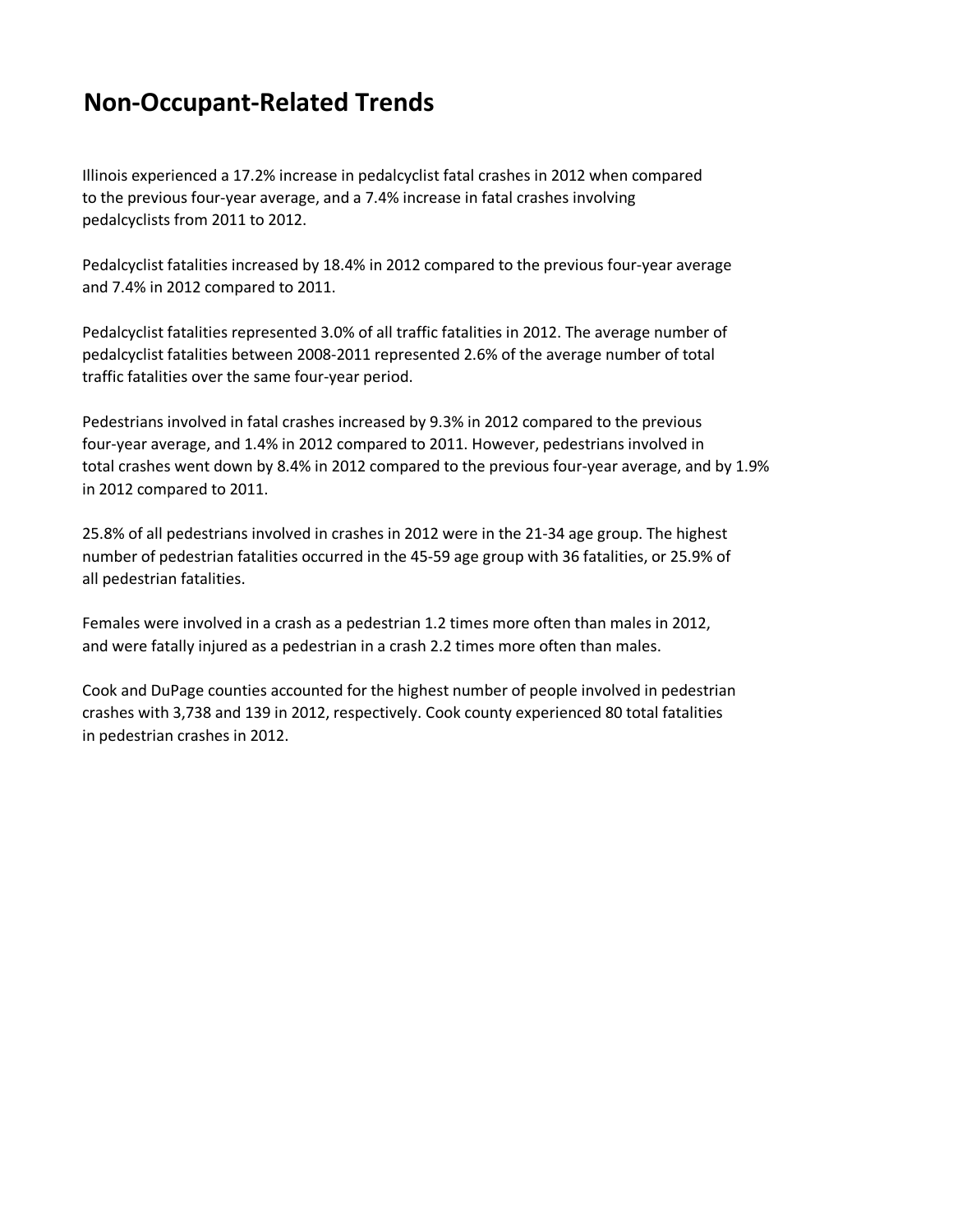<span id="page-53-0"></span>

|                                                    | 2008   | 2009   | 2010   | 2011   | 2012   | <b>Previous</b><br>4-Year<br>Average | % Change<br>(2012 vs Previous<br>4-Year Average) | % Change<br>2012 vs.<br>2011 |
|----------------------------------------------------|--------|--------|--------|--------|--------|--------------------------------------|--------------------------------------------------|------------------------------|
| <b>Total Fatal Crashes</b>                         | 28     | 20     | 24     | 27     | 29     | 25                                   | 17.2                                             | 7.4                          |
| <b>Total Injury Crashes</b>                        | 3,331  | 3,100  | 3,444  | 2,912  | 3,233  | 3,197                                | 1.1                                              | 11.0                         |
| Total "A" Injury Crashes                           | 432    | 411    | 423    | 368    | 432    | 409                                  | 5.8                                              | 17.4                         |
| Total Pedalcyclists Involved in Crashes            | 3,878  | 3,293  | 3,629  | 3,136  | 3,486  | 3,484                                | 0.1                                              | 11.2                         |
| Total Pedalcyclists Involved in Fatal Crashes      | 28     | 21     | 26     | 29     | 29     | 26                                   | 11.5                                             | 0.0                          |
| Total Pedalcyclists Involved in Injury Crashes     | 3,355  | 3,137  | 3,472  | 2,937  | 3,265  | 3,225                                | 1.2                                              | 11.2                         |
| Total Pedalcyclists Involved in "A" Injury Crashes | 440    | 416    | 429    | 373    | 441    | 415                                  | 6.4                                              | 18.2                         |
| <b>Total Pedalcyclist Fatalities</b>               | 27     | 20     | 24     | 27     | 29     | 25                                   | 18.4                                             | 7.4                          |
| <b>Total Pedalcyclist Injuries</b>                 | 3,342  | 3,123  | 3,464  | 2,930  | 3,250  | 3,215                                | 1.1                                              | 10.9                         |
| Total Pedalcyclist "A" Injuries                    | 417    | 410    | 421    | 370    | 427    | 405                                  | 5.6                                              | 15.4                         |
| <b>Total Fatalities</b>                            | 1,043  | 911    | 927    | 918    | 956    | 950                                  | 0.7                                              | 4.1                          |
| <b>Total Injuries</b>                              | 94,021 | 89,090 | 88,937 | 84,172 | 83,768 | 89,055                               | $-5.9$                                           | $-0.5$                       |
| Total "A" Injuries                                 | 13,454 | 12,997 | 12,638 | 11,942 | 12,401 | 12,758                               | $-2.8$                                           | 3.8                          |
| Percent Pedalcyclist Fatalities                    | 2.6    | 2.2    | 2.6    | 2.9    | 3.0    | 2.6                                  | 17.6                                             | 3.1                          |
| Percent Pedalcyclist Injuries                      | 3.6    | 3.5    | 3.9    | 3.5    | 3.9    | 3.6                                  | 7.5                                              | 11.5                         |
| Percent Pedalcyclist "A" Injuries                  | 3.1    | 3.2    | 3.3    | 3.1    | 3.4    | 3.2                                  | 8.6                                              | 11.1                         |

## **Table 23: Total Pedalcyclist Crashes by Crash Severity, Fatalities, Injuries, and "A" Injuries (2008-2012)**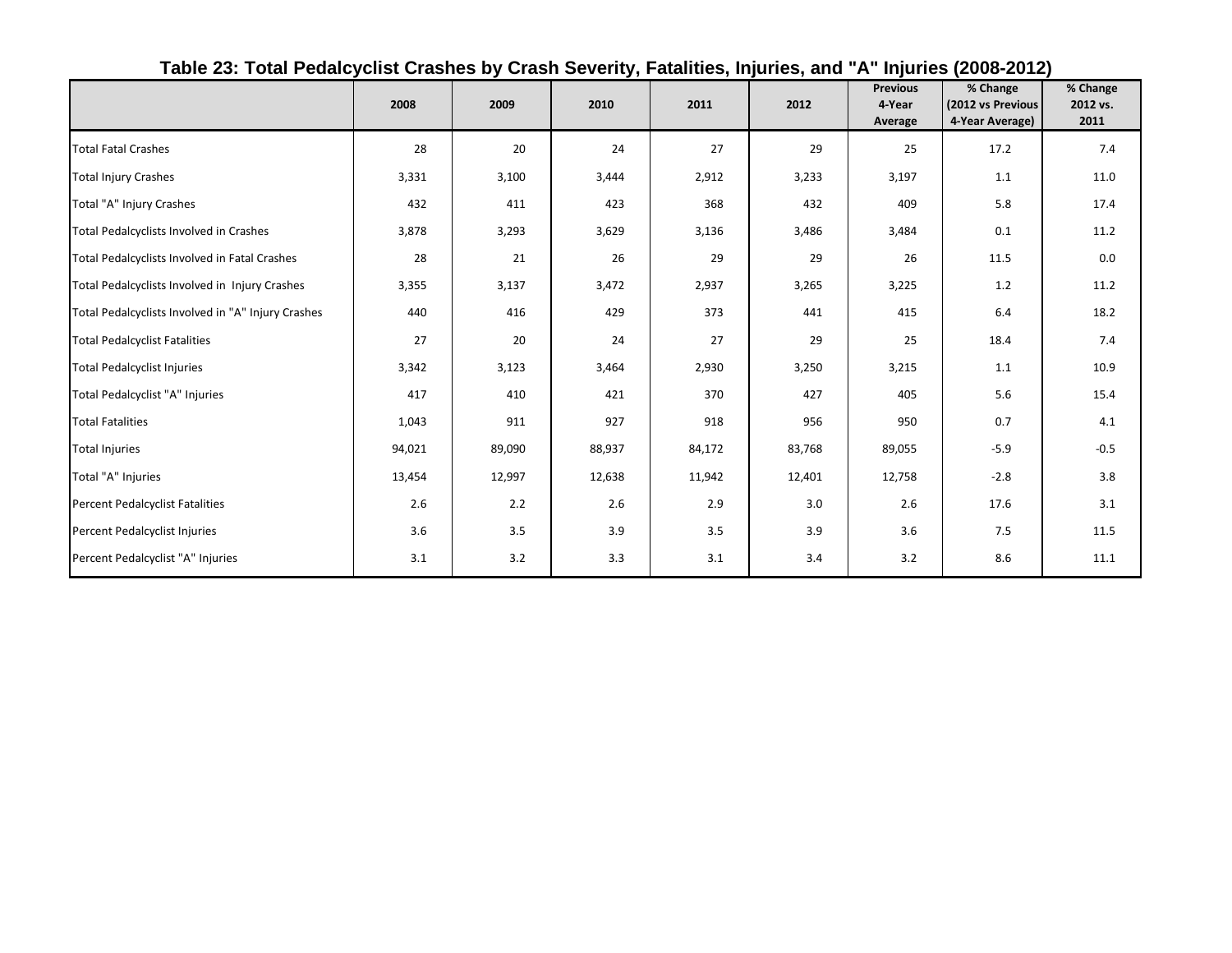<span id="page-54-0"></span>

|                                                  | 2008   | 2009   | 2010   | 2011   | 2012   | <b>Previous</b><br>4-Year<br>Average | % Change<br>(2012 vs Previous<br>4-Year Average) | % Change<br>2012 vs.<br>2011 |
|--------------------------------------------------|--------|--------|--------|--------|--------|--------------------------------------|--------------------------------------------------|------------------------------|
| <b>Total Fatal Crashes</b>                       | 137    | 113    | 114    | 136    | 139    | 125                                  | 11.2                                             | 2.2                          |
| <b>Total Injury Crashes</b>                      | 5,293  | 5,095  | 5,013  | 4,752  | 4,665  | 5,038                                | $-7.4$                                           | $-1.8$                       |
| Total "A" Injury Crashes                         | 976    | 1,015  | 939    | 919    | 890    | 962                                  | $-7.5$                                           | $-3.2$                       |
| Total Pedestrians Involved in Crashes            | 6,064  | 5,480  | 5,417  | 5,162  | 5,066  | 5,531                                | $-8.4$                                           | $-1.9$                       |
| Total Pedestrians Involved in Fatal Crashes      | 148    | 125    | 128    | 148    | 150    | 137                                  | 9.3                                              | 1.4                          |
| Total Pedestrians Involved in Injury Crashes     | 5,464  | 5,249  | 5,198  | 4,922  | 4,785  | 5,208                                | $-8.1$                                           | $-2.8$                       |
| Total Pedestrians Involved in "A" Injury Crashes | 1,030  | 1,059  | 989    | 975    | 931    | 1,013                                | $-8.1$                                           | $-4.5$                       |
| <b>Total Pedestrian Fatalities</b>               | 135    | 111    | 115    | 135    | 139    | 124                                  | 12.1                                             | 3.0                          |
| <b>Total Pedestrian Injuries</b>                 | 5,423  | 5,231  | 5,174  | 4,911  | 4,770  | 5,185                                | $-8.0$                                           | $-2.9$                       |
| Total Pedestrian "A" Injuries                    | 991    | 1,030  | 949    | 934    | 902    | 976                                  | $-7.6$                                           | $-3.4$                       |
| <b>Total Fatalities</b>                          | 1,043  | 911    | 927    | 918    | 956    | 950                                  | 0.7                                              | 4.1                          |
| <b>Total Injuries</b>                            | 94,021 | 89,090 | 88,937 | 84,172 | 83,768 | 89,055                               | $-5.9$                                           | $-0.5$                       |
| Total "A" Injuries                               | 13,454 | 12,997 | 12,638 | 11,942 | 12,401 | 12,758                               | $-2.8$                                           | 3.8                          |
| <b>Percent Pedestrian Fatalities</b>             | 12.9   | 12.2   | 12.4   | 14.7   | 14.5   | 13.1                                 |                                                  |                              |
| Percent Pedestrian Injuries                      | 5.8    | 5.9    | 5.8    | 5.8    | 5.7    | 5.8                                  |                                                  |                              |
| Percent Pedestrian "A" Injuries                  | 7.4    | 7.9    | 7.5    | 7.8    | 7.3    | 7.7                                  |                                                  |                              |

## **Table 24: Total Pedestrian Crashes by Crash Severity, Fatalities, Injuries, and "A" Injuries (2008-2012)**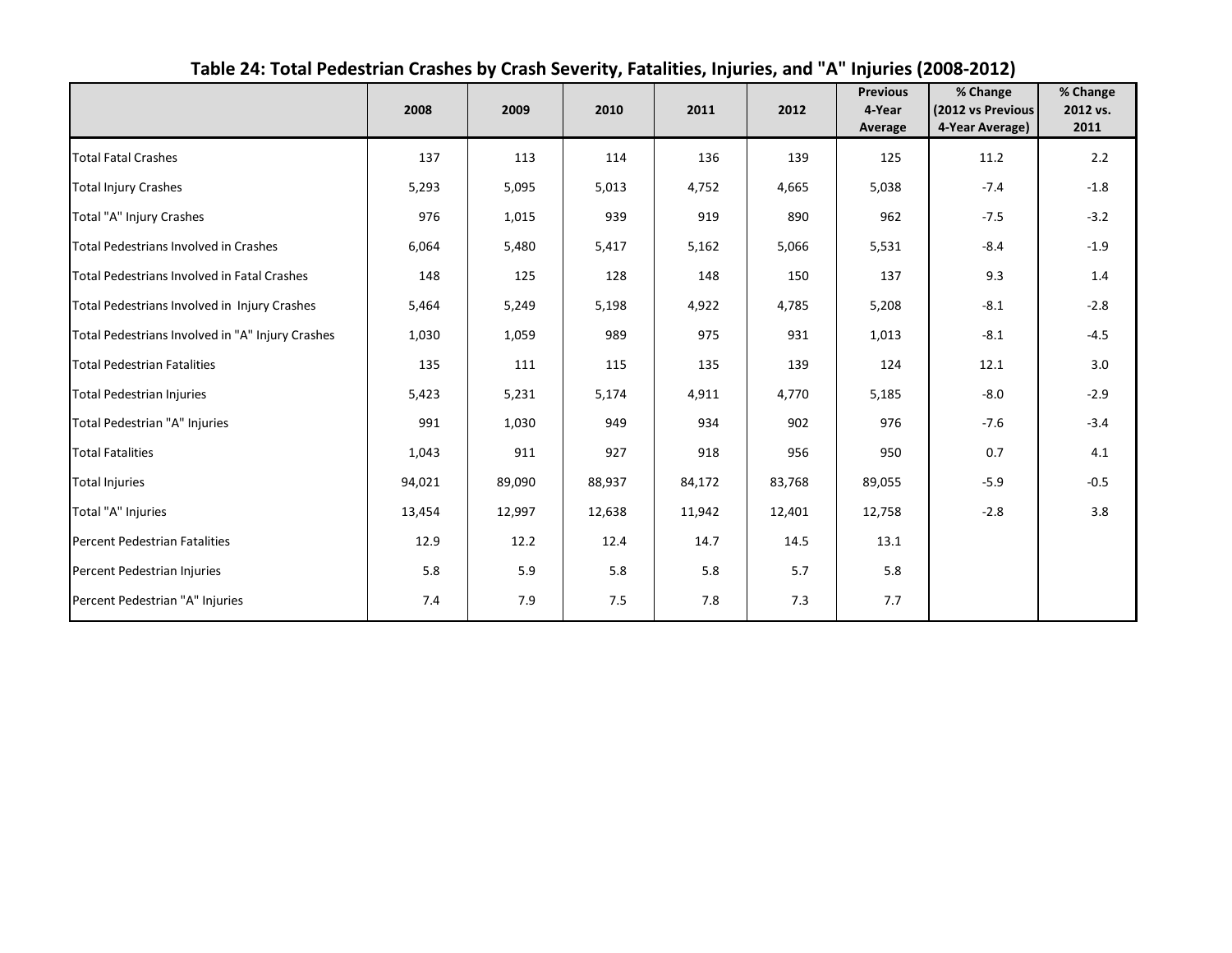|             | <b>Total Number</b>        | <b>Total</b>      | <b>Total</b>    | <b>Total</b> |
|-------------|----------------------------|-------------------|-----------------|--------------|
|             | of Pedestrians             | Pedestrian        | Pedestrian      | Pedestrian   |
|             | <b>Involved in Crashes</b> | <b>Fatalities</b> | <b>Injuries</b> | "A" Injuries |
| Age         |                            |                   |                 |              |
| $0 - 4$     | 113                        | $\mathbf 1$       | 109             | 20           |
| $5-9$       | 249                        | 3                 | 245             | 29           |
| $10 - 14$   | 400                        | $\overline{2}$    | 384             | 64           |
| 15          | 111                        | $\mathbf 1$       | 105             | 11           |
| 16          | 112                        | $\mathbf{1}$      | 108             | 24           |
| 17          | 100                        | $\mathbf{1}$      | 97              | 18           |
| 18          | 131                        | 3                 | 127             | 20           |
| 19          | 120                        | 5                 | 111             | 25           |
| 20          | 122                        | 3                 | 117             | 16           |
| 21-34       | 1,292                      | 24                | 1,228           | 220          |
| 35-44       | 591                        | 23                | 558             | 112          |
| 45-59       | 939                        | 36                | 877             | 189          |
| 60-74       | 451                        | 17                | 426             | 101          |
| 75 and Over | 164                        | 19                | 141             | 41           |
| Unknown     | 171                        | $\mathbf 0$       | 137             | 12           |
|             |                            |                   |                 |              |
| Gender      |                            |                   |                 |              |
| Male        | 2,293                      | 44                | 2,191           | 383          |
| Female      | 2,717                      | 95                | 2,540           | 518          |
| Unknown     | 56                         | $\pmb{0}$         | 39              | 1            |

# <span id="page-55-0"></span>**Table 25: Pedestrian Fatalities, Injuries and "A" Injuries by Age and Gender in 2012**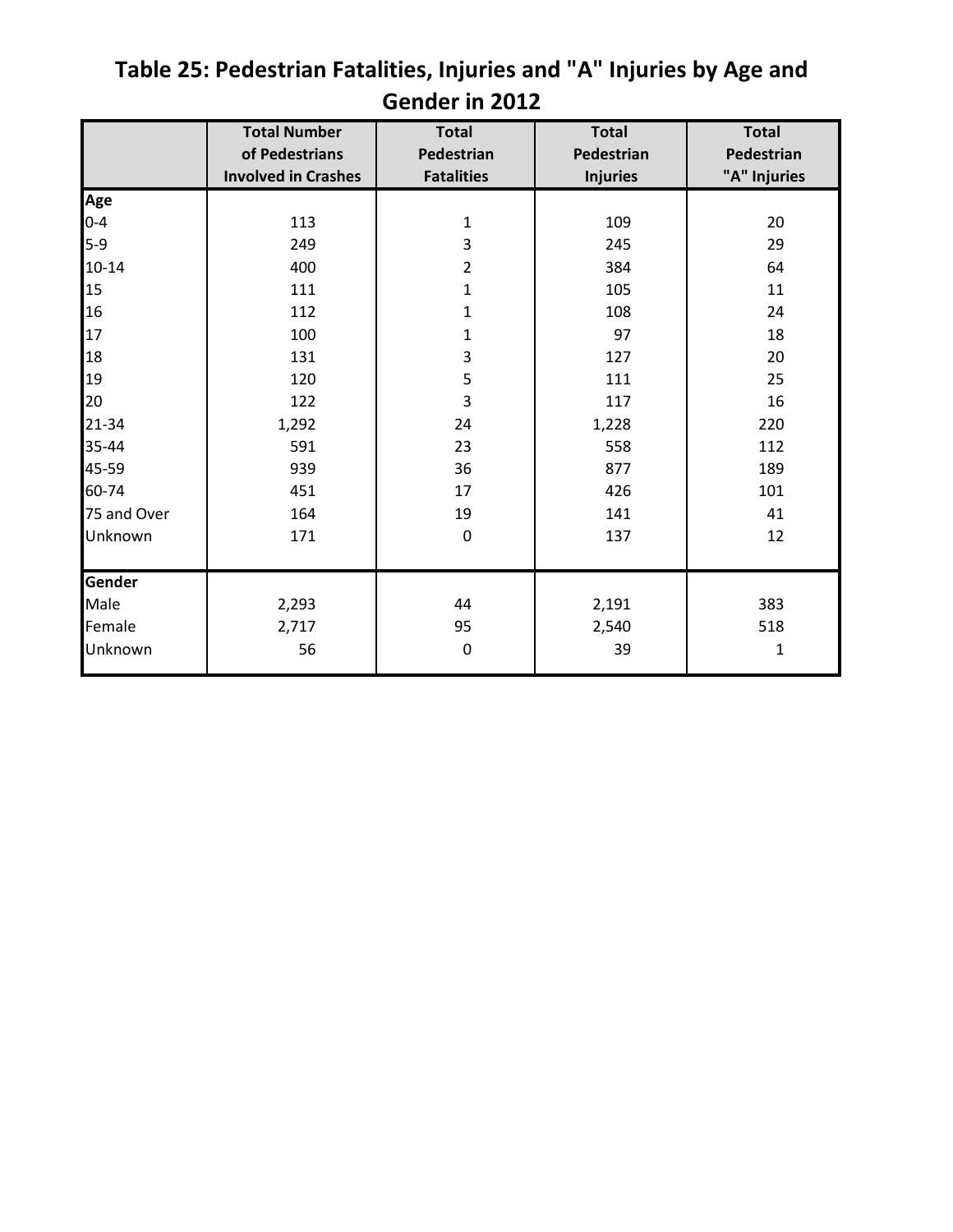## <span id="page-56-0"></span>**Table 26: Pedestrian Crashes by Crash Severity, Total Number of People Involved, Fatalities, Injuries and "A" Injuries by County in**

**2012**

|               |                |                  | <b>Crash-Related</b> | <b>People-Related</b> |                        |                   |                   |                         |
|---------------|----------------|------------------|----------------------|-----------------------|------------------------|-------------------|-------------------|-------------------------|
|               |                | <b>Total</b>     | <b>Total</b>         | <b>Total</b>          | <b>Total Number of</b> |                   |                   |                         |
|               | <b>Total</b>   | Fatal            | Injury               | "A" Injury            | People Involved        | <b>Total</b>      | <b>Total</b>      | <b>Total</b>            |
| County        | <b>Crashes</b> | <b>Crashes</b>   | <b>Crashes</b>       | <b>Crashes</b>        | <b>In Crashes</b>      | <b>Fatalities</b> | <b>Injuries</b>   | "A" Injuries            |
| Adams         | 16             | $\mathbf 1$      | 15                   |                       | 16                     | $\mathbf 1$       |                   | $\overline{\mathbf{3}}$ |
| Alexander     | $\mathbf 1$    | $\mathbf 0$      | $\mathbf 1$          | 3<br>$\mathbf 1$      | $\mathbf 1$            | $\pmb{0}$         | 15<br>$\mathbf 1$ | $\mathbf{1}$            |
| Bond          | $\pmb{0}$      | $\mathbf 0$      | $\pmb{0}$            | 0                     | $\mathbf 0$            | $\pmb{0}$         | $\boldsymbol{0}$  | $\mathbf 0$             |
| Boone         | 6              | $\mathbf{1}$     | 5                    | $\mathbf{1}$          | 6                      | $\mathbf 1$       | 5                 | $\mathbf{1}$            |
| Brown         | $\mathbf 1$    | $\mathbf 0$      | $\mathbf 1$          | 0                     | $\mathbf{1}$           | $\pmb{0}$         | $\mathbf 1$       | $\pmb{0}$               |
| <b>Bureau</b> | 3              | 0                | $\mathsf 3$          | $\overline{2}$        | 3                      | $\mathbf 0$       | $\mathsf 3$       | $\overline{2}$          |
| Calhoun       | $\pmb{0}$      | $\mathbf 0$      | $\pmb{0}$            | $\pmb{0}$             | $\pmb{0}$              | $\pmb{0}$         | $\pmb{0}$         | $\pmb{0}$               |
| Carroll       | $\mathbf 1$    | $\mathbf 0$      | $\mathbf 1$          | $\pmb{0}$             | $\mathbf 1$            | $\pmb{0}$         | $\mathbf{1}$      | $\pmb{0}$               |
| Cass          | $\pmb{0}$      | 0                | $\mathbf 0$          | 0                     | $\mathbf 0$            | $\mathbf 0$       | $\mathbf 0$       | $\mathbf 0$             |
| Champaign     | 50             | $\mathbf 1$      | 48                   | 15                    | 52                     | $1\,$             | 50                | 15                      |
| Christian     | $\pmb{0}$      | 0                | $\pmb{0}$            | $\pmb{0}$             | $\pmb{0}$              | $\pmb{0}$         | $\boldsymbol{0}$  | $\boldsymbol{0}$        |
| Clark         | $\overline{2}$ | $\mathbf 0$      | $\overline{2}$       | $\pmb{0}$             | $\overline{2}$         | $\mathbf 0$       | $\overline{2}$    | $\mathbf 0$             |
| Clay          | $\overline{4}$ | $\mathbf 0$      | $\overline{4}$       | $\mathbf 0$           | $\overline{4}$         | $\mathbf 0$       | $\overline{4}$    | $\mathbf 0$             |
| Clinton       | $1\,$          | 0                | $\mathbf{1}$         | 0                     | 3                      | $\pmb{0}$         | $\mathbf 2$       | $\mathbf 0$             |
| Coles         | $\overline{7}$ | $\overline{2}$   | $\overline{4}$       | $\overline{2}$        | $\overline{7}$         | $\overline{2}$    | 4                 | $\overline{2}$          |
| Cook          | 3,648          | 79               | 3,477                | 555                   | 3,738                  | 80                | 3,549             | 561                     |
| Crawford      | $1\,$          | $\boldsymbol{0}$ | $\mathbf{1}$         | $\mathbf{1}$          | $\mathbf{1}$           | $\pmb{0}$         | $\mathbf{1}$      | $\mathbf 1$             |
| Cumberland    | $\pmb{0}$      | 0                | $\mathbf 0$          | $\bf{0}$              | $\mathbf 0$            | $\pmb{0}$         | $\mathbf 0$       | $\pmb{0}$               |
| DeKalb        | 14             | $\mathbf 0$      | 14                   | 3                     | 14                     | $\pmb{0}$         | 14                | 3                       |
| DeWitt        | 3              | 0                | $\overline{2}$       | $\mathbf{1}$          | 3                      | $\pmb{0}$         | $\overline{2}$    | $\mathbf{1}$            |
| Douglas       | $\mathbf 2$    | $\mathbf 1$      | $\mathbf 1$          | $\mathbf{1}$          | $\overline{2}$         | $\mathbf 1$       | $\mathbf{1}$      | $\mathbf 1$             |
| <b>DuPage</b> | 134            | 3                | 126                  | 32                    | 139                    | $\overline{3}$    | 129               | 32                      |
| Edgar         | $\pmb{0}$      | $\mathbf 0$      | $\mathbf 0$          | 0                     | $\mathbf 0$            | $\mathbf 0$       | $\mathbf 0$       | $\mathbf 0$             |
| Edwards       | $\mathbf 2$    | $\mathbf 0$      | $\mathbf 2$          | $\mathbf 2$           | $\overline{2}$         | $\pmb{0}$         | $\mathbf 2$       | $\mathbf{2}$            |
| Effingham     | 9              | 3                | $\,6\,$              | $\overline{2}$        | 9                      | $\overline{3}$    | 6                 | $\overline{2}$          |
| Fayette       | $\overline{2}$ | $\mathbf{1}$     | $\mathbf{1}$         | $\mathbf 0$           | $\overline{2}$         | $\mathbf 1$       | $\mathbf{1}$      | $\mathbf 0$             |
| Ford          | $\mathbf 2$    | $\mathsf 0$      | $\mathbf 2$          | $\mathbf 1$           | $\mathbf 2$            | $\pmb{0}$         | $\mathbf 2$       | $\mathbf{1}$            |
| Franklin      | 3              | $\mathbf 0$      | 3                    | $\mathbf{1}$          | 3                      | $\pmb{0}$         | 3                 | $\mathbf{1}$            |
| Fulton        | 6              | $\mathbf 0$      | 6                    | $\overline{2}$        | 6                      | $\mathbf 0$       | 6                 | $\overline{2}$          |
| Gallatin      | $\pmb{0}$      | 0                | $\mathbf 0$          | 0                     | $\mathbf 0$            | $\mathbf 0$       | $\boldsymbol{0}$  | 0                       |
| Greene        | $1\,$          | 0                | $\mathbf 1$          | $\mathbf{1}$          | $\mathbf{1}$           | $\pmb{0}$         | $\mathbf{1}$      | $\mathbf{1}$            |
| Grundy        | 5              | $\mathbf 0$      | $\sf 5$              | $\overline{2}$        | 6                      | $\boldsymbol{0}$  | $\boldsymbol{6}$  | $\overline{2}$          |
| Hamilton      | $1\,$          | 0                | $\mathbf 1$          | 0                     | $\mathbf{1}$           | $\mathbf 0$       | $\mathbf{1}$      | $\mathbf 0$             |
| Hancock       | $\mathbf 0$    | $\mathbf 0$      | $\mathbf 0$          | 0                     | $\mathbf 0$            | $\pmb{0}$         | $\mathbf 0$       | 0                       |
| Hardin        | $\pmb{0}$      | 0                | $\pmb{0}$            | $\bf{0}$              | $\mathbf 0$            | $\boldsymbol{0}$  | 0                 | 0                       |
| Henderson     | $\pmb{0}$      | 0                | $\mathbf 0$          | 0                     | $\mathbf 0$            | $\pmb{0}$         | $\boldsymbol{0}$  | $\mathbf 0$             |
| Henry         | $\overline{7}$ | $\mathbf 0$      | $\overline{7}$       | $\pmb{0}$             | $\overline{7}$         | $\pmb{0}$         | $\overline{7}$    | $\pmb{0}$               |
| Iroquois      | $\overline{a}$ | $\overline{2}$   | $\overline{2}$       | $\overline{2}$        | 4                      | $\overline{2}$    | $\mathbf 2$       | $\overline{2}$          |
| Jackson       | 19             | $\mathbf{1}$     | 18                   | 10                    | 20                     | $\mathbf 1$       | 19                | 10                      |
| Jasper        | $\mathbf 1$    | $\pmb{0}$        | $\mathbf 1$          | $\mathbf 0$           | $\mathbf 1$            | $\pmb{0}$         | $\mathbf{1}$      | $\mathbf 0$             |
| Jefferson     | 8              | $\mathbf 0$      | $\bf 8$              | 4                     | 8                      | $\pmb{0}$         | 8                 | $\overline{4}$          |
| Jersey        | $\overline{2}$ | $\mathbf 0$      | $\overline{2}$       | $\mathbf 0$           | 3                      | $\mathbf 0$       | $\overline{3}$    | $\mathbf 0$             |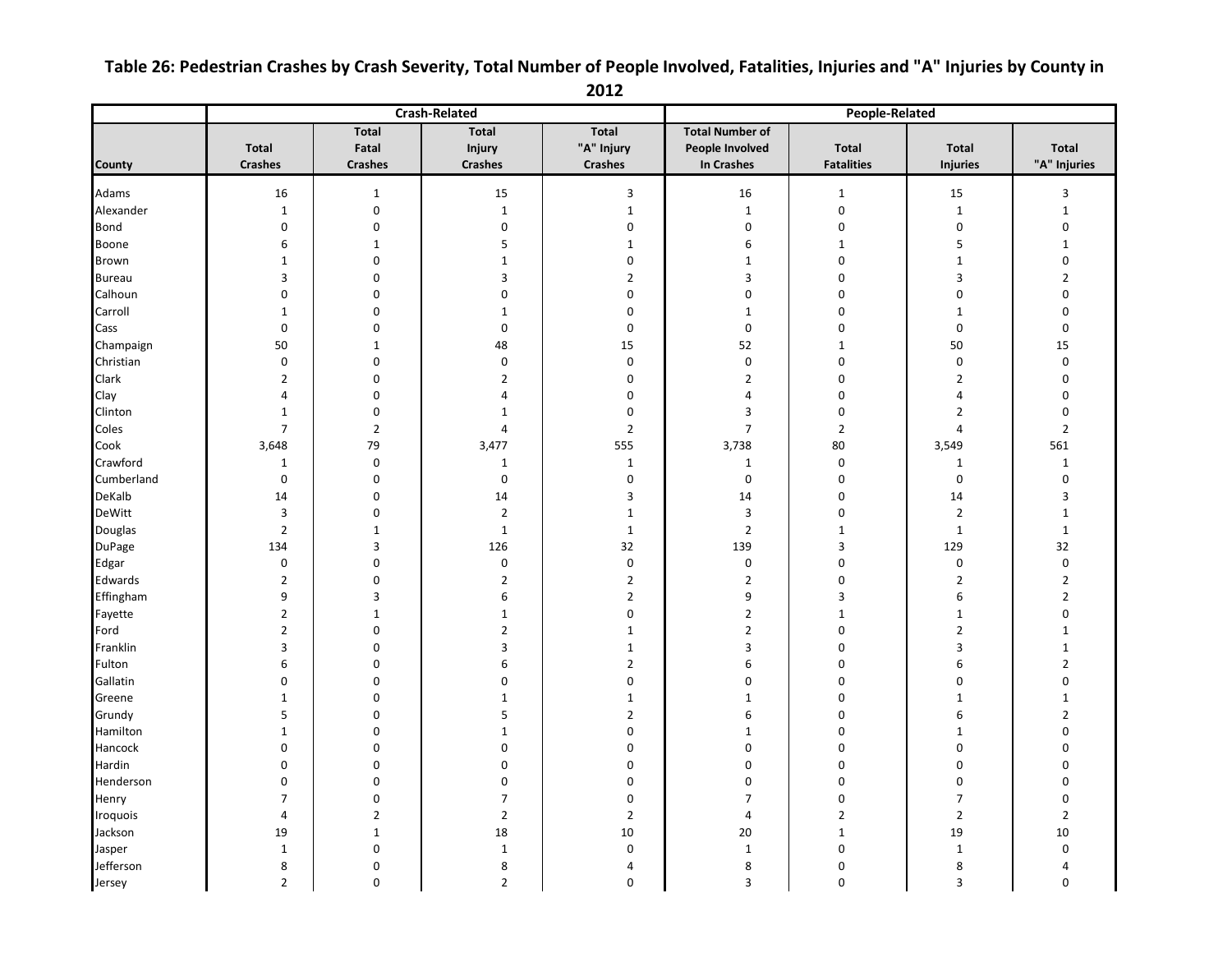|             |                  |                  | <b>Crash-Related</b> |                  | <b>People-Related</b>   |                   |                 |                  |  |  |
|-------------|------------------|------------------|----------------------|------------------|-------------------------|-------------------|-----------------|------------------|--|--|
|             |                  | Total            | Total                | Total            | <b>Total Number of</b>  |                   |                 |                  |  |  |
|             | <b>Total</b>     | Fatal            | <b>Injury</b>        | "A" Injury       | People Involved         | <b>Total</b>      | <b>Total</b>    | Total            |  |  |
| County      | <b>Crashes</b>   | <b>Crashes</b>   | <b>Crashes</b>       | <b>Crashes</b>   | In Crashes              | <b>Fatalities</b> | <b>Injuries</b> | "A" Injuries     |  |  |
| JoDaviess   | $\overline{2}$   | $\mathbf{1}$     | $\mathbf{1}$         | $\mathbf 0$      | $\overline{2}$          | $\mathbf{1}$      | $\mathbf{1}$    | 0                |  |  |
| Johnson     | $\pmb{0}$        | $\pmb{0}$        | 0                    | $\pmb{0}$        | $\pmb{0}$               | $\boldsymbol{0}$  | $\pmb{0}$       | $\pmb{0}$        |  |  |
| Kane        | 96               | 3                | 92                   | 25               | 102                     | 3                 | 98              | 25               |  |  |
| Kankakee    | 25               | $\mathbf{1}$     | 24                   | 9                | $26\,$                  | $\mathbf{1}$      | 25              | 9                |  |  |
| Kendall     | $\boldsymbol{7}$ | $\mathbf{1}$     | 6                    | 3                | $\overline{7}$          | $\mathbf{1}$      | 6               | $\mathbf 2$      |  |  |
| Knox        | 15               | $\mathbf{1}$     | 14                   | $\overline{2}$   | 15                      | $\mathbf{1}$      | 14              | $\overline{2}$   |  |  |
| Lake        | 127              | 3                | 122                  | 29               | 133                     | $\overline{2}$    | 128             | 31               |  |  |
| LaSalle     | 15               | $1\,$            | 14                   | $\overline{2}$   | 15                      | $\mathbf{1}$      | 14              | $\mathbf 2$      |  |  |
| Lawrence    | $\overline{2}$   | 0                | $\overline{2}$       | $\pmb{0}$        | $\overline{2}$          | $\mathbf 0$       | $\overline{2}$  | $\pmb{0}$        |  |  |
| Lee         | 5                | $\mathbf{1}$     | 4                    | $\mathbf{1}$     | $\,6\,$                 | $\mathbf{1}$      | 5               | $\mathbf 2$      |  |  |
| Livingston  | $\overline{a}$   | 0                | 4                    | $\overline{2}$   | 4                       | 0                 | 4               | $\overline{2}$   |  |  |
| Logan       | $\overline{2}$   | 0                | 2                    | $\mathbf{1}$     | $\overline{2}$          | 0                 | $\overline{2}$  | $\mathbf{1}$     |  |  |
| McDonough   | 5                | 0                | 5                    | 0                | 5                       | 0                 | 5               | 0                |  |  |
| McHenry     | 34               | $\overline{2}$   | 31                   | $\overline{7}$   | 34                      | $\overline{2}$    | 31              | 7                |  |  |
| McLean      | 33               | $\mathbf{1}$     | 32                   | 8                | 34                      | $\mathbf{1}$      | 33              | 9                |  |  |
| Macon       | 24               | 0                | 22                   | 8                | 25                      | 0                 | $21\,$          | 8                |  |  |
| Macoupin    | 5                | 0                | 5                    | $\mathbf{1}$     | 5                       | $\mathbf 0$       | 5               | $\mathbf 1$      |  |  |
| Madison     | 46               | $\overline{2}$   | 44                   | 19               | 46                      | $\overline{2}$    | 43              | 19               |  |  |
| Marion      | 5                | 0                | 5                    | $\overline{2}$   | 5                       | 0                 | 5               | $\overline{2}$   |  |  |
| Marshall    | $1\,$            | 0                | 0                    | $\pmb{0}$        | $\overline{\mathbf{3}}$ | $\pmb{0}$         | 0               | $\pmb{0}$        |  |  |
| Mason       | $\overline{2}$   | 0                | $\overline{2}$       | 1                | $\overline{2}$          | 0                 | $\overline{2}$  | $\mathbf{1}$     |  |  |
| Massac      | $\overline{a}$   | $\mathbf{1}$     | 3                    | $\mathbf{1}$     | 4                       | 1                 | 3               | $\mathbf{1}$     |  |  |
| Menard      | $\mathbf{1}$     | 0                | $\mathbf{1}$         | $\bf{0}$         | $1\,$                   | 0                 | $1\,$           | $\mathbf 0$      |  |  |
| Mercer      | $\pmb{0}$        | 0                | 0                    | 0                | $\pmb{0}$               | 0                 | 0               | $\mathbf 0$      |  |  |
| Monroe      | $\pmb{0}$        | 0                | 0                    | 0                | $\pmb{0}$               | $\pmb{0}$         | 0               | $\pmb{0}$        |  |  |
| Montgomery  | 4                | $\mathbf{1}$     | 2                    | 1                | 4                       | $\mathbf{1}$      | $\overline{2}$  | $\mathbf{1}$     |  |  |
| Morgan      | 4                | 0                | 4                    | $\mathbf{1}$     | 4                       | $\mathbf 0$       | 4               | $\mathbf{1}$     |  |  |
| Moultrie    | $\mathbf{1}$     | 0                | $\mathbf 1$          | $\boldsymbol{0}$ | $1\,$                   | $\mathbf 0$       | $\mathbf{1}$    | $\mathbf 0$      |  |  |
| Ogle        | $\overline{2}$   | $\mathbf{1}$     | $\mathbf{1}$         | 0                | $\overline{2}$          | $\mathbf{1}$      | $\mathbf{1}$    | $\mathbf 0$      |  |  |
| Peoria      | 59               | $\overline{2}$   | 54                   | 14               | 59                      | $\overline{2}$    | 54              | 14               |  |  |
| Perry       | $\pmb{0}$        | 0                | 0                    | 0                | $\boldsymbol{0}$        | 0                 | 0               | $\mathbf 0$      |  |  |
| Piatt       | 0                | 0                | 0                    | $\bf{0}$         | $\boldsymbol{0}$        | $\mathbf 0$       | 0               | $\mathbf 0$      |  |  |
| Pike        | $\pmb{0}$        | $\mathbf 0$      | 0                    | $\bf{0}$         | $\mathbf 0$             | 0                 | 0               | $\mathbf 0$      |  |  |
| Pope        | $\mathbf{1}$     | 0                | $\mathbf 1$          | $\bf{0}$         | $1\,$                   | $\pmb{0}$         | $1\,$           | $\mathbf 0$      |  |  |
| Pulaski     | $\pmb{0}$        | 0                | 0                    | 0                | $\pmb{0}$               | $\pmb{0}$         | 0               | $\mathbf 0$      |  |  |
| Putnam      | $\pmb{0}$        | 0                | 0                    | $\mathbf 0$      | $\mathbf 0$             | 0                 | 0               | $\mathbf 0$      |  |  |
| Randolph    | $\overline{a}$   | 0                | 4                    | $\overline{2}$   | $\overline{4}$          | $\mathbf 0$       | 4               | $\overline{2}$   |  |  |
| Richland    | $\overline{2}$   | 0                | 2                    | 1                | $\overline{2}$          | 0                 | $\overline{2}$  | $\mathbf{1}$     |  |  |
| Rock Island | 33               | $\overline{2}$   | 31                   | $\bf 8$          | 33                      | $\overline{2}$    | $31\,$          | 8                |  |  |
| St. Clair   | 50               | $\overline{7}$   | $41\,$               | $12\,$           | 55                      | $\overline{7}$    | $\sqrt{46}$     | 15               |  |  |
| Saline      | $\mathsf S$      | 0                | $\mathsf S$          | $\overline{2}$   | $\sf 5$                 | 0                 | $\mathsf S$     | $\overline{2}$   |  |  |
| Sangamon    | 72               | $\overline{2}$   | 67                   | 18               | 73                      | $\overline{2}$    | 68              | $19\,$           |  |  |
| Schuyler    | $\mathbf 2$      | $\mathbf 0$      | $\mathbf 2$          | $\pmb{0}$        | $\overline{2}$          | $\mathbf 0$       | $\overline{2}$  | $\boldsymbol{0}$ |  |  |
| Scott       | $\pmb{0}$        | $\boldsymbol{0}$ | 0                    | $\pmb{0}$        | $\mathbf 0$             | 0                 | 0               | 0                |  |  |
| Shelby      | $\mathbf{1}$     | 0                | $\mathbf{1}$         | 0                | $\mathbf{1}$            | $\mathbf 0$       | $\mathbf{1}$    | 0                |  |  |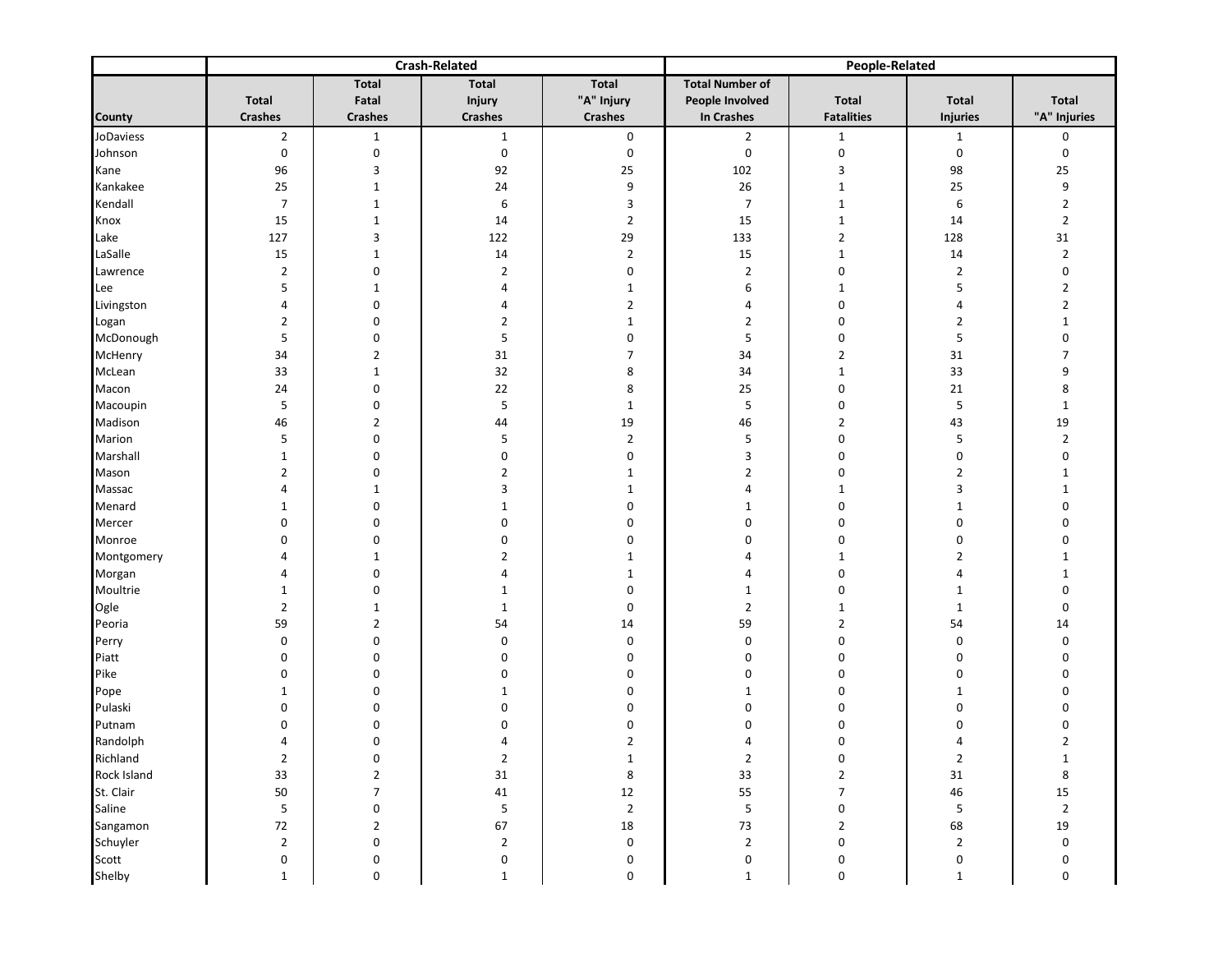| Total<br>Fatal<br><b>Crashes</b><br>$\Omega$ | Total<br><b>Injury</b><br><b>Crashes</b> | Total<br>"A" Injury<br><b>Crashes</b><br>$\Omega$ | <b>Total Number of</b><br>People Involved<br>In Crashes | Total<br><b>Fatalities</b> | Total<br><b>Injuries</b> | Total        |
|----------------------------------------------|------------------------------------------|---------------------------------------------------|---------------------------------------------------------|----------------------------|--------------------------|--------------|
|                                              |                                          |                                                   |                                                         |                            |                          | "A" Injuries |
|                                              |                                          |                                                   |                                                         | $\mathbf 0$                |                          | $\Omega$     |
|                                              |                                          |                                                   |                                                         |                            |                          |              |
|                                              | 19                                       |                                                   | 20                                                      |                            | 19                       |              |
|                                              |                                          |                                                   |                                                         |                            |                          |              |
|                                              | 21                                       |                                                   | 26                                                      |                            | 23                       |              |
|                                              |                                          |                                                   |                                                         |                            |                          |              |
|                                              |                                          |                                                   |                                                         |                            |                          |              |
|                                              |                                          |                                                   |                                                         |                            |                          |              |
|                                              |                                          |                                                   |                                                         |                            |                          |              |
|                                              |                                          |                                                   |                                                         |                            |                          |              |
|                                              |                                          |                                                   | 9                                                       |                            |                          |              |
|                                              | 96                                       | 28                                                | 109                                                     |                            | 98                       | 27           |
|                                              | 13                                       | 6                                                 | 16                                                      |                            | 13                       |              |
|                                              | 71                                       | 15                                                | 76                                                      |                            | 72                       | 15           |
|                                              | 0                                        | 0                                                 | 0                                                       | $\Omega$                   | $\Omega$                 | <sup>0</sup> |
|                                              |                                          |                                                   |                                                         |                            |                          |              |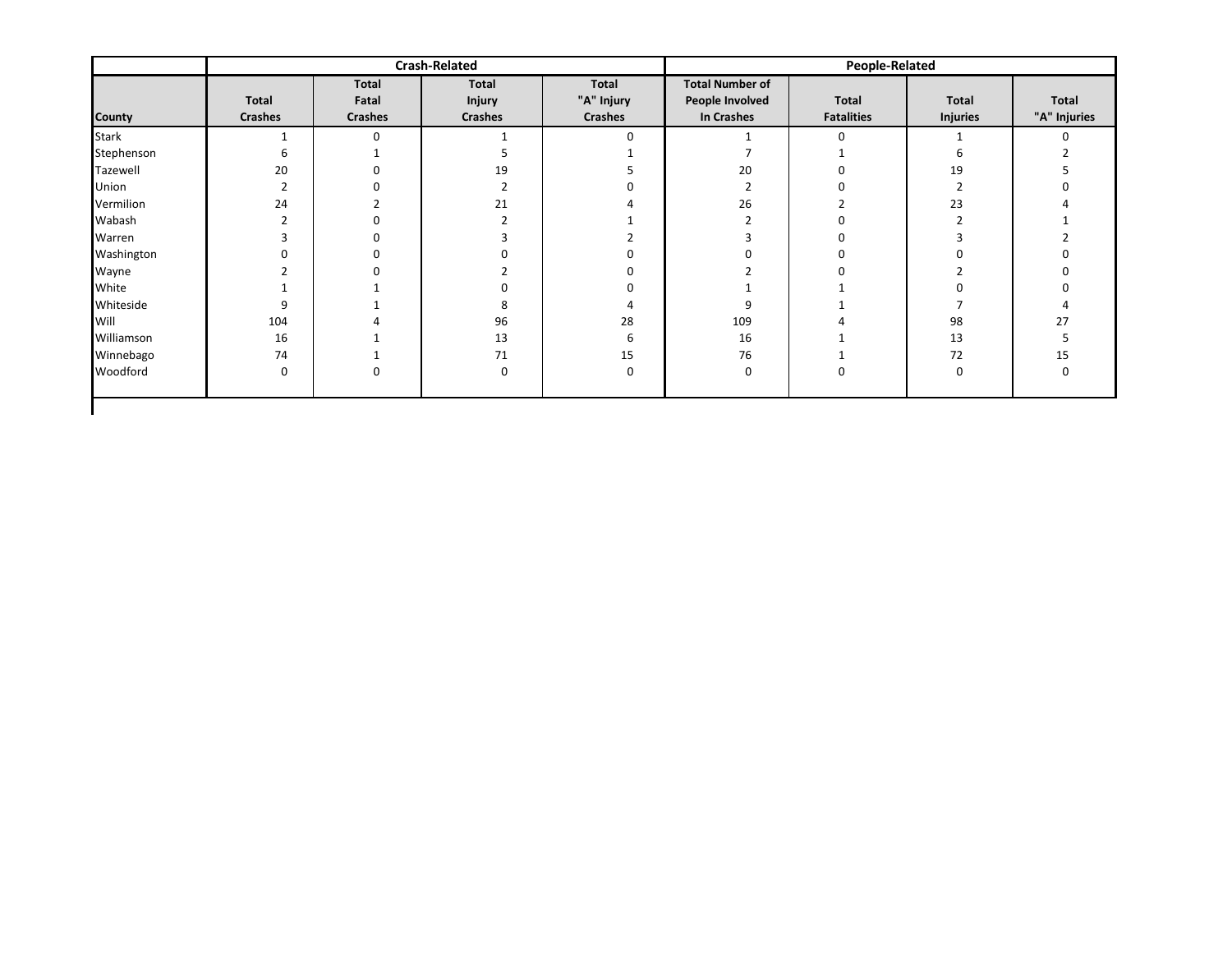<span id="page-59-0"></span>**School Buses, Large Trucks and Work Zone Trends**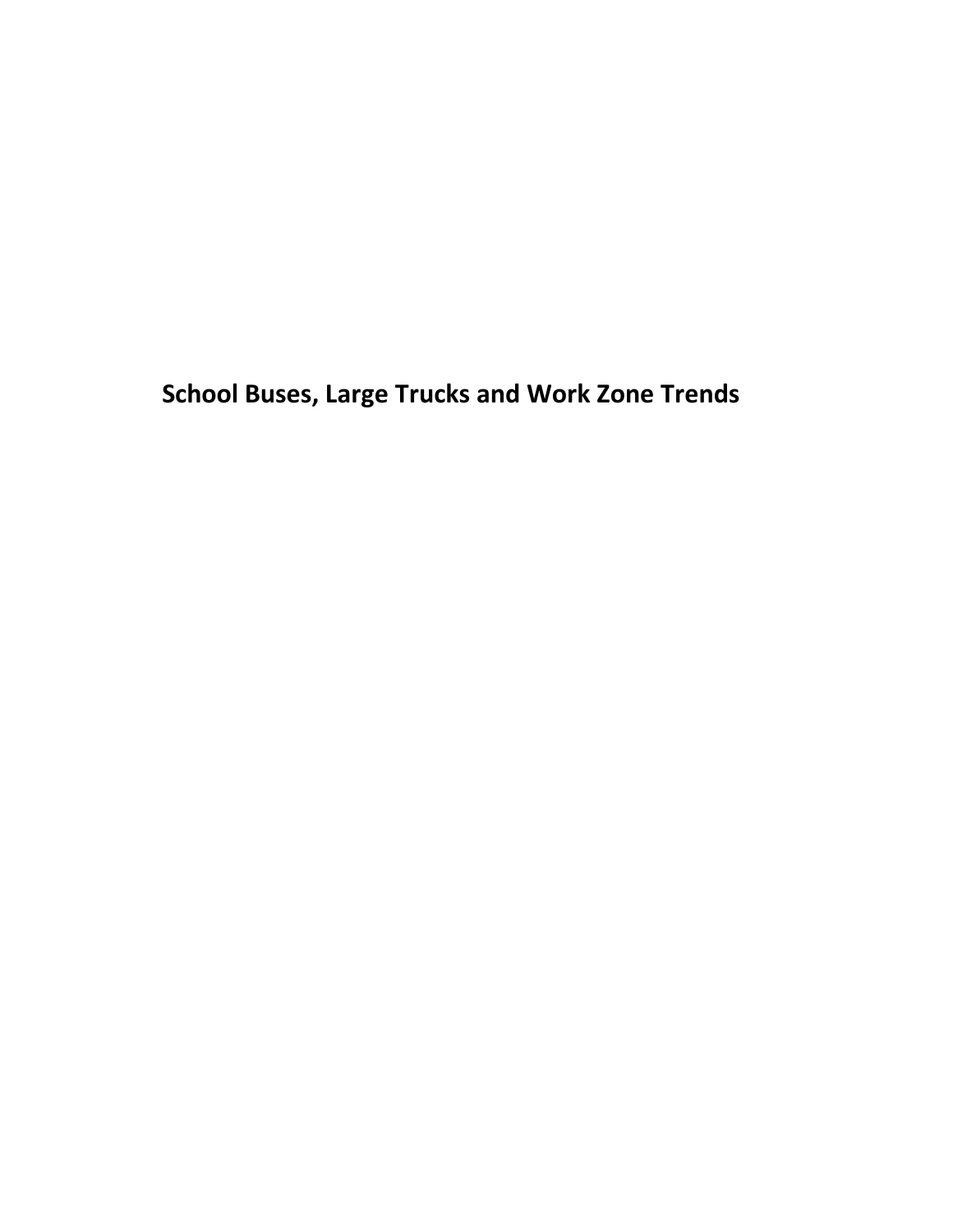## **School Buses, Large Trucks and Work Zone Trends**

School bus crashes in Illinois declined by 17.0% in 2012, compared to the previous four-year average and by 2.4% compared to 2011. Fatal crashes involving school buses declined by 25.0% in 2012 compared to the previous four-year average, and by 40.0% in a year over year comparison between 2011 and 2012.

Persons killed in school bus crashes declined by 29.4% in 2012 compared to the previous four-year average and by 50.0% in 2012 as compared to 2011.

Large trucks were involved in 15.4% fewer crashes in 2012 compared to the previous four-year average, and by 3.8% fewer crashes over 2011 numbers. Unfortunately, there was a 2.1% increase in the involvement of large trucks in fatal crashes in 2012 compared to the previous four-year average and a 5.8% increase over 2011 numbers.

In 2012, Illinois realized a 23.4% reduction in total work zone crashes compared to the previous four-year average, and a 2.0% reduction from 2011 to 2012. Fatal crashes in work zones declined by 31.5% in 2012 compared to the previous four-year average and by 9.5% over 2011. Most encouraging however, is that total fatalities in work zone crashes declined by 35.6% in 2012 compared to the previous four-year average, and by 20.8% when compared to 2011. The Department is pleased with the downward trends in work zone crashes and fatalities and contribute this decline, in part, to successful safety programs such as our *Embrace the Orange* campaign which focuses on the awareness of risks to workers and motorists in work zones and reminds us all to *Slow Down and Save Lives.*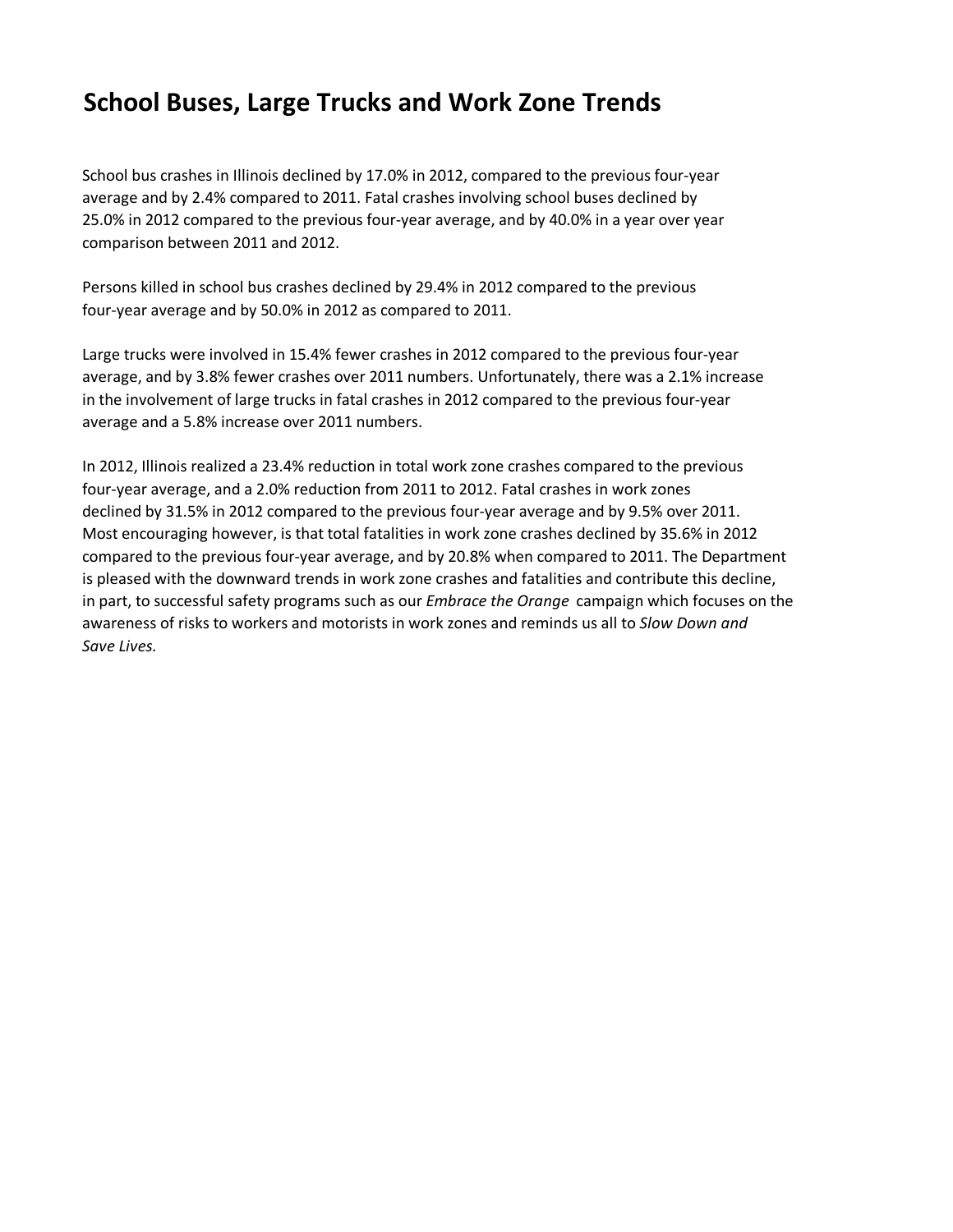<span id="page-61-0"></span>

|                                             | 2008  | 2009           | 2010  | 2011  | 2012  | <b>Previous</b><br>4-Year<br>Average | % Change<br>(2012 vs Previous<br>4-Year Average | $%$ Change<br>2012 vs.<br>2011 |
|---------------------------------------------|-------|----------------|-------|-------|-------|--------------------------------------|-------------------------------------------------|--------------------------------|
| <b>Total Crashes</b>                        | 2,418 | 1,537          | 1,510 | 1,476 | 1,441 | 1,735                                | $-17.0$                                         | $-2.4$                         |
| <b>Total Fatal Crashes</b>                  | 6     | $\overline{2}$ | 3     | 5     | 3     | 4                                    | $-25.0$                                         | $-40.0$                        |
| <b>Total Injury Crashes</b>                 | 341   | 281            | 295   | 276   | 221   | 298                                  | $-25.9$                                         | $-19.9$                        |
| Total "A" Injury Crashes                    | 45    | 48             | 29    | 27    | 33    | 37                                   | $-11.4$                                         | 22.2                           |
| Total People Involved in Crashes            | 9,646 | 5,926          | 5,704 | 5,793 | 5,540 | 6,767                                | $-18.1$                                         | $-4.4$                         |
| Total People Involved in Fatal Crashes      | 40    | 5              | 10    | 31    | 15    | 22                                   | $-30.2$                                         | $-51.6$                        |
| Total People Involved in Injury Crashes     | 1,918 | 1,470          | 1,432 | 1,427 | 1,079 | 1,562                                | $-30.9$                                         | $-24.4$                        |
| Total People Involved In "A" Injury Crashes | 229   | 232            | 122   | 121   | 222   | 176                                  | 26.1                                            | 83.5                           |
| <b>Total Persons Killed</b>                 | 6     | $\overline{2}$ | 3     | 6     | 3     | 4                                    | $-29.4$                                         | $-50.0$                        |
| <b>Total Persons Injured</b>                | 601   | 482            | 488   | 444   | 447   | 504                                  | $-11.3$                                         | 0.7                            |
| Total Persons with "A" Injuries             | 62    | 63             | 36    | 42    | 70    | 51                                   | 37.9                                            | 66.7                           |

## **Table 27: Total School Bus Crashes by Crash Severity, Fatalities and Injuries, "A" Injuries (2008-2012)**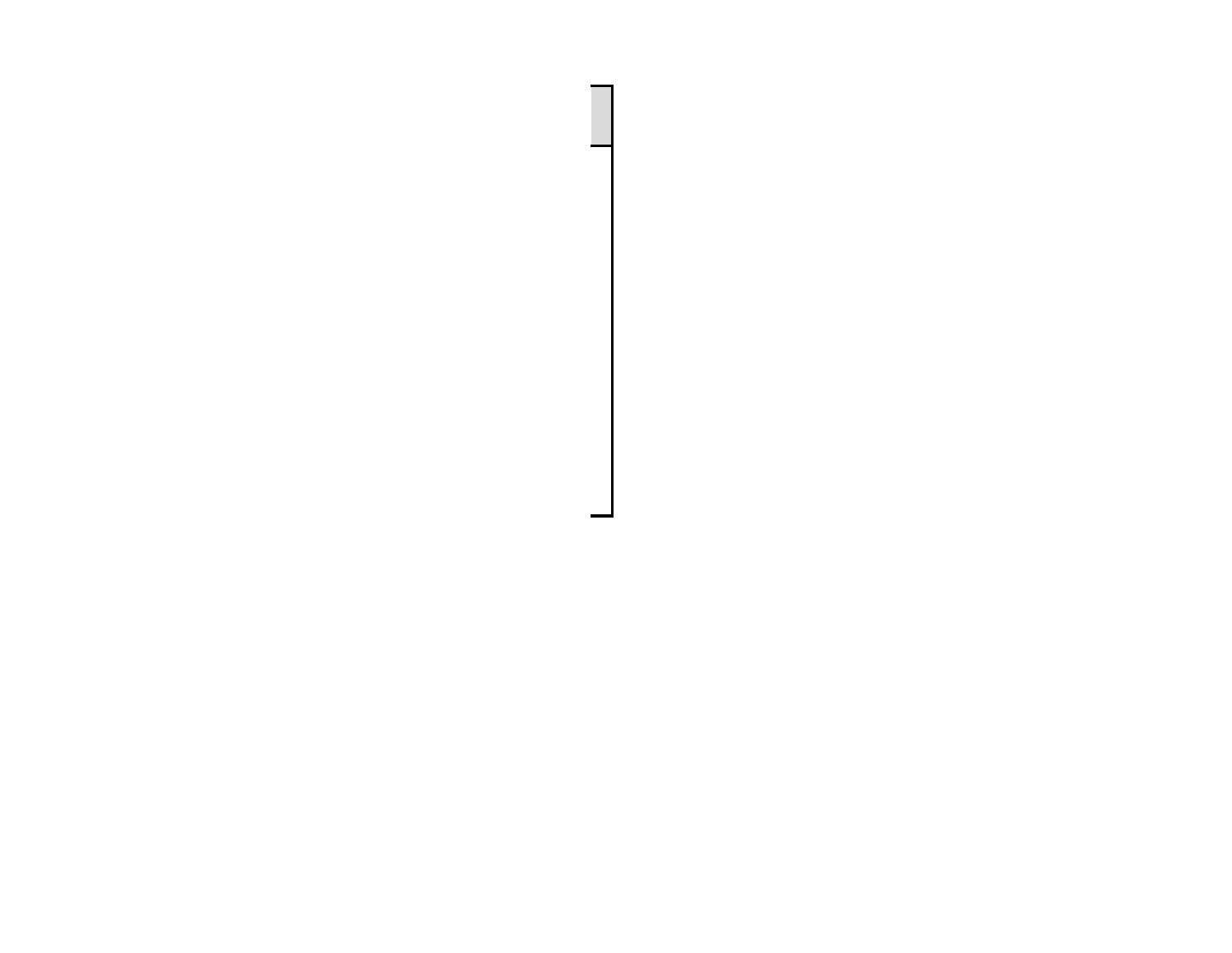<span id="page-63-0"></span>

|                                           |        |        |        |        |        | <b>Previous</b> | % Change          | % Change |
|-------------------------------------------|--------|--------|--------|--------|--------|-----------------|-------------------|----------|
|                                           |        |        |        |        |        | 4-Year          | (2012 vs Previous | 2012 vs  |
|                                           | 2008   | 2009   | 2010   | 2011   | 2012   | Average         | 4-Year Average)   | 2011     |
| <b>Total Crashes</b>                      | 27,001 | 16,732 | 17,671 | 17,293 | 16,638 | 19,674          | $-15.4$           | $-3.8$   |
| <b>Total Fatal Crashes</b>                | 131    | 88     | 108    | 104    | 110    | 108             | 2.1               | 5.8      |
| <b>Total Injury Crashes</b>               | 3,654  | 2,873  | 3,101  | 2,926  | 2,783  | 3,139           | $-11.3$           | $-4.9$   |
| <b>Total A-Injury Crashes</b>             | 655    | 539    | 589    | 554    | 509    | 584             | $-12.9$           | $-8.1$   |
| <b>Total People Involved</b>              | 60,323 | 38,450 | 40,368 | 39,028 | 37,438 | 44,542          | $-15.9$           | $-4.1$   |
| Total People Involved in Fatal Crashes    | 443    | 244    | 334    | 289    | 330    | 328             | 0.8               | 14.2     |
| Total People Involved in Injury Crashes   | 10,017 | 8,063  | 8,801  | 8,186  | 7,687  | 8,767           | $-12.3$           | $-6.1$   |
| Total People Involved in A-Injury Crashes | 1,759  | 1,558  | 1,718  | 1,563  | 1,388  | 1,650           | $-15.9$           | $-11.2$  |
| <b>Total Fatalities</b>                   | 150    | 91     | 121    | 117    | 126    | 120             | 5.2               | 7.7      |
| <b>Total Injuries</b>                     | 5,065  | 3,997  | 4,399  | 4,124  | 3,967  | 4,396           | $-9.8$            | $-3.8$   |
| <b>Total A-Injuries</b>                   | 858    | 693    | 798    | 754    | 677    | 776             | $-12.7$           | $-10.2$  |

# **Table 28: Total Large Truck Crashes by Crash Severity, Fatalities, Injuries, and "A" Injuries (2008-2012)**

Source: CIS